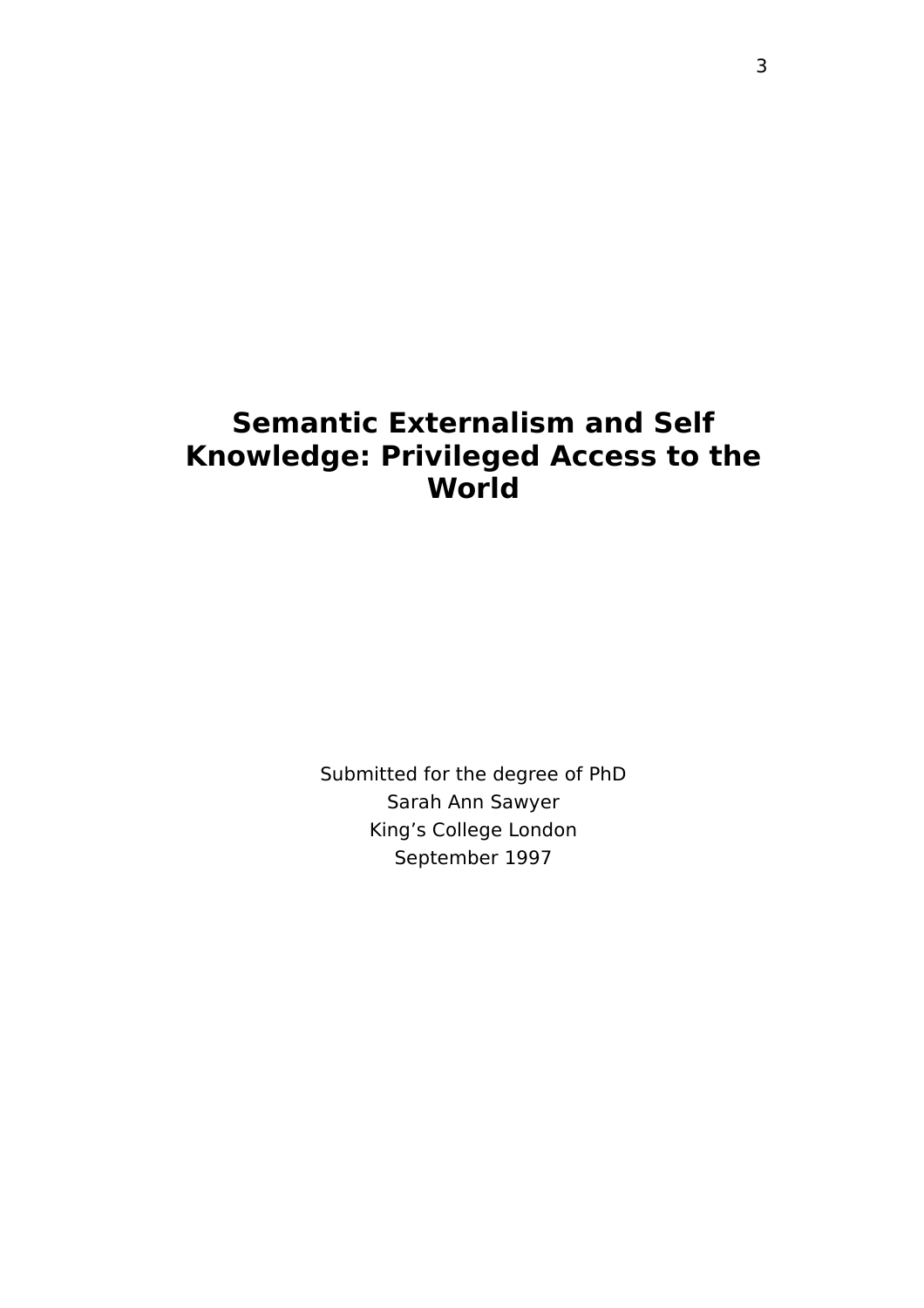# **Acknowledgements**

I would like to thank David Papineau for a multitude of comments and suggestions on all aspects of the thesis.

I would also like to thank Christoph Hörl and Mark Sainsbury for comments on the final draft, and Sean Crawford for extensive discussion of the nature of de re thought.

Special thanks go to my parents for providing a solid basis from which to work.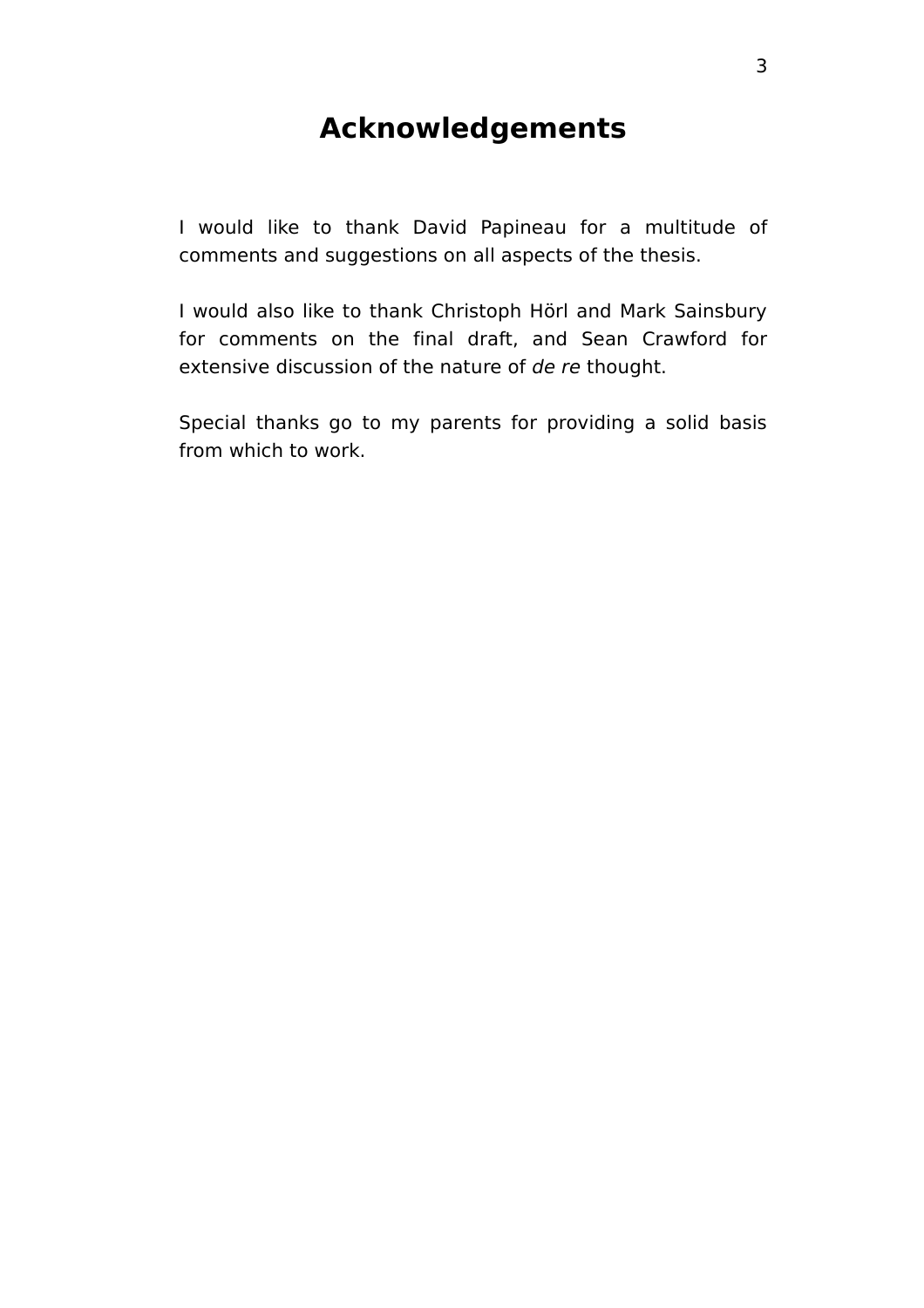# **Abstract**

The thesis is concerned to defend the compatibility of two plausible claims about the mind; semantic externalism and privileged access. It is further concerned to demonstrate one important implication of the conjunction of semantic externalism and privileged access, an implication which forces the rejection of the dichotomy between knowledge of one's mind and knowledge of one's world.

Chapter one is a presentation of semantic externalism. Chapter two is a presentation of the claim of privileged access. The claim of privileged access is formulated in response to the following question. How can a subject have privileged access to the contents of her thoughts given that her thoughts depend essentially on contingent facts about her world of which she could have empirical knowledge only?

Chapter three is concerned with the following implication, the consequent of which is prima facie absurd. If the contents of the mind depend essentially upon contingent facts about the world, knowledge of the semantic contents "within" can yield knowledge of the world "without". Chapter four is a defence of the consequent. It is argued that the apparent absurdity of non-empirical knowledge of the world arises from a failure to embrace the full force of semantic externalism. We can have privileged access to the world.

Chapter five is an examination of the nature of de re thought. Whether the content of a de re thought is to be understood as object-dependent or as object-independent will determine the extent to which we can have privileged access to the world: that is, whether we can have privileged access to the objects of our de re thoughts as well as to general facts about our world.

Chapter six focuses on the implications of the thesis for external-world scepticism.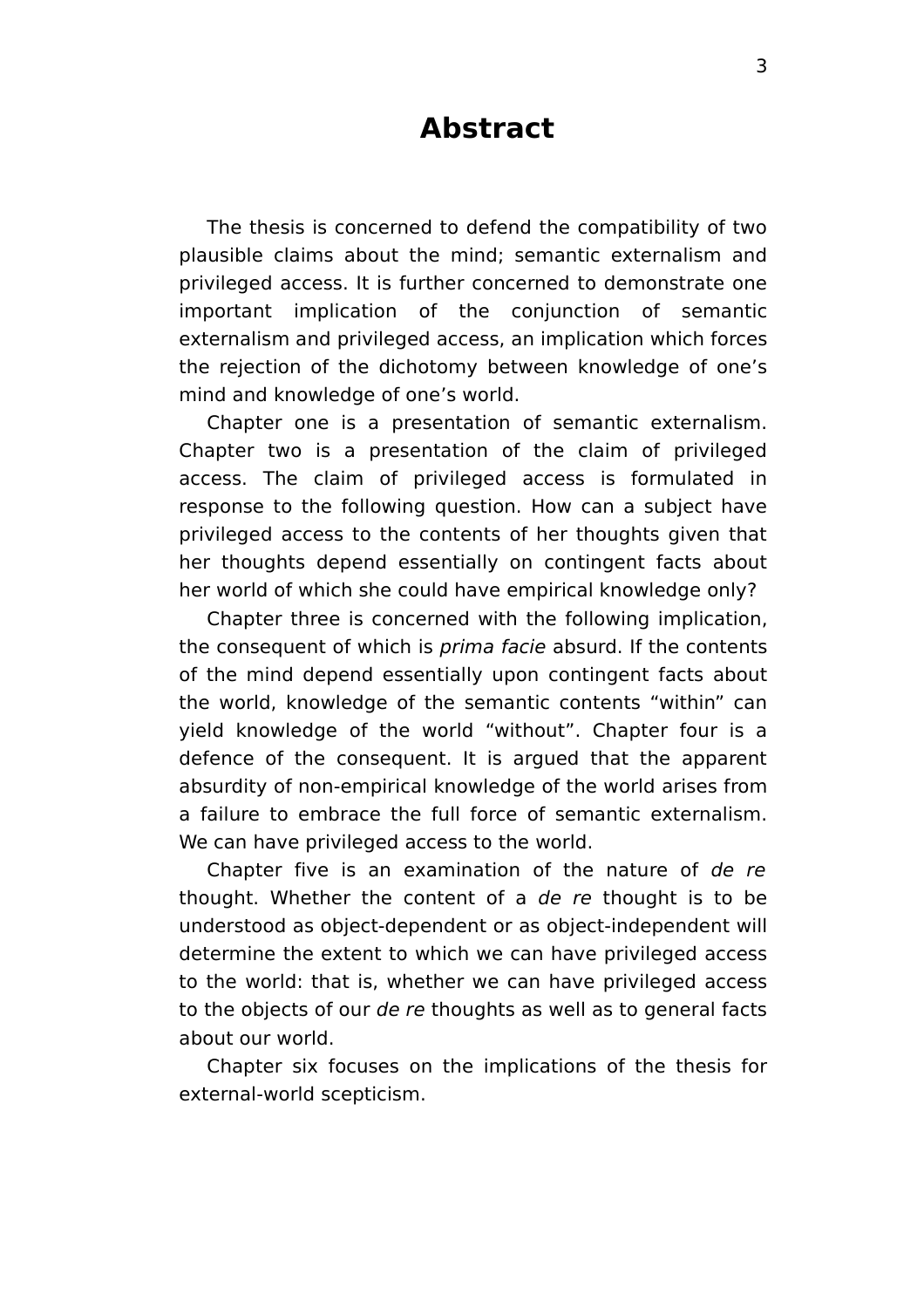# **Contents**

# **Chapter One: Semantic Externalism p. 6**

- 1.1 Introduction
- 1.2 Putnam's argument

1.3 Burge's proposal: semantic externalism and semantic internalism

- 1.4 Burge's argument
- 1.5 The acquisition of terms
- 1.6 Is water really  $H<sub>2</sub>O$ ?
- 1.7 Conclusion

## **Chapter Two: Travelling Cases p. 30**

- 2.1 Introduction
- 2.2 Knowledge of one's thoughts
- 2.3 Comparative content and bare content
- 2.4 The Content Sceptic's Argument
- 2.5 Relevant alternatives
- 2.6 (RA) or (RA')?
- 2.7 The privileged access claim
- 2.8 A formalisation of the privileged access claim
- 2.9 Unconscious mental states and past mental events
- 2.10 The Argument from Memory
- 2.11 The temptation of the arguments
- 2.12 Conclusion

## **Chapter Three: The Argument from Privileged Access p. 64**

- 3.1 Introduction
- 3.2 The McKinsey recipe
- 3.3 The first crucial issue: "necessarily depends upon"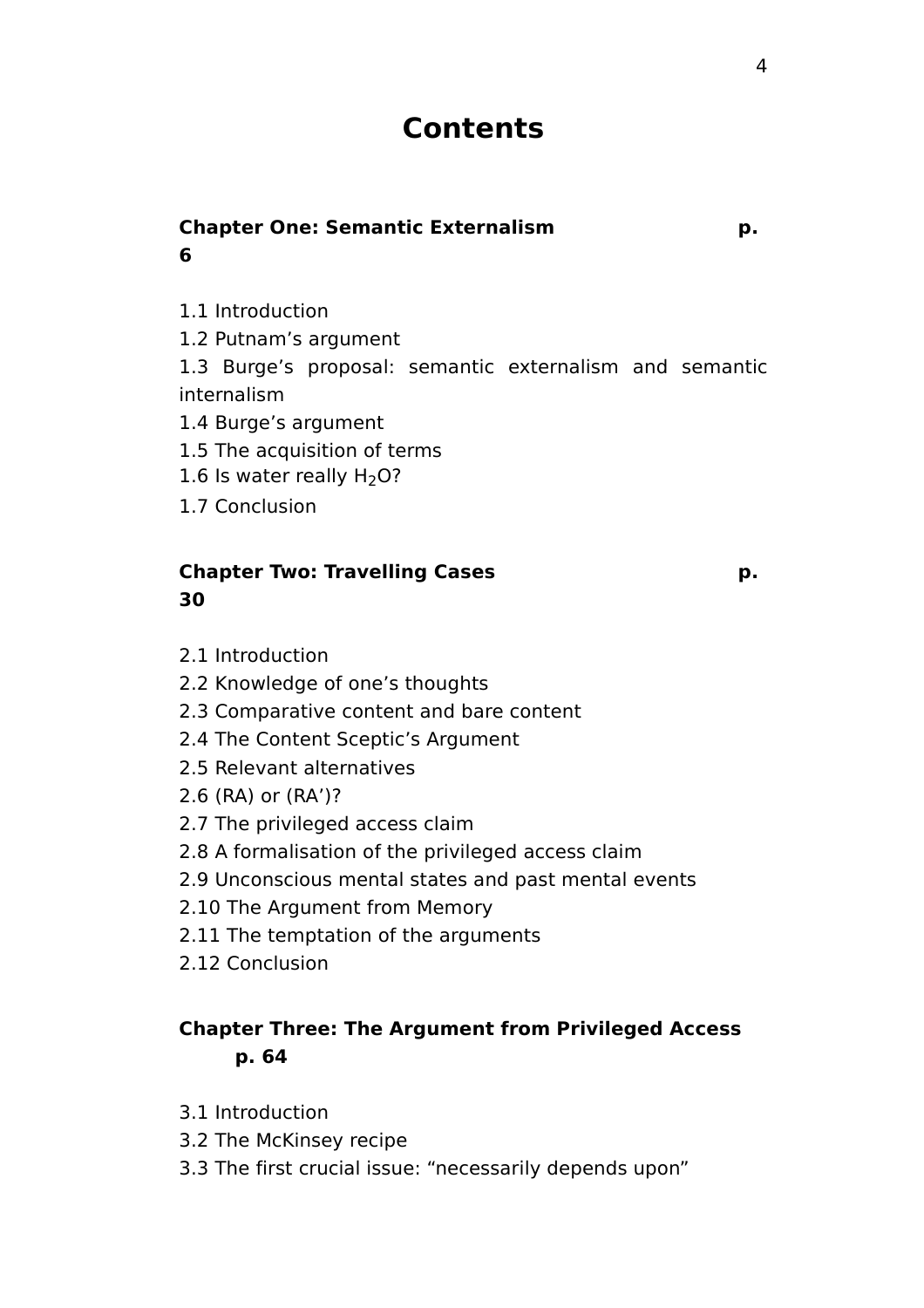- 3.4 The second crucial issue: the proposition E
- 3.5 Brown's elaboration of the McKinsey recipe
- 3.6 Tye and McLaughlin
- 3.7 Conclusion

# **Chapter Four: Privileged Access to the World p. 90**

- 4.1 Introduction
- 4.2 Compatibilist responses
- 4.3 Instance arguments reconsidered
- 4.4 A necessary causal connection
- 4.5 What should we say about Vatbrain?
- 4.6 Conclusion

## **Chapter Five: Singular Thought p. 109**

- 5.1 Introduction
- 5.2 De dicto and de re attributions
- 5.3 Burge's distinction
- 5.4 Object-dependent thoughts
- 5.5 Against Burge
- 5.6 Deluded subjects
- 5.7 The Two List Argument
- 5.8 Instance arguments
- 5.9 Conclusion

## **Chapter Six: Scepticism p. 140**

- 6.1 Introduction
- 6.2 Putnam's argument
- 6.3 Some qualifications and a proof
- 6.4 Brueckner's problem
- 6.5 The remains of scepticism
- 6.6 Conclusion

#### 5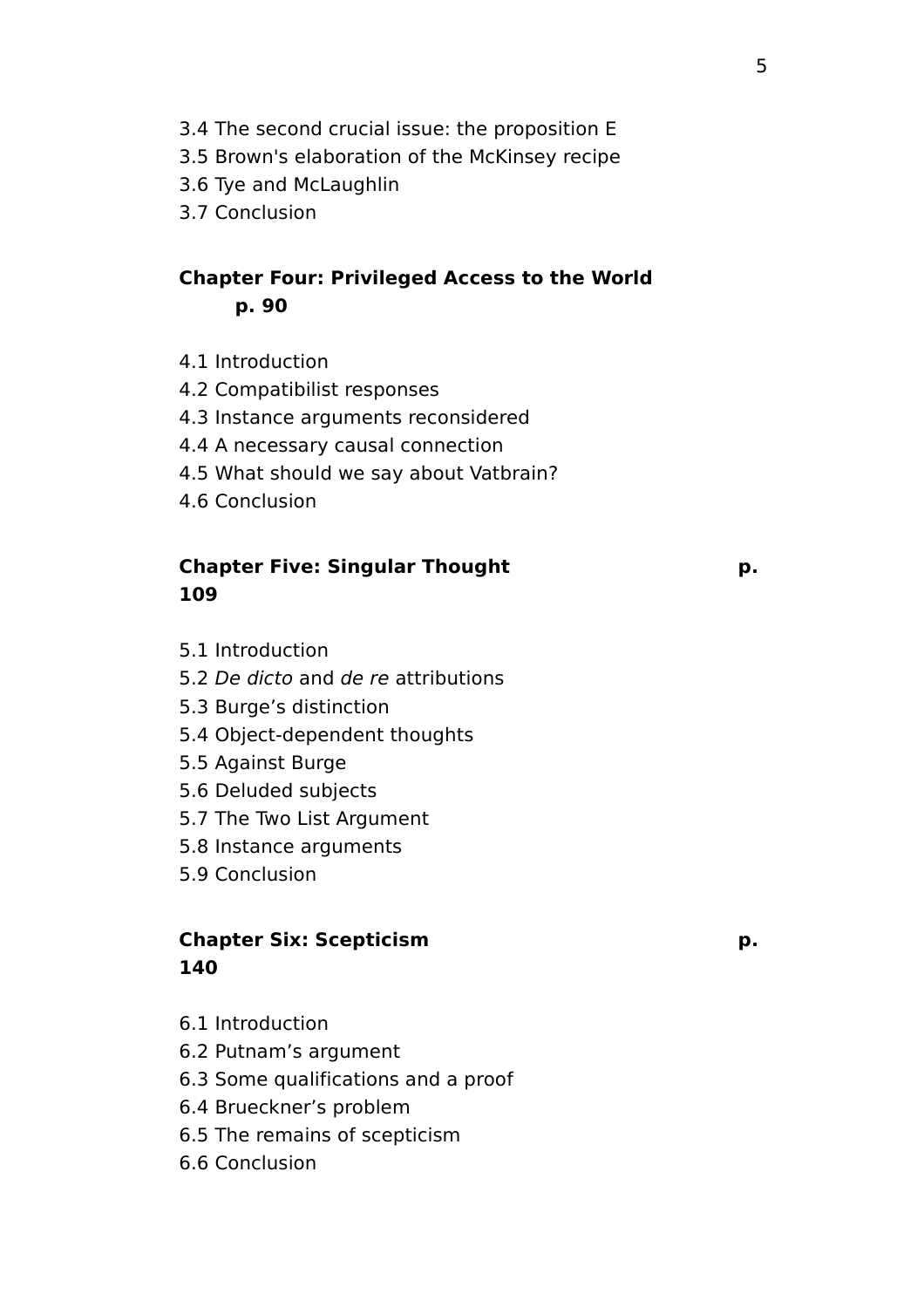**Reference 154**

**s p.**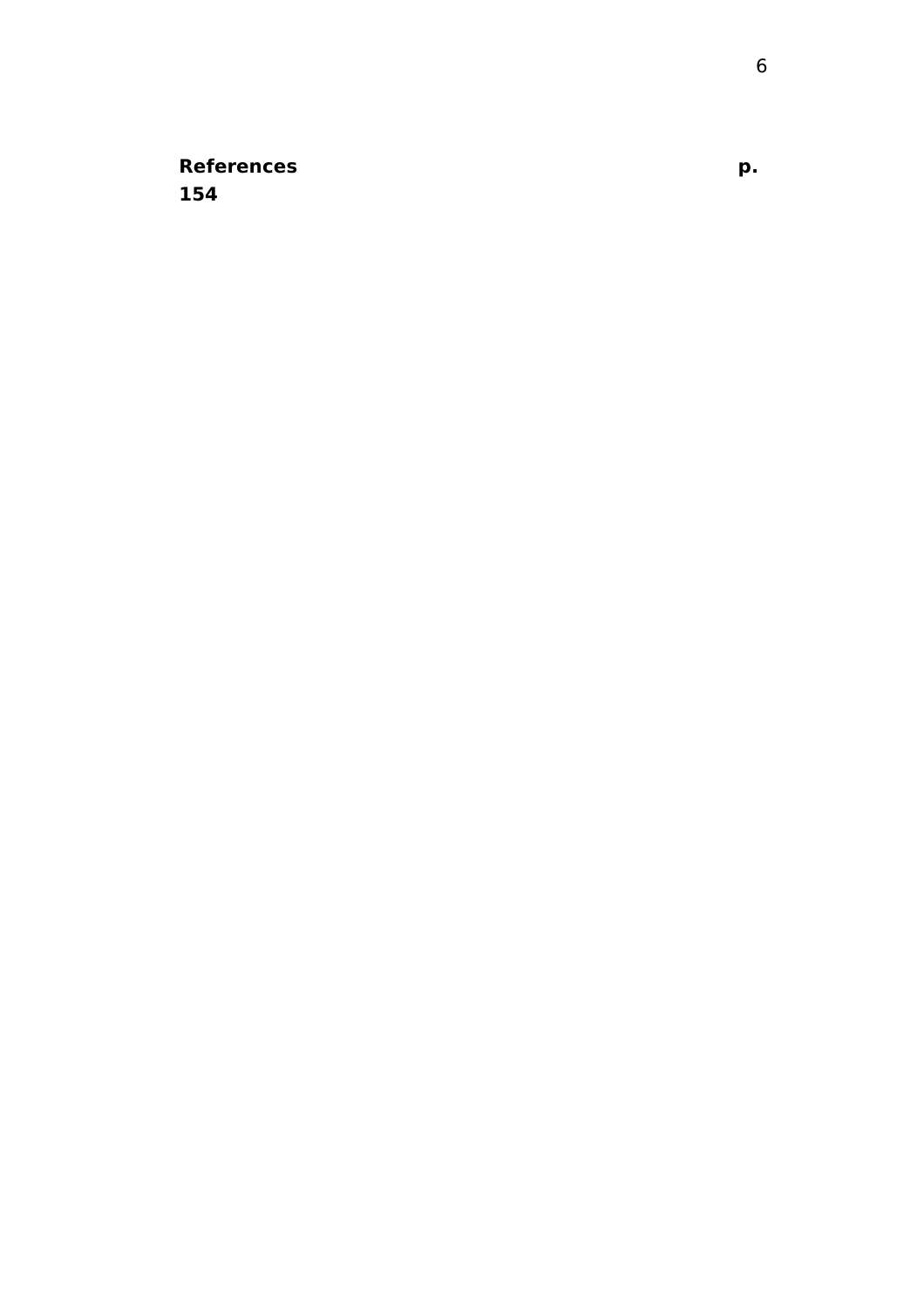# **Semantic Externalism**

No man's intentional mental phenomena are insular. Every man is a piece of the social continent, a part of the social main. (Burge, 1979, p. 87)

#### **1.1 Introduction**

The writings of Descartes gave voice to an assumption which has guided much philosophical enquiry since. The assumption is that of methodological solipsism. Methodological solipsism has it that no psychological state presupposes the existence of any individual other than the subject to whom the state is ascribed. Thus a psychological state can remain fixed across various logically possible environments. In Descartes, one of the ways in which this manifests itself is as the logical possibility that for any psychological state P, it is logically possible for a subject in a world consisting of nothing other than the non-physical subject to be in P. Nowadays, with the current dominance of one or another form of physicalism, the thought is expressed differently. The assumption manifests itself rather as the logical possibility that for any psychological state P, it is logically possible for a subject with no prior causal contact with an external physical environment to be in P. Supposed examples of such a subject would be that of an accidental replica, or a brain-in-a-vat.

At first sight, relational states are not, on this view, psychological states. That is, such states as being jealous, jealousy being a two-place relation, presuppose the existence of an object as well as a subject, and hence violate the assumption of methodological solipsism. [1](#page-6-0) One could draw a distinction between "narrow" psychological states, which

<span id="page-6-0"></span> $1$  There is a popular (perhaps default) view according to which all psychological states are relations to propositions. This view is compatible with the assumption of methodological solipsism as long as a proposition is not thought of as an individual.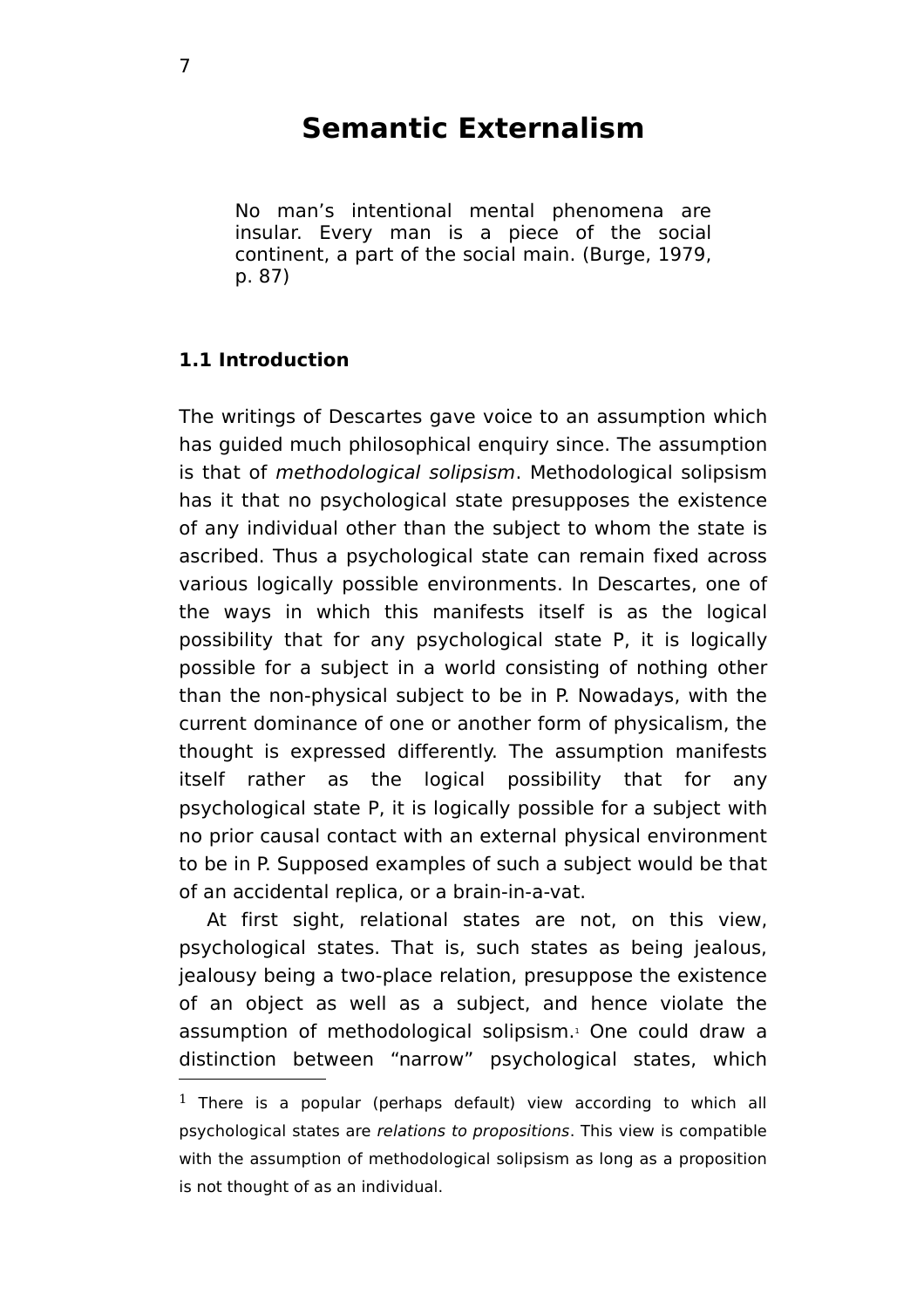respect the assumption of methodological solipsism, and "broad" or "wide" psychological states, which do not. If relational states are to be construed as narrow psychological states, they would have to be construed such that the supposed object of the relation falls within the bounds of the subject; the most obvious way to do this would be to take the object of the relation as a perception, or image.<sup>[2](#page-7-0)</sup> The assumption would then encompass relational states. [3](#page-7-1) The assumption of methodological solipsism gives rise to the possibility of radical external-world scepticism, since it is consistent with belief in an external world that no such world exist.

The body of philosophers most fervently committed to the assumption of methodological solipsism are marked by their commitment to the project of a scientific psychology. [4](#page-7-2) Their general line of thought runs as follows. The purpose of a scientific psychology is to formulate psychological laws: that is, laws under which the psychological states of subjects can be subsumed. Such laws must be apt for the explanation and prediction of the actions of those subjects. If scientific psychology is to be a viable project, it would be plausible to classify psychological states according to causal powers, and plausible that these causal powers in turn be classified in a way which is independent of the particular context in which the subject of the psychological state happens to be located. That is, content is to be individuated by causal powers, and causal powers are to be individuated narrowly. [5](#page-8-0) The meaning

<span id="page-7-0"></span> $2$  It would then be possible to account for phenomena such as "paranoid jealousy", where one is jealous of a non-existent rival.

<span id="page-7-1"></span> $3$  There is a further distinction between psychological states and factive states, such as that of knowing that one is in England. Such factive states cannot be reconstrued in terms of relations to further mental items, since it is precisely their relation to external states of affairs which distinguishes them as the particular factive states they are. This is not to rule out the possibility of knowledge of internal items.

<span id="page-7-2"></span> $4$  For the most ardent advocate of this view see Fodor (1980). See also Stich (1978).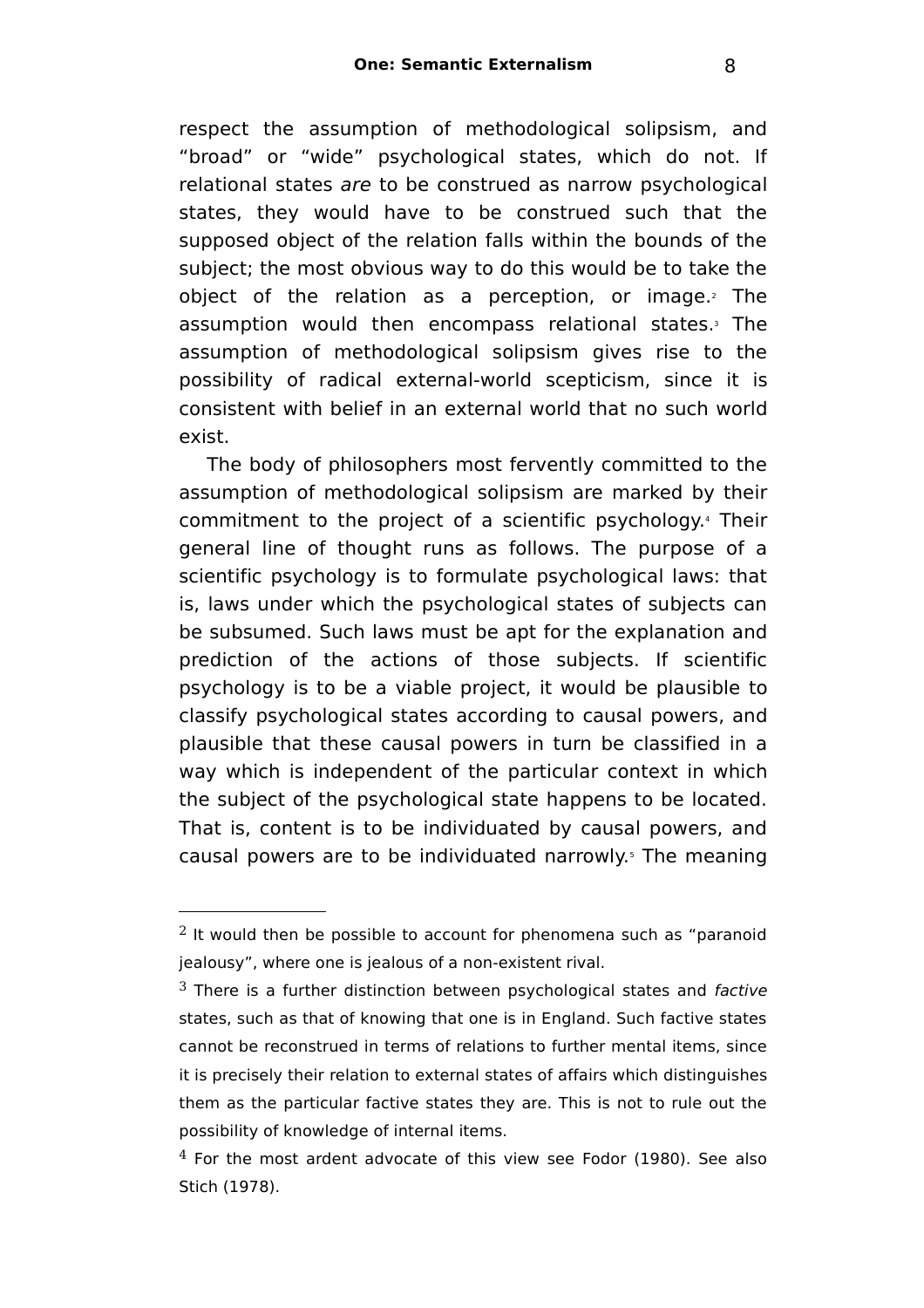of a psychological state will therefore be context-independent.<sup>[6](#page-8-1)</sup>

It would be wrong, however, to think that a commitment to the assumption of methodological solipsism follows from a commitment to the project of a scientific psychology. The line of thought outlined above exemplifies a prior, perhaps metaphysical commitment to methodological solipsism; prior that is to any engagement with the discipline. One could argue that this gets things the wrong way round, and that the correct approach would rather be to examine theories from scientific psychology, and so determine whether there is de facto a commitment to methodological solipsism. This approach is evident in a philosophical debate issuing from David Marr's theory of vision. Thus Tyler Burge and Martin Davies have argued that Marr's theory of vision delivers broad perceptual contents, while Gabriel Segal has argued that the perceptual contents delivered are narrow.

In his "The Meaning of 'Meaning'", Hilary Putnam poses a challenge to the assumptions underlying what he takes to be the traditional theory of meaning. The traditional theory of meaning has it that the meaning of a word in a language is determined solely by the psychological state of the subject who uses that word. This challenge in turn prompted Burge to mount a direct attack on the assumption of methodological

<span id="page-8-0"></span> $5$  According to this line of thought, two states will be classified as having the same causal powers if they cause the subject to move in the same way. This is, however, a complex issue. It is possible both for the bodily movements of two subjects to be identical while their actions are diverse, and for the actions of two subjects to be identical while their physical movements differ.

<span id="page-8-1"></span> $6$  For an attempt to combine semantic externalist intuitions with the motives driving the assumption of methodological solipsism see Fodor (1994).

<span id="page-8-2"></span> $7$  For Marr's theory of vision see Marr (1982). For arguments against its being individualistic see Burge (1986b) and Davies (1991) and (1992). For arguments in favour of its being individualistic see Segal (1989b) and (1991).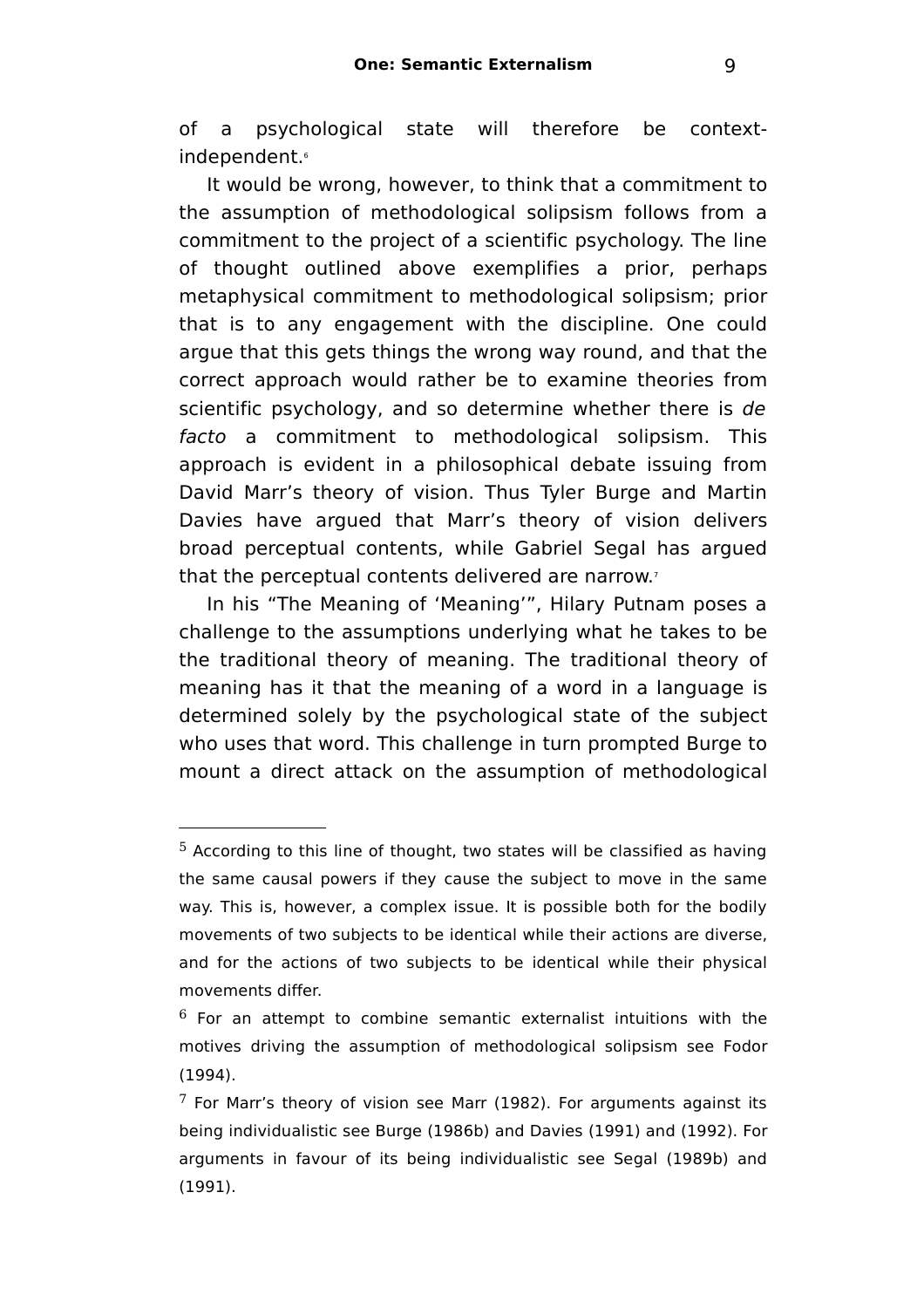solipsism.<sup>[8](#page-9-0)</sup> Putnam's argument concerns linguistic meaning, while Burge's concerns psychological content. According to Putnam, the meanings of a subject's words are not determined solely by facts about the individual subject. According to Burge, the meanings of a subject's thoughts are no more determined solely by facts about the individual subject than the meanings of her words. The meaning of a psychological state is precisely not context-independent. My aim in this chapter is to set out the arguments presented by Putnam and Burge, and to draw attention to certain features which are of particular relevance for the thesis as a whole. The chapter is not intended primarily as an endorsement of the claim that context is constitutive of meaning, whether linguistic or psychological. Rather, it is intended to serve as a preliminary statement of precisely what the claim amounts to. The concluding section presents an overview of the contents of the thesis, and explains how the chapters which follow relate to each other.

## **1.2 Putnam's argument**

Putnam identifies two traditional claims about meaning and the mind: first, that knowing the meaning of a term is just a matter of being in a certain psychological state, and second, that the meaning of a term (its intension) determines its extension. Putnam challenges the cotenability of these claims, arguing that they are not jointly satisfied by any notion, and a fortiori not by a theory of meaning. Putnam argues, by means of the (by now all too familiar) thought experiment set out below, that psychological state does not determine extension, and hence that one of the traditional claims must be rejected. "Cut the pie any way you like, 'meanings' just ain't in the head."[9](#page-9-1)

This is how Putnam presents his argument for the claim that psychological state does not determine extension. We are to suppose that somewhere in the galaxy there is a planet

<span id="page-9-0"></span><sup>8</sup> Burge (1979).

<span id="page-9-1"></span> $9$  Putnam (1975b) p. 227, original emphasis.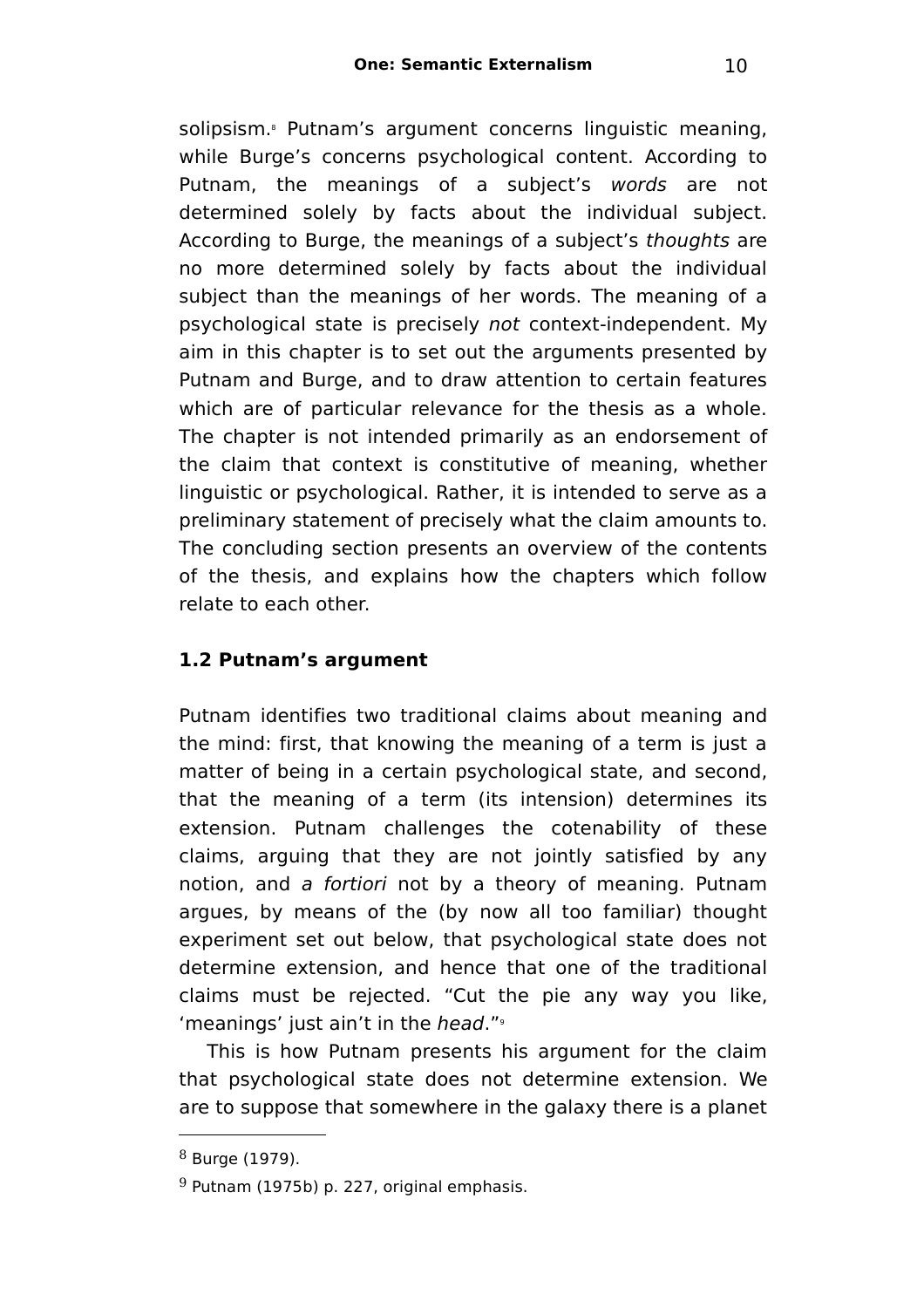we shall call Twin Earth. Twin Earth is exactly like Earth in all but a few respects. People on Twin Earth even speak a language with the same syntax and at least mostly the same semantics as English, a language which could be regarded as a dialectical version of English. One of the respects in which Twin Earth differs from Earth is that the liquid people on Twin Earth call "water" is not  $H_2O$  but a different liquid whose chemical formula, being very long and complicated, is abbreviated simply as XYZ. XYZ is supposed to be indistinguishable from water at normal temperatures and pressures, and, further, to fill the same role on Twin Earth as H<sub>2</sub>O does on Earth. That is, it quenches thirst, fills the lakes and seas, and so on.

Putnam claims that if a spaceship from Earth were to visit Twin Earth, the travellers would at first suppose that the water-like stuff they encounter, and which the locals call "water", is water, and hence that "water" has the same meaning on Twin Earth as on Earth. However, Putnam claims, this supposition will be corrected when it is discovered that the water-like stuff on Twin Earth is in fact XYZ. The case will be symmetrical for visitors from Twin Earth; they will at first suppose that their term "water" has the same meaning as the syntactically identical term in English, a supposition which will be corrected when they discover that "water" on Earth is  $H_2O$ .

Note that there is no problem about the extension of the term 'water'. The word simply has two different meanings ... : in the sense in which it is used on Twin Earth, the sense of water<sub>TE</sub>, what we call 'water' simply isn't water; while in the sense in which it is used on Earth, the sense of water $F$ , what the Twin Earthians call 'water' simply isn't water. The extension of 'water' in the sense of water<sub>E</sub> is the set of all wholes consisting of H<sub>2</sub>O molecules, or something like that; the extension of 'water' in the sense of water<sub>TF</sub> is the set of all wholes consisting of XYZ molecules, or something like that. (Putnam, 1975b p. 224, original emphasis)

Putnam's further claim is that the meaning of "water" both on Earth and on Twin Earth has remained constant over time.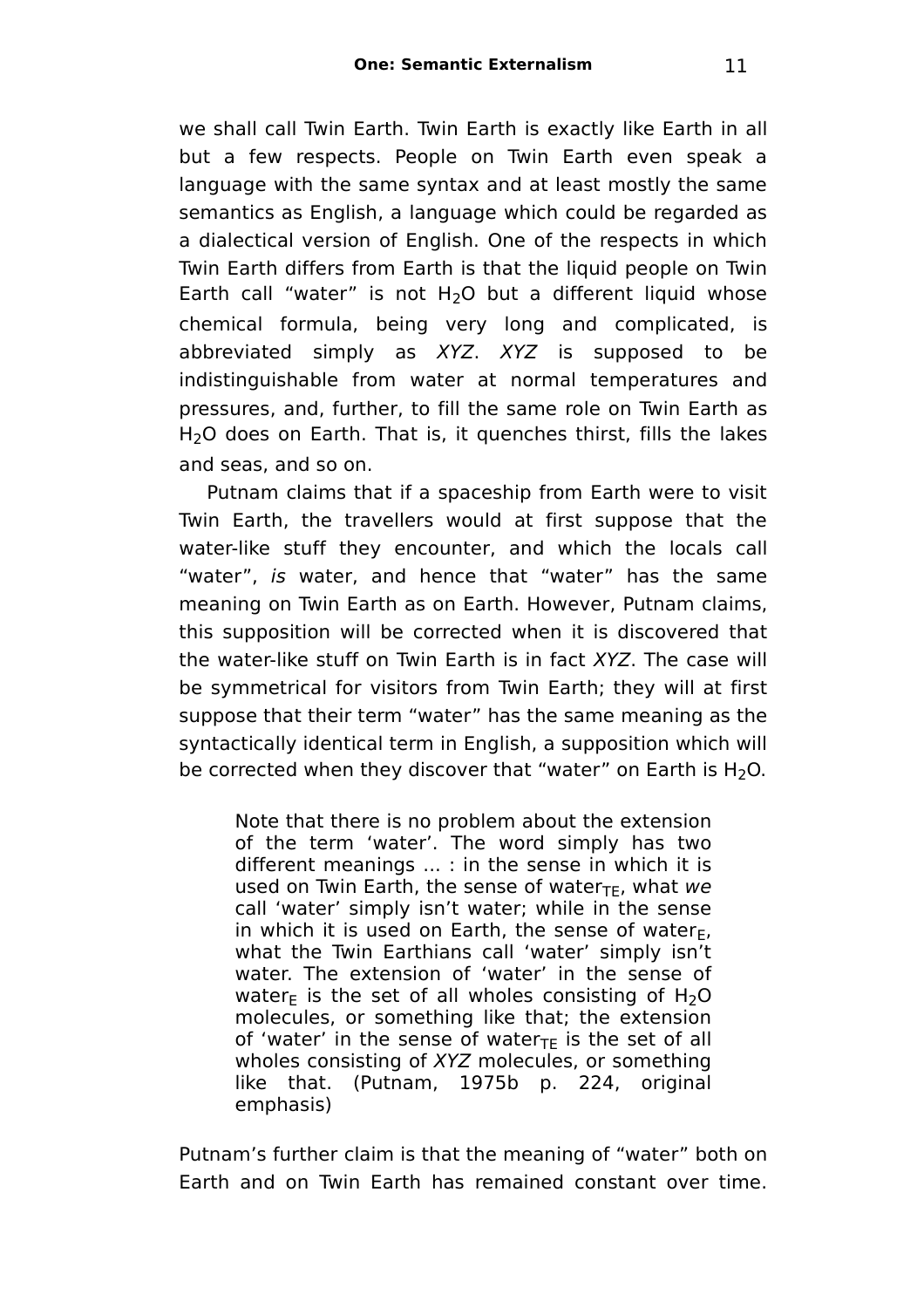Considering a typical speaker, Oscar<sub>1</sub>, from Earth in 1750, and his counterpart, Oscar<sub>2</sub>, from Twin Earth, Putnam writes,

You may suppose that there is no belief that Oscar<sub>1</sub> had about water that Oscar<sub>2</sub> did not have about 'water'. If you like, you may even suppose that Oscar<sub>1</sub> and Oscar<sub>2</sub> were exact duplicates in appearance, feelings, thoughts, interior monologue, etc. Yet the extension of the term 'water' was just as much  $H<sub>2</sub>O$  on Earth in 1750 as in 1950; and the extension of the term 'water' was just as much XYZ on Twin Earth in 1750 as in 1950. Oscar<sub>1</sub> and Oscar<sub>2</sub> understood the term 'water' differently in 1750 although they were in the same psychological state, and although, ... , it would have taken their scientific communities about fifty years to discover that they understood the term 'water' differently. Thus the extension of the term 'water' ... is not a function of the psychological state of the speaker by itself. (Putnam, 1979 p. 224, original emphasis)

The traditional conception that meaning what one does should be classified as a state of mind is thus brought under pressure. Oscar<sub>1</sub> and Oscar<sub>2</sub> are psychologically identical, and yet their counterpart linguistic terms "water" differ in meaning. One of the traditional claims about meaning must be discarded: either knowing the meaning of a term is not just a matter of being in a certain psychological state, or the meaning (intension) of a term does not determine its extension. Putnam opts to discard the former, and retain the latter. Knowing the meaning of a term according to Putnam then, is not just a matter of being in a certain psychological state "narrowly construed".

Putnam's positive proposal is that a theory of meaning should be seen as composite, essentially incorporating the external world to which the subject bears a contingent relation. The meaning of a linguistic term is, according to this view, constituted by the set composed of a "narrow" psychological state together with an external relational fact. That Putnam accepts some notion of narrow content is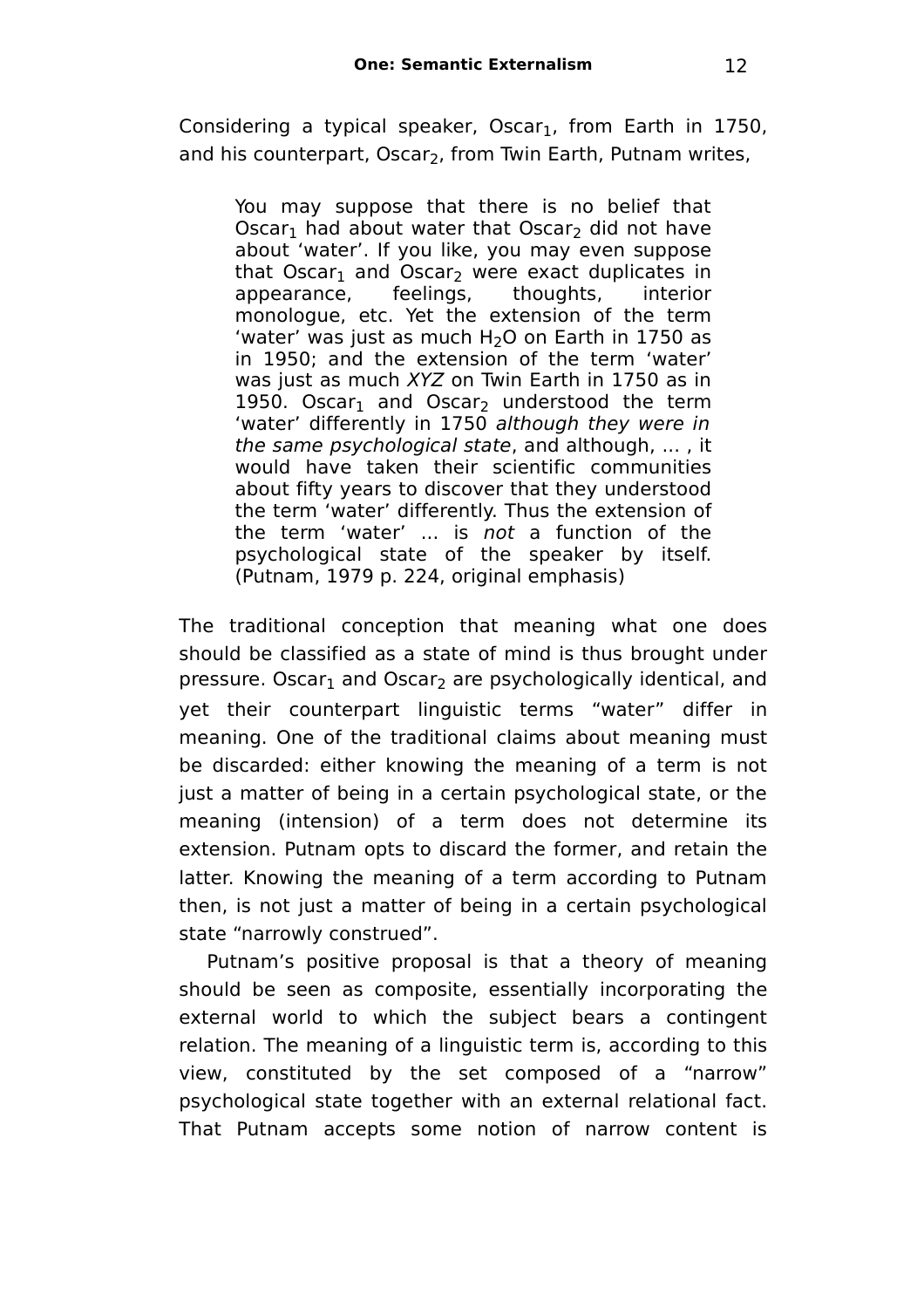evident in his assertion that Oscar<sub>1</sub> and Oscar<sub>2</sub> may be supposed to be *duplicates in thought*.[10](#page-12-0)

Perhaps the easiest way to understand Putnam's positive proposal is by drawing attention to a parallel with an approach to indexical terms introduced by David Kaplan.[11](#page-12-1) Consider the sentence "I am thirsty". If Oscar<sub>1</sub> and Oscar<sub>2</sub> were to utter that sentence, they would thereby have expressed different propositions. The extension of an indexical term depends upon the context of utterance. The extension of the indexical term "I", for instance, depends upon the identity of the speaker; the extension of the indexical term "here" depends upon the location of the speaker. Nevertheless, the utterances of Oscar<sub>1</sub> and Oscar<sub>2</sub> clearly have something in common. Kaplan calls this common element "character". [12](#page-12-2) On this view, then, two terms are said to have the same character if they effect the same mapping of utterance plus context onto truth-conditions. For standard indexical terms, such as "I", "here" and "now", the extension is clearly not a function solely of the narrow psychological state of the subject. Furthermore, as Putnam notes, such a theory has never been suggested for indexical terms.<sup>[13](#page-12-3)</sup> If Putnam is right, for a natural kind term the extension is

<span id="page-12-0"></span><sup>10</sup> While I take Putnam's commitment to some form of narrow content to be evident, he does appear to have some qualms about the assumption of methodological solipsism. Given that his paper was programmatic, I do not think this is particularly surprising, but his ambivalence is confirmed in Putnam (1996).

<span id="page-12-1"></span><sup>11</sup> Kaplan (1980).

<span id="page-12-2"></span> $12$  Perry (1977) introduces the notion of psychological "role" which serves essentially the same purpose as Kaplan's notion of character.

<span id="page-12-3"></span> $13$  It should be remembered that the issue under consideration here is that of linguistic indexical terms. For an argument to the effect that the meaning of a psychological indexical is a function solely of the psychological state of the subject see Evans (1981). There is some reason to think that such indexical components of thought can be neither eliminated in favour of, nor reduced to, non-indexical components. For a convincing explanation of this see Perry (1979).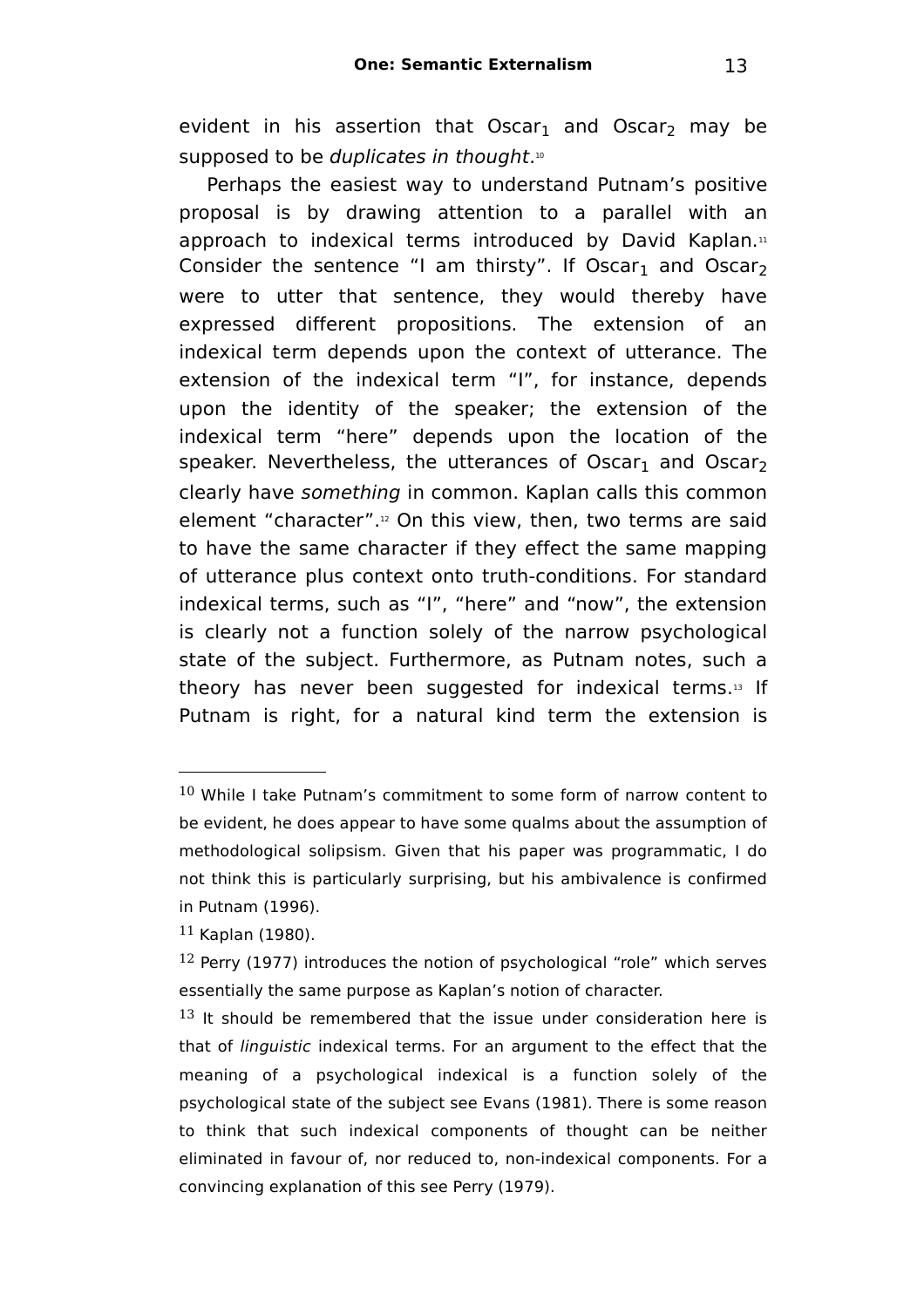similarly not determined by the psychological state of the subject.

Putnam writes,

Our theory can be summarized as saying that words like 'water' have an unnoticed indexical component: 'water' is stuff that bears a certain similarity relation to the water around here. Water at another time or in another place or even in another possible world has to bear the relation [same-liquid] to our 'water' in order to be water. (Putnam, 1975b p. 234, original emphasis)

This analogy between indexical expressions and natural kind terms is by no means perfect. The following disanalogy is surely important. The extension of indexical type-expressions is context-dependent, and yet indexical type-expressions are nevertheless taken to have a constant meaning. Hence contextual factors do not enter into the meaning of indexical expressions. The indexical expression "I" means the same when uttered by Oscar<sub>1</sub> and Oscar<sub>2</sub>, even though the extension of each utterance differs. With respect to natural kind terms, Putnam's line appears to be the following. The extension of a natural kind expression is context-dependent, and therefore natural kind type-expressions do not have a constant meaning. Contextual factors do enter into the meaning of natural kind terms.

Using this disanalogy as an argument against Putnam's claim would, however, be unfair to Putnam, who himself draws attention to this fact.[14](#page-13-0) Putnam's claim is that, for indexical type-expressions and for natural kind typeexpressions alike, psychological state does not determine extension. In both cases we must choose one of two possible options, each of which correspond to the rejection of one or other of the two doctrines underlying the traditional theory of meaning as characterised by Putnam. To choose the first option would be to maintain that the type-expressions have the same meaning despite a possible difference in extension; thereby giving up the doctrine that meaning determines

<span id="page-13-0"></span><sup>14</sup> Putnam (1975b) pp. 245-6.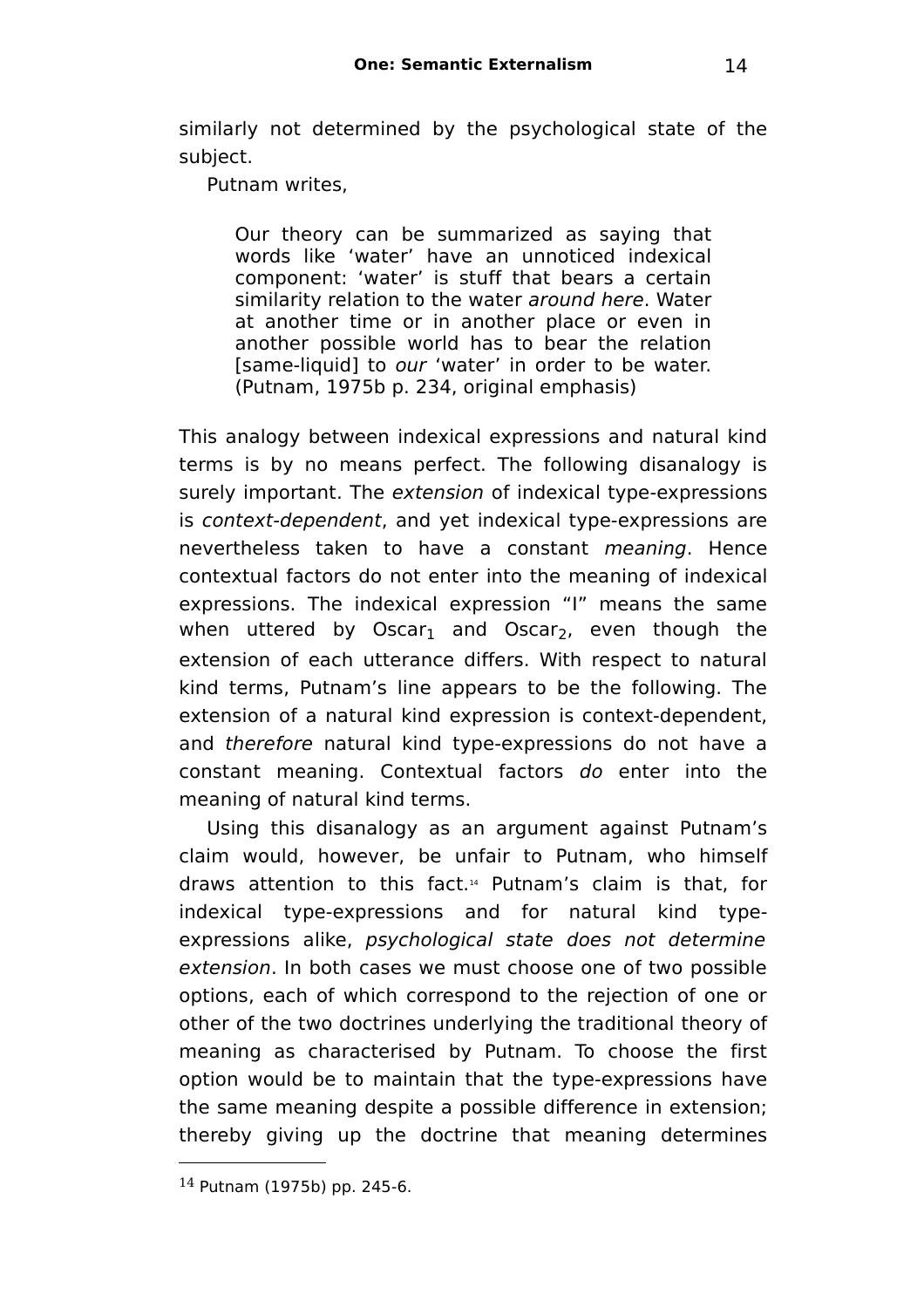extension. To choose the second option would be to maintain that difference in extension is ipso facto difference in meaning; which is inconsistent with the doctrine that knowing the meaning of a term is a matter of being in a certain psychological state. It is surely right to point out that the first option embodies the standard approach to indexicals, whereas Putnam's preferred option with respect to natural kind terms is the second.[15](#page-14-0) However, this does not damage the parallel Putnam wishes to draw. The parallel holds to the extent that in neither case does psychological state determine extension. [16](#page-14-1)

The adoption of such a composite theory of meaning allows that the investigation of the mental can remain a scientific investigation along the lines proposed by for example Jerry Fodor and Stephen Stich. The proper concern of a scientific psychology, with its commitment to individuation by causal powers, must, according to them, be narrow psychological facts, and, since Putnam's positive proposal admits the notion of narrow content, the project of a scientific psychology is left intact. Nevertheless, if Putnam's proposal is accepted, the discipline has turned out to be concerned with items which are other than originally envisaged. Scientific psychology cannot deal directly with meaning, since,

<span id="page-14-0"></span> $15$  Putnam also draws a parallel between natural kind terms and rigid designators. This is perhaps a better analogy , since for rigid designators, difference in extension makes for difference in meaning. Burge's contention (1982) is that Putnam's assimilation of natural kind terms both to indexicals and to rigid designators is actually inconsistent. This may well be right, but, again, only once one has committed oneself to the first possible option for indexicals. The parallel with indexicals is surely to be drawn prior to any such commitment. It might be thought that indexicals are indeed rigid designators. Consider the following line of thought. If Fred says "I am tall", what he expresses is true in any world w if and only if Fred is tall in w. Thus his utterance of "I" rigidly designates himself. This assumes sameness of subject across different contexts.

<span id="page-14-1"></span> $16$  For further discussion of natural kind terms and the possibility of treating them as having an indexical component see for example Zemach (1976), Mellor (1977), and Sterelny (1981).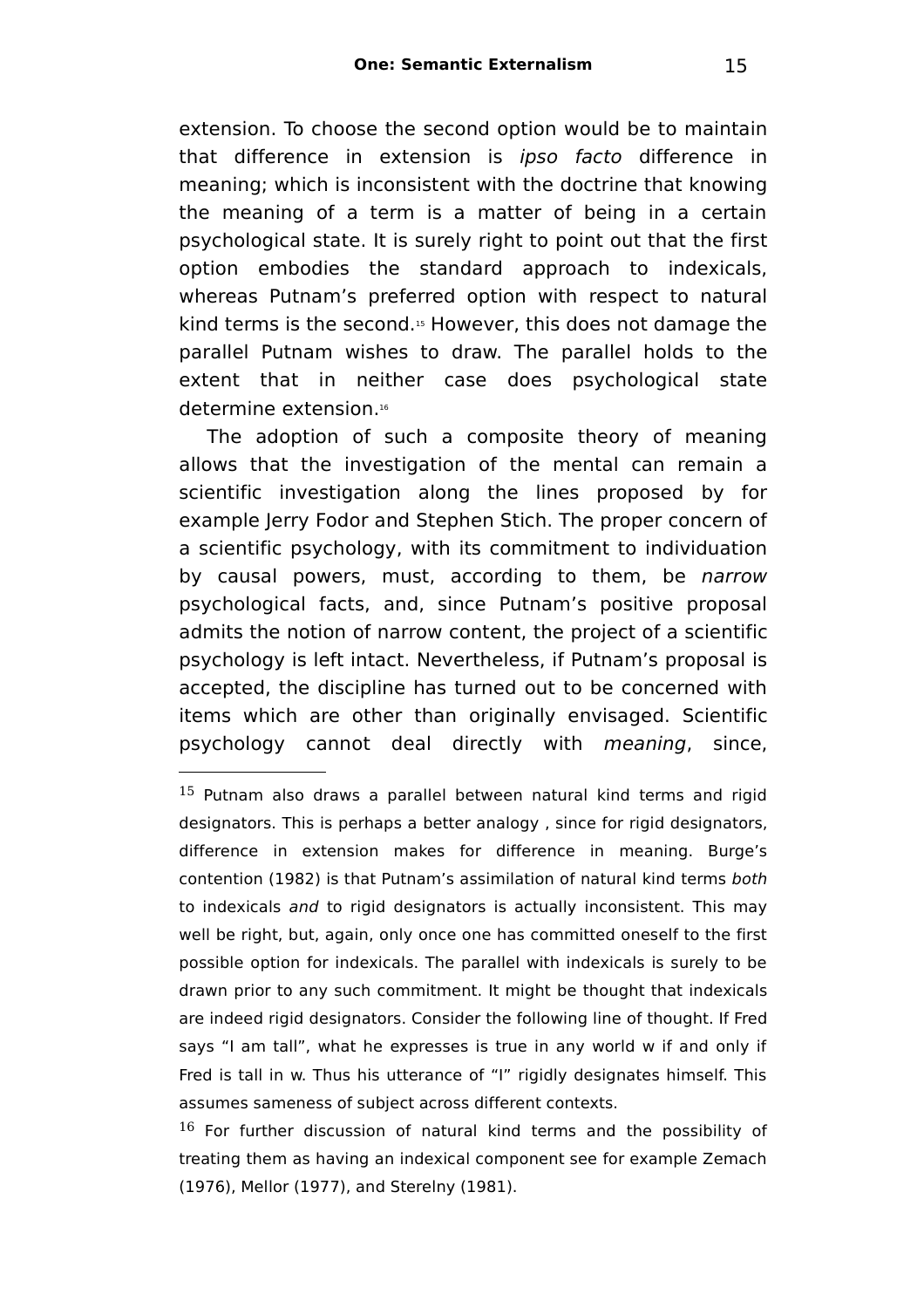following Putnam's line, linguistic meaning incorporates facts external to the subject.

## **1.3 Burge's proposal: semantic externalism and semantic internalism**

Subsequent to Putnam's argument, Burge advocates an alternative more radical proposal. Burge accepts Putnam's primary claim that a difference in meaning can be due to a difference in context alone, that the meaning of a linguistic term is not context-independent. However, he maintains that the natural consequence of this observation is that a difference in context can equally make for a difference in thought. He even expresses some incredulity as to "why Putnam did not draw a conclusion so close to the source of his main argument"<sup>1</sup>, Rather than holding onto the claim that, while linguistically different, Oscar<sub>1</sub> and Oscar<sub>2</sub> are alike in their thoughts, Burge rejects entirely the familiar conception of the mental. On this view, the counterparts are treated as differing *psychologically*. Even though what is in the head may be thought of as causally relevant, it can no longer be regarded as being of constitutive relevance to the meaning of one's state of mind.[18](#page-15-1) On the Burgian picture there is no narrow content; all content is broad. The environment permeates to the very heart of individual psychology.

<span id="page-15-0"></span><sup>17</sup> Burge (1982) p. 103.

<span id="page-15-1"></span> $18$  The issue which concerns the individuation of the causal powers of psychological states is an interesting and contentious one. If Putnam is right, it might seem that the same narrow psychological states could nevertheless differ in their causal powers in virtue of being had by subjects who were related to different physical environments. Psychological state P could cause Oscar<sub>1</sub> to reach for H<sub>2</sub>O, and Oscar<sub>2</sub> to reach for XYZ. If such subjects are in psychological states which differ in causal powers, they should presumably not be grouped together for the purposes of psychological explanation. For an interesting discussion of these issues, and an argument denying any relevant difference in causal powers see Fodor (1987) and (1991).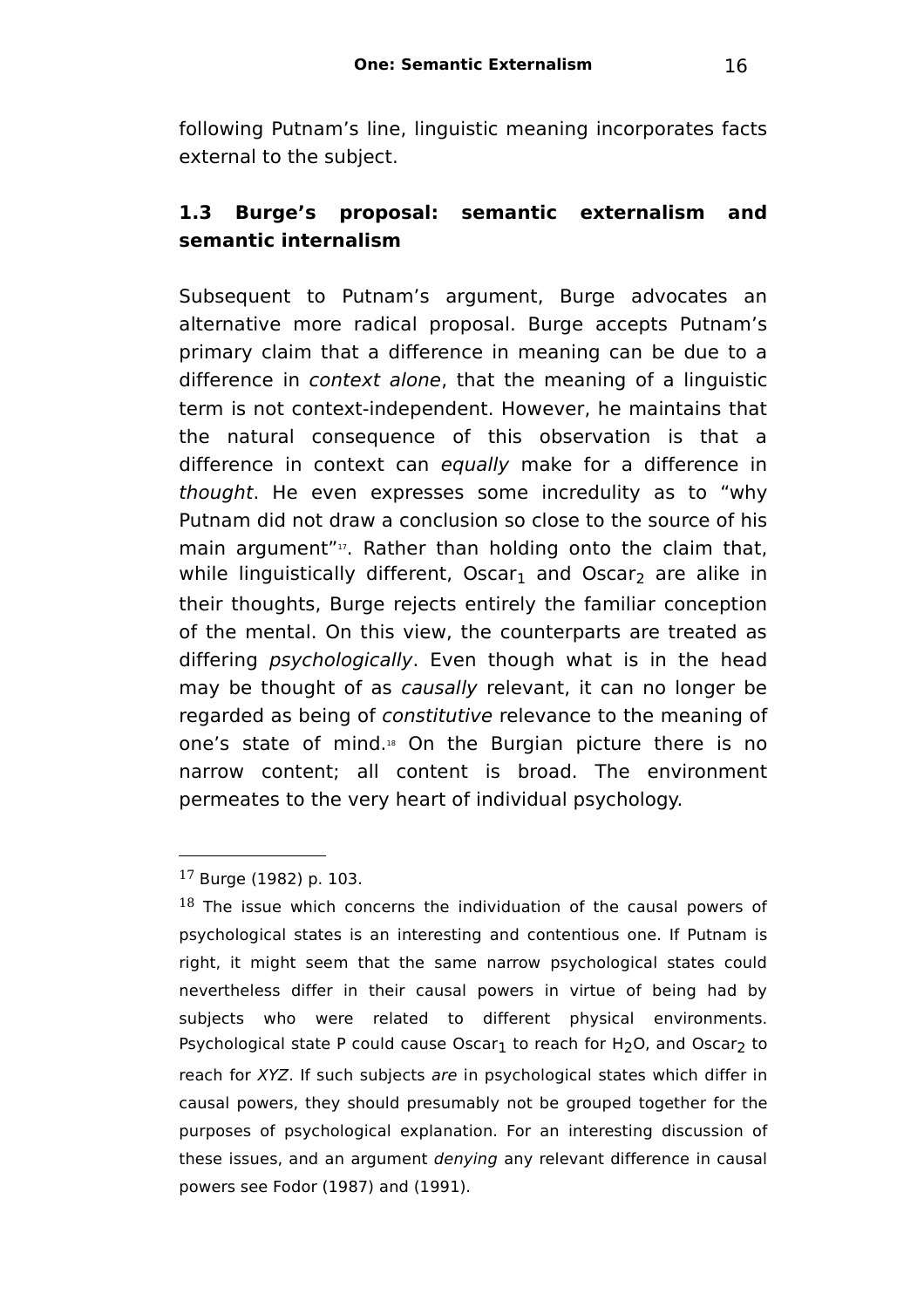I will refer to those theories which hold onto some notion of narrow content for the purposes of psychological explanation semantic internalist or individualistic theories. Those which jettison such a notion will be referred to as semantic externalist or anti-individualist theories.[19](#page-16-0) Semantic internalism and semantic externalism are theses concerned with the status of the contents of psychological states.

The most neutral way to explicate the complex notion of narrow content is in terms of a supervenience claim, where this is to be understood as a determination relation, and not as a dependence relation. [20](#page-16-1) Thus content that supervenes locally on the subject is termed narrow content. How to delineate the subvening base is a moot issue. Should it be thought of as the brain, the brain plus central nervous system, or something even wider? Certainly the base will not extend beyond the bodily confines of the individual.<sup>[21](#page-16-2)</sup>

Just how to characterise the notion of narrow content is the issue which gives substance to one of the most fundamental debates within semantic internalism; whether it should be characterised as non-truth-conditional, akin to Kaplan´s notion of character, or rather as everyday, truth-conditional

<span id="page-16-1"></span> $20$  The importance of understanding supervenience in this context in terms of a determination relation as opposed to a dependence relation can be illuminated by seeing how the notions come apart. It is plausible to hold that the property of being coloured depends upon the physical properties of objects, and hence that there could be no change in the colour without a change in the physical, while maintaining that colour is response-dependent, that what determines that an object is red, for instance, is nothing other than our reaction to it. For a thorough investigation into the notion of supervenience see Kim (1993).

<span id="page-16-2"></span> $21$  Perhaps the notion of the individual ought not in this context to be taken for granted. The extent of an individual's psychological phenomena is, after all, precisely what is at issue.

<span id="page-16-0"></span> $19$  I will throughout refer to such theories as semantic internalism and externalism, to contrast with what I term epistemic internalism and externalism. For an account of the theories of epistemic internalism and epistemic externalism see Lehrer (1974), Pollock (1986), and Chisholm (1989). See also Nozick (1981), and Goldman (1986).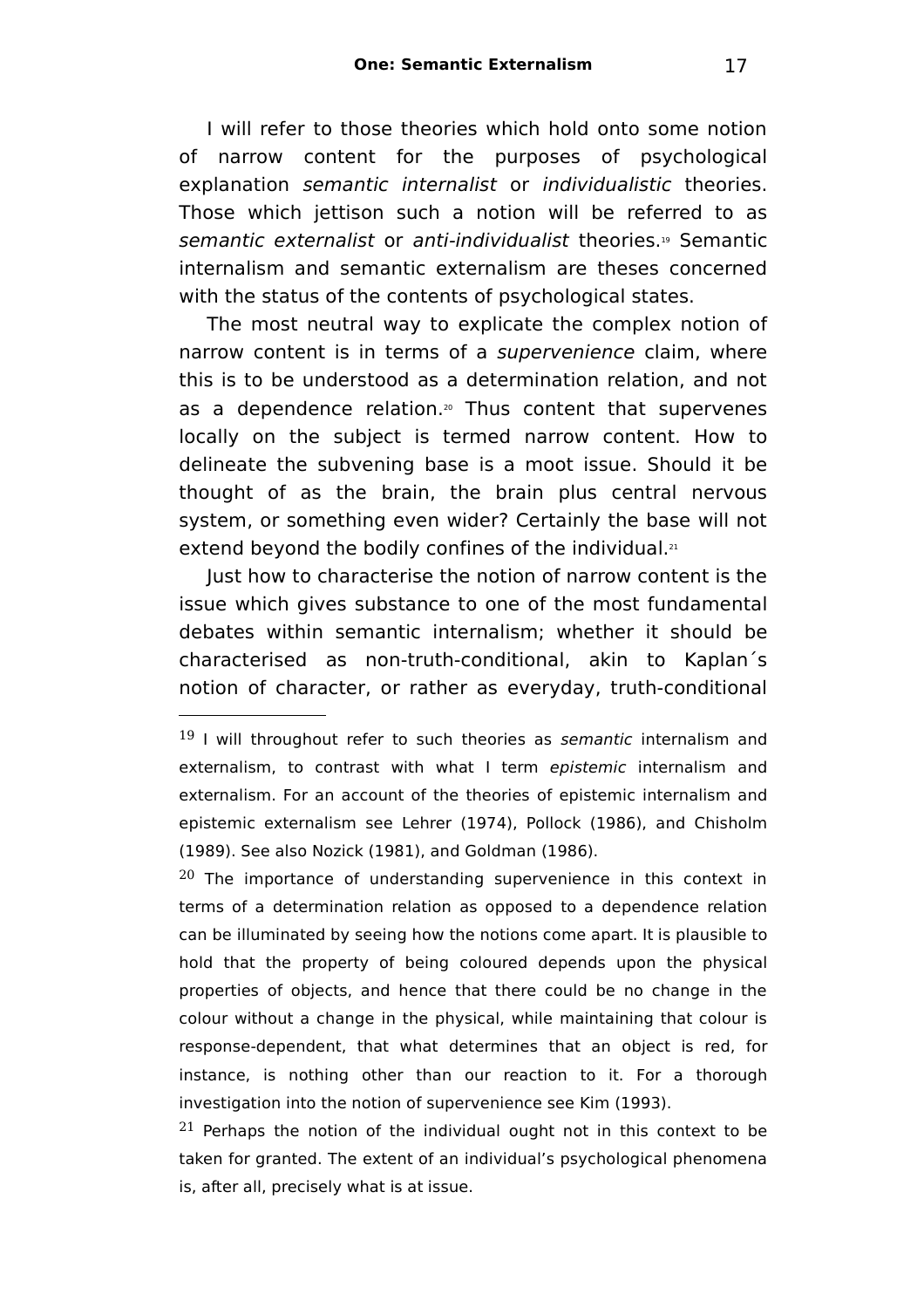content. Understanding it as non-truth-conditional content is relatively easy, precisely because we have the Kaplan notion of character to which to appeal. However, there is a question as to whether narrow content understood in this way, as nontruth-conditional, is really content. Because of this question, some have tried to defend a form of truth-conditional narrow content, arguing as follows.<sup>[22](#page-17-0)</sup> The attribution of a thought content is made so as to facilitate the explanation and prediction of a subject's actions. A correct attribution will therefore account for difference and sameness in behaviour. If we consider Oscar<sub>1</sub> two things are apparent. First, he is unable to distinguish between  $H_2O$  and  $XYZ$ , even after multimodal interaction. That is, both substances prompt identical forms of behaviour narrowly construed. Second,  $Oscar_1's$ behaviour is indiscriminable from Oscar<sub>2</sub>'s behaviour from an internalist perspective. According to this line of thought, it would be theoretically unmotivated to attribute a subject with a content which credits her with discriminatory powers she clearly does not possess. It would be similarly theoretically unmotivated to attribute two behaviourally indistinguishable subjects with different contents. Not only is there no reason to attribute the subjects with such fine-grained thought contents, it would be wrong to do so. Rather, in the case of Oscar<sub>1</sub> and Oscar<sub>2</sub> the subjects should be attributed a content which has in its extension both  $H_2O$  and XYZ. This is the attribution which best explains Oscar<sub>1</sub>'s behaviour with respect both to water and twin water, and equally explains the behaviour of Oscar<sub>2</sub>. This is not, as some have suggested, to attribute Oscar $_1$  or Oscar $_2$  with disjunctive contents. $^{\rm a}$  Many of our terms have extensions which range over different types of object; "animal", for example. That a category of objects can be further subdivided provides no basis on which to attribute a subject who is unable to discriminate between the subdivisions within the broader category a thoughtcontent which is specific to one of the subdivisions. While this

<span id="page-17-0"></span> $22$  For a thorough exposition of the view see Segal (1989a), (1989b) and (1991). See also Crane (1991).

<span id="page-17-1"></span> $23$  See for example Davies (1991) and (1992), and Egan (1991).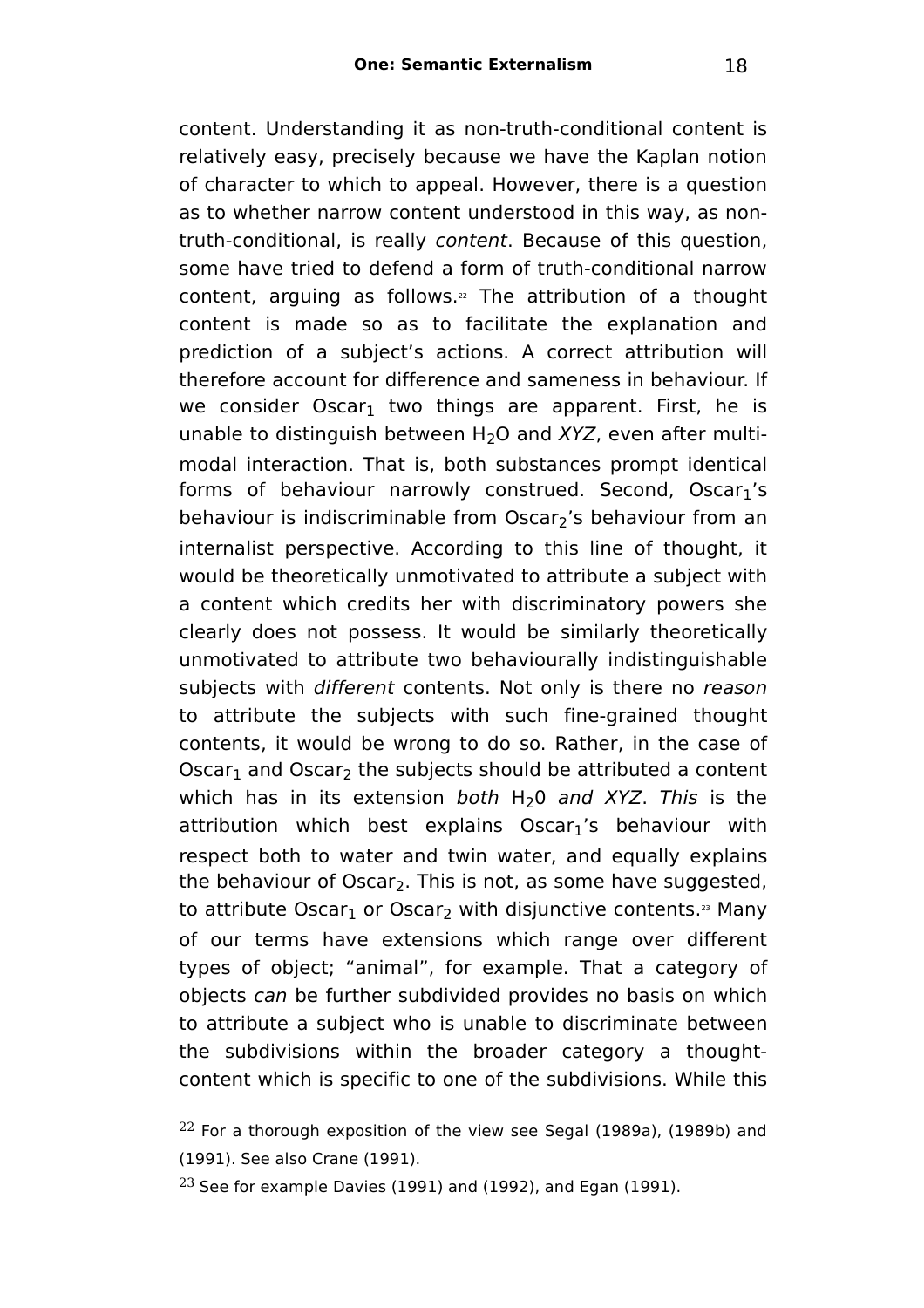issue is an important one, the debate is internal to semantic internalism, and since our concern here is with semantic externalism, we shall dwell on it no further. To reiterate, semantic externalism and semantic internalism are theses concerned with the content of psychological states. The former admits some form of narrow content; the latter does not.

According to these definitions, it is clear that Putnam must be classified as a semantic internalist. He is, after all, committed to some form of narrow content. His contribution was not, therefore, the introduction of semantic externalism. Rather, it was to show that psychological state does not determine extension. Semantic externalism came with the recognition, by Burge, of the implications of Putnam's thesis for the philosophy of mind. Putnam has since confessed that although he appreciated the fact that denying that meanings are in the head must have consequences for the philosophy of mind, at the time of writing "The Meaning of 'Meaning'", he was unsure as to just what those consequences were. Putnam has subsequently acknowledged that the notion of narrow content ought to be jettisoned, showing an allegiance to semantic externalism. He writes,

In Burge's view, my attempt in "The Meaning of 'Meaning'" to hold a place open for a notion of "narrow content" and for "narrow mental states" represented a confusion on my part, and I have come to believe that he is right. (Putnam, 1996 p. xxi)

My primary concern will be with semantic externalism – a thesis about the constitutive conditions for the contents of one's psychological states. To this extent I focus on the thesis presented by Burge, the argument for which is set out in section **1.4** below.

## **1.4 Burge's argument**

Putnam's thesis as presented so far is a thesis about natural kind terms; terms which pick out natural kinds in the world,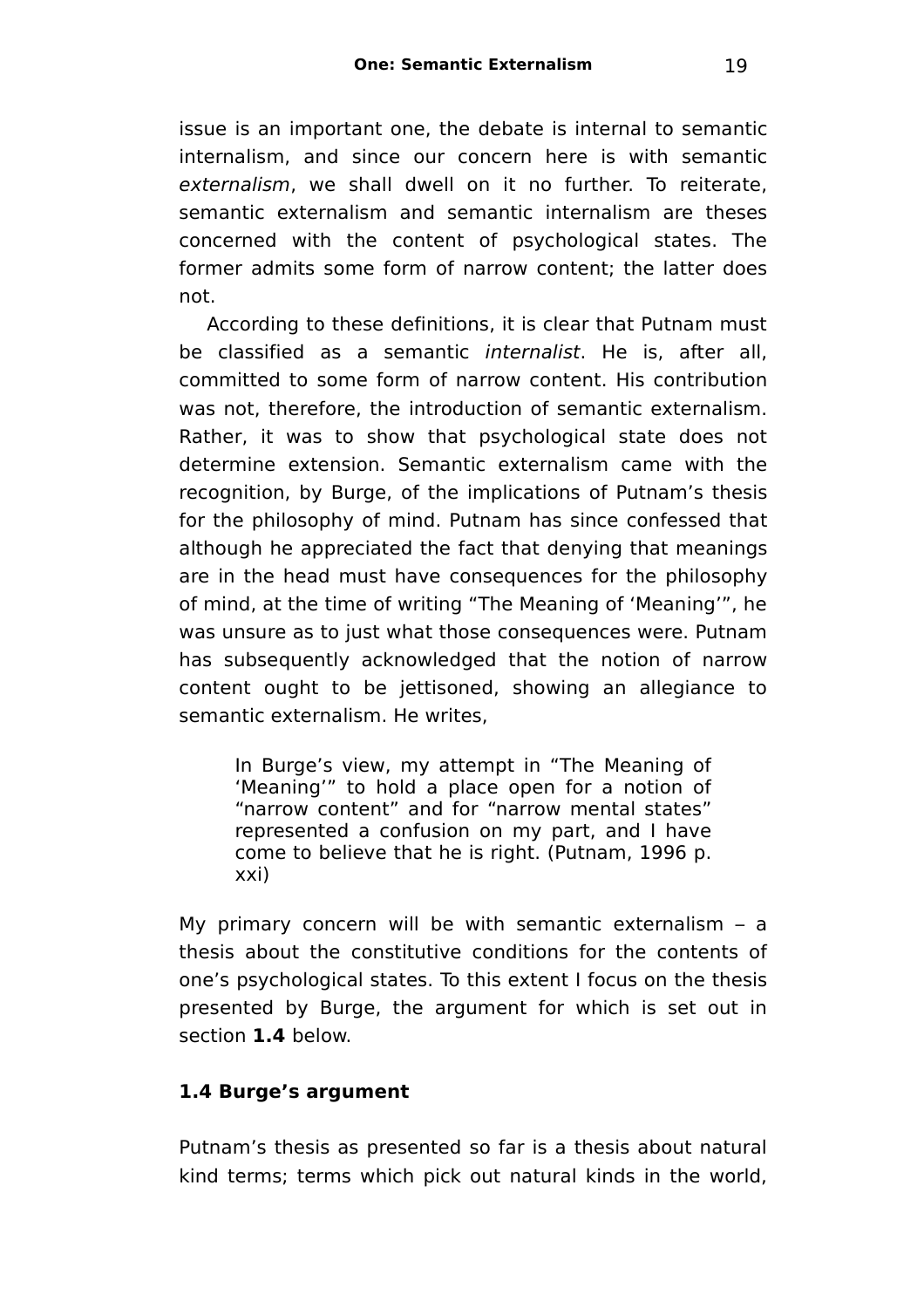demarcated as it would be by the best scientific taxonomy. [24](#page-19-0) However, Putnam's argument, as he states, is not restricted to natural kind terms, but works equally for other types of words. Examples offered by Putnam include "elm", "mackerel", and "aluminium". Again, these examples turn on the supposition that items which fall within the extension of a given term have a shared underlying structure, whether that be genetic, biological, or molecular. In not all cases will the physical environment be the contextual factor which accounts for the divergence in meaning between the counterpart terms of counterpart subjects. Burge's argument places greater emphasis on the claim that social context is constitutive of content, and not external to it; on the role of the linguistic community. The extent of the argument is therefore best brought home by Burge.

The argument has an extremely wide application. ... We could have used an artifact term, an ordinary natural kind word, a color adjective, a social role term, a term for a historical style, an abstract noun, an action verb, a physical movement verb, or any of various other sorts of words. (Burge, 1979 p. 79)

Burge's argument, referred to in the above quote, is presented as a three-step thought-experiment. He writes,

Suppose first that:

A given person has a large number of attitudes commonly attributed with content clauses containing 'arthritis' in oblique occurrence. For example, he thinks (correctly) that he has had arthritis for years, that his arthritis in his wrists and fingers is more painful than his arthritis in his ankles, that it is better to have arthritis than cancer of the liver, that stiffening joints is a symptom of arthritis, that certain sorts of aches are characteristic of arthritis, that there are various kinds of arthritis, and so forth. In short, he has a wide range of such attitudes. In addition to these unsurprising attitudes, he thinks falsely that

<span id="page-19-0"></span> $24$  The notion of a natural kind is not a clear one. See for instance Wilson (1982), with whose line of argument I am in broad agreement.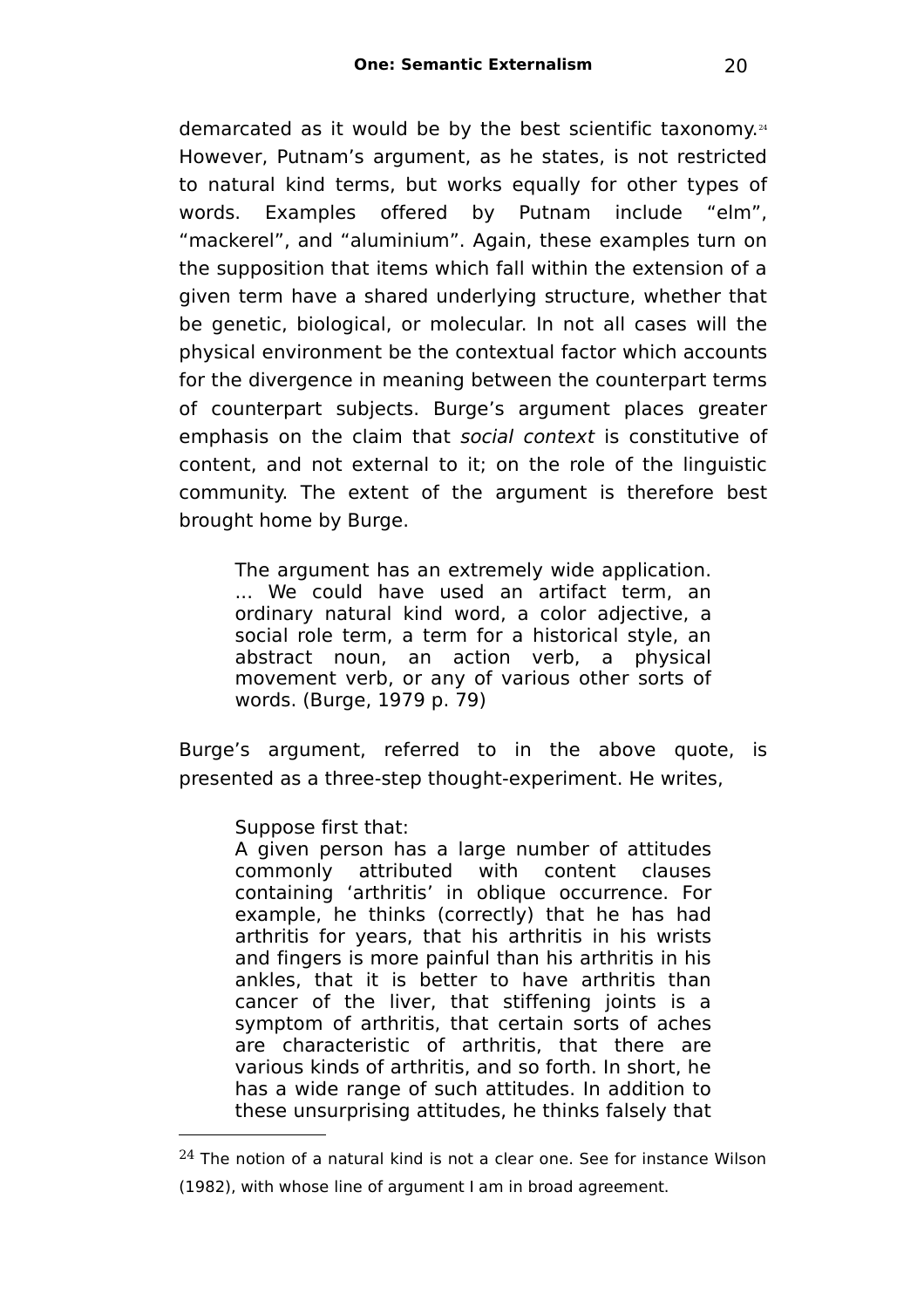he has developed arthritis in the thigh. (Burge, 1979 p. 77)

On reporting his fear to his doctor, the patient is surprised to find out that he cannot have arthritis in his thigh, since arthritis is specifically an inflammation of joints. He accepts the doctor's word, and relinquishes his belief. The second step of the thought-experiment consists of a counterfactual supposition. We are asked to conceive of a situation in which the patient proceeds from birth through the same course of physical events, up to and including the time at which he first reports his fear to his doctor. In the actual case, "arthritis" as used in his community does not apply to ailments outside joints. In the counterfactual case, however, we are to imagine that "arthritis" as used by the community does apply to ailments outside joints. Burge summarises the second step as follows.

The person might have had the same physical history and non-intentional mental phenomena while the word 'arthritis' was conventionally applied, and defined to apply, to various rheumatoid ailments, including the one in the person's thigh, as well as to arthritis. (Burge, 1979 p. 78)

The final step is given as an interpretation of the counterfactual situation. Since differences in extension make for differences in meaning, the word "arthritis" in the counterfactual community, according to Burge, does not mean arthritis: it does not apply to only inflammation of the joints. The crucial pair of suppositions is as follows: a) that in the counterfactual case it would be incorrect to ascribe any content clause containing an oblique occurrence of the actual term "arthritis"; and b) that such differences in extension of counterpart expressions in that-clauses make for differences in the content of the psychological states thereby attributed. Burge in effect argues that although Putnam is right to maintain that meanings are not in the head, any difference in context which makes for a difference in linguistic meaning will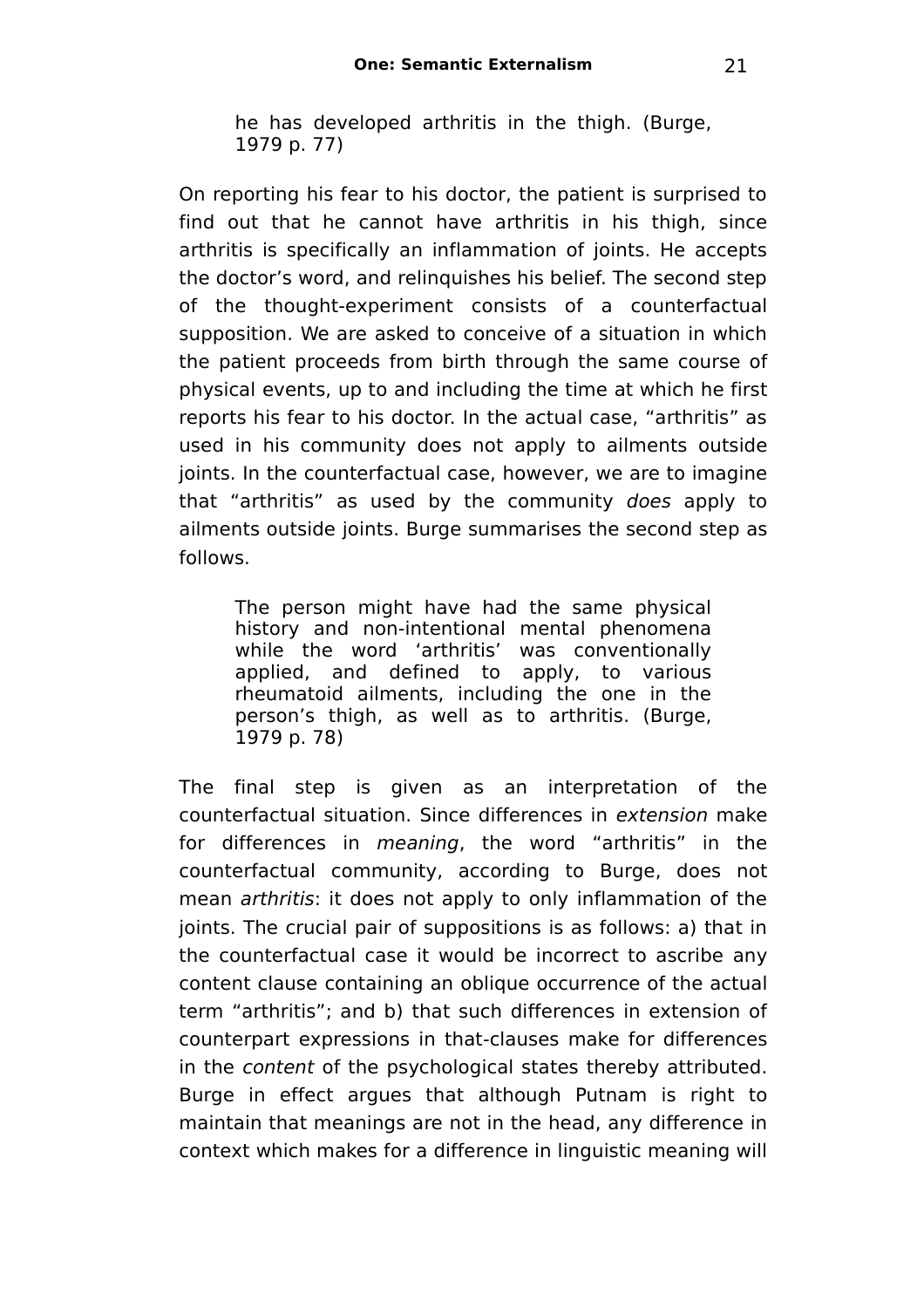in turn carry over into the realm of the mental, and make for a difference in psychological content.

It might be objected that Burge's inference from a) to b) expresses a commitment to the following contentious claim: noun phrases that embed sentential expressions in mentalistic idioms provide the content of the mental state or event in question. It might appear that without the assumption of that claim, there would be no way to infer from the difference in that-clauses in the attributions of propositional attitudes to Oscar<sub>1</sub> and Oscar<sub>2</sub> to the claim that the contents of their psychological states similarly differed.[25](#page-21-0) However, I think it is reasonable to concede that "differences in the extension – the actual denotation, referent, or application – of counterpart expressions in that-clauses will be semantically represented, and will ... make for difference in content."[26](#page-21-1) Hence, if it would be incorrect in the counterfactual situation to ascribe any content clause containing an oblique occurrence of the term 'arthritis', it would be incorrect in the counterfactual situation to attribute any psychological states which had a content containing the notion of arthritis.

In the counterfactual situation, the patient lacks some – probably all – of the attitudes commonly attributed with content clauses containing 'arthritis' in oblique occurrence. He lacks the occurrent thoughts or beliefs that he has arthritis in the thigh, that he has had arthritis for years, that stiffening joints and various sorts of aches are symptoms of arthritis, that his father had arthritis, and so on. (Burge, 1979 p. 78)

In conclusion,

The upshot of these reflections is that the patient's mental contents differ while his entire

<span id="page-21-0"></span> $25$  For an argument which claims just this see Loar (1988).

<span id="page-21-1"></span> $26$  Burge (1979) p. 75. This is not to say that differences in that-clauses always make for a difference in the contents of the psychological states attributed. It should be allowed that Pierre and Peter say the same thing by their respective utterances of "This sentence is false" and "Cette phrase est fausse".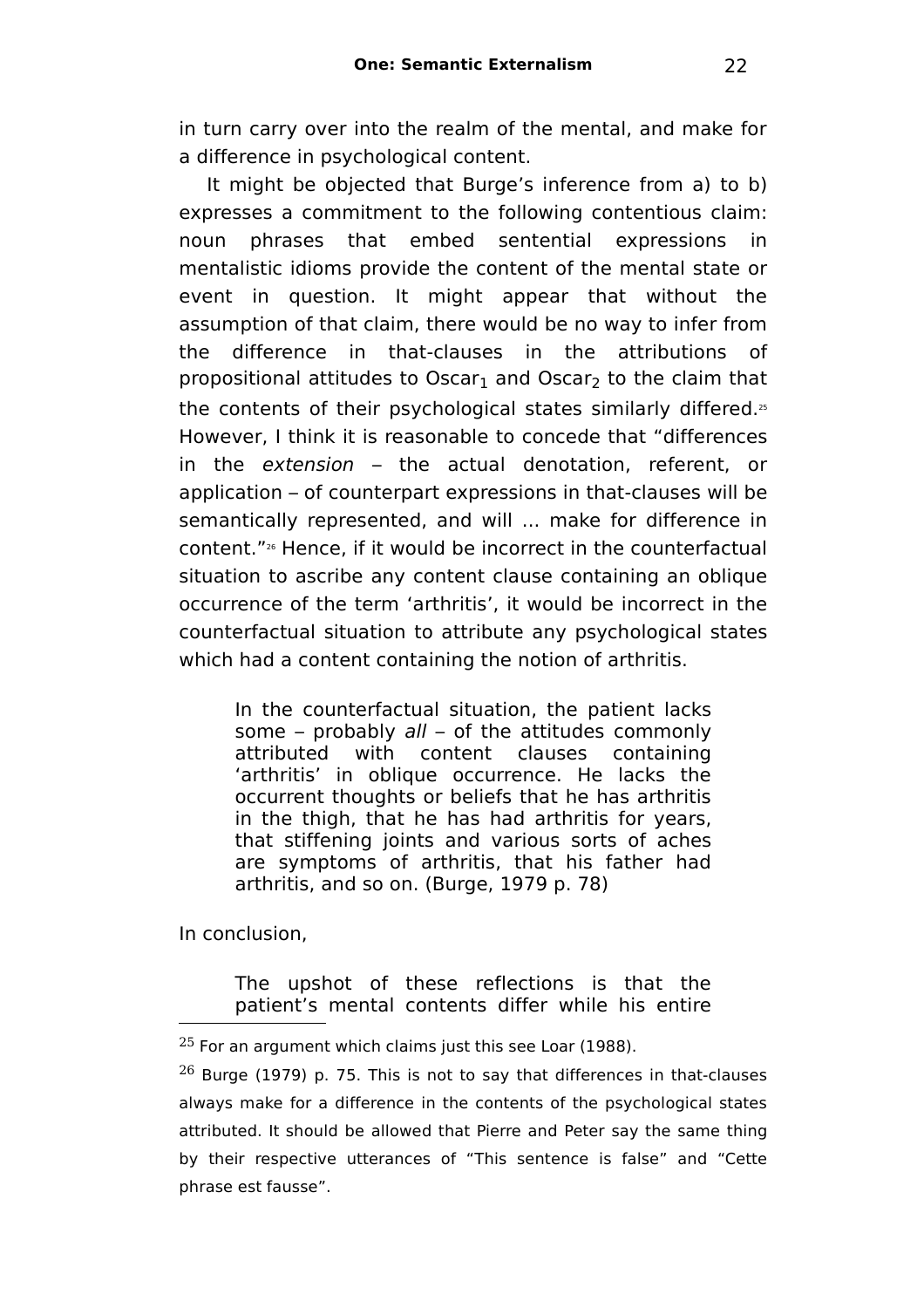physical and non-intentional mental histories, considered in isolation from their social context, remain the same. (Burge, 1979 p. 79)

The traditional conception of *psychological facts* as facts that hold independently of the subject's relation to the external world is brought under pressure.

The argument trades upon the possibility of attributing a mental state or event whose content involves a notion that the subject understands only partially or incompletely. There is an interesting issue as to just how much understanding is required before we are willing to attribute a mental state or event whose content contains a notion that the subject partially understands; as to how much ignorance an attribution will tolerate. No uniform answer will be forthcoming. [27](#page-22-0) However, I agree with Burge that the cases in which we are willing to so attribute are common enough for this issue not to be to the point. As so often, context takes the lead, and the attribution will depend on the interests of the attributer and the audience. Seldom is an attribution made in isolation; attributions are made in bundles, with explanations and qualifications to bolster them.

In addition, the fact that the argument trades upon such a possibility should not be taken to restrict the thesis of semantic externalism to the claim that social context is constitutive only of those contents which involve such a partially understood notion. Rather, "even those propositional attitudes not infected by incomplete understanding depend for their content on social factors that are independent of the individual, asocially and non-intentionally described"<sup>[28](#page-22-1)</sup>. It is, after all, a contingent matter that a subject understands a given notion as well as she does.

The argument presented by Burge illustrates the following point. The traditional conception according to which psychological facts are facts which hold independently of the

<span id="page-22-0"></span> $27$  For a more detailed discussion of this issue, intended as a defence of the view that partial understanding is commonplace see Burge (1979) pp. 92-103.

<span id="page-22-1"></span> $28$  Burge (1979) pp. 84-5, original emphasis.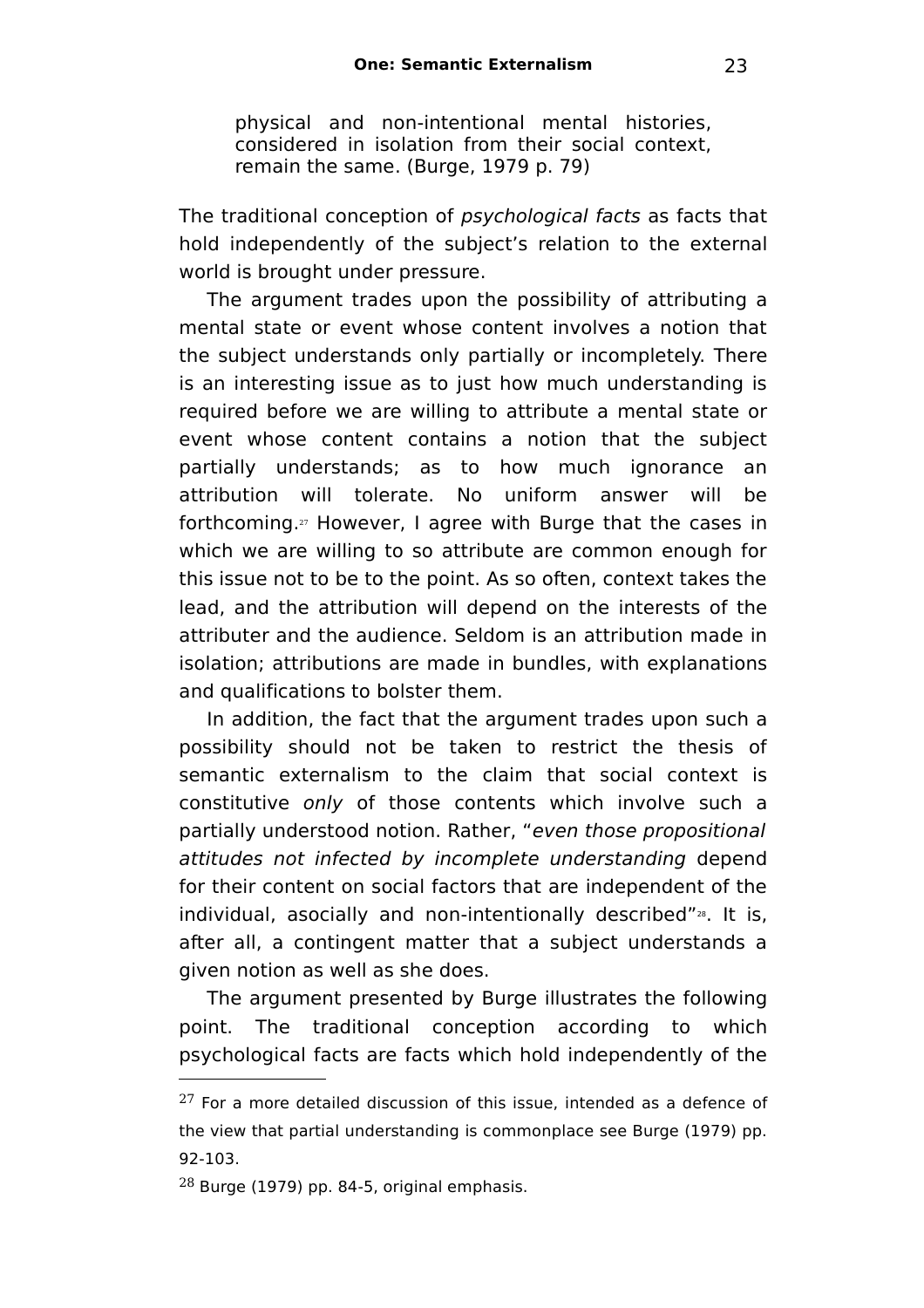subject's relation to the external world fails to acknowledge the essential, constitutive contribution to meaning of the social environment as well as of the *physical* environment. Burge's focus on social factors emphasises the important point that the truth of semantic externalism does not depend on the plausibility of Twin Earth cases. Even were one adverse to Twin Earth thought experiments, semantic divergence is common enough between actual communities for the thesis of semantic externalism to get a hold.[29](#page-23-0)

### **1.5 The acquisition of terms**

Putnam's aim is not to question whether or not one can have knowledge of one's linguistic terms, but rather to argue that whatever knowledge a subject *does* have of her terms cannot be explained purely by appeal to the psychological state of that subject. Clearly, neither can such knowledge be a matter of knowing everything about the extension of that term. To say that the subject who could not distinguish water from XYZ did not know the meaning of the word "water" would be, according to Putnam, to confuse lack of scientific knowledge with lack of linguistic competence.<sup>[30](#page-23-1)</sup>

There is, then, a question as to how, in accord with the new theory of meaning according to which meaning is partly determined by factors external to the subject, a subject can acquire a term: how she can come to understand it, to know what it means. With a term such as "water", whose meaning is fixed partly by facts about the physical environment, the question is this: how can a subject get her mind around the nature in question, though ignorant of the science that demarcates it? With a term whose meaning is fixed partly by social factors, the question is rather: how can a subject know

<span id="page-23-0"></span> $29$  While it is true that Burge's thesis of semantic externalism is argued for on the basis of a thought experiment, the thought experiment to which he appeals does not involve the dubious assumption that there could be duplicate natural kind substances which appeared and functioned in exactly the same way as actual natural kind substances.

<span id="page-23-1"></span><sup>30</sup> Putnam (1996) p. xvi.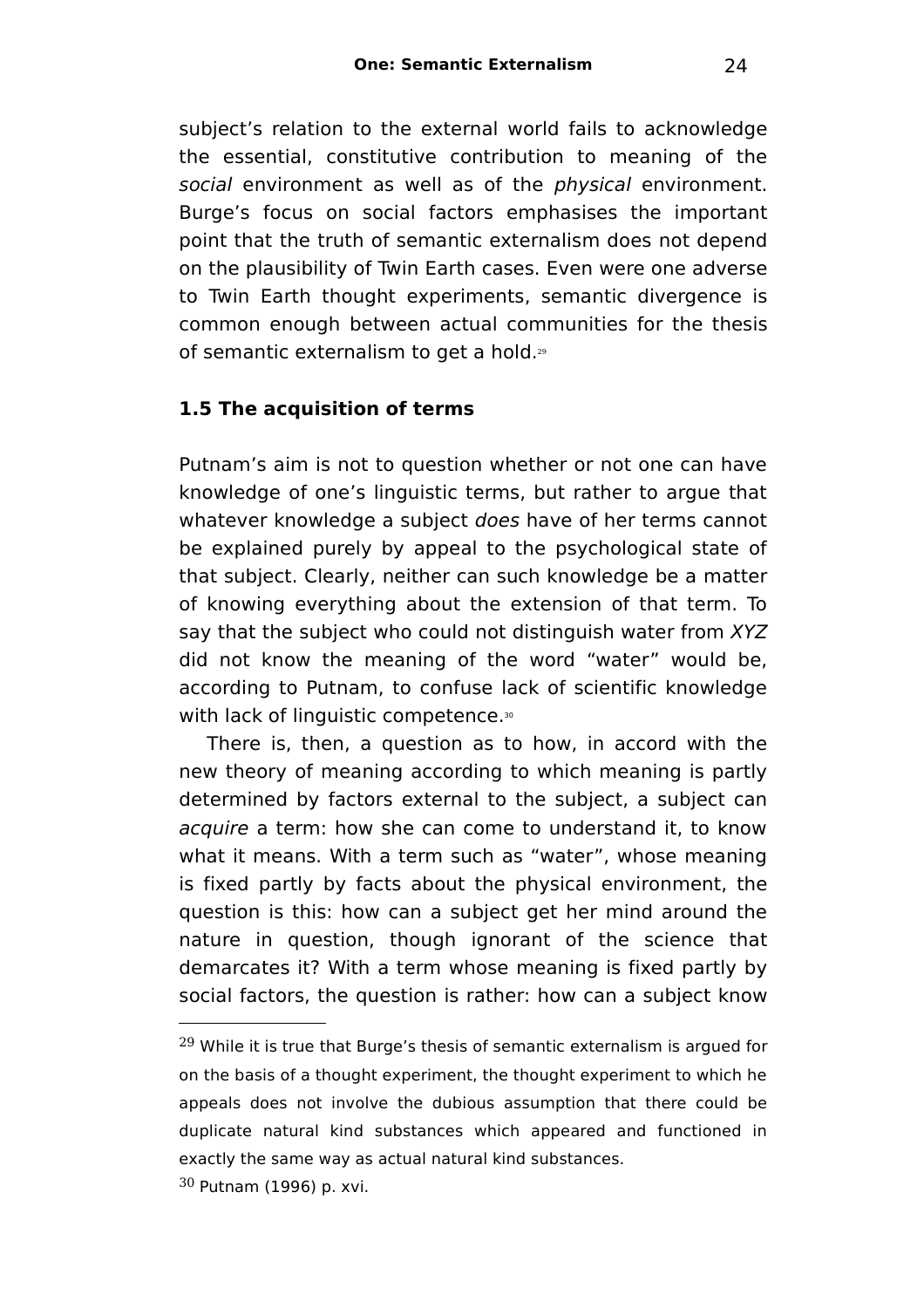what a term "X" means, whilst having only a partial understanding of X or Xs? Naturally enough, the theory suggests an answer which is two-fold. In response to the first question, it is suggested that one would appeal to the ways in which exemplifications of the nature have figured in the subject's cognitive and practical dealings with the world. According to this view, in learning the word "water", one is in effect learning that the word refers to that stuff. The reference of a natural kind term is, perhaps, fixed by an ostensive indication of a paradigm instance. It is clearly consistent to hold that indexicals frequently play a part in the introduction of natural kind terms, even though the natural kind terms themselves do not partake in the indexicality of their introducers.

It is important to emphasise that it is consistent with the initial assumption of methodological solipsism to hold that as a matter of fact we acquire terms and concepts in much the same way as is being advocated here; that is, by cognitive and practical dealings with the world we inhabit only contingently. Even faithful individualists can hold a causal theory of language-acquisition. However, it is definitive of semantic internalism that it allow for the *logical* possibility that a subject could have had no such dealings with the world, and yet have just the same terms and concepts. For individualism, the constitutive focus is not on the nature of the actual world, as it is for semantic externalism.

For a term whose meaning is determined partly by social factors, knowing the meaning of that term must be understood rather as a matter of participating successfully in what Putnam calls the "linguistic division of labor". In effect, this is nothing more than an appeal to experts to fix the meanings of one's terms. The intention of the subject is that the meaning of her term, and hence its extension, coincide with that of the experts.

Every linguistic community ... possesses at least some terms whose associated 'criteria' are known only to a subset of the speakers who acquire the terms, and whose use by the other speakers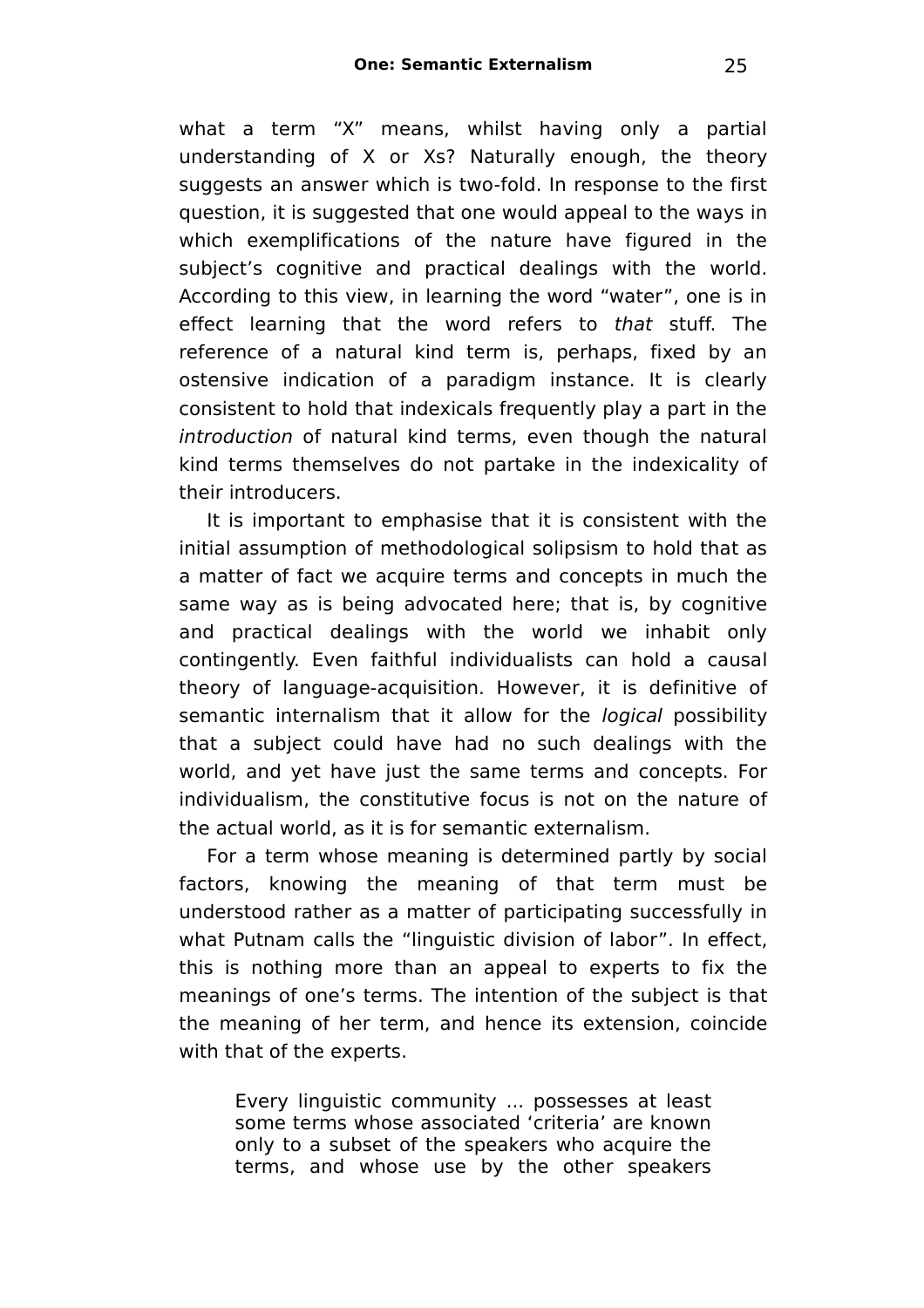depends upon a structured cooperation between them and the speakers in the relevant subsets. (Putnam, 1975b, p. 228)

This is also known as linguistic deference. [31](#page-25-0) Putnam's claim about the acquisition of a term is as follows.

Whenever a term is subject to the division of linguistic labor, the 'average' speaker who acquires it does not acquire anything that fixes its extension. In particular, his individual psychological state certainly does not fix its extension; it is only the sociolinguistic state of the collective linguistic body to which the speaker belongs that fixes the extension. (Putnam, 1975b p. 229)

In the case of a term whose meaning depends purely on social factors, the communal standards will have to be conceived as realised in the detailed practice of an actual subcommunity whose members count as experts. In the case of natural kind terms, on the other hand, there need be no members of the community who actually know the stuff's chemical structure. All that is required is that there could be experts.

This then leads on to the question as to how the roles of the physical and the social environment in individual psychology are to be understood to be related. I propose to place the emphasis on the role of the social community. Thus, I maintain that the physical environment has its constitutive significance for individual psychology only as mediated by the social environment.<sup>[32](#page-25-1)</sup> While I agree that water is H<sub>2</sub>O, and

<span id="page-25-0"></span> $31$  Contrary to the claims of Putnam, Fodor has since remarked, "What philosophers call 'linguistic deference' is actually the use of experts as instruments; not Marxist division of labor in semantics but capitalist exploitation in epistemology". Fodor (1994) p. 36. As he notes, this doctrine has roots in Smart, who writes "... even a color-blind person can reasonably assert that something is red, though of course he needs to use another human being, not just himself, as his 'color meter'". Smart (1962) p. 172.

<span id="page-25-1"></span> $32$  This concurs with Burge's views. See for instance (1982) p. 102.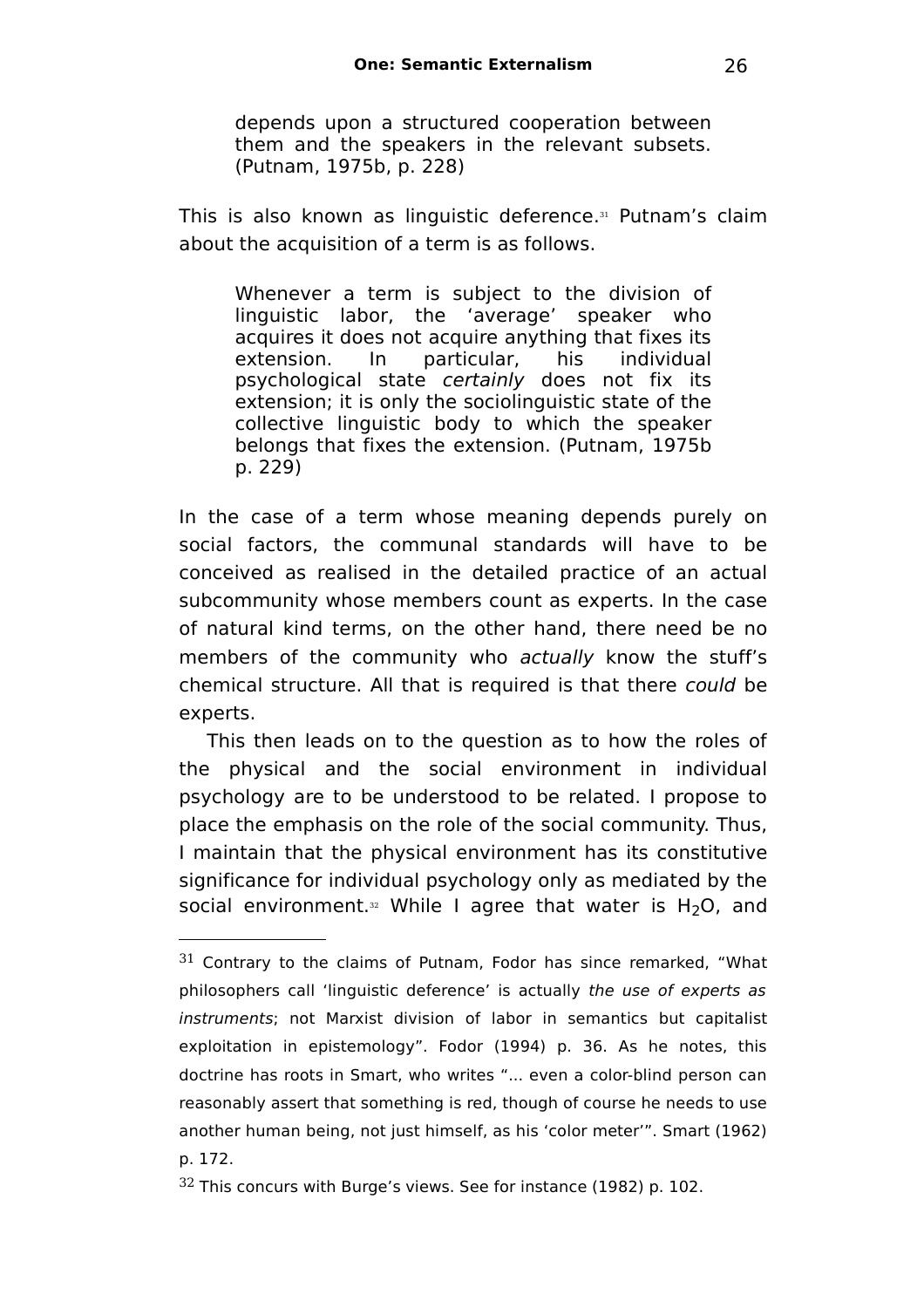hence that XYZ is not water. I do not agree that the external factors which make this so are purely facts about the physical environment. To maintain that the demonstrative that stuff refers to  $H<sub>2</sub>O$  independently of the intentions of the community would be to maintain that our natural kind terms cut nature at its joints. I believe this assumption is incorrect. The way we group items, even that we do so by appeal to internal structural properties, is largely dependent on contingent facts about human psychology and the de facto progression of science. What a subject means by a word is determined by the correct use for that word in her community, and its correct use in her community is as a word for that stuff: but the demonstrative gets its reference from the intentions of the social community, which are in turn shaped by the relevant contingencies.

## **1.6 Is water really H2O?**

Putnam has claimed that "[the] extension of 'water' in the sense of water<sub>F</sub> is the set of all wholes consisting of H<sub>2</sub>O molecules, or something like that"<sup>[33](#page-26-0)</sup>. Putnam's approach displays a commitment to an essentialist semantics of a kind found in Saul Kripke[34](#page-26-1) , according to which the reference of a word such as "water" is determined by internal structural properties. Such an essentialist semantics has been challenged by Mark Wilson, Barbara Malt and Noam Chomsky. $35$  Maintaining that water is  $H_2O$  requires an explanation of the following two facts. First, substances which are largely  $H_2O$  may be called something else; and second, what we call "water" is in the main not pure  $H_2O$ . Examples in the first category would be tears and tea; examples in the second, almost everything we in fact call "water".

Putnam's essentialism is less radical than Kripke's, according to which natural kind terms are non-descriptional, and have no meaning in the Fregean sense. Putnam, in

<span id="page-26-0"></span><sup>33</sup> Putnam (1975b) p. 224.

<span id="page-26-1"></span> $34$  Kripke (1972) and (1980).

<span id="page-26-2"></span><sup>35</sup> Wilson (1982), Malt (1994), Chomsky (1995).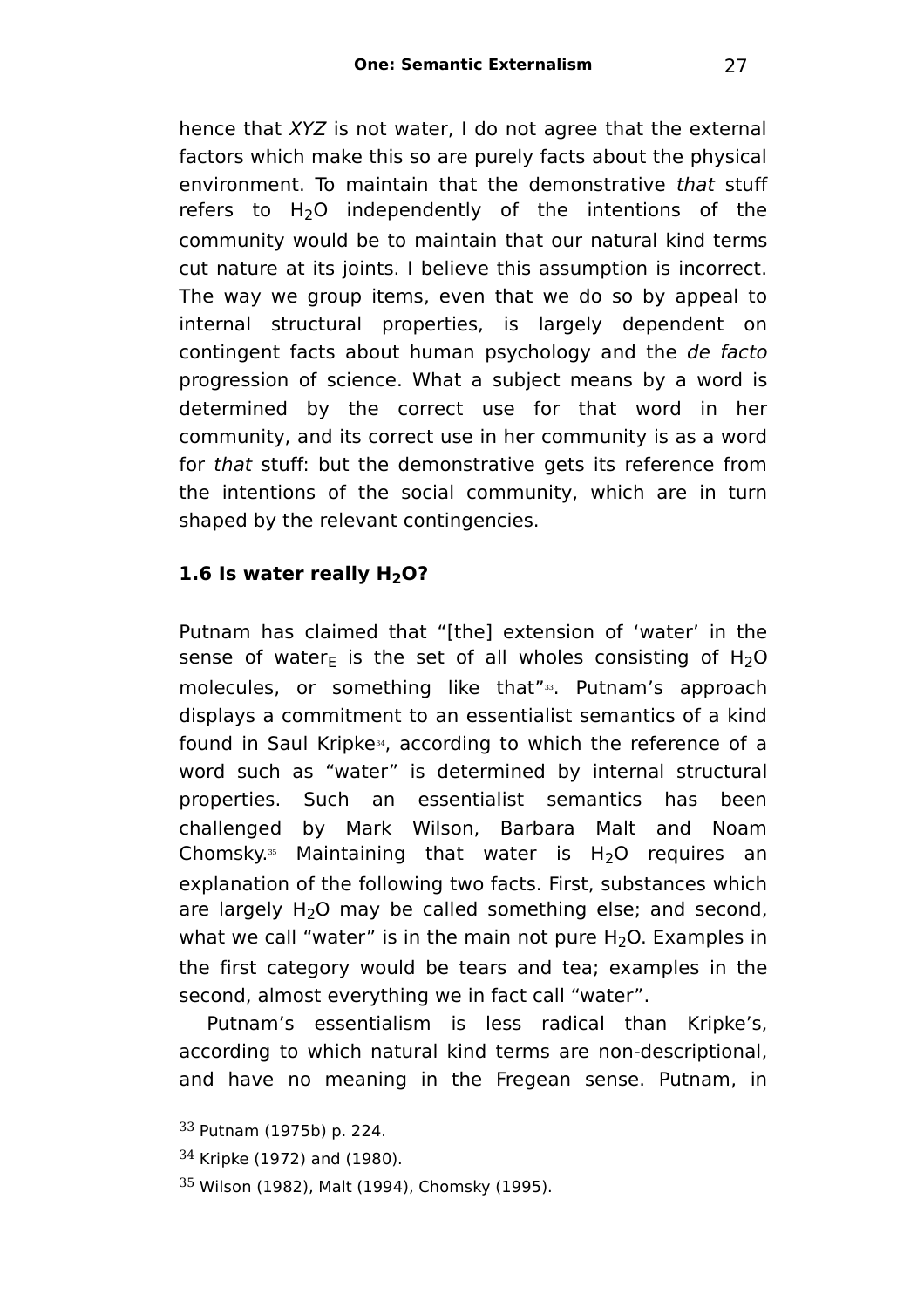addition to his argument that psychological state does not determine extension, proposed a theory for the description of word meaning which would include not only a specification of the extension of the given term  $(H<sub>2</sub>O$  for "water"), but also "syntactic markers" ("mass noun; concrete"), "semantic markers" ("natural kind; liquid") and a "stereotype" ("colorless; transparent; tasteless; thirst-quenching; etc."). [36](#page-27-0) This does not, however, amount to an explanation of the two relevant facts.

The following explanation has been offered by Barbara Abbott. $37$  The first thing to note is that substances such as beer and lemonade are largely water *precisely* in virtue of consisting largely of  $H_2O$  molecules. To deny that water is  $H_2O$ would be to deny this basic fact. What of the claim that such substances are not called "water"? Abbott explains this by appeal to a distinction between what something is called and what it is. This amounts to my claim above that the categories according to which we choose to classify items are in general chosen because of contingent facts about our interests. However, that dogs and cats are classified as "dogs" and "cats" does nothing to undermine the fact that they in fact all fall into the same category, "animal". Thus, that we do not refer to tears as "water" simply reflects a special interest we have in distinguishing that type of water from other types of water. The issue is not whether we tend not to call tears "water", but whether we deny that tears are water; that is, whether we say, "not water" of them, which, I take it, we do not.

What of the claim that what we call "water" is in the main not pure  $H_2O$ ? Abbott explains this by appeal to,

... a very general and natural type of vagueness in our use of linguistic expressions, and therefore one which need not and should not be incorporated separately into our account of the meaning of each word and phrase. For example, when someone asks to borrow our car we are not

<span id="page-27-0"></span><sup>36</sup> Putnam (1975b) p. 269.

<span id="page-27-1"></span><sup>37</sup> Abbott (1997).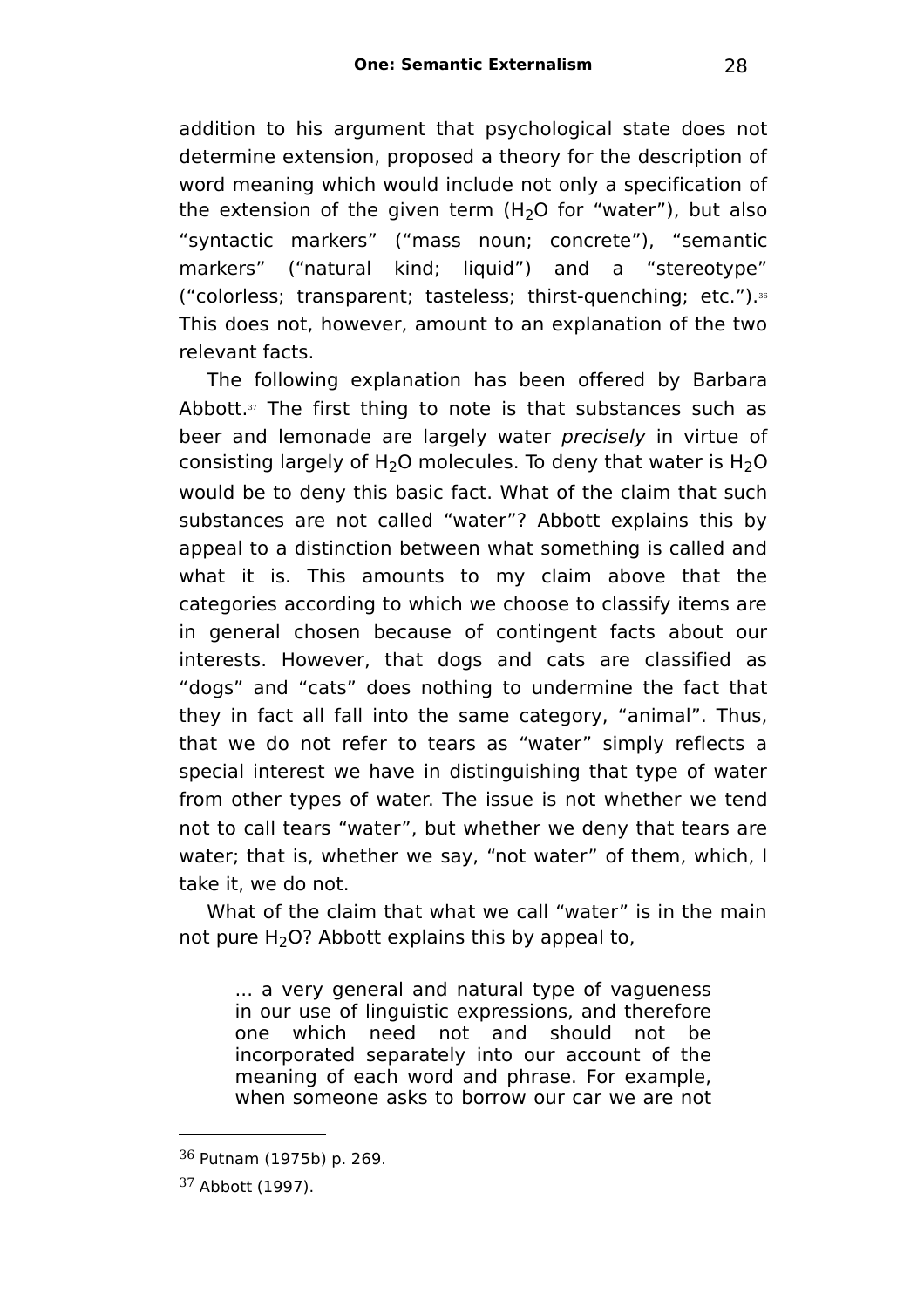required to remove from the glove compartment the maps, box of Kleenex, registration, etc. - i.e. everything that is not part of the car strictly speaking. ... . It is true that Portia was able to get Shylock on this type of technicality, but had the legal advisor been anyone else, Antonio probably would have been a goner. (Abbott, 1997 p. 317)

While I am sympathetic to this line of reasoning, there is one important fact which has yet to be accounted for. There are substances such as "heavy water", which, despite the fact that they contain no  $H<sub>2</sub>O$  molecules, are nevertheless classified as water. It is not clear that Abbott's explanation can account for this fact. For this we must rely on the claim I made above that the physical environment has its constitutive significance for individual psychology only as mediated by the social environment. This claim can be invoked as an explanation as to why substances such as heavy water are classified as water. The important point is that water is, as Putnam put it, "the set of all wholes consisting of  $H_2O$  molecules, *or something like that*" $^{\text{\tiny{38}}}$  $^{\text{\tiny{38}}}$  $^{\text{\tiny{38}}}$ .

## **1.7 Conclusion**

The physical and social environment do not merely surround the subject, providing a context within which her propositional attitudes can be assessed. Contextual facts inextricably permeate the field of psychological investigation, even when what is under study is the psychological organisation of an individual. (Pettit and McDowell, 1986 p. 14)

This is the claim of semantic externalism. My concern here has not so much been to defend the claim, as to present it. I am, however, in broad sympathy with it; particularly the claim that social context is constitutive of content. The thesis is presented as an investigation into certain consequences of the claim. Specifically, my focus rests on the epistemological question of how, assuming the truth of semantic externalism, a subject can be said to know the meanings of her

<span id="page-28-0"></span><sup>38</sup> Putnam (1975b) p. 224, emphasis added.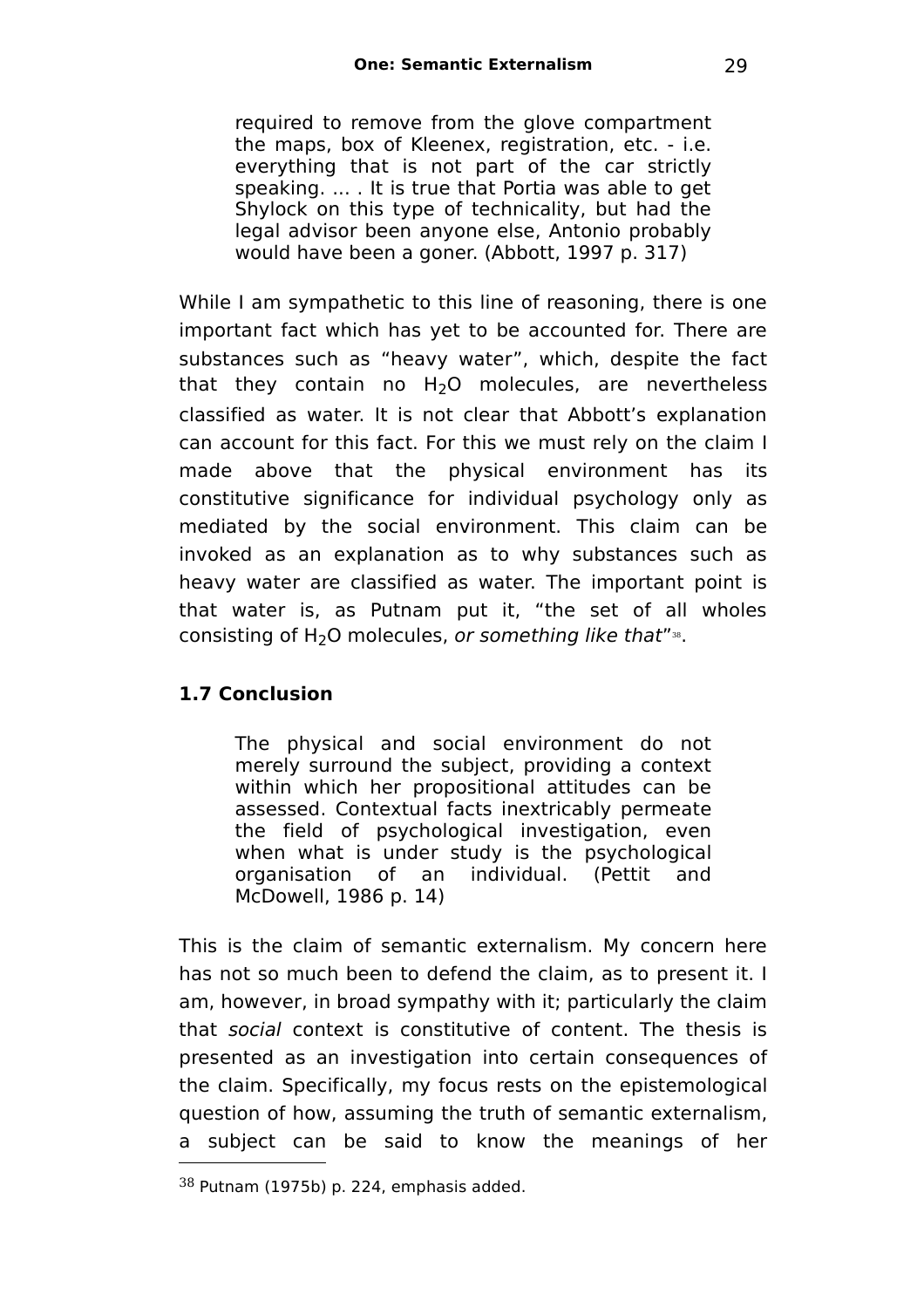psychological terms in a direct and authoritative manner. If contextual facts "inextricably permeate the field of psychological investigation", the possibility of direct access to one's psychological states is brought under pressure. I call those who aim to reconcile semantic externalism with privileged access compatibilists, and those who believe them to be irreconcilable *incompatibilists*.<sup>[39](#page-29-0)</sup> I maintain that semantic externalism is consistent with privileged access to one's thoughts, and am therefore a compatibilist.

The structure of the thesis is as follows. The initial charge of incompatibility between semantic externalism and privileged access is set out in chapter two. The arguments discussed there appeal to "travelling cases", according to which subjects are switched between relevantly differing environments without their knowledge (or consent). The arguments demand an explanation of two salient facts; that is, an answer to two questions. First, how can a subject have privileged access to the contents of her thoughts given that she would be ignorant of a change in her body of concepts, the concepts she possessed, were she to be switched between environments of the differences between which she would be equally unaware? Second, how can a subject have privileged access to the contents of her current thoughts, given that switching her to a new environment would result in her being wrong about the contents of those very same (now past) thoughts? This latter question demands an account of memory consistent with semantic externalism. I answer both questions, and argue that semantic externalism is consistent with privileged knowledge of the meanings of one's psychological terms. Further, I argue that such access to one's psychological states is privileged and authoritative, and offer an account of the authority accorded.

In chapter three I consider a subsequent argument, the Argument from Privileged Access, intended to discredit the proposed compatibility of semantic externalism and privileged access set out in chapter two. The argument takes the form of a reductio ad absurdum, and runs as follows. If

<span id="page-29-0"></span> $39$  I first came across this terminology in Boghossian (1997).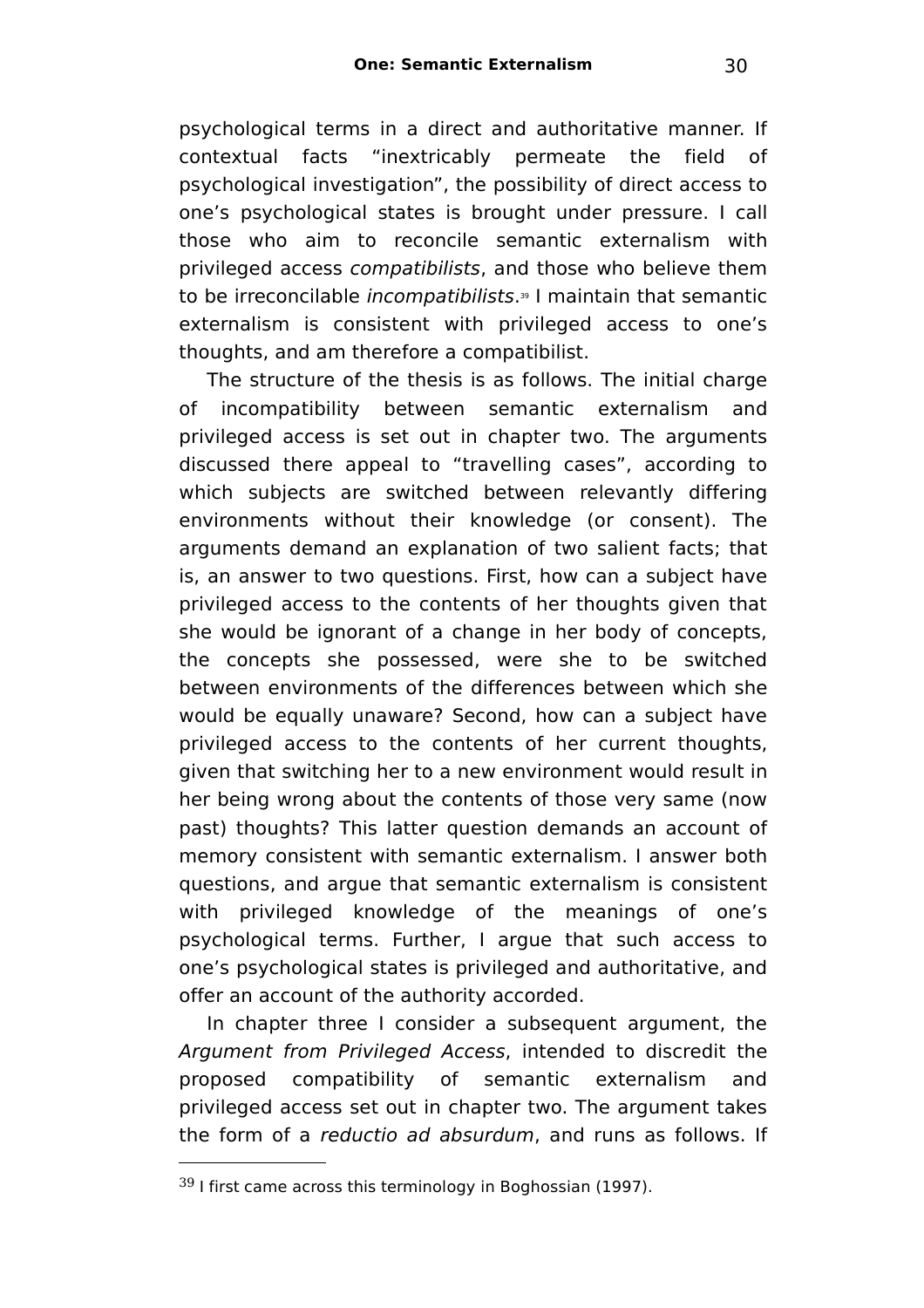semantic externalism and privileged access were compatible, one would have the means by which to gain knowledge of substantive empirical facts by introspection and conceptual analysis alone. One cannot gain knowledge of empirical facts by introspection and conceptual analysis alone. Therefore, semantic externalism and privileged access are incompatible. I accept and defend the claim that if semantic externalism and privileged access are compatible, one will have the means by which to gain knowledge of substantive empirical facts by introspection and conceptual analysis alone.

In chapter four I argue that, contrary to appearances, this consequence should be embraced as a natural consequence of semantic externalism. That is, I deny the force of the Argument from Privileged Access. I maintain that the consequence appears absurd only if one has not fully embraced the force of semantic externalism. To accept semantic externalism is to reject the assumption of methodological solipsism. Since the constitutive nature of the mind is not as we thought, it should be no surprise that introspection isn't either. [40](#page-30-0)

In chapter five. I address the issue of de re thought. I consider two opposing theories, each of which is defined by its answer to the following question: is the content of a de re thought to be understood as object-dependent or objectindependent? If the content of a de re thought is objectdependent, it will be possible to gain non-empirical knowledge of the existence of the particular object or objects upon which a given de re thought depends. On this view, there will be no relevant asymmetry between de dicto thoughts and de re thoughts. If, on the other hand, the content of a de re thought is object-independent, no such non-empirical knowledge will be available. If this view is correct, there will be an asymmetry between the inferences which can be drawn from one's supposed de dicto thoughts

<span id="page-30-0"></span> $40$  Introspection is taken intuitively as being the means, if any, by which a subject has privileged access to the contents of her mind.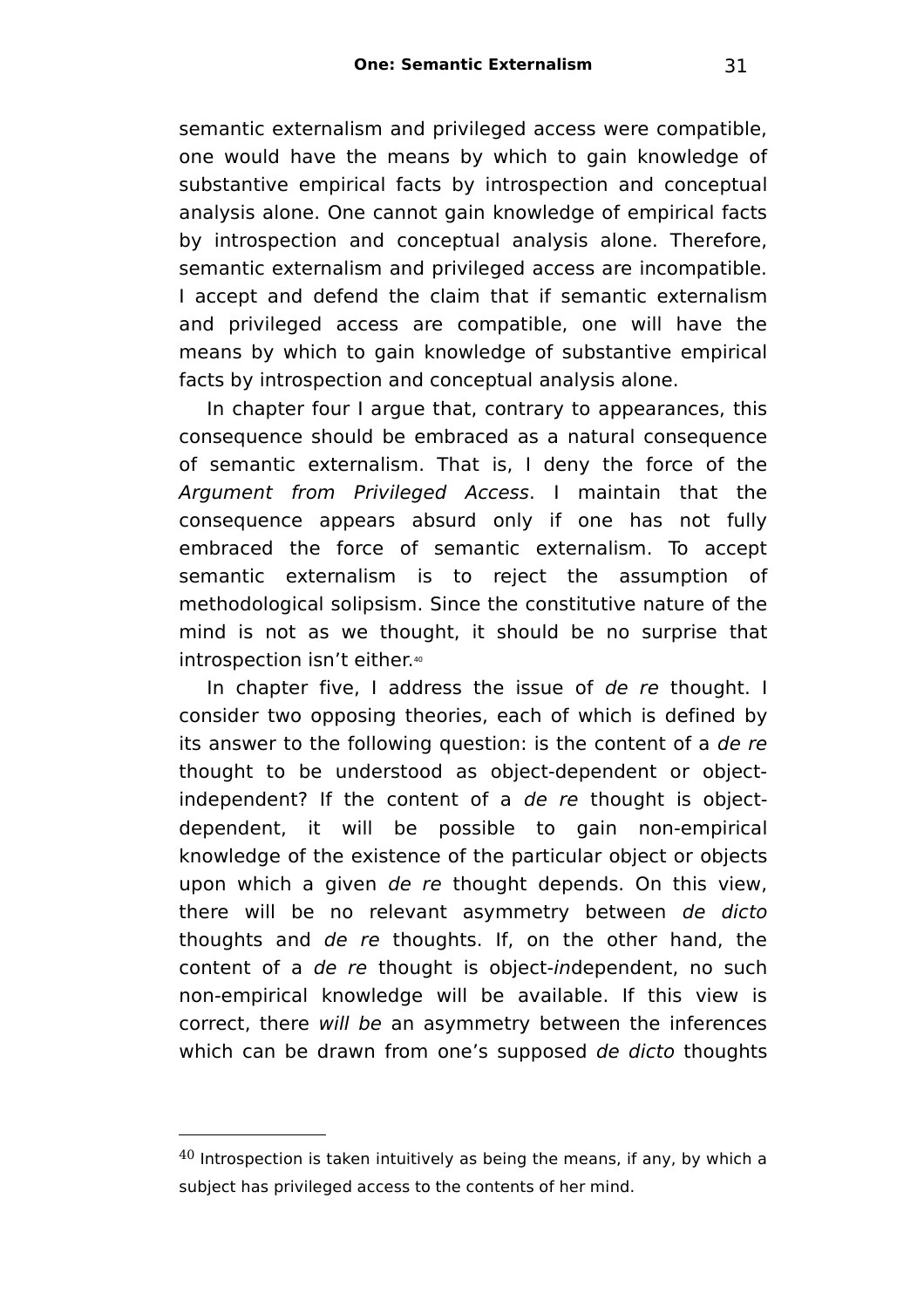and the inferences which can be drawn from one's supposed de re thoughts. $41$ 

Finally, in chapter six, I focus directly on an anti-sceptical argument presented by Putnam.<sup>[42](#page-31-1)</sup> The argument aims to show that from the assumption of a causally-constrained theory of reference, such as semantic externalism, the proposition that I am a brain-in-a-vat is self-refuting and necessarily false. I defend the argument, and relate it to the conclusions reached thus far.

As mentioned above, while I am broadly sympathetic to semantic externalism, the thesis is not intended as a direct endorsement of it. The aim here is to show that the rejection of the assumption of methodological solipsism has widereaching implications, in particular for the notion of introspection, and for the alleged distinction between mind and world. If the subject is not the sole determiner of her mind, introspection can no longer be seen as something purely internal to the subject. With these thoughts in mind, let us proceed.

<span id="page-31-1"></span><span id="page-31-0"></span> $41$  Burge is at pains to emphasise that semantic externalism is a theory concerned with the oblique occurrence of terms in propositional attitude attributions, which carries over into psychological content ascription. He emphasises that it is orthogonal to any issue about de re belief, which he treats in a very different manner. For more on this see chapter five below. <sup>42</sup> Putnam (1981) chapter one.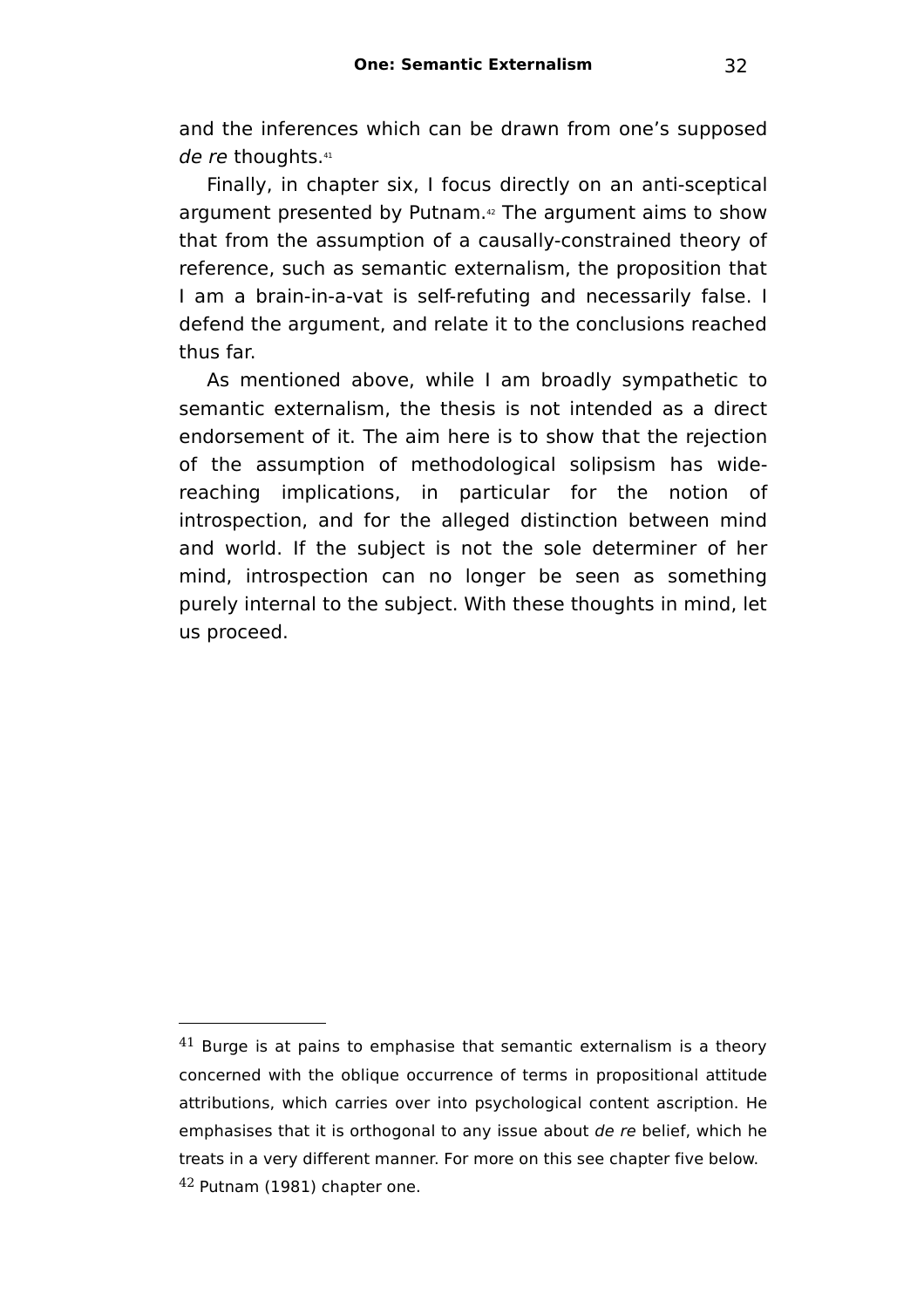# **Travelling Cases**

### **2.1 Introduction**

Descartes' writing provides a classic example of a position which presupposes that at least some propositional mental events can be known by the subject in a direct, authoritative, non-empirical manner. If a subject knows a given propositional mental event in this non-empirical way, I will refer to that subject as having privileged access to that thought.[43](#page-32-0) I take it to be an intuitively compelling presupposition that we do indeed have privileged access to at least some of our thoughts. However, the recent emergence of semantic externalism, according to which a subject's set of possible and actual thoughts is dependent upon, and restricted by, relations that subject bears to her environment, has been taken to threaten this intuitively compelling presupposition.

In this chapter I will discuss two arguments designed to bring out the alleged tension. I have grouped the arguments together because they both appeal to "travelling cases", according to which a hypothetical subject is unknowingly switched between different environments. The environments are assumed to differ in imperceptible ways, ways which nevertheless suffice to cause a change in the concepts that subject possesses and hence in the thoughts it is possible for her to entertain. The differences between environments are semantically relevant. It is this type of imperceptible switching which in both arguments brings out the alleged

<span id="page-32-0"></span> $43$  The term "thought" as I use it should not be understood as a Fregean thought. Rather, "thought" should be understood as a synonym for "propositional mental event". Hence, two subjects cannot have the same thought, but can have thoughts with the same content. Similarly, a subject cannot be said to have the same thought at different times, but can have two thoughts with the same content at different times. When a subject knows a propositional mental event, she knows the content of her thought.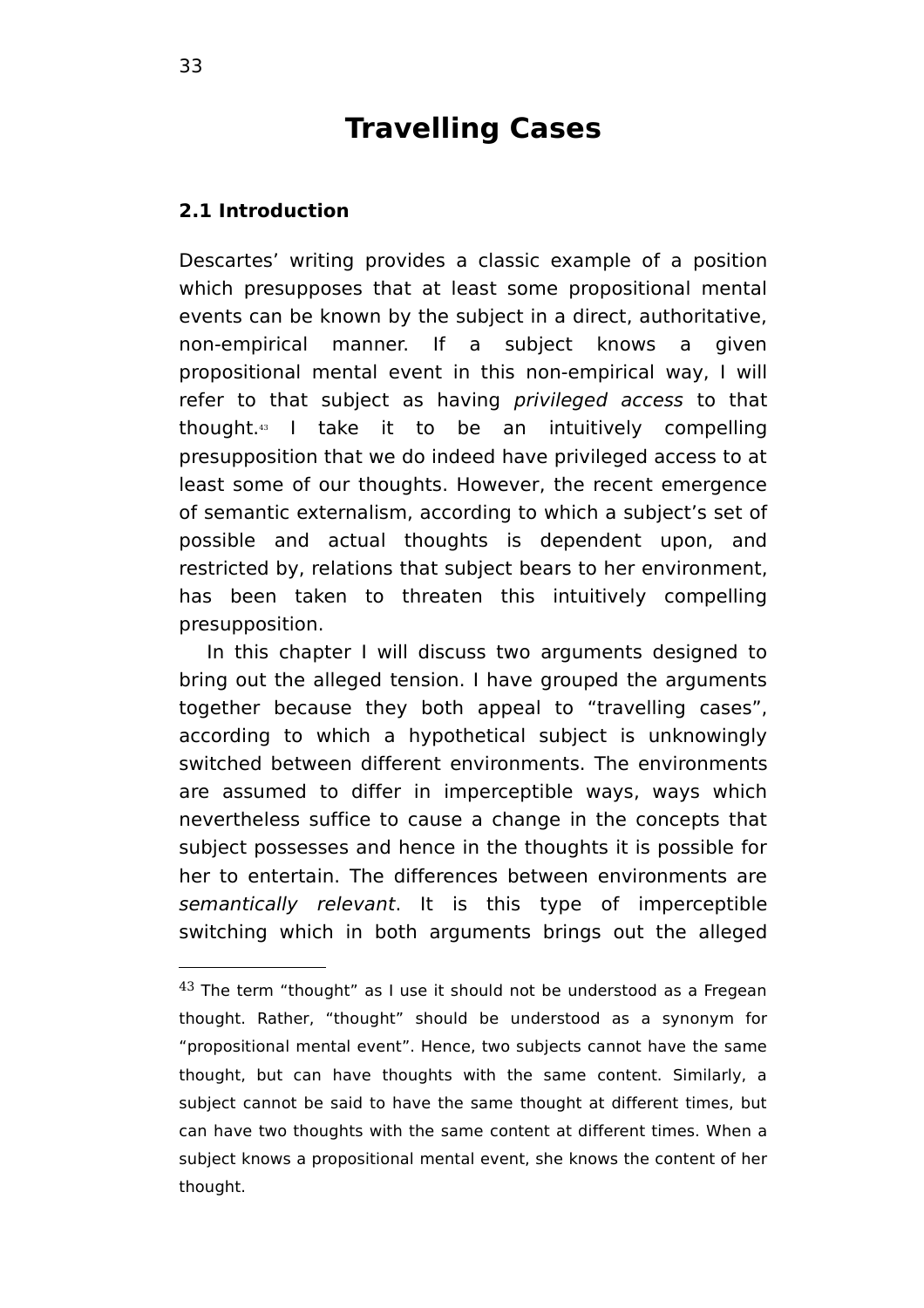incompatibility between semantic externalism and privileged access.

I will refer to the first argument as the Content Sceptic's Argument. It demands an answer to the following question: how can a subject have privileged access to the contents of her thoughts given that she would be ignorant of a change in her body of concepts, a change in the concepts she possessed, were she to be switched between environments of the differences between which she would be correspondingly unaware? To answer this question is to provide an account of privileged access consistent with semantic externalism. I argue that on the semantic externalist view, privileged access is correctly understood as an externalist phenomenon, and can not be accounted for in terms of evidence available to the subject. The most natural way to interpret this notion of "evidence available to the subject" is as phenomenological evidence. I argue that however one thinks of phenomenology, that is, whether or not one thinks of it as locally supervenient, it cannot provide evidence for introspective knowledge. I then provide a positive account of privileged access.

I will refer to the second argument as the Argument from Memory. It demands an answer to the following question: how can a subject have privileged access to the contents of her current thoughts given that, were she to be imperceptibly switched to a relevantly different environment, she would thereby come to have false beliefs about the contents of those very same (now past) thoughts? An answer to this latter question demands an account of memory consistent with semantic externalism. I agree that semantic externalism opens up a new form of scepticism about the contents of one's past thoughts. However, I argue that this does nothing to jeopardise the privileged access one has to one's current thoughts, even if the content of those thoughts purports to refer to a past event.

By providing an answer to both questions, I will have shown that neither the Content Sceptic's Argument nor the Argument from Memory establishes that semantic externalism is incompatible with privileged access.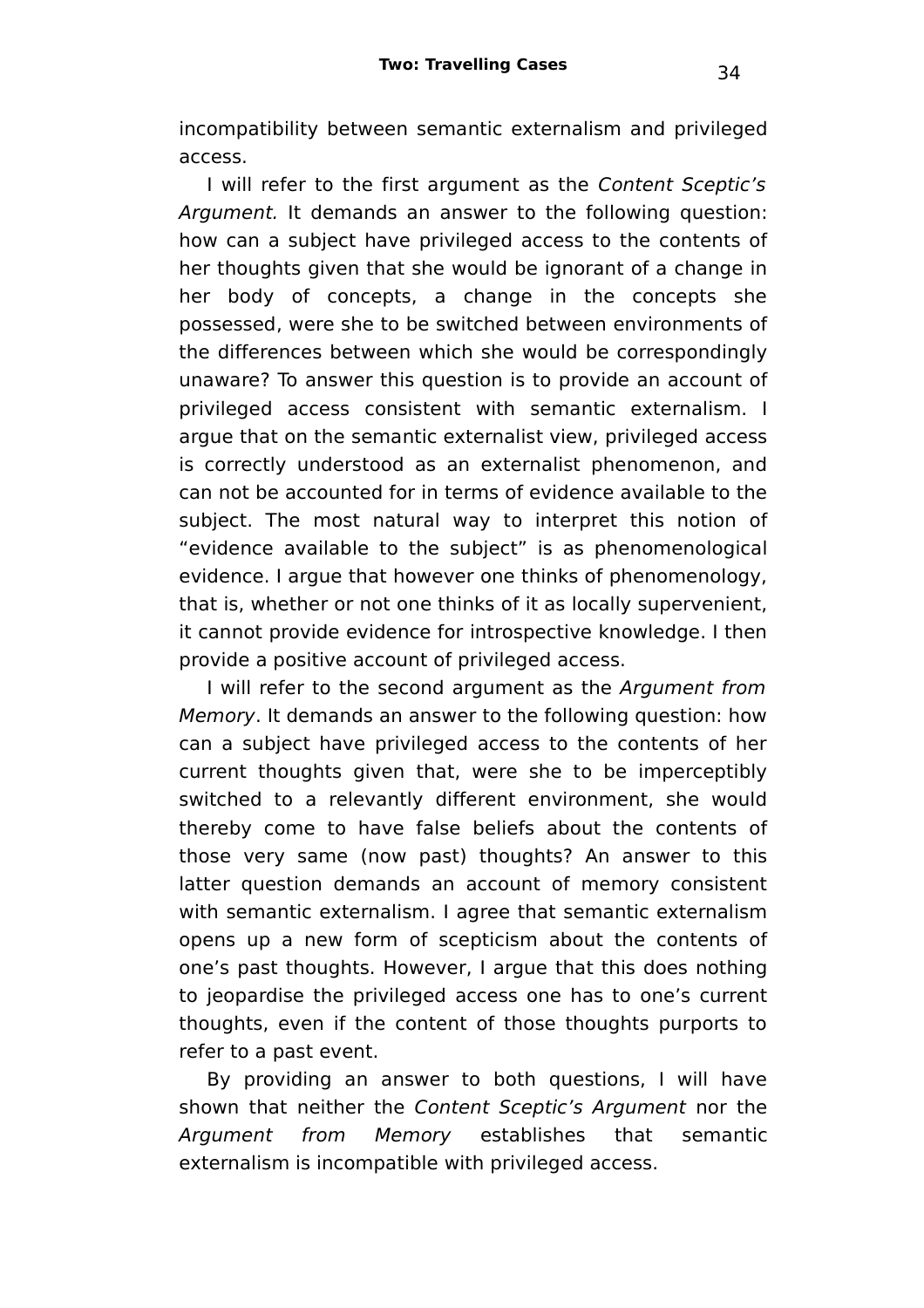### **2.2 Knowledge of one's thoughts**

I maintain that the following three claims correctly capture the nature of the relation between a subject and at least some of her propositional mental events.

1. Self Knowledge: a subject can have knowledge of (at least some of) her thoughts.

2. Privileged Access: the knowledge a subject has of (at least some of) her thoughts is non-empirical.<sup>[44](#page-34-0)</sup>

3. First Person Authority: there is a presumption in favour of a subject's claims to self knowledge.

Whether or not true self-ascriptions should be classified as knowledge will be discussed in section **2.8** below, where I formalise the privileged access thesis, and again in chapter four, where the issue becomes pivotal. For present purposes, since nothing immediate hinges on the issue, I will talk as if true self-ascriptions were instances of knowledge. For the moment, then, the important claims are the second claim, the claim of privileged access, and the third claim, the claim of first person authority.

What of the claim of privileged access? There is an asymmetry between the knowledge a subject can have of her own thoughts, and the knowledge she can have of another's thoughts. Typically, Susan knows what she is thinking in a way in which others do not. To find out what Susan is thinking, others will have to engage in some form of empirical investigation; they will have to watch her behaviour, or listen to her utterances. No such observation or interpretation is necessary if Susan wants to find out the content of at least

<span id="page-34-0"></span> $44$  In the characterisation of privileged access, I have chosen to use the term "non-empirical" as it seems the most neutral way to characterise the asymmetry between the way in which a subject can know her own thoughts and the way in which she can know the thoughts of another. By non-empirical knowledge, I simply mean knowledge that can be had without recourse to observation, or external perception.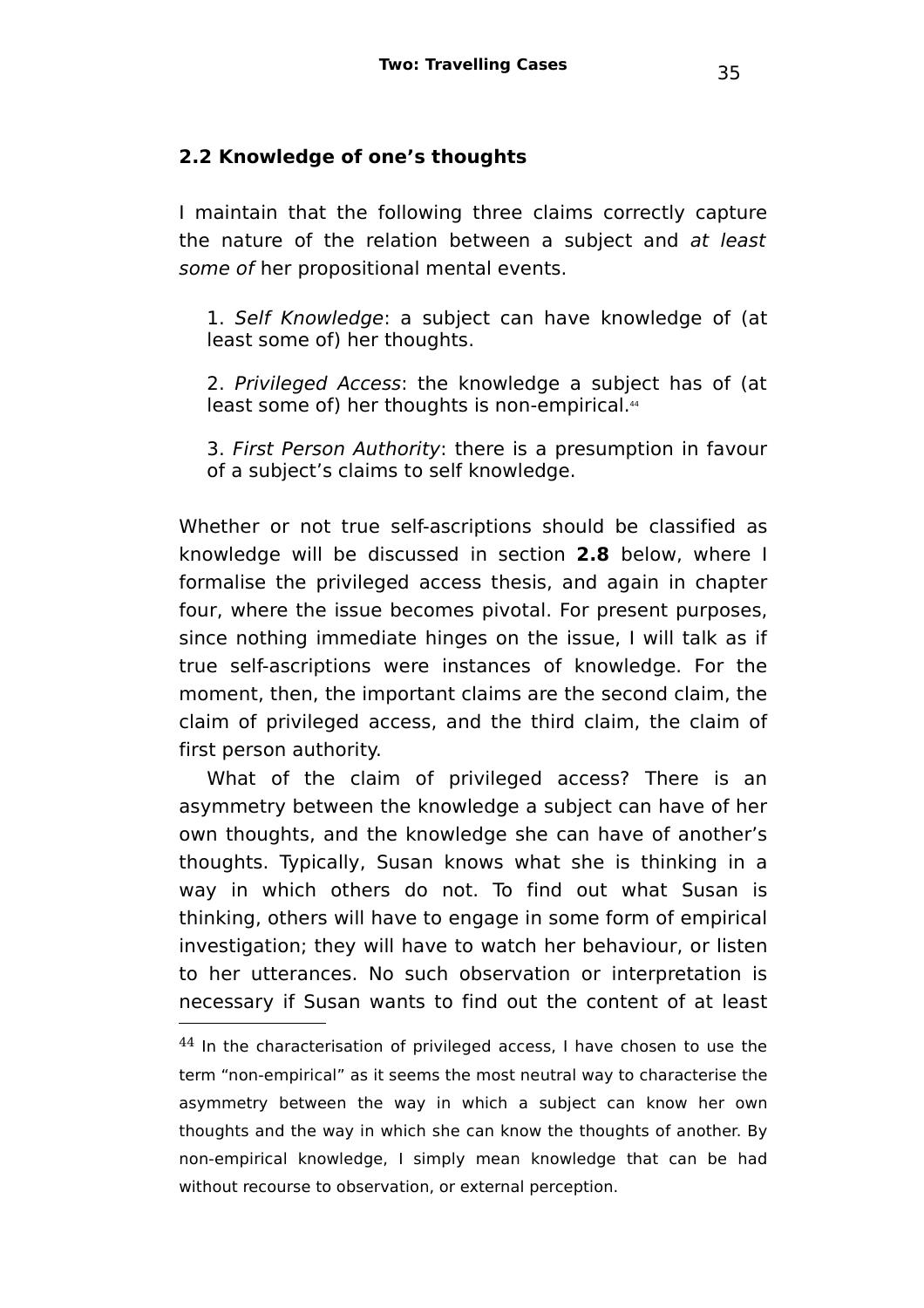some of her thoughts. If she has a current belief that time is of the essence, say, she can know that she is thinking that time is of the essence without having to observe what she says or what she does. In fact, it is plausible to maintain that it is precisely because she has that particular belief that she says what she does and acts as she does. A subject's knowledge of a her thought is arguably not a conclusion based on an inference from empirical evidence. Wittgenstein expressed the asymmetry between the knowledge a subject can have of her own thoughts, and the knowledge she can have of another's thoughts thus. The criteria for the attribution of a belief to another are her words and actions whereas for a self-attribution there are no such criteria. [45](#page-35-0) This is the claim of privileged access.

What of the claim of first person authority? When a speaker asserts that she has a belief, a desire, a fear or an intention, there is, typically, a certain presumption that she is correct, a presumption that does not attach to her ascriptions of propositional mental events to others. That there is this presumption is the claim of first person authority. If the claim of first person authority is to be accepted, an explanation of the asymmetry between the authority accorded to attributions of attitudes to our present selves and attributions of the same attitudes to other selves must be forthcoming. What accounts for the authority accorded first person present tense claims, and denied second or third person claims?[46](#page-35-1)

Characterisations of first person authority often invoke the claim of privileged access. They point to the fact that selfattributions are not normally made on the basis of evidence or observation, that it does not normally make sense to

<span id="page-35-0"></span> $45$  Wittgenstein (1953) §377. While the underlying thought here is essentially the same, criteria and evidence should not be conflated. For the importance of the distinction see for example McDowell (1982).

<span id="page-35-1"></span> $46$  It is important to note that first person authority is accorded to a subject's claims about her *present* propositional mental events. The relevance of this restriction is particularly evident in section **2.9** below, where I discuss a form of scepticism concerning a subject's claims about her past propositional mental events.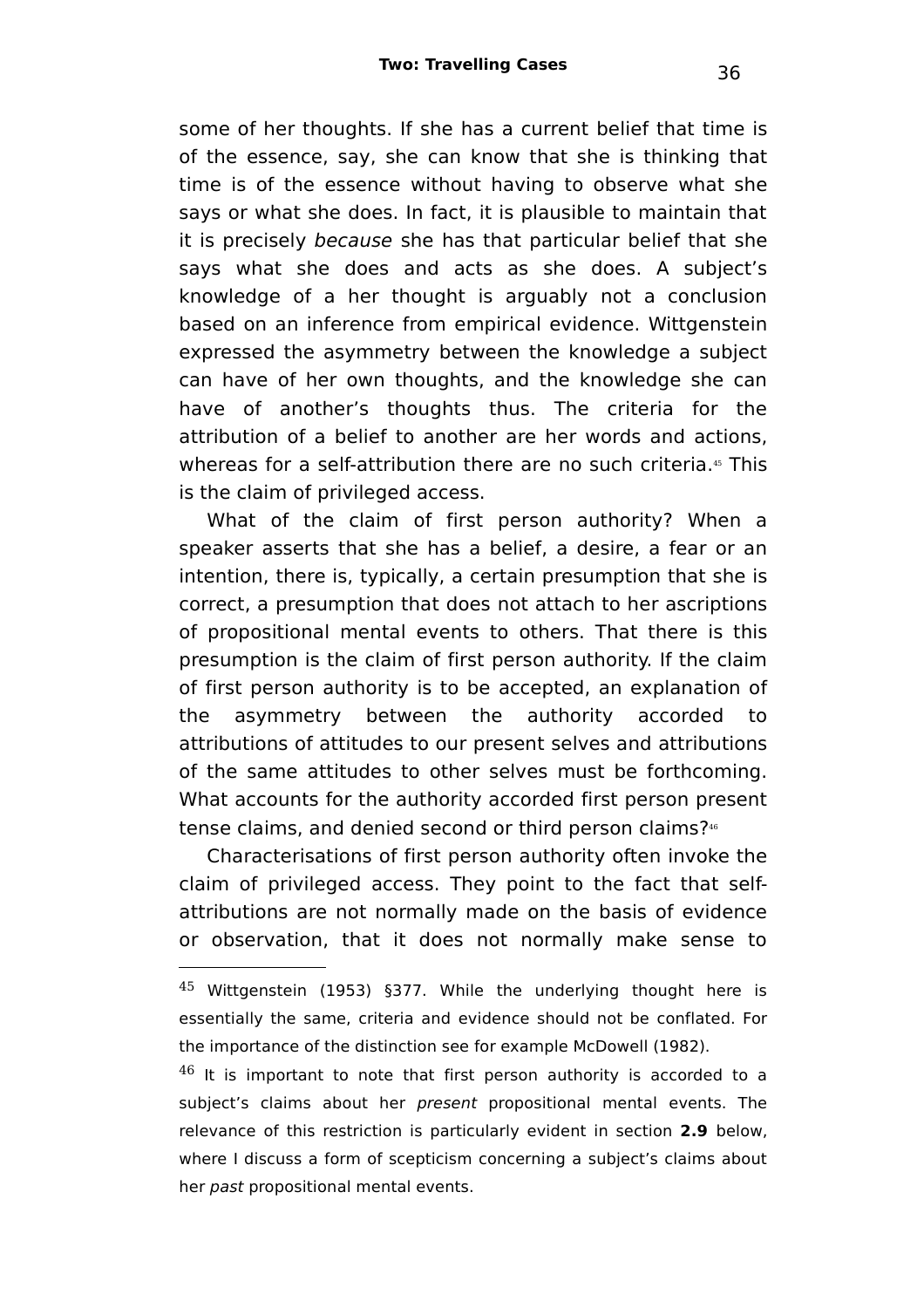question why a person attributes herself with the propositional mental events she does. However, an explanation of the asymmetry central to first person authority cannot be given purely by pointing to this distinction concerning the existence or absence of an evidential basis for the ascription of propositional mental events. I agree with Donald Davidson when he says that first person authority is not explained by the fact that self-attributions are not based on evidence, since, "claims that are not based on evidence do not in general carry more authority than claims that are based on evidence, nor are they more apt to be correct"<sup>[47](#page-36-0)</sup>. What would be required in addition is an account of why in this particular case, the case of attributions of thoughts to one's present self, the lack of evidence supported the correctness of the attribution claim; and if this could be given, the initial appeal to the lack of evidence as an explanation of the asymmetry would be rendered redundant.<sup>[48](#page-36-1)</sup>

It is at this point worth reflecting briefly on the writings of Gilbert Ryle<sup>[49](#page-36-2)</sup>. Ryle, famously, denies the claim of privileged access. That is, he maintains that the knowledge a subject has of her own thoughts is of a piece with the knowledge another has of her thoughts. Self-attributions are based on behavioural evidence, evidence which is equally available to others as it is to the subject. Even while Ryle denies the privileged access claim, he nevertheless maintains the claim of first person authority. Any account of first person authority he offers could not, therefore, commit the mistake mentioned above in connection with Davidson. Ryle can make no appeal to the claim that self-attributions evidence-independent in

<span id="page-36-0"></span><sup>47</sup> Davidson (1984a) p. 103.

<span id="page-36-1"></span> $48$  Davidson has provided an account of first person authority which does not invoke the privileged access claim. According to Davidson, if we do not assume a subject knows her thoughts, then we cannot begin the process of radical interpretation. See Davidson (1984a). This explains why the presumption is needed, but it is not clear that this in itself provides a justification for it. For more on the notion of radical interpretation see Davidson (1973), (1974) and (1976).

<span id="page-36-2"></span><sup>49</sup> See Ryle (1949).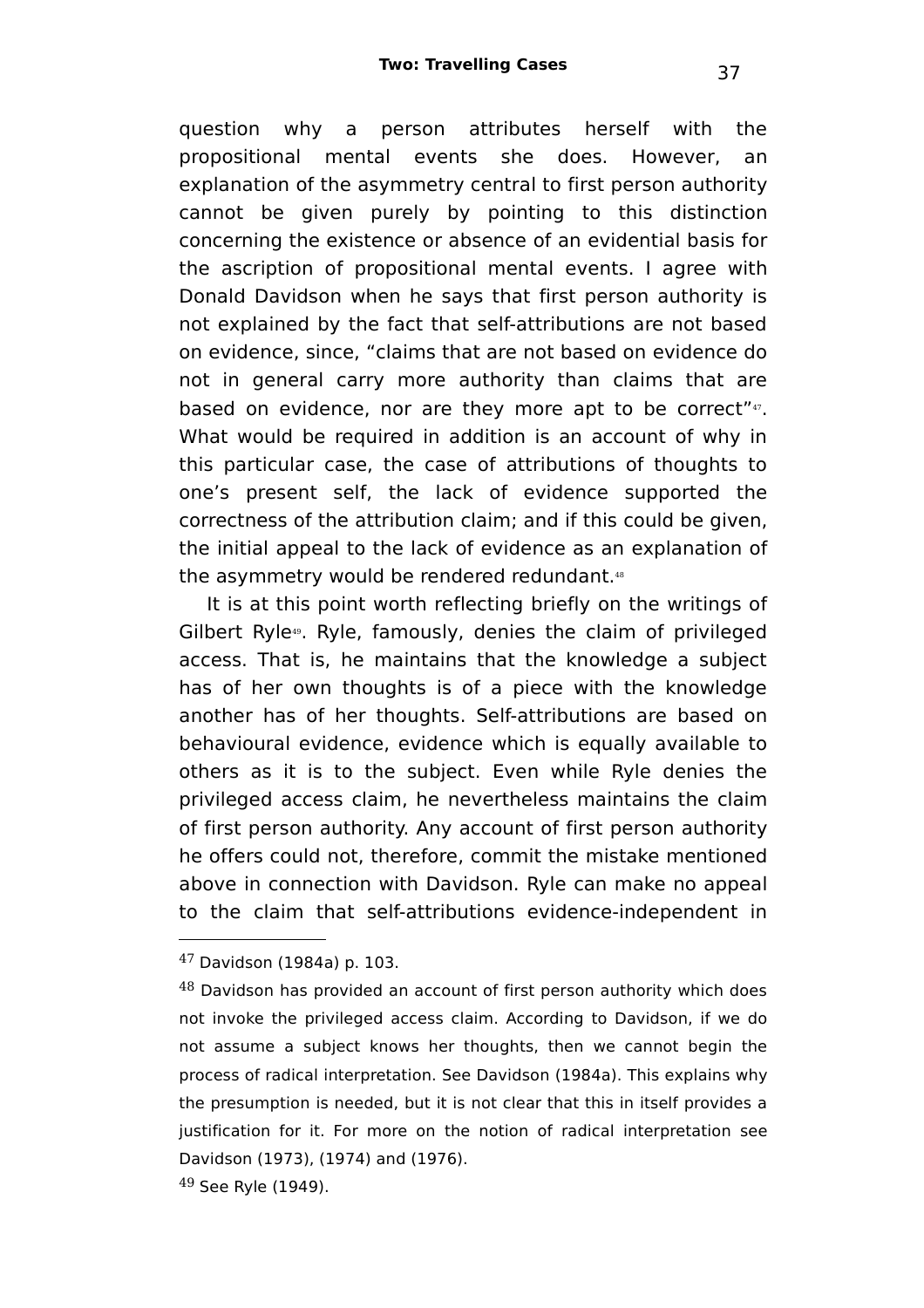providing an account of first person authority, since it is his contention that self-attributions are based on empirical evidence. Ryle's positive account of first person authority appeals rather to the fact that a subject spends more time in her own company than anyone else does, and hence has more evidence – empirical evidence – on which to base predictions about her behaviour.

I am sympathetic to the view that much of our self knowledge is not achieved directly, but relies on evidence similar to that required for knowledge of the thoughts of others. I agree, then, that there are instances of self knowledge which cannot be characterised by the privileged access claim. In addition, I agree that there is much that we do not know, or that we misconstrue, about our own minds. However, Ryle's thesis is too strong. There is a class of propositional mental events, albeit a severely restricted class, to which we do have privileged access, and about which we are authoritative. That there are many exceptions does nothing to jeopardise the truth of this claim.[50](#page-37-0)

In section **2.8** I formalise the privileged access claim and offer an account of first person authority. The account emerges from an examination of the two arguments which provide the focus for the present chapter. Before turning to these, however, I would like to make explicit an initial qualification to the account of privileged access.

# **2.3 Comparative content and bare content**

Kevin Falvey and Joseph Owens draw a distinction between two different kinds of privileged access:

**KC**: An individual knows the contents of his occurrent thoughts and beliefs authoritatively and directly (that is, without relying on inferences from observation of his

<span id="page-37-0"></span> $50$  In fact, I think that the class of propositional mental events to which we do have privileged access is more restricted than is often thought. The account of privileged access offered in section **2.7** below reflects the limited sense in which I am willing to endorse the claim of privileged access.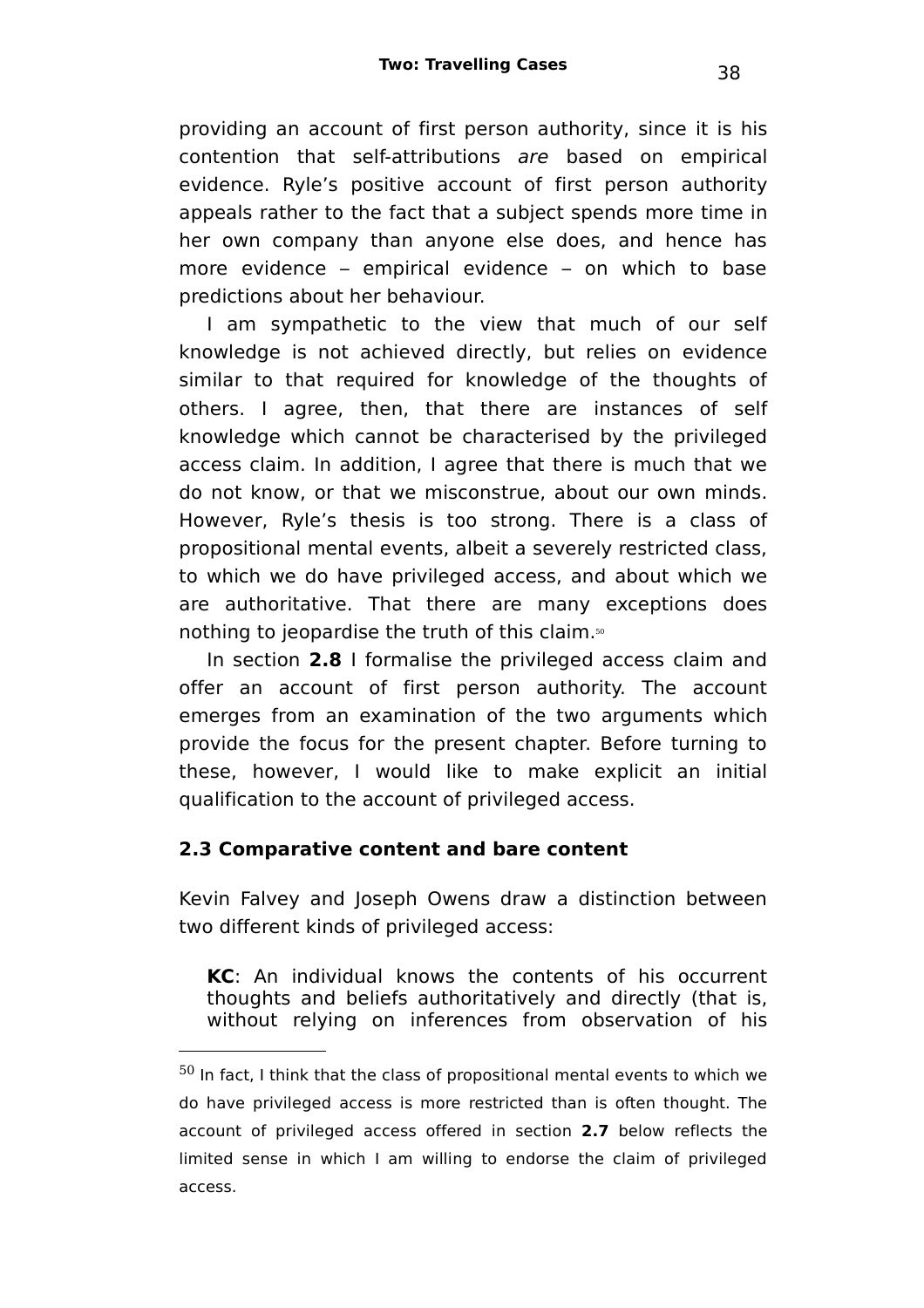environment). Call this kind of knowledge introspective knowledge of content. (Falvey and Owens, 1994 p. 107)

**KCC**: With respect to any two of his thoughts or beliefs, an individual can know authoritatively and directly (that is, without relying on inferences from his observed environment) whether or not they have the same content. Call this kind of knowledge introspective knowledge of comparative content. (Falvey and Owens, 1994 p. 109-10)[51](#page-38-0)

**KC** deals with occurrent thoughts only, whereas **KCC** deals with both occurrent and non-occurrent thoughts.

Falvey and Owens argue that the incompatibility between semantic externalism and privileged access obtains only when privileged access is understood in the latter sense – as introspective knowledge of comparative content. They argue that there is no such incompatibility if one has the former meaning in mind. According to Falvey and Owens this is as it should be, since there are reasons independent of semantic externalism for thinking that **KCC** is false.

The tension between knowledge of comparative content and semantic externalism is illustrated by the following scenario. Consider Susan, who, we are to suppose, has been switched back and forth between Earth and Twin Earth without her knowledge. Suppose that once she is linguistically embedded on Earth she is asked whether, when she utters the sentence "water is a liquid", she expresses the same thought-content she would have expressed by uttering that sentence, syntactically individuated<sup>®</sup>, one year ago. What will she answer?

She will presumably say yes, but if she was on Twin Earth last year, then she will be mistaken. And nothing that is available to her through introspection alone will reveal her mistake to her. She will not learn the truth until she investigates

<span id="page-38-0"></span><sup>51</sup> The terms **KC** and **KCC** are mine.

<span id="page-38-1"></span><sup>&</sup>lt;sup>52</sup> To assume that Susan utters a token of the same type of sentence semantically individuated would be to beg the question. Tokens of the same type of sentence semantically individuated would of course express thoughts with the same content.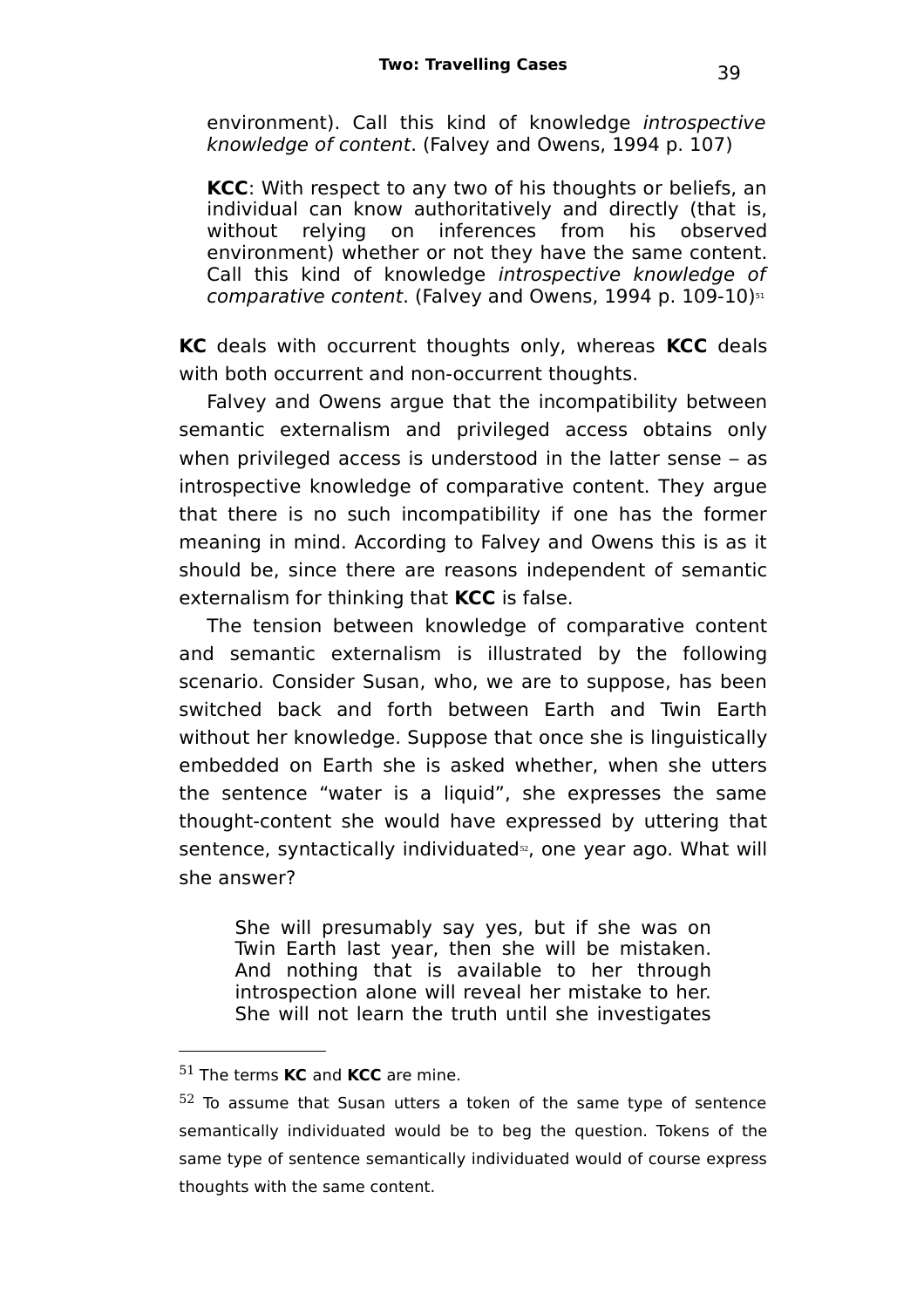her environment. If externalism is true, the principle embodied in [**KCC**] is false. (Falvey and Owens, 1994 p. 111-2)

Their example involves a dispute between Benson Mates<sup>[53](#page-39-0)</sup> and Alonzo Church<sup>[54](#page-39-1)</sup> about whether the following two sentences mean the same thing.

a) Nobody doubts that whoever believes that Mary is a physician believes that Mary is a physician.

b) Nobody doubts that whoever believes that Mary is a physician believes that Mary is a doctor.

Mates believes they express different thoughts; Church disagrees. And this even though each believes that the thought he expresses when he utters either of these sentences is the thought expressed by the sentence in the public language, English. Still, "[one] of them is wrong, but whoever it is, it is implausible in the extreme to suppose that his error is due to introspective failure."<sup>[55](#page-39-2)</sup> The grounds on which the decision is made cannot be purely introspective, Falvey and Owens argue. Rather, the information needed to determine whether the two thoughts are the same will come via an empirical investigation into the external world, the nature of our linguistic practice, the semantic theories that best represent that practice, and so on.

So far as we can tell there is nothing in commonsense psychology to suggest that introspection alone provides all we need to ground judgements of sameness and difference in the contents of our propositional mental states. Even if one knows what one is thinking at a given time, and knows what one is thinking at a later time, it may be necessary to know something about one's environment in order to know whether these two thought contents are identical. (Falvey and Owens, 1994 p. 113)

<span id="page-39-0"></span><sup>53</sup> Mates (1952).

<span id="page-39-1"></span><sup>54</sup> Church (1954).

<span id="page-39-2"></span> $55$  Falvey and Owens (1994) p. 113.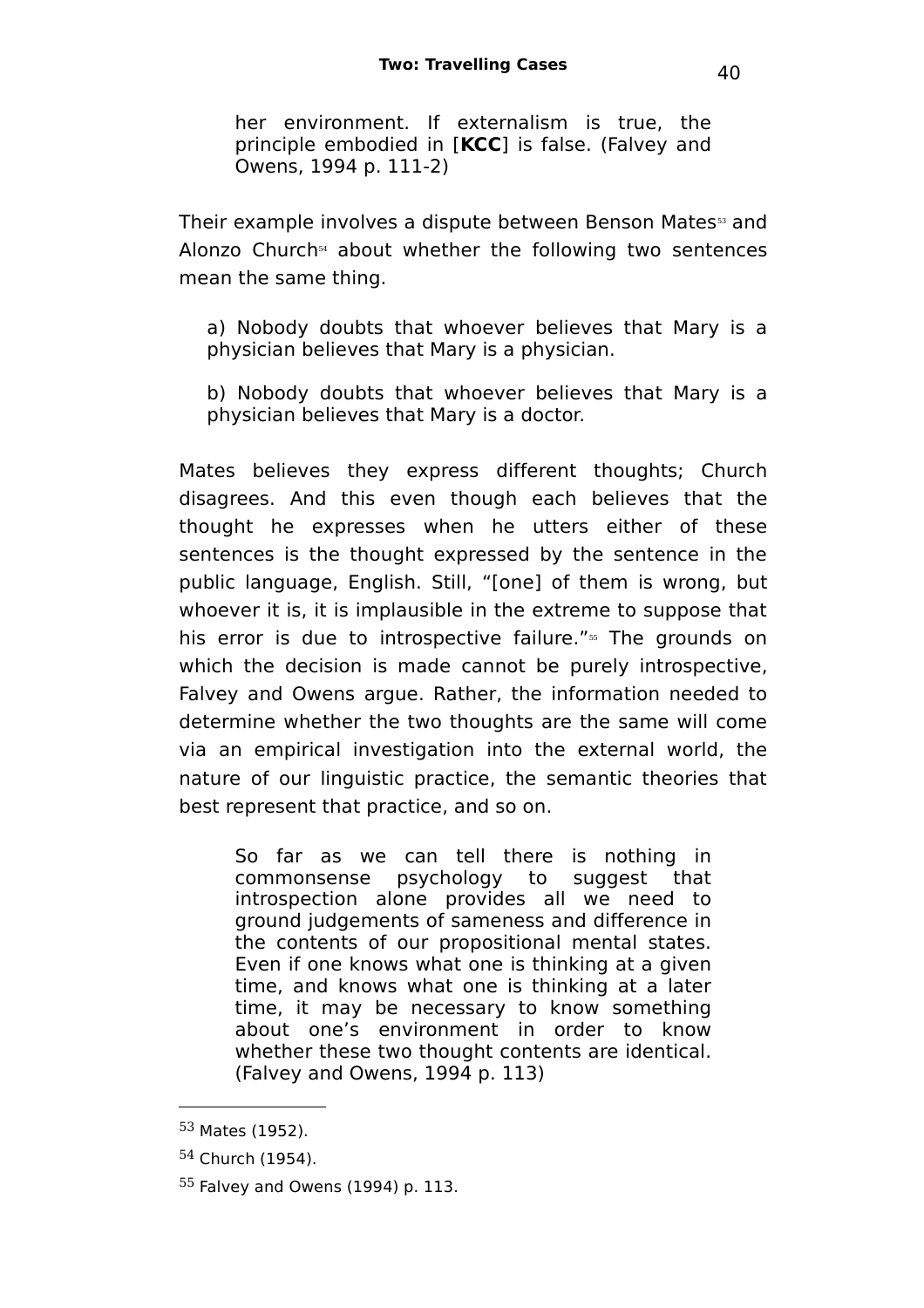In accord with this analysis, I maintain that the claim of privileged access is correctly understood as a claim about a subject's knowledge of the content of an occurrent thought only. It cannot be extended to cover instances of knowledge of difference or sameness of the content of different thoughts. As will become clear in due course, what is wrong with **KCC** is that it requires privileged access to the content of non-occurrent thoughts. This will be further developed over the next two sections.

Bearing this in mind, let us turn to the first argument for the incompatibility between semantic externalism and privileged access, the Content Sceptic's Argument. The argument aims to prove that there is no class of thoughts to which a subject has privileged access.

# **2.4 The Content Sceptic's Argument**

The Content Sceptic's Argument can be extrapolated from the following passage from Falvey and Owens. [56](#page-40-0)

[I]s it a consequence of [semantic] externalism that when Susan thinks the thought she would express using the words 'water is a liquid', she does not know directly and authoritatively that she is thinking that water is a liquid? It might seem that the answer is yes, by virtue of the following reasoning. In order for Susan to know that she thinks the thought that water is a liquid, she would have to know that her thought involves the concept water rather than the concept twater. But, by hypothesis, there is nothing in her experiential history that provides her with the conceptual resources necessary to discriminate between these two concepts, and hence she has no introspectively available evidence that her present thought invokes the one concept rather than the other. Therefore, she cannot know by introspection alone that she is thinking that water is a liquid. She will have to examine her

<span id="page-40-0"></span> $56$  Henceforth, XYZ will be referred to as "twin water", or simply "twater". Correspondingly, the relevant concept had by people on Twin Earth will be referred to simply as twater .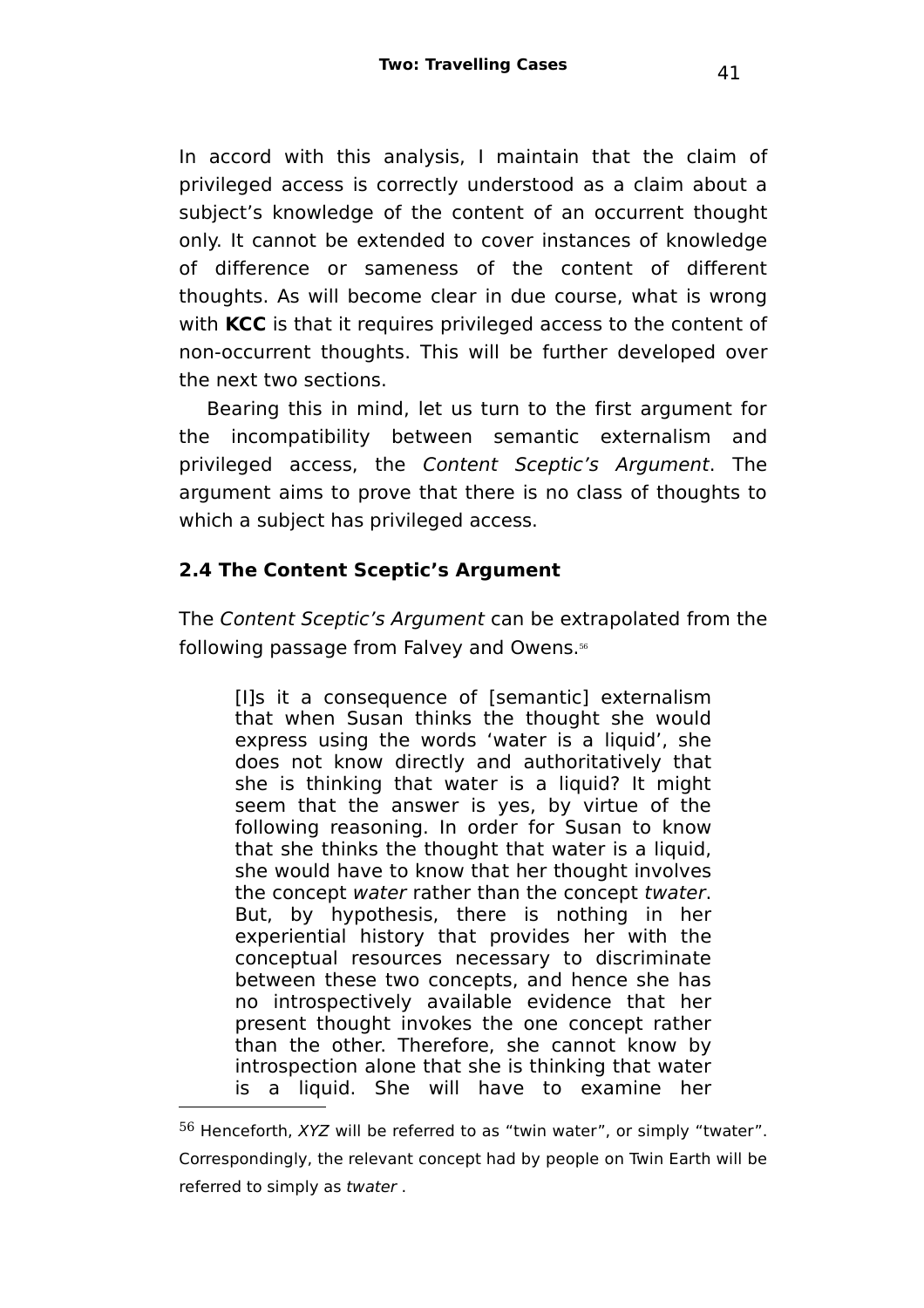environment in order to know the content of her thought. (Falvey and Owens, 1994 pp. 113-4)

Burge expresses the same sceptical worry as follows.

How can one individuate one's thoughts when one has not, by empirical methods, discriminated the empirical conditions that determine those thoughts from empirical conditions that would determine other thoughts? (Burge, 1988 p. 653)

The argument purports to show that if semantic externalism is true, Susan must undertake some form of empirical investigation in order to know what thought she expresses by the words "water is a liquid". That is, since things would seem the same to Susan on Earth as on Twin Earth, she must conduct some form of empirical investigation into the structure of the liquid before her if she is to know the content of her current thought. This ensures that Susan does not know (with privilege or otherwise) the content of her current thought. She is on this occasion denied self knowledge. In addition, the fact that gaining knowledge of the content of her thought would require empirical investigation, is a fact which denies Susan privileged access to the content of that thought.

Since it is plausible to maintain that if the argument is correct there is no thought to which the argument would not apply, we appear to be forced to give up the claim of privileged access. In addition, if self knowledge invariably depends upon an empirical investigation of the environment, someone else may well be in a better position than Susan to know the content of any of her given thoughts, which contradicts the claim of first person authority: there are no grounds on which to base a presumption in favour of a subject's claims to self knowledge.[57](#page-41-0)

<span id="page-41-0"></span> $57$  I am not here assuming that the denial of privileged access entails the denial of first person authority. As noted in section **2.2** above, Ryle maintains the latter while denying the former. However, there is an important difference between Ryle's thesis and the Content Sceptic's Argument. Ryle could consistently maintain the claim of first person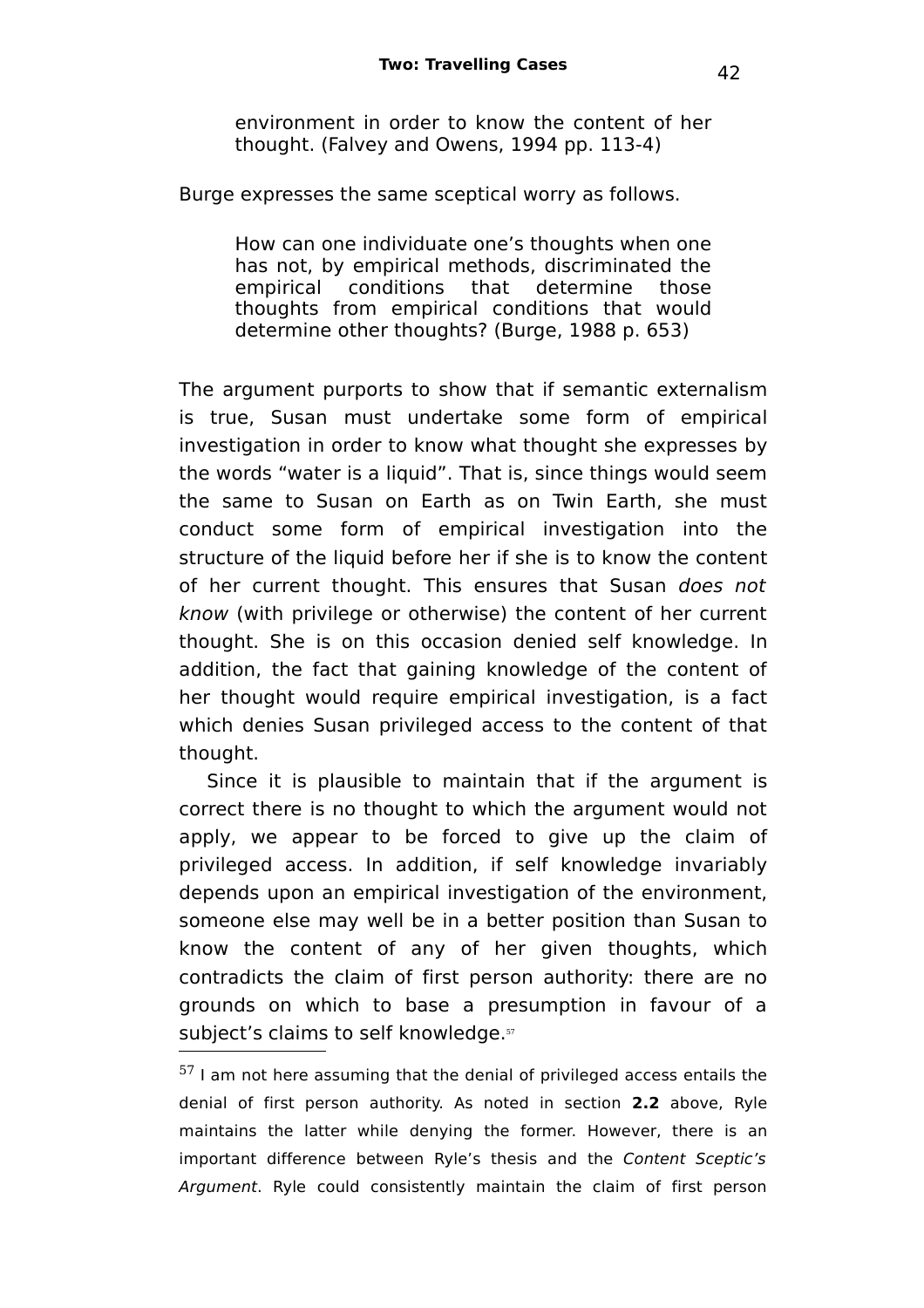Extrapolating, we get the following form of argument, the Content Sceptic's Argument.

(pi) If Susan knows she's thinking that water is a liquid, her evidence is such that it would rule out the possibility that she is thinking that twater is a liquid.

(pii) Susan's evidence is not such that it would rule out the possibility that she is thinking that twater is a liquid.

(c) Therefore, Susan doesn't know she's thinking that water is a liquid.<sup>[58](#page-42-0)</sup>

If we are to maintain that semantic externalism and privileged access are compatible, we must find fault with this line of reasoning. So what is wrong with the Content Sceptic's Argument? The Content Sceptic's Argument appeals to two related facts. First, a subject would be unable to distinguish water from various other superficially identical yet structurally distinct substances, such as twin water. Second, a subject would be unable to distinguish the concept water, which refers to water, from various other hypothetical concepts, such as twater, which would refer to such superficially identical yet structurally distinct substances. These two related facts are by themselves insufficient to demonstrate an incompatibility between semantic externalism and privileged access. The semantic externalist

authority even while denying privileged access, since according to Ryle the empirical facts known by the subject would never be fewer than the empirical facts known by others. This is because the relevant empirical evidence was on the Rylean view behavioural and verbal. In the present case, however, it is possible that the subject have less empirical evidence than others for the correct attribution of a thought to herself. With the adoption of semantic externalism, the relevant evidence is no longer just behavioural and verbal; rather, the evidence concerns the underlying structure of substances in the world, structure which cannot be inferred from the superficial qualities of those substances, and the linguistic practices of the community.

<span id="page-42-0"></span> $58$  This is similar to the way in which Brueckner expresses the argument in his (1990).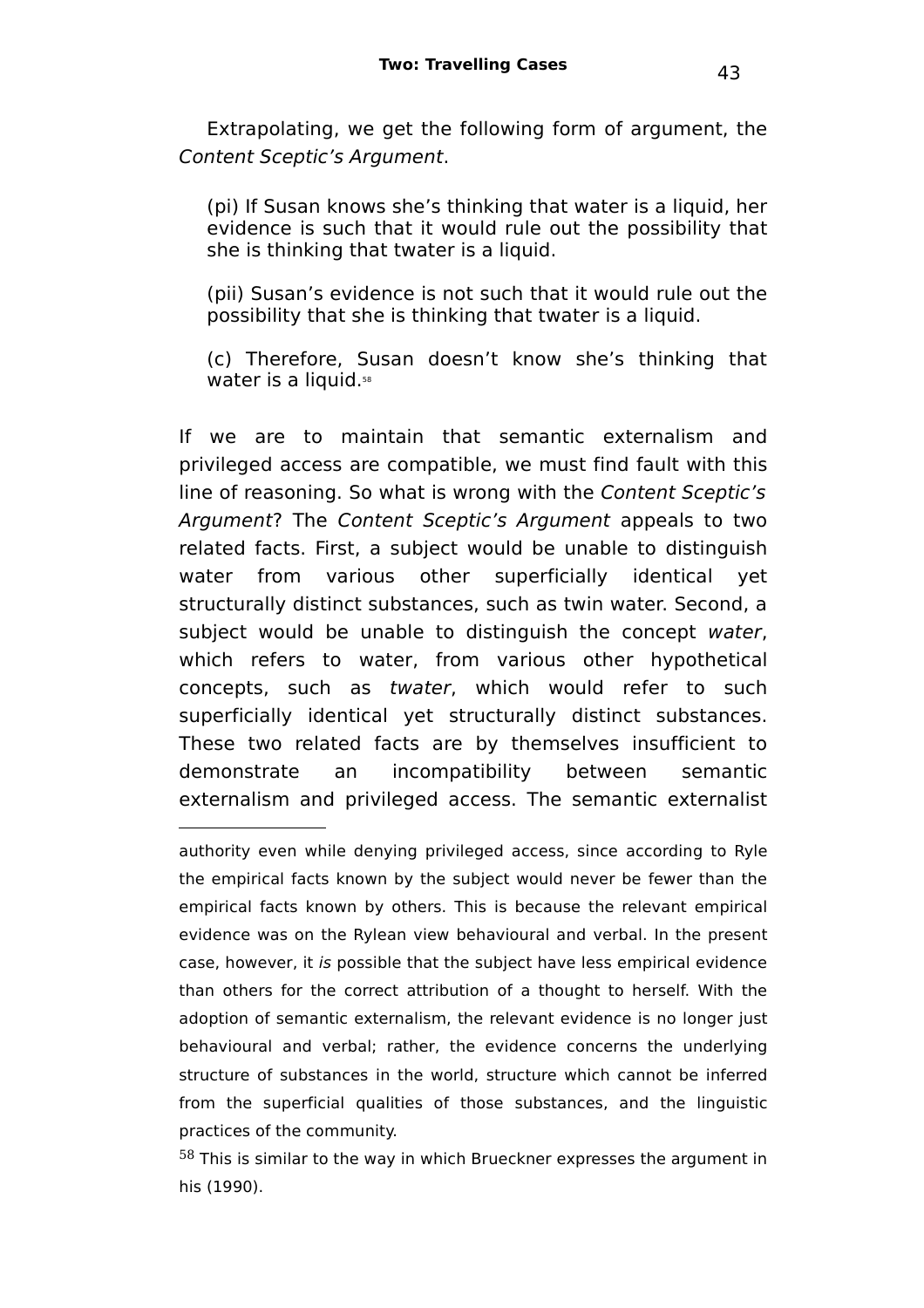can happily accept them. The ability to distinguish between a water concept and a twater concept would be required for the kind of knowledge captured by **KCC**, knowledge of comparative content, but, as noted above, the fact that one does not have knowledge of comparative content is insufficient to undermine the claim of privileged access. To bring out the alleged incompatibility, the proponent of the Content Sceptic's Argument needs to appeal to a further assumption. The requisite assumption is that knowledge that one's thought involves the concept water requires knowledge that one's thought does not involve the concept twater. That is, the Content Sceptic's Argument requires the assumption that knowledge of the content of a thought requires the ruling out of various possible alternative thought-contents. In the next section I will present a challenge to this assumption.

# **2.5 Relevant alternatives**

In the previous section I remarked that the Content Sceptic's Argument invokes the following assumption. Introspective knowledge of a given thought requires that the possibility that the subject be entertaining a relevantly alternative thought be ruled out. The underlying assumption here is that knowledge in general requires the ruling out of various relevant alternatives.<sup>[59](#page-43-0)</sup> A relevant alternative is one the mere possibility of which is enough to defeat an actual claim to knowledge. This is a familiar assumption within the context of perceptual knowledge. [60](#page-43-1) Consider, for instance, Alvin

<span id="page-43-0"></span> $59$  On the notion of relevant alternatives see for example Dretske (1970), and Goldman (1976).

<span id="page-43-1"></span> $60$  I do not here intend that introspective knowledge be assimilated to perceptual knowledge. The analogy is instructive in so far as it brings out a difference which is crucial to the fault in the Content Sceptic's Argument. For criticisms of the perceptual model of introspective knowledge see for example Shoemaker (1985) and (1988), Davidson (1987), and Burge (1988) and (1996). For an interesting account of introspective knowledge as analogous to bodily perception see Armstrong (1968) especially pp. 323-38.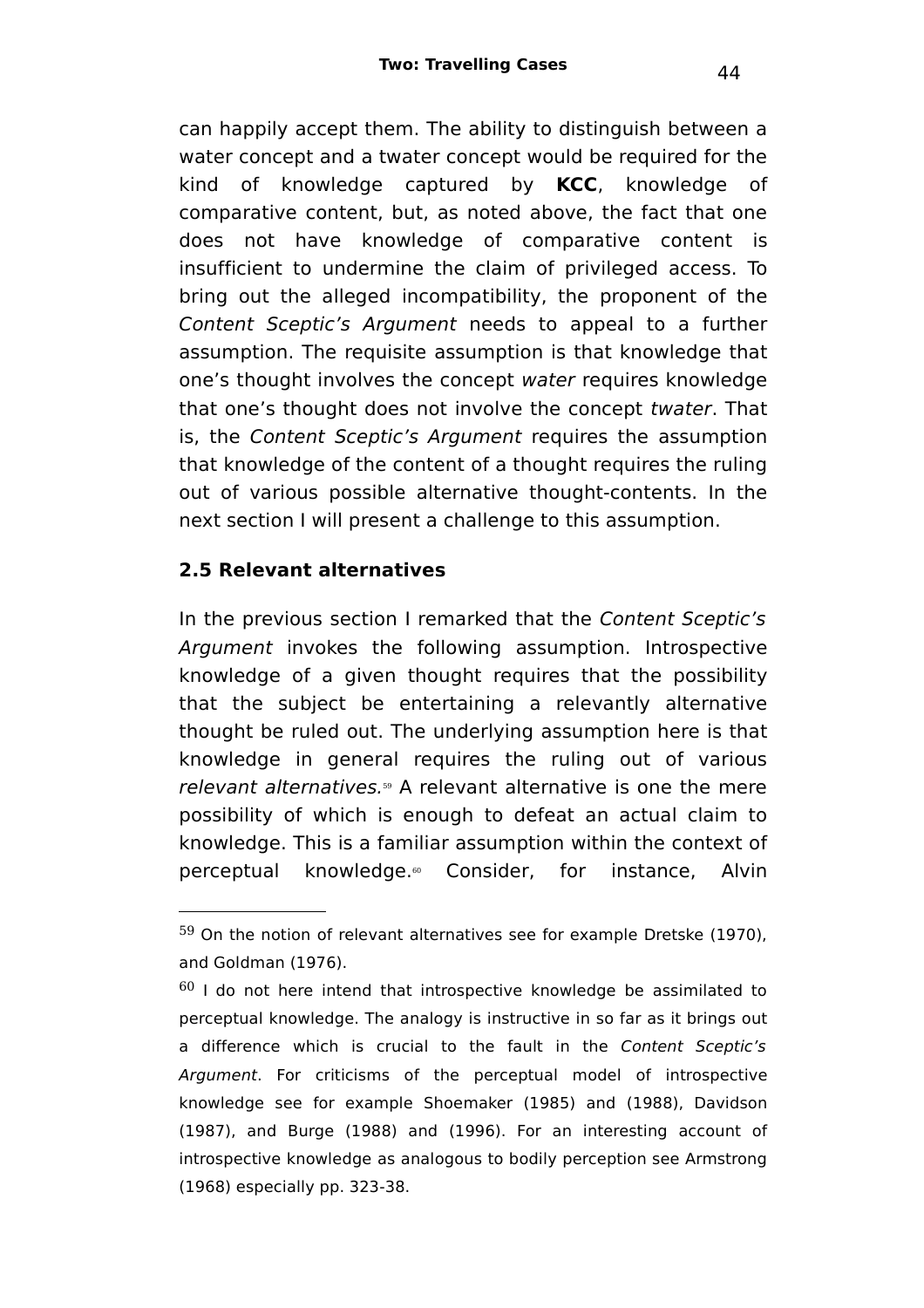Goldman's example of Henry.<sup>[61](#page-44-0)</sup> Henry is driving through the countryside, pointing out barns to his son. Does Henry know, on pointing to a particular barn, that it is a barn to which he is pointing? The answer, according to Goldman, will depend upon the existence or absence of relevant alternatives which could serve to discredit Henry's claim to knowledge. If Henry is in an area where the fields are replete with papier-mâché barns, even though Henry is in fact pointing to a real barn, we would not attribute Henry with knowledge that it is a barn to which he is pointing, because that he is pointing to a papiermâché barn is in this situation a relevant alternative.<sup>®</sup>

Our inclination to deny Henry knowledge that he is pointing to a barn is captured, according to Falvey and Owens, by the following principle of relevant alternatives.

**(RA)** If (i)  $q$  is a relevant alternative to  $p$ , and (ii) S's belief that  $p$  is based on evidence that is compatible with its being the case that  $q$ , then S does not know that  $p$ . (Falvey and Owens, 1994 p. 116)

The notion of a relevant alternative is explicated as follows: q is a relevant alternative to  $p$  if  $q$  is a logically possible proposition incompatible with  $p$ , and the possibility that  $q$ obtains is relevant in the context.[63](#page-44-2)

Take  $p$  to be Henry's pointing to a barn. Take  $q$  to be Henry's pointing to a papier-mâché barn. Henry's belief that he is pointing to a barn is based solely on the visual appearance of the object to which he is pointing. His evidence for the belief that he is pointing to a barn is therefore compatible with his pointing to a papier-mâché barn. In addition, in the situation described above,  $q$  is a relevant

<span id="page-44-0"></span> $61$  Goldman (1976).

<span id="page-44-2"></span><span id="page-44-1"></span> $62$  If, on the other hand, Henry were in an area where there were nothing but real barns, his pointing to a papier-mâché barn would not be a relevant alternative, and his claim to knowledge would not be defeated.  $63$  Falvey and Owens (1994) p. 116.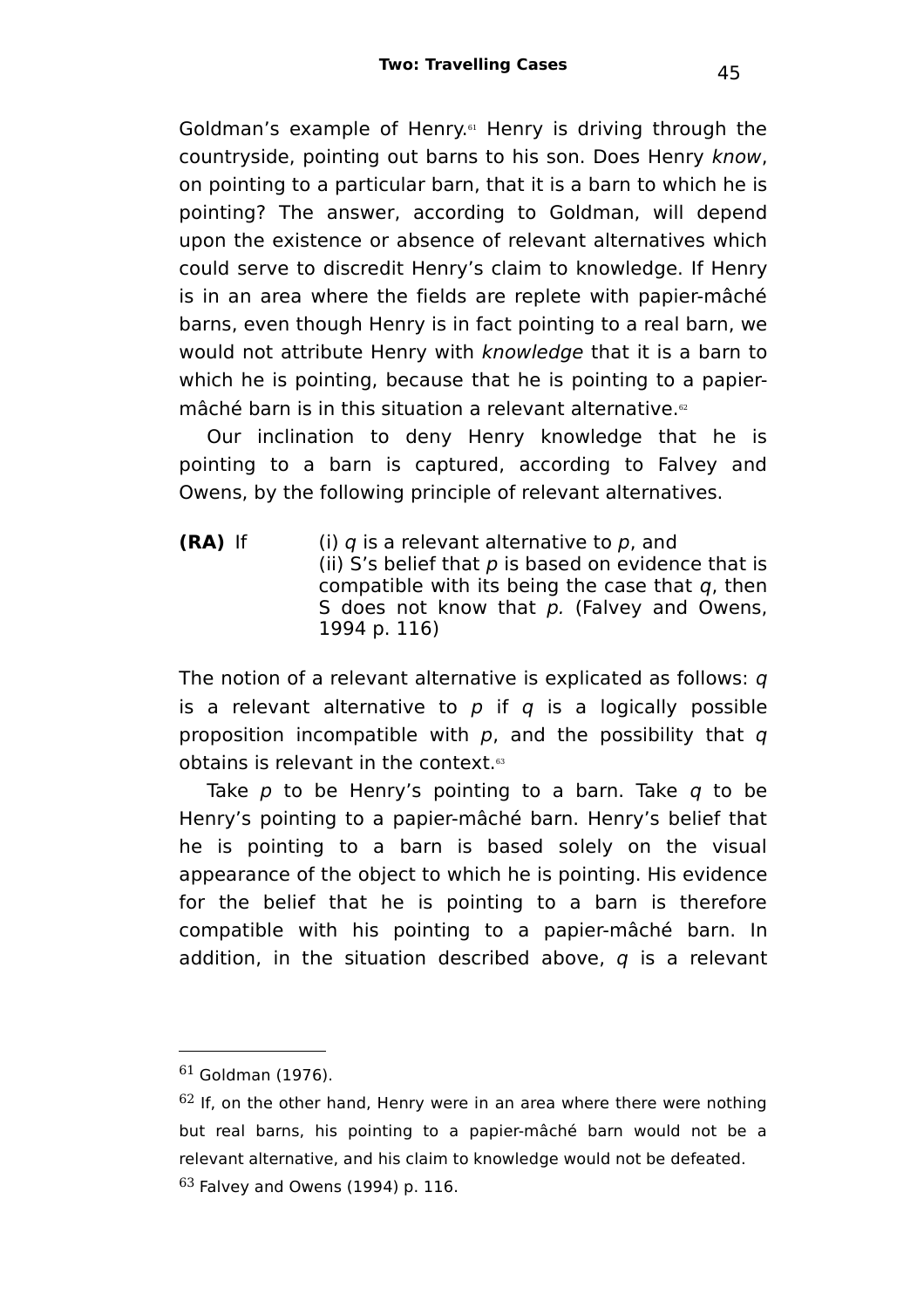alternative to p. Hence, according to **(RA)**, Henry does not know that he is pointing to a barn.<sup>[64](#page-45-0)</sup>

The reason that Henry's claim to knowledge is undermined by his failing to possess evidence ruling out the possibility that the object to which he is pointing is a papier-mâché barn is that, given the high frequency of papier-mâché barns in the area, Henry could easily be deceived into thinking that a papier-mâché barn was a genuine barn. Crucially, if the object were a papier-mâché barn, Henry would still believe that it was a genuine barn. [65](#page-45-1) Such reflections lead Falvey and Owens to claim that the plausibility of **(RA)** is grounded in the "more basic principle" **(RA')**.

**(RA')** If (i)  $q$  is a relevant alternative to  $p$ , and (ii) S's justification for his belief that  $p$  is such that, if  $q$  were true, then S would still believe that  $p$ , then S does not know that  $p$ . (Falvey and Owens, 1994 p. 116)

It is this principle which they believe "best captures the importance of relevant alternatives in refuting putative claims to knowledge"<sup>[66](#page-45-2)</sup>.

Now think back to Susan. Susan, it will be remembered, believes she is entertaining the thought that water is a liquid. To begin with, let us suppose that Susan occasionally travels back and forth between Earth and Twin Earth. On this supposition, that Susan be entertaining the thought that twater is a liquid becomes a relevant alternative to her entertaining the thought that water is a liquid. The pertinent

<span id="page-45-0"></span><sup>64</sup> It might be objected that the formulation of **(RA)** depends upon the controversial assumption that perceptual knowledge is evidential, where the evidential base for a perceptual belief is, for instance, a sense-datum. However, I take it that **(RA)** does not embody any such strong thesis. Rather, it serves to pick up on the fact that Henry, for example, has not tried to verify his belief by investigating further; that is, by gathering more evidence.

<span id="page-45-2"></span><span id="page-45-1"></span><sup>&</sup>lt;sup>65</sup> For counterfactual theories of knowledge and justification see Dretske (1971) and (1981), Goldman (1976) and (1986), and Nozick (1981).  $66$  Falvey and Owens (1994) pp. 116-7.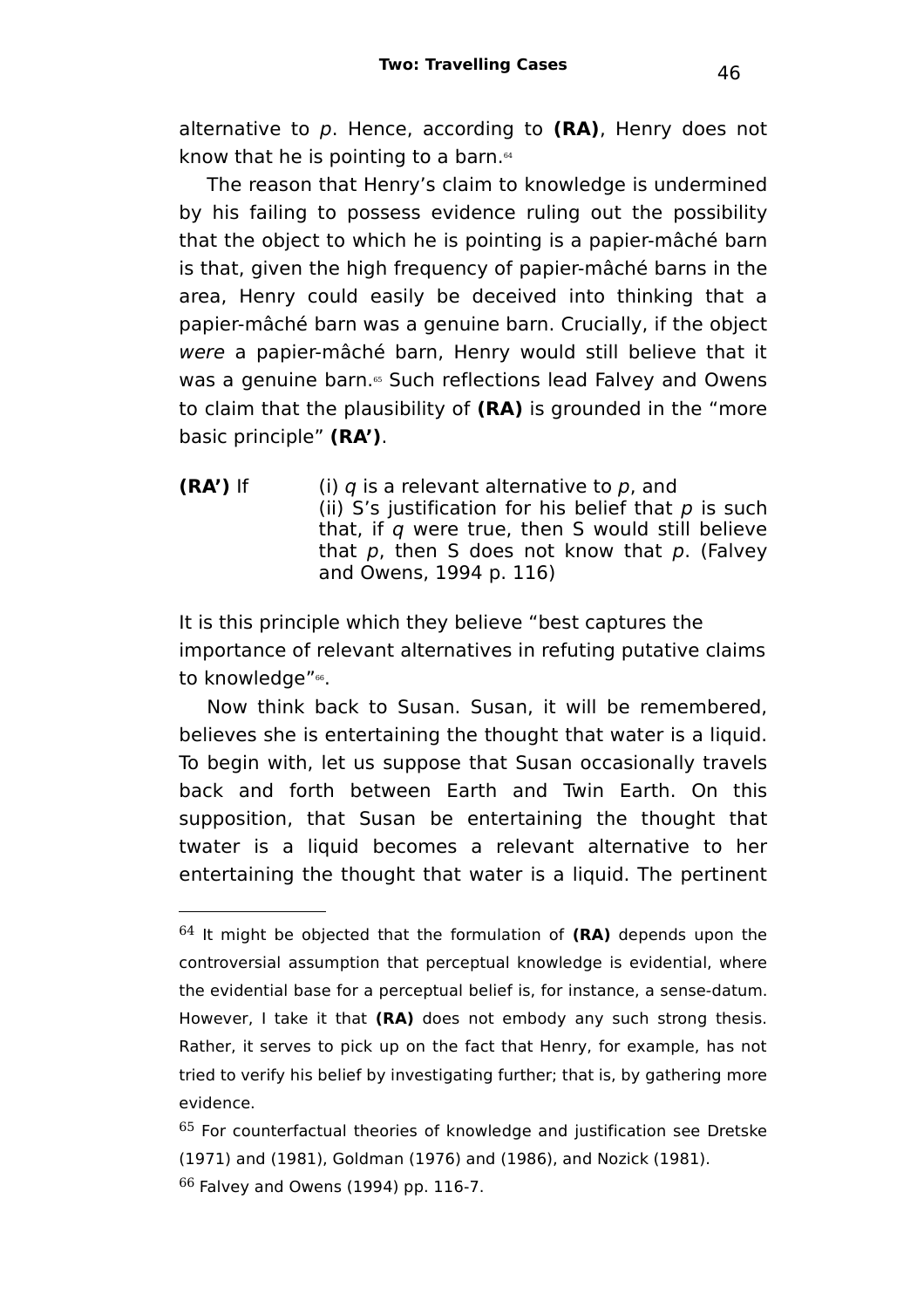question, then, is whether or not her self-ascriptive belief can be counted as an instance of knowledge. What do **(RA)** and **(RA')** tell us about Susan's putative claim to knowledge?

Falvey and Owens assume that Susan's belief that she is entertaining the thought that water is a liquid is based on evidence: evidence that is compatible with her in fact believing that twater is a liquid. If their assumption is correct, Susan's belief does not constitute knowledge according to **(RA)**. But, according to Falvey and Owens, this is not to the point, since it is **(RA')**, and not **(RA)**, which "best captures the importance of relevant alternatives in refuting putative claims to knowledge"[67](#page-46-0): and if we consider **(RA')** matters are different.

**(RA')** has it that for Susan not to know that she is entertaining the thought that water is a liquid, her justification for her self-ascriptive belief must be such that if she were entertaining the thought that **twater** is a liquid, she would still believe that she was entertaining the thought that **water** is a liquid. But reflection on the thesis of semantic externalism reveals that this could never happen. According to semantic externalism, the two environments differ in semantically relevant ways. These differences would therefore be reflected in Susan's thoughts; all of Susan's thoughts. Susan's justification for her belief that she is entertaining the thought that water is a liquid is not such that, were she on Twin Earth she would still have the belief that she was entertaining the thought that water is a liquid. Indeed, if Susan were on Twin Earth, she could not believe she was entertaining the thought that water is a liquid, since she could have no propositional mental events involving the concept water. It is simply not true that were she on Twin Earth she would still believe that she was entertaining the thought that water is a liquid.<sup>®</sup>

<span id="page-46-0"></span> $67$  ibid.

<span id="page-46-1"></span> $68$  This assumes that Susan on Twin Earth is embedded in the linguistic community on Twin Earth. As will become clear in due course, this is an important issue.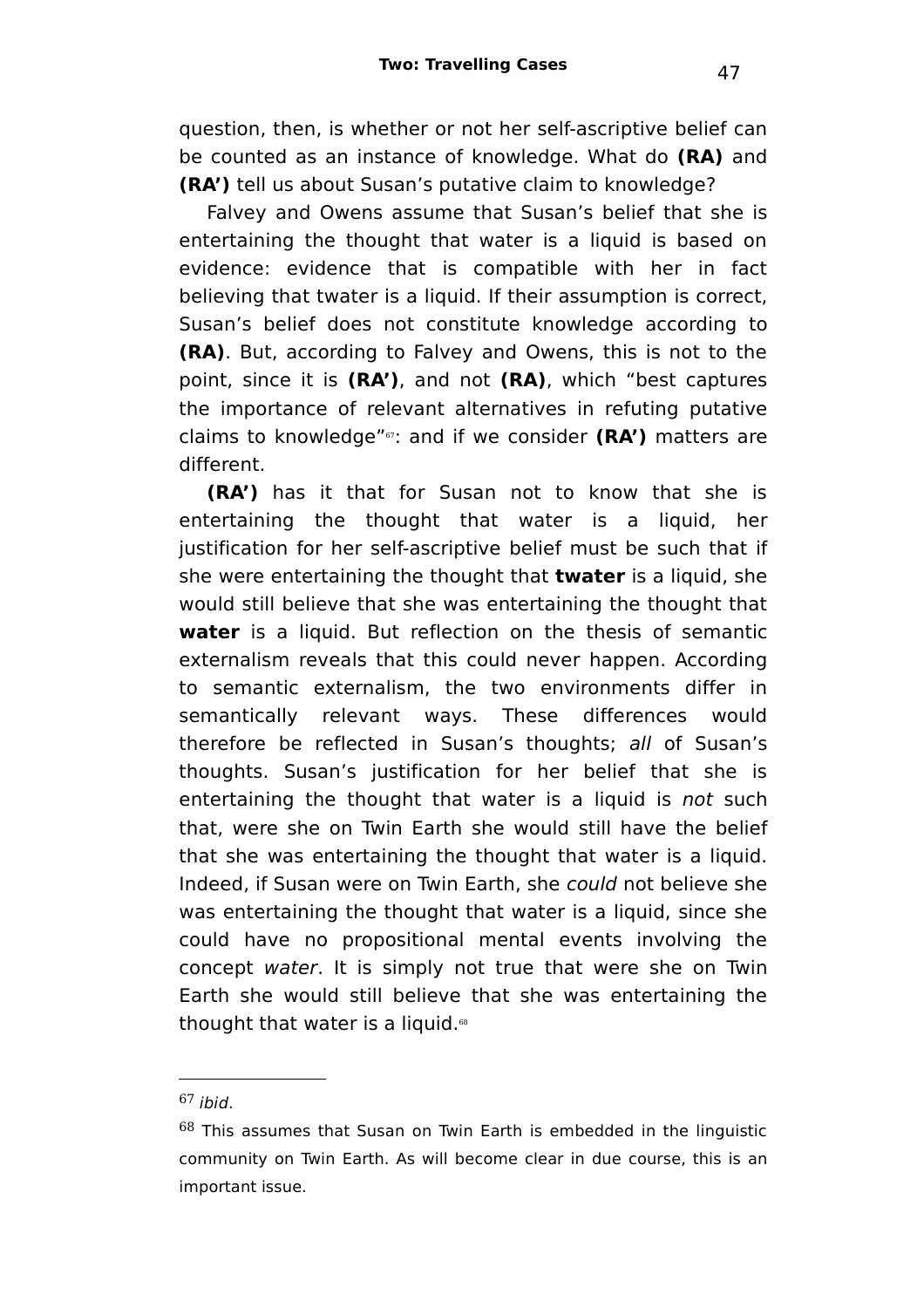It is this consequence of semantic externalism to which Falvey and Owens appeal. However, they give no explanation as to why it should be so. Spelling this out will be my task in sections **2.7** and **2.8**. For the moment, it will suffice to note that, according to Falvey and Owens, the concepts available for use in self-ascriptions will be the very same concepts available for use in first-order thoughts. Crucially, the concepts which figure in higher-order thoughts will vary in tandem with the concepts which figure in first-order thoughts. If this is correct, **(RA')** does not refute Susan's putative claim to introspective knowledge. Hence the Content Sceptic's Argument does not prove that semantic externalism and privileged access are incompatible.

I agree with Falvey and Owens that "[i]n such a case, the inability of the subject to eliminate a relevant alternative does not entail that the subject is liable to error in her beliefs"[69](#page-47-0) . In addition, I agree that this is because the appeal to relevant alternatives made by the Content Sceptic's Argument is indeed correctly captured by **(RA')**. However, Falvey and Owens provide no good reason for choosing **(RA')** over **(RA)**, and their claim that the appeal to relevant alternatives made by the Content Sceptic's Argument is captured by **(RA')** and not **(RA)** has in fact been challenged. [70](#page-47-1) In the next section, I look at this challenge and respond by showing that the Content Sceptic's Argument can be refuted even if the appeal to relevant alternatives which it makes is correctly captured by **(RA)**. The argument I present for the rejection of **(RA)** turns on the fact that introspective knowledge, if it is to be compatible with semantic externalism, cannot be based on phenomenological evidence.

# **2.6 (RA) or (RA')?**

The Content Sceptic's Argument relies on the notion of a relevant alternative in order to refute a subject's putative claims to introspective knowledge. As discussed in section **2.5**

<span id="page-47-0"></span> $69$  Falvey and Owens (1994) p. 117.

<span id="page-47-1"></span> $70$  Tye and McLaughlin (1997).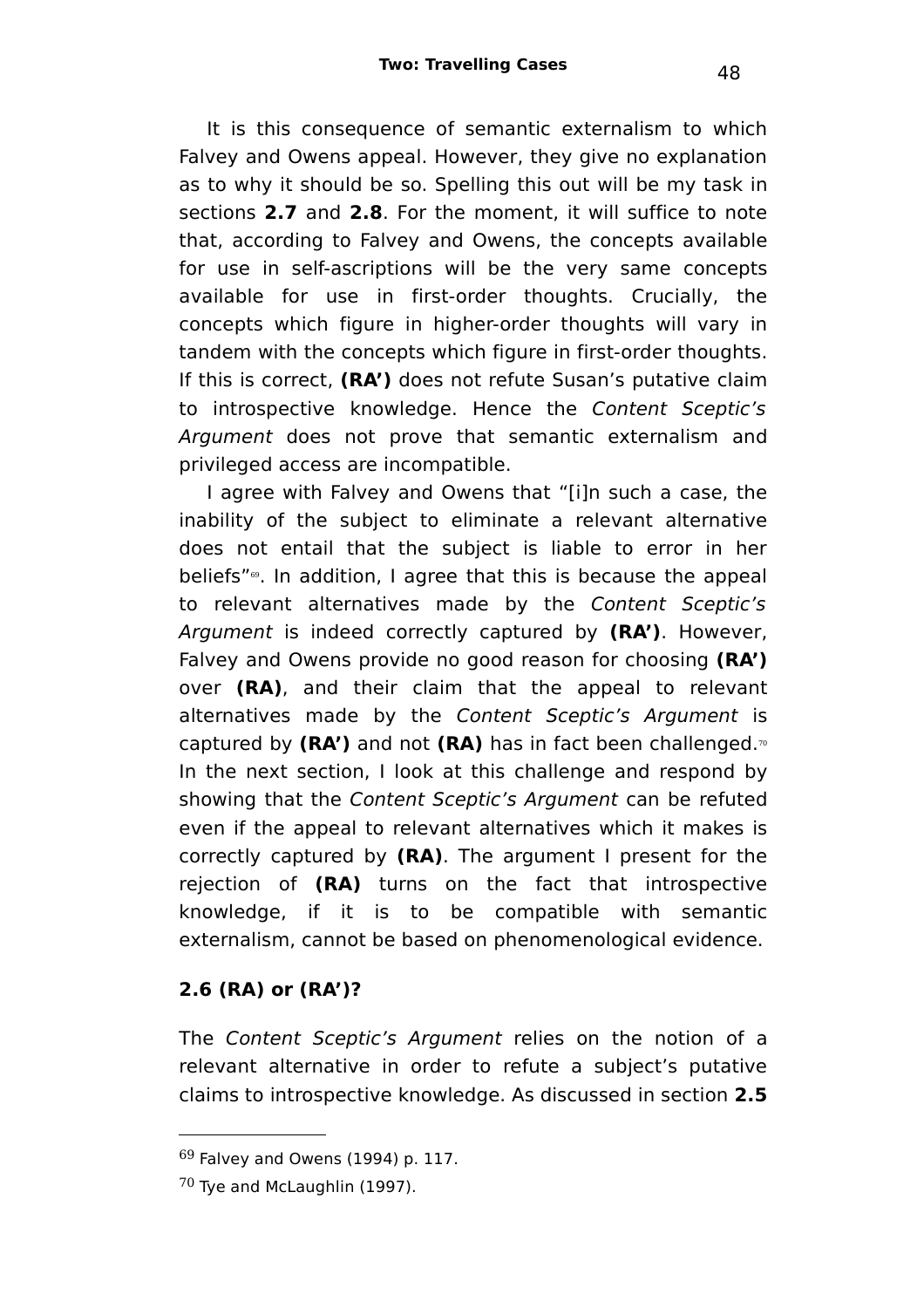above, Falvey and Owens argue against the Content Sceptic's Argument by maintaining that its appeal to relevant alternatives is correctly captured by **(RA')**, and that **(RA')** does not refute such claims to introspective knowledge. It is crucial to their rejection of the Content Sceptic's Argument that the appeal to relevant alternatives is correctly captured by **(RA')**, and not by **(RA)**.

Michael Tye and Brian McLaughlin argue that the Content Sceptic's Argument for the incompatibility between semantic externalism and privileged access need make no appeal to **(RA')**. [71](#page-48-0) Tye and McLaughlin maintain rather that the argument relies directly on **(RA)**. Tye and McLaughlin's attack on the Content Sceptic's Argument therefore comes via a direct attack on **(RA)**. The problem they identify with **(RA)** is that in cases of self-ascriptive beliefs the antecedent is never satisfied. It is never satisfied, they argue, because selfascriptive beliefs are not based on evidence of any sort, and a fortiori not based on evidence that fails to rule out relevant alternatives. This analysis agrees with my formulation of the privileged access claim given in section **2.2**, and to this extent I am in accord.

Here is the argument provided by Tye and McLaughlin for the claim that self-ascriptive beliefs are not based on evidence; and a fortiori not based on evidence that fails to rule out relevant alternatives.

The Content Sceptic's Argument , according to Tye and McLaughlin, appeals to the following three theses.

**1** The Introspective Evidence Thesis Whenever one is occurrently thinking that  $p$ , the fact that one is occurrently thinking that  $p$  fails weakly to supervene on the introspective evidence available to one. (Tye and McLaughlin, 1997 p. 9)

**2** The Privileged Access Thesis It is metaphysically necessary that if we are able to exercise our normal capacity for introspection to form beliefs about our

<span id="page-48-0"></span> $71$  Tye and McLaughlin are concerned with travelling arguments in general, and their reasoning therefore applies to the Content Sceptic's Argument in particular.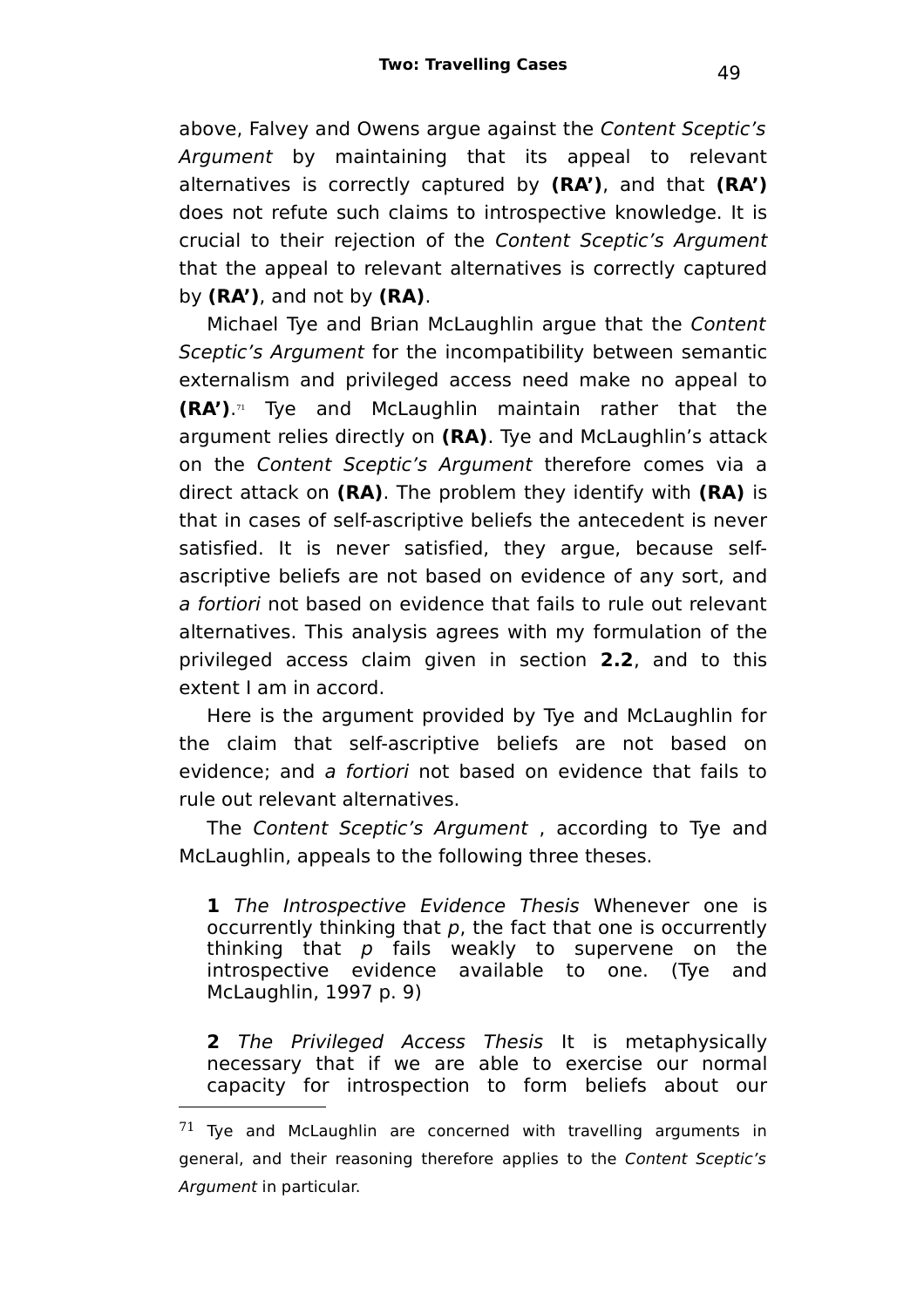occurrent thoughts, then if we are able occurrently to think that  $p$ , then we are able to know that we are thinking that p without our knowledge being justificatorily based on empirical investigation of our environment. (Tye and McLaughlin, 1997 p. 9)

**3** The Introspective Evidential Knowledge Thesis When we know what we are currently thinking without our knowledge being justificatorily based on empirical investigation of our environment, our knowledge is based upon introspective evidence available to us. (Tye and McLaughlin, 1997 p. 9)

These three theses are incompatible, so the argument goes, and hence at least one of them must be given up. This is how the theses give rise to the alleged incompatibility. A subject cannot know that she believes that  $p$  if her putative knowledge is based on introspective evidence, since the introspective evidence available to her underdetermines the fact she claims to know. One of the theses must be rejected. Tye and McLaughlin's suggestion is to abandon the third thesis, the thesis that a subject's self knowledge is gained by introspective evidence. For reasons I will explain at the end of this section, I agree that this is the thesis which the semantic externalist should reject. Privileged access is not based on evidence.

First, I would like to examine a further claim made by Tye and McLaughlin. They claim that the challenge posed by travelling cases is not a problem solely for the semantic externalist. Having made a positive case for privileged access not being evidence-based, they try to turn the argument around against the semantic internalist, by accusing the semantic internalist of endorsing all three theses, and therefore being similarly forced to reject at least one of them. They write, "unfortunately, the advocate of travelling arguments who embraces the privileged access thesis also seems committed to the other two theses. Insofar as there is any incompatibility, it lies here and not between [semantic] externalism about thought-content and privileged access." $n$ 

<span id="page-49-0"></span> $72$  Tye and McLaughlin (1997) p. 11.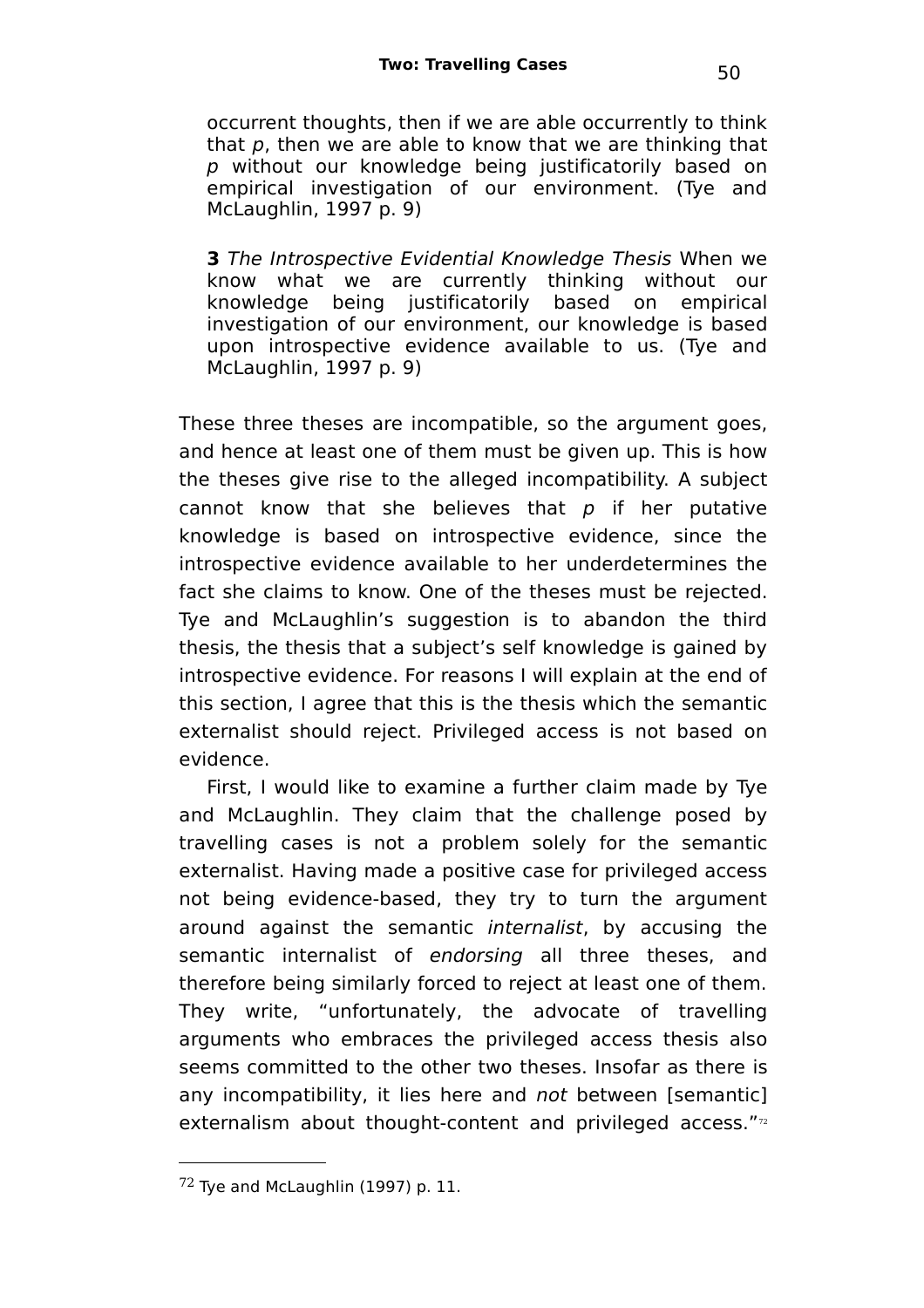This claim, central to their line of argument, is at best distracting, and at worst false. They write,

Philosophers who attack [semantic] externalism via travelling cases assume that a traveller's introspective evidence can be exactly the same when the traveller is thinking that water is a liquid, while on earth, and when thinking that twater is a liquid, while on Twin Earth. They are thus committed to denying a certain weak supervenience thesis: for any world w, and any individuals  $x$  and  $y$ , then  $x$  is occurrently thinking that  $P$  if and only if  $y$  is. Hence they must accept: [**1**] The Introspective Evidence Thesis. (Tye and McLaughlin, 1997 p. 9)

But no semantic internalist should accept such a thesis, since no semantic internalist is committed to accepting that two physical duplicates could have different thoughts simply in virtue of inhabiting different physical environments.<sup>[73](#page-50-0)</sup> As set out in chapter one, semantic internalism is a thesis fundamentally opposed to the Introspective Evidence Thesis. The force of the Content Sceptic's Argument lies in pointing out that the semantic externalist owes us a positive account of privileged access. Tye and McLaughlin are wrong to maintain that the content sceptic appeals to the three theses; rather she demonstrates that they are incompatible, thereby forcing the semantic externalist to give a positive account of privileged access. Tye and McLaughlin's statement of the alleged incompatibility between the theses amounts to no more than a reformulation of the Content Sceptic's Argument. To point out the alleged incompatibility is not to solve the problem. Providing a positive account of privileged access is my concern in sections **2.7** and **2.8** below.

<span id="page-50-0"></span> $73$  It is open to the internalist to maintain that the beliefs are different when widely construed. However, she would have to maintain that the beliefs were the same when narrowly construed, and this is the construal which is of significance for the purposes of psychology. There is a plausible internalist position which would not accept the wide / narrow distinction as alluded to here. See for example Segal (1989a) According to this position, the beliefs are the same simpliciter. See also Crane (1991).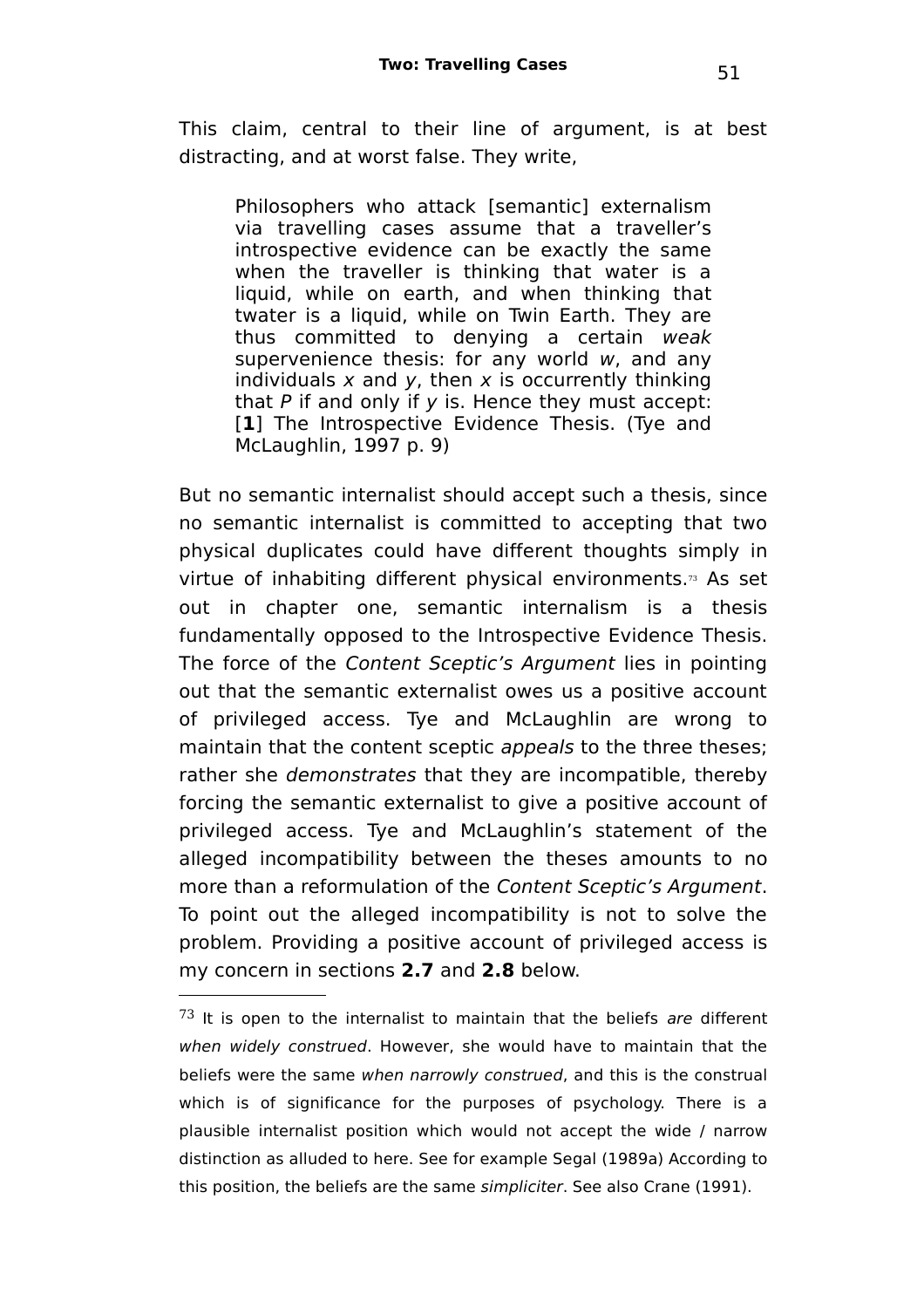This is how I interpret the argument. **1**, The Introspective Evidence Thesis, is a statement of semantic externalism.[74](#page-51-0) **3**, The Introspective Evidential Knowledge Thesis, is a partial account of privileged access consistent with semantic internalism. The argument purports to show that if you accept semantic externalism, this account of privileged access must be rejected. In rejecting **3**, the semantic externalist must provide an alternative account of privileged access. Given that **1** and **3** are themselves incompatible, one of them must be rejected. However, the issue of which to reject is precisely not, as Tye and McLaughlin contend, "orthogonal to the issue of whether content-externalism is correct"<sup>[75](#page-51-1)</sup>. Rather, this lies at the heart of the debate.

To summarise, whether the Content Sceptic's Argument appeals to the notion of a relevant alternative which is correctly captured by **(RA)** or to the notion of a relevant alternative which is correctly captured by **(RA')**, the argument does not rule out putative claims to introspective knowledge. Hence the argument fails to establish that there is an incompatibility between semantic externalism and privileged access.

What the argument does, however, is show that there are certain constraints on the kind of knowledge delivered by introspection. [76](#page-51-2) This brings us back to the claim I made earlier, that privileged access is not based on evidence. My aim here is not to provide a full account of the nature of introspection. My aim is, rather, the modest one of pointing out what introspection cannot be if semantic externalism is true.

<span id="page-51-0"></span><sup>74</sup> In fact, **3** is a statement of one form of semantic externalism. It is consistent with semantic externalism that **3** be false if introspective evidence is itself to be widely construed. This point is discussed further below.

<span id="page-51-1"></span> $75$  Tye and McLaughlin (1997) p. 11.

<span id="page-51-2"></span> $76$  I will throughout be working with an intuitive characterisation of introspection according to which it is the means by which a subject has privileged access to her thoughts. It follows from this characterisation that if a subject has privileged access to a thought, she knows that thought by introspection. Her knowledge of that thought is introspective knowledge.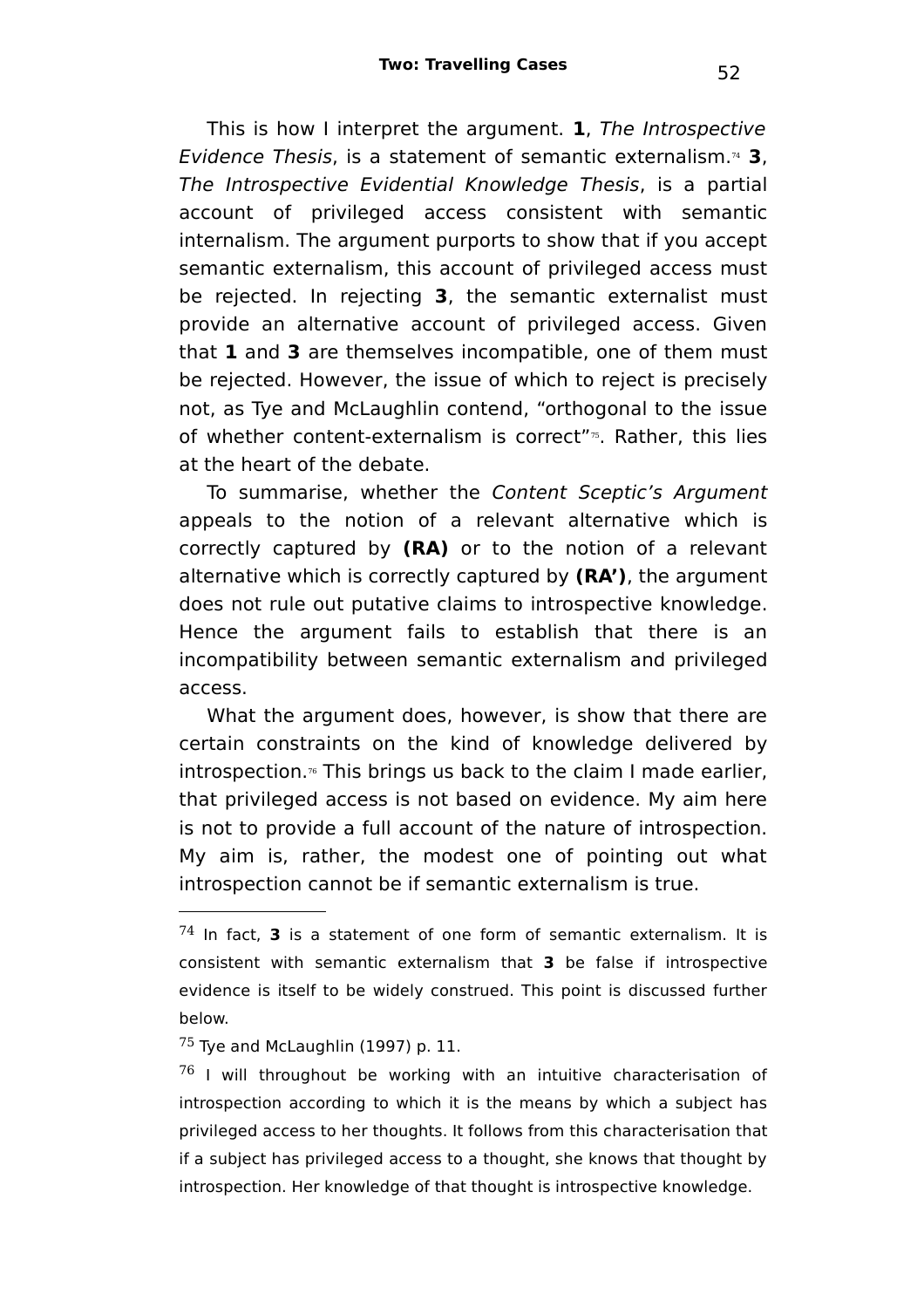Both in the passage quoted from Falvey and Owens, and in the three theses presented by Tye and McLaughlin, crucial reference is made to the notion of "introspectively available evidence". It is the absence of this "introspectively available evidence" which is taken to support the inference to the conclusion that introspection alone is insufficient to ground self knowledge. In short, so the argument goes, because there is no introspectively available evidence which could distinguish twin thoughts, say a water thought from a twater thought, introspection does not yield self knowledge. $^{\scriptscriptstyle 77}$  $^{\scriptscriptstyle 77}$  $^{\scriptscriptstyle 77}$ 

How, then, is this notion of "introspectively available evidence" to be understood? I see only one interpretation which is feasible in this context, an interpretation according to which the evidence for a subject's introspective knowledge is taken to be *phenomenological* evidence. Phenomenology can be interpreted in one of two ways. Either phenomenology supervenes locally on the subject or it does not. To assume that it does is to assume that phenomenology and thoughtcontent can be prised apart; to assume that it does not is to assume that phenomenology and thought-content can not be prised apart. [78](#page-52-1)

Given the former interpretation, phenomenology does indeed underdetermine thought-content: things would feel the same to Susan in the actual situation, were she entertaining the thought that water is a liquid, as they would do in the counterfactual situation, were she entertaining the thought that twater is a liquid.<sup>39</sup> But what this shows is that if

<span id="page-52-0"></span> $77$  I do not mean to imply that Falvey and Owens are committed to this inference. On the contrary, they set up their version of the Content Sceptic's Argument in order to show that it does not work.

<span id="page-52-1"></span> $78$  For an account according to which all content is conceptual and hence to be individuated externally see for example McDowell (1994).

<span id="page-52-2"></span> $79$  To make the example more vivid, consider the case in which Susan switches between two hypothetical environments which differ in semantically relevant ways. It must of course be assumed that Susan is switched at a slow enough rate to acquire the concept appropriate to each, and thereby to have thoughts with differing contents when situated in the different environments. Semantic externalism admits that although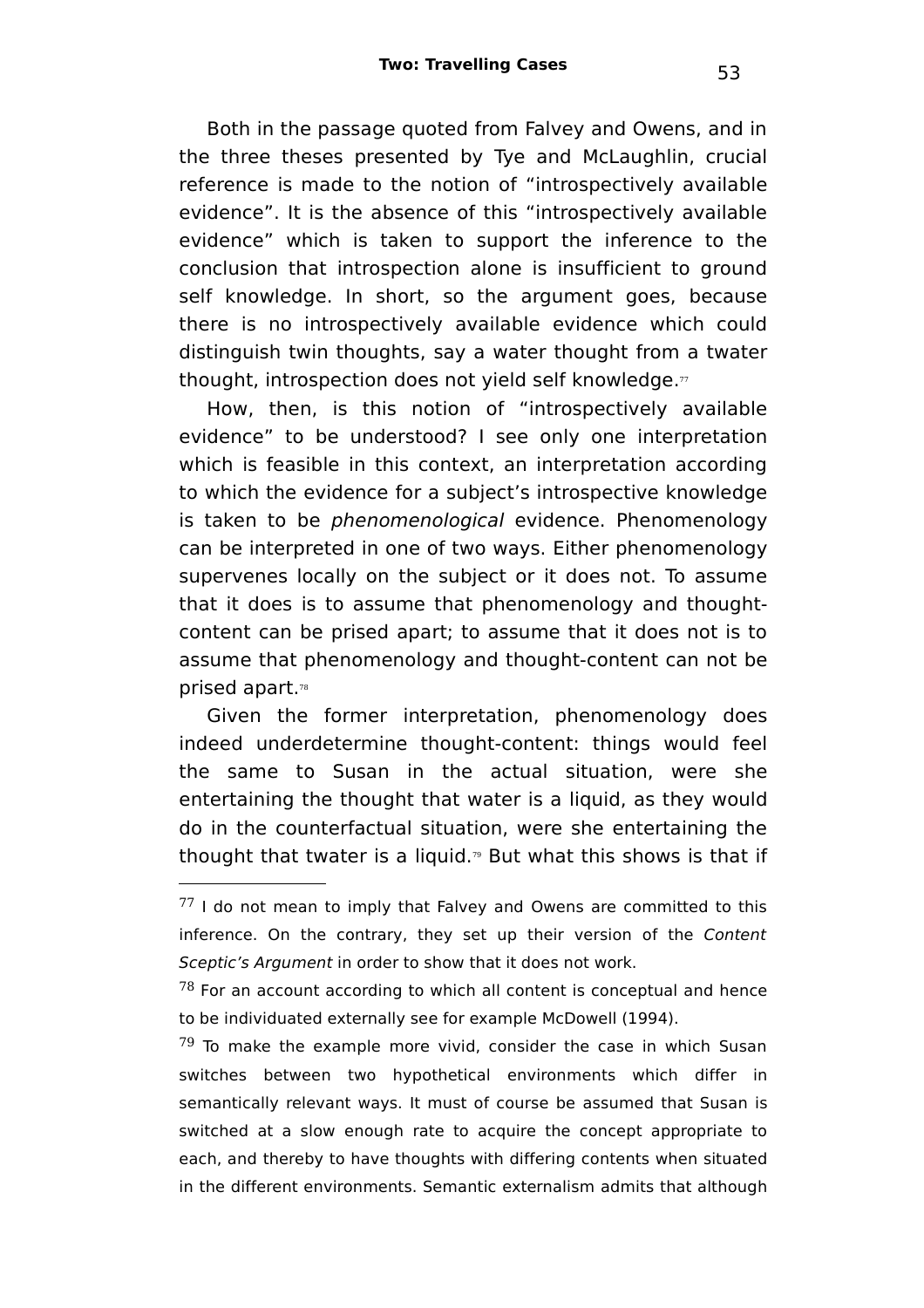thought-content is wide, and phenomenology is narrow, introspective knowledge is not, as proponents of travelling case arguments suppose, based on how things feel to the subject. It certainly does not show that there can be no introspective knowledge.

If phenomenology is narrow, then, whatever account of privileged access is to be given by the semantic externalist, it must not be one which relies upon phenomenological differences to individuate thought-contents. Phenomenological differences would individuate propositional mental events too coarsely, and would therefore be inadequate for the purposes of individuation. The correct conclusion to be drawn from this is that introspection is not to be understood as based on phenomenological evidence. Recognition of this fact should lead one to the following conclusion. That a subject entertaining the thought that water is a liquid is in a state phenomenologically indistinguishable from the state she would be in were she to entertain the thought that twater is a liquid has no bearing on the question of whether that subject can know the content of her thought by introspection alone.<sup>[80](#page-53-0)</sup>

Given the latter interpretation, phenomenology can no longer be said to underdetermine thought-content. However,

<span id="page-53-0"></span> $80$  If one were sympathetic to the view that phenomenological facts determine thought-content, the view could be modified as follows. Phenomenological facts will not, if semantic externalism is true, uniquely determine the thought a subject is entertaining across possible worlds. Which thought the subject is in fact entertaining will depend upon phenomenological facts plus facts about her environment. However, in any given world, phenomenological facts will uniquely determine the thought a subject is entertaining in that world.

Susan would have different thoughts in each of the different environments, she would be unable to tell when and where the changes occurred. Phenomenology, if it is narrow, would be of no use as a means to distinguish between such differing intentional states. Note that a case of quick-switching would not be a case in which Susan's thoughts altered, and a fortiori would not be a case in which Susan's thoughts altered while the phenomenology remained the same.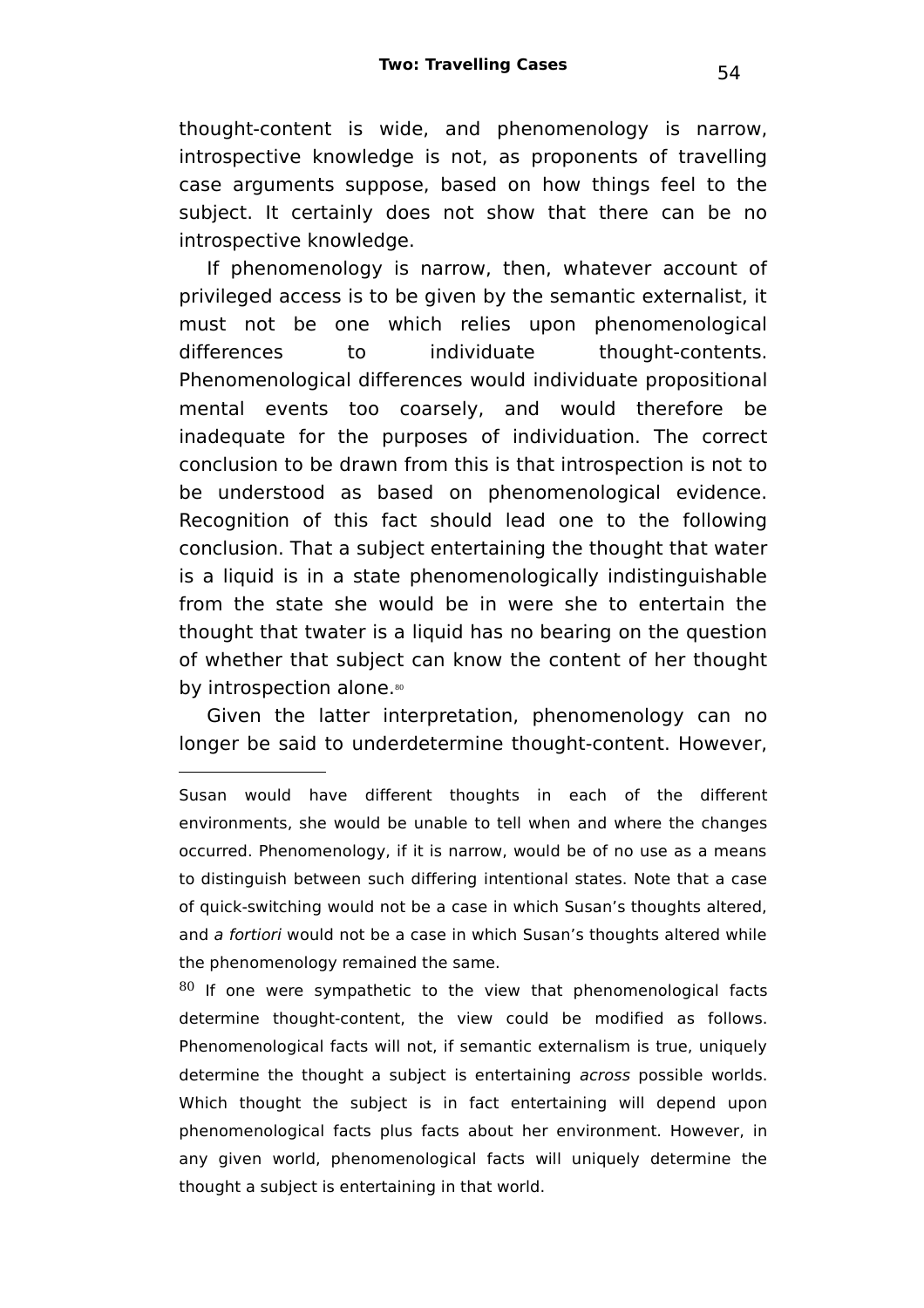even if phenomenology and thought-content are so closely linked that there would be no phenomenological difference without a difference in thought-content, the phenomenology can not be appealed to as the evidence on which a subject's introspective knowledge is based. This is because if phenomenology and thought-content go hand in hand, there is no possibility that the evidence exist while what it is evidence for not exist: and this is contrary to the notion of evidence.

Either way, the conclusion to be drawn from the Content Sceptic's Argument is that introspective knowledge is not based on phenomenological evidence. [81](#page-54-0) The upshot is that semantic externalism is in need of a positive account of privileged access. It is to this task which I now turn.<sup>[82](#page-54-1)</sup>

<span id="page-54-1"></span> $82$  Davidson has also provided an account of how semantic externalism can accommodate the claim of privileged access. See Davidson (1987). I will not discuss his account here in any detail, since I think his response to the problem posed for an account of privileged access by semantic externalism belies a failure to understand the nature of the problem. Davidson maintains that the appearance of an incompatibility arises from the following mistaken inference. The fact that a propositional mental event is described by relating it to something outside the head cannot be used as the basis from which to infer that the thought must itself be outside the head, and hence unavailable to privileged access. There are two points of contention I have with this response. First, it is far from clear who, if anyone, makes this mistake. Second, it is implausible to suppose that a subject can be attributed with privileged access to a propositional mental event of hers, even while she is unable to provide any relevant description of that propositional mental event.

<span id="page-54-0"></span> $81$  It is in any case curious that proponents of travelling case arguments have appealed to the fact that a subject would be unable to tell the difference between her thought-contents in the actual and the counterfactual situations, since it is by no means obvious that there is any particular way it feels to have a certain thought-content.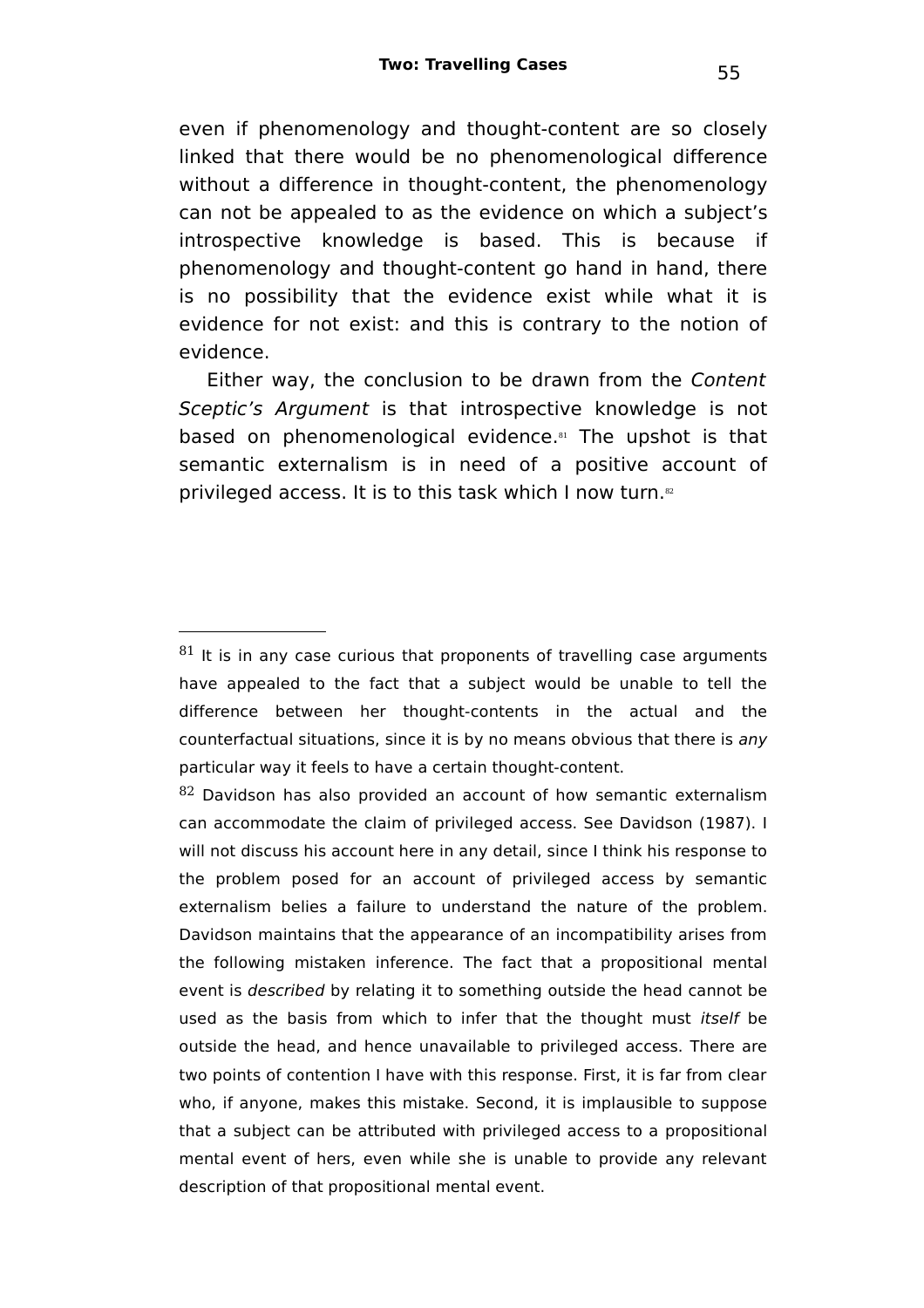#### **2.7 The privileged access claim**

In section **2.5** it was argued that **(RA')** did not refute putative claims to introspective knowledge. The reason given was that it is impossible to set up a relevant alternative in which the subject retains her self-ascriptive belief, yet in which she is deceived about the object of that belief. That is, Susan could not be on Twin Earth, entertaining the thought that **twater** is a liquid, and yet still have the belief that she is entertaining the thought that **water** is a liquid. For every difference in thought-content, due purely to a semantically relevant difference in environmental factors, there would be a corresponding difference in the content of the associated second-order self-ascriptive thought. This provides the basis for an account of privileged access consistent with semantic externalism. The account is widely accepted amongst semantic externalists. Thus, Crispin Wright maintains that "the content of my second-order beliefs will ... be externally determined ... [and] will, as it were, co-vary with externally determined variation in the content of my first-order attitudes."[83](#page-55-0) Sydney Shoemaker claims that "the contents of mental states are fixed holistically ... whatever fixes the content of the first-order belief ... also fixes in the same way the embedded content in the second-order belief."<sup>[84](#page-55-1)</sup> Similarly, John Heil claims that the contents of second-order thoughts are determined "just as are the contents of first-order thoughts, by the obtaining of appropriate conditions."<sup>[85](#page-55-2)</sup>

Burge has offered an account which appeals to similar facts. It will prove instructive to examine Burge's account further, in particular its appeal to two notions, those of containment and of self-reference. Burge writes:

The content of the first-order (contained) thought [that water is a liquid] is fixed by nonindividualistic background conditions. And by its reflexive, self-referential character, the content of

<span id="page-55-0"></span><sup>83</sup> Wright (1991) p. 76.

<span id="page-55-1"></span><sup>84</sup> Shoemaker (1994) p. 260.

<span id="page-55-2"></span><sup>85</sup> Heil (1988) p. 251.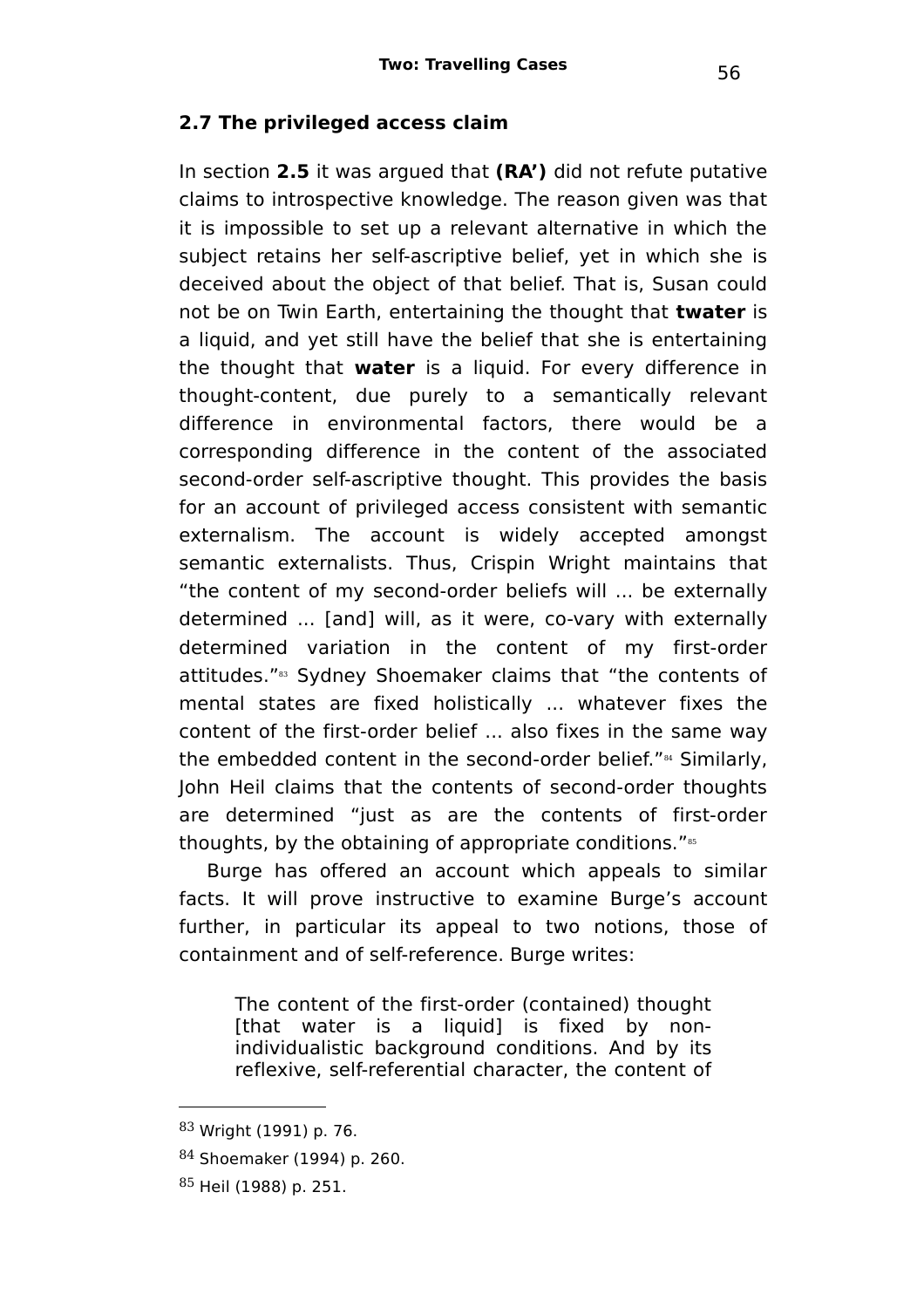the second-order judgement is logically locked (self-referentially) onto the first-order content which it both contains and takes as its subject matter. (Burge, 1988 pp. 659-60)

That the first-order thought is taken to be contained in the second-order thought could be regarded as controversial. For instance, such an analysis would go against one interpretation of Frege, according to which instances of a term contained in a first-order thought and in a second-order thought would differ in their sense and in their reference.<sup>[86](#page-56-0)</sup> The term "water" in "Susan believes that water is a liquid" would be taken to refer to the sense of the term "water" in "water is a liquid". According to Frege, terms in opaque contexts cannot have their normal reference, as this would violate his principle that when the reference of the parts remains the same, so does the reference of the whole. A sentence is here understood as referring to its truth-value. A further, more powerful concern about the containment principle is this. Maintaining that a thought can literally contain another thought commits one to certain metaphysical views about propositional mental events which one might otherwise be unwilling to accept. My formalisation of the privileged access claim will therefore not be couched in terms of containment. I will talk of an embedded content, but not of an embedded propositional mental event.<sup>[87](#page-56-1)</sup>

The part of Burge's account which I do wish to endorse is the notion of self-reference. According to Burge, introspective knowledge is self-referential in the sense that the object of reference just is the thought being thought.

When one knows that one is thinking that  $p$ , one is not taking one's thought  $\ldots$  that p merely as an object. One is thinking that  $p$  in the very event of thinking knowledgeably that one is thinking it. It is thought and thought about in the same mental act. (Burge, 1988 pp. 659-60)

<span id="page-56-0"></span> $86$  For an interpretation of Frege contrary to this see Dummett (1973).

<span id="page-56-1"></span> $87$  The thought that grass is green or grass is blue contains the content that grass is blue, but not the thought that grass is blue.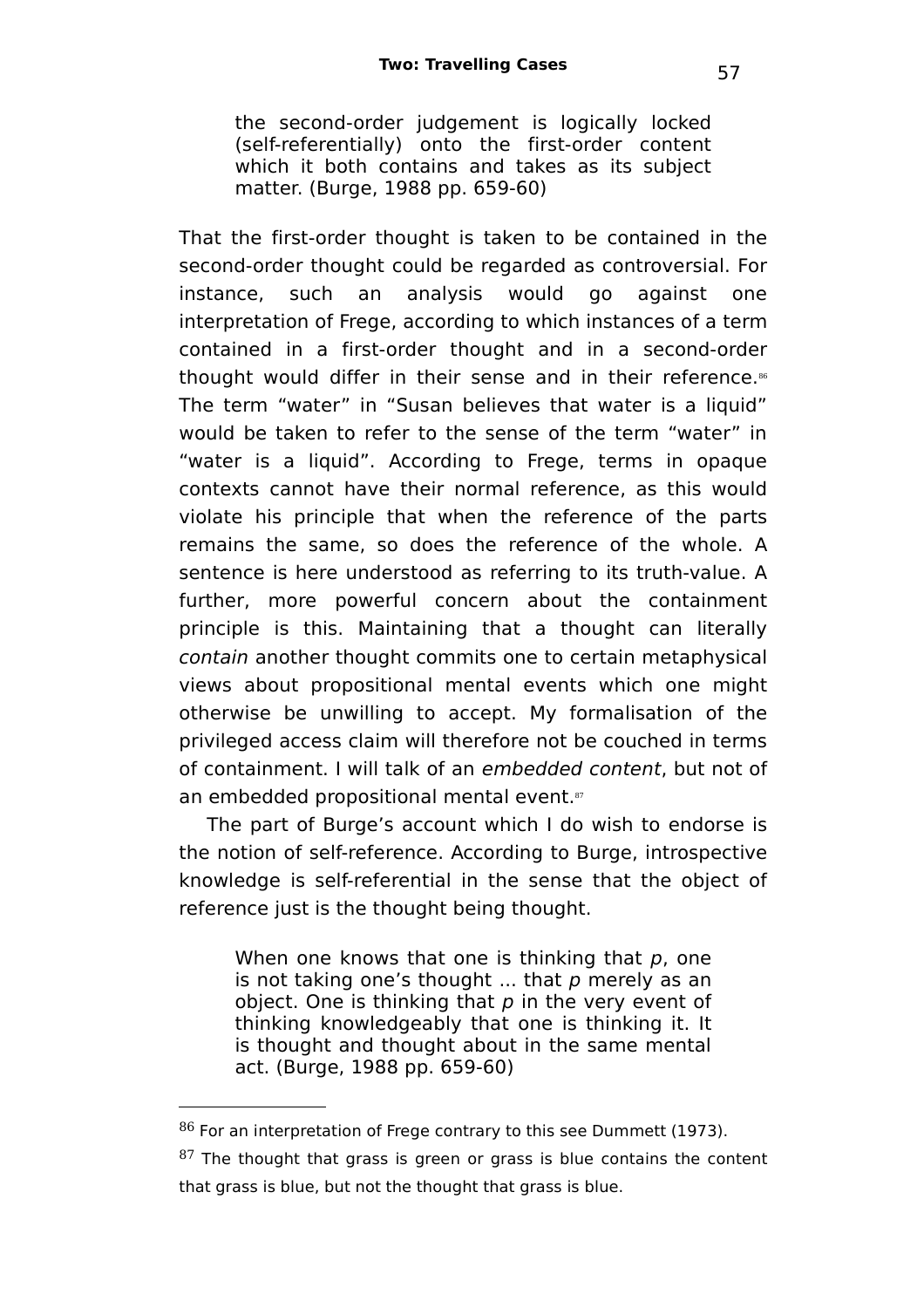This is a stronger claim than is made, for example, by Falvey and Owens, or by Wright. Burge's claim is not merely that second-order beliefs will co-vary with the environmental conditions which are taken to explain the covariation in firstorder thoughts. Rather, the second-order thought takes itself as its object. Thus, when a subject ascribes a thought to herself, she does not have a second-order thought which is directed towards a distinct first-order thought. Neither is there a second-order "empty shell" which could take any one of a number of thoughts as its object.

The attribution of a propositional mental event to oneself is taken to be a matter of thinking a particular thought, an ability grounded in the environment, self-ascriptively. Burge maintains that "one knows one's thought to be what it is simply by thinking it while exercising second-order, self-ascriptive powers"<sup>[88](#page-57-0)</sup>. This is what provides Burge with the means to refute the Content Sceptic's Argument.

If background conditions are different enough so that there is another object of reference in one's self-referential thinking, they are also different enough so that there is another thought. (Burge, 1988 p. 659)

It is the self-referential nature of putative claims to introspective knowledge, and not the containment principle per se which characterises introspective knowledge.

# **2.8 A formalisation of the privileged access claim**

I propose the following formalisation of the claim of privileged access.

**(PA)** For all **x**, if **x** believes that she thinks that p, then **x** thinks that p.

Let "thinks" satisfy the condition that any attitude of the form "S  $\varphi$ 's that  $p$ " (e.g. "S desires that  $p$ ", "S fears that  $p$ ") entails

<span id="page-57-0"></span><sup>88</sup> Burge (1988) p. 656.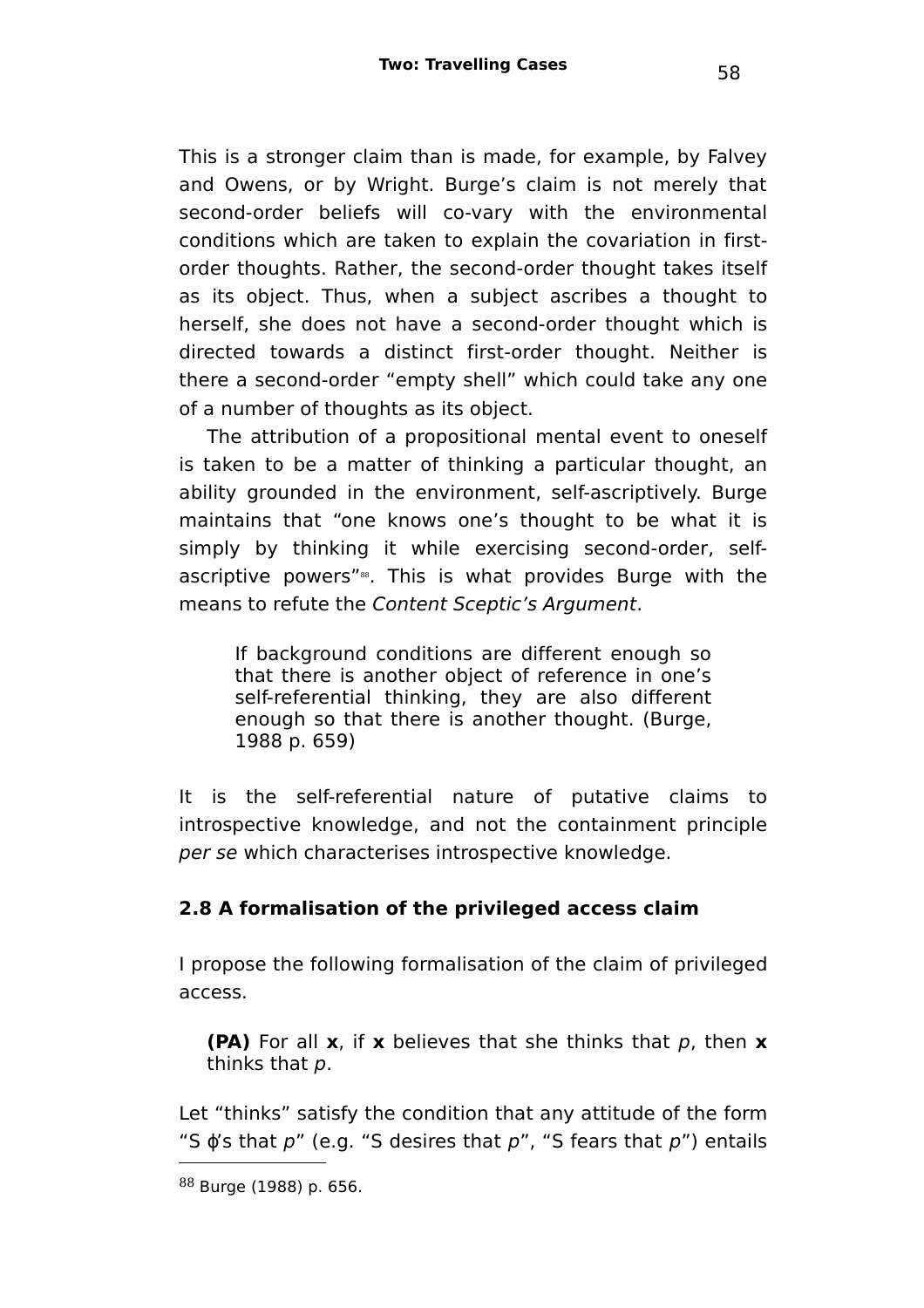"S thinks that  $p$ ". This allows for the possibility that a subject could be mistaken about the relation in which she stands to the proposition concerned. For example, it allows that a subject can believe she desires that  $p$  when in fact she fears that p. The privileged access claim captured by **(PA)** is the modest claim that one cannot be mistaken about the content of the proposition.<sup>[89](#page-58-0)</sup>

The second point to notice about **(PA)** is that the truth of the first-order thought is irrelevant to the truth of the secondorder belief. A subject who believes that she thinks that water is a liquid, according to **(PA)**, thereby thinks that water is a liquid, independently of whether or not water is in fact a liquid. Thus, a subject who believes she thinks that water is a metal does in fact think, on this account, that water is a metal. "S thinks that p" does not even entail "S believes that  $p''$ , let alone  $p$ . The truth-value of the embedded content is irrelevant to the truth-value of the embedding belief. The selfascription is correct in both instances.

**(PA)** is a principle about the self-verifying nature of the content given in putative claims to introspective knowledge, and not about either the attitude taken towards that content, or the truth of that content. As expressed by **(PA)**, necessarily, a judgement expressible by a sentence of the form, "I think that  $p$ ", will be true.

We are now in a position to provide an account of first person authority. The account of first person authority is based on the claim of privileged access. However, the authority a subject has over the content of her current thought derives not from the lack of an evidential base for her judgement, but from the fact that such a judgement cannot but be true.

The claim that such a judgement cannot but be true can be brought out by stating **(PA)** contra-positively.

<span id="page-58-0"></span> $89$  Note that it follows from this that no contradiction is involved in S's thinking that  $p$  but believing that  $\neg p$ . For an argument to the effect that privileged access should be construed as privileged access to the relation in which one stands to the proposition expressed by one's thought see McDonald (1995).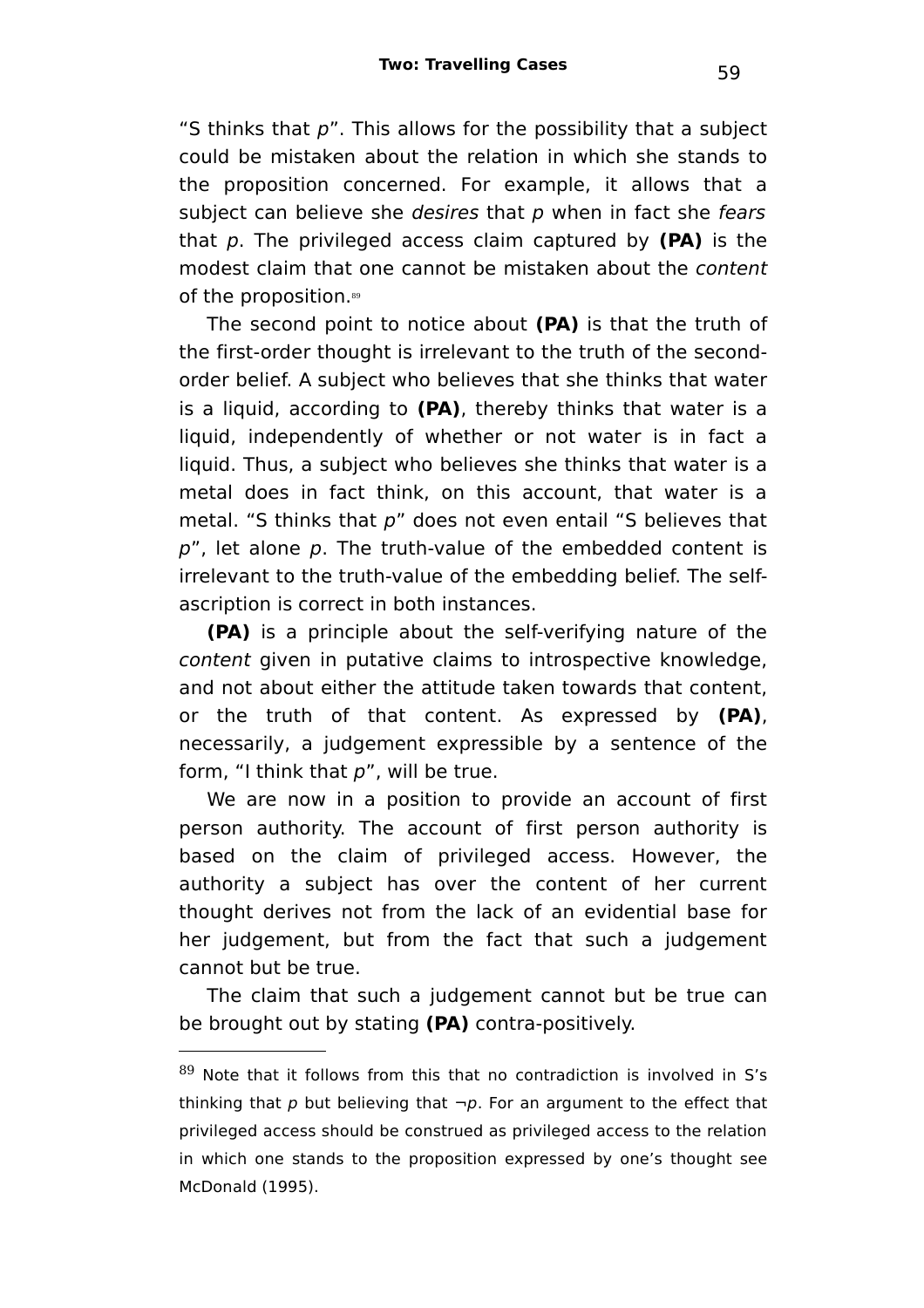**(PA)** For all **x**, if **x** believes she thinks that p, then **x** thinks that p; i.e. for all **x**, if  $\neg$ (**x** thinks that p), then  $\neg$ (**x** believes that she thinks that  $p$ ).

**(PA)** accords with the response to the travelling case arguments as presented by Falvey and Owens: that is, it brings out the reason why **(RA')** does not refute putative claims to introspective knowledge. According to **(PA)**, it would be impossible for a subject to believe that she thinks that  $p$ , in circumstances in which she was unable to think that  $p$ . For example, it would be impossible for Susan to believe that she is entertaining the thought that water is a liquid without thereby doing so. The existence of a given first-order content is conditionally guaranteed by the existence of, and therefore guarantees the truth of, the corresponding second-order belief. In short, putative claims to introspective knowledge are self-verifying.

# **2.9 Unconscious mental states and past mental events**

There are three basic types of self-ascriptive belief: those which ascribe occurrent propositional mental events (I am currently entertaining the thought that  $p$ ); those which ascribe unconscious propositional mental states (I have an unconscious mental state that  $p$ ); and those which ascribe past propositional mental events (I once thought that  $p$ ).<sup>30</sup> In section **2.8** above, I argued that self-ascriptive beliefs of the first sort are self-verifying. As yet there has been no mention of putative claims to knowledge of unconscious propositional mental states or past propositional mental events. In this section I will argue that a principle of privileged access akin to **(PA)** can be formalised for both types of mental act. These formalisations show the very limited sense in which a subject can be said to have privileged access to such mental acts, and will serve to clarify the force of **(PA)**.

<span id="page-59-0"></span> $90$  I will talk of unconscious mental states rather than unconscious propositional mental events, or unconscious thoughts, since according to my definition of a thought, there could be no unconscious thoughts.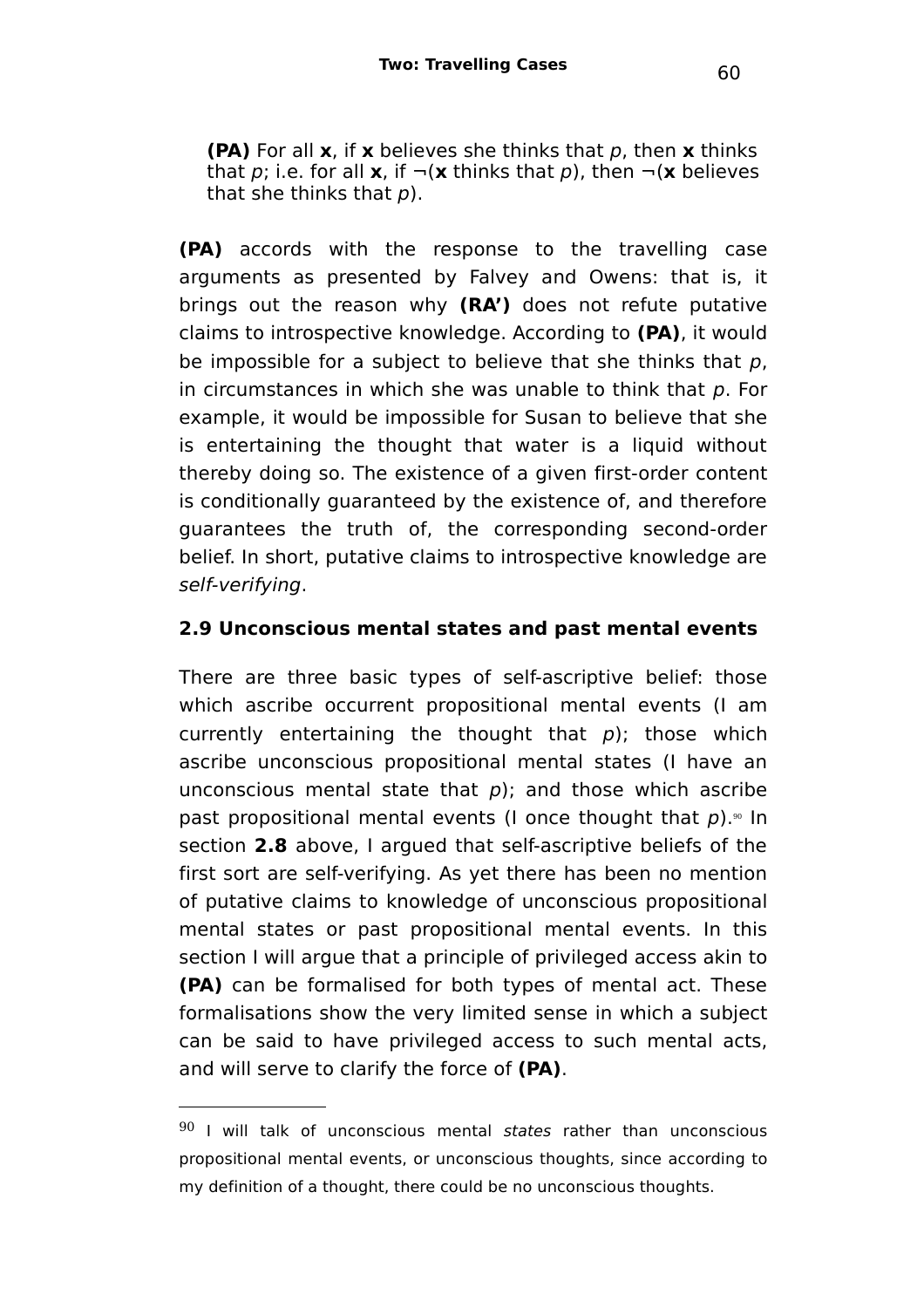It might be thought that the natural way to formalise a principle of privileged access with regard to one's unconscious mental states would be as follows.

**(PAU)** For all **x**, if **x** believes that she unconsciously thinks that p, then **x** unconsciously thinks that p.

But **(PAU)** is clearly false. It is undoubtedly possible for a subject to be mistaken in her beliefs about her unconscious mental states. The access a subject has to an unconscious mental state will generally be based on evidence equally available to others as to the subject. In this respect, a subject's knowledge of that state can not be regarded as privileged. The correlate of **(PA)** for unconscious mental states cannot be **(PAU)**.

I remarked in section **2.8** above that **(PA)** is a principle about the self-verifying nature of the content given in putative claims to introspective knowledge, and not about the attitude taken towards that content. This suggests an enlightening parallel. Suppose Susan were to believe that she had an unconscious hatred of dogs. Susan may be mistaken in the belief that she has an unconscious hatred of dogs, just as she may be mistaken in her belief that she desires to hate dogs when she in fact fears that she hates dogs. What Susan cannot be mistaken about is that she is entertaining a thought with the content that she hates dogs. The very act of believing that she has an unconscious mental state that she hates dogs determines that she has a conscious propositional mental event with that content.

This suggests the following principle.

**(PAU')** For all **x**, if **x** believes that she unconsciously thinks that p, then **x** thinks that p.

**(PAU')** is the correct correlate of **(PA)** for unconscious mental states. Putative claims to knowledge of such states are selfverifying in the limited sense shown.

What about thoughts about past propositional mental events? It might be thought that the natural way to formalise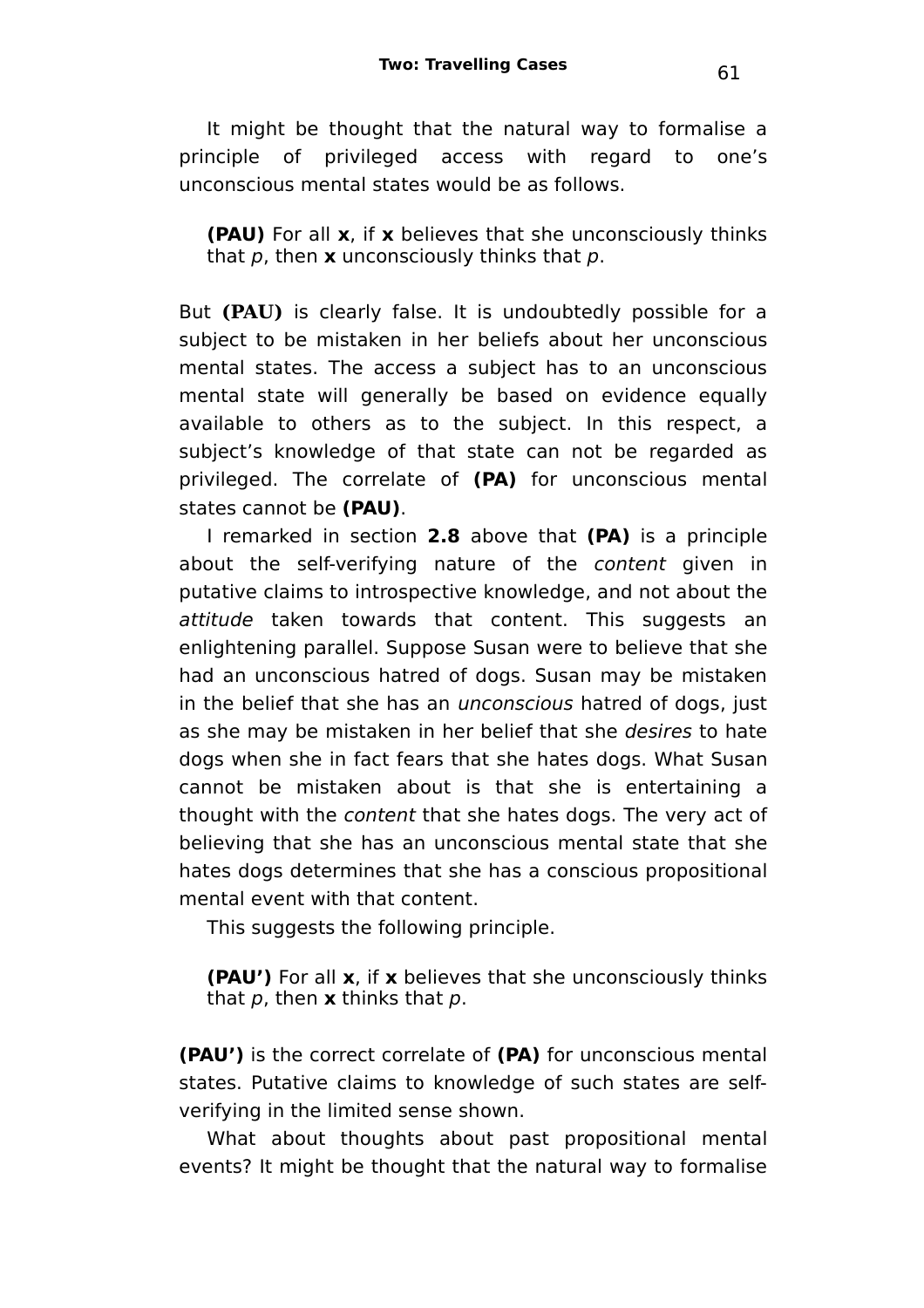a principle of privileged access with regard to one's past propositional mental events would be as follows.

**(PAP)** For all **x**, if **x** believes that she once thought that p, then **x** once thought that p.

This is in line with **(PAU)** above, and is similarly false. This is because semantic externalism opens up the possibility of a change in semantic reference over time which the subject cannot detect. Suppose that at time  $t_1$  Susan has the thought that her cat drowned in water. Suppose that Susan is subsequently transported to Twin Earth without her knowledge. At some much later time,  $t_2$ , by which time Susan is semantically efficient in her "new" environment, Susan thinks to herself, wishing to refer to the thought she had at  $t_1$ , "I once thought that my cat drowned in water". This second order belief is false, according to semantic externalism, since the concept Susan expresses at  $t_2$  by the term "water" is not the same concept as the one she expressed at  $t_1$  by the term "water". The second-order belief therefore fails to capture the content of Susan's original thought.

Once again, I remarked in section **2.8** above that **(PA)** is a principle about the self-verifying nature of the content given in putative claims to introspective knowledge, and not about the truth of that content. And once again, as in the case of unconscious mental states, this suggests an enlightening parallel. A subject may be mistaken about whether or not her judgement correctly captures the content of one of her past thoughts, but she cannot be mistaken about whether or not she is entertaining a thought with that content.

This suggests the following principle.

**(PAP')** For all **x**, if **x** believes that she once thought that p, then **x** thinks that p.

**(PAP')** is the correct correlate of **(PA)** for past propositional mental events. Putative claims to knowledge of such thoughts are self-verifying in the limited sense shown.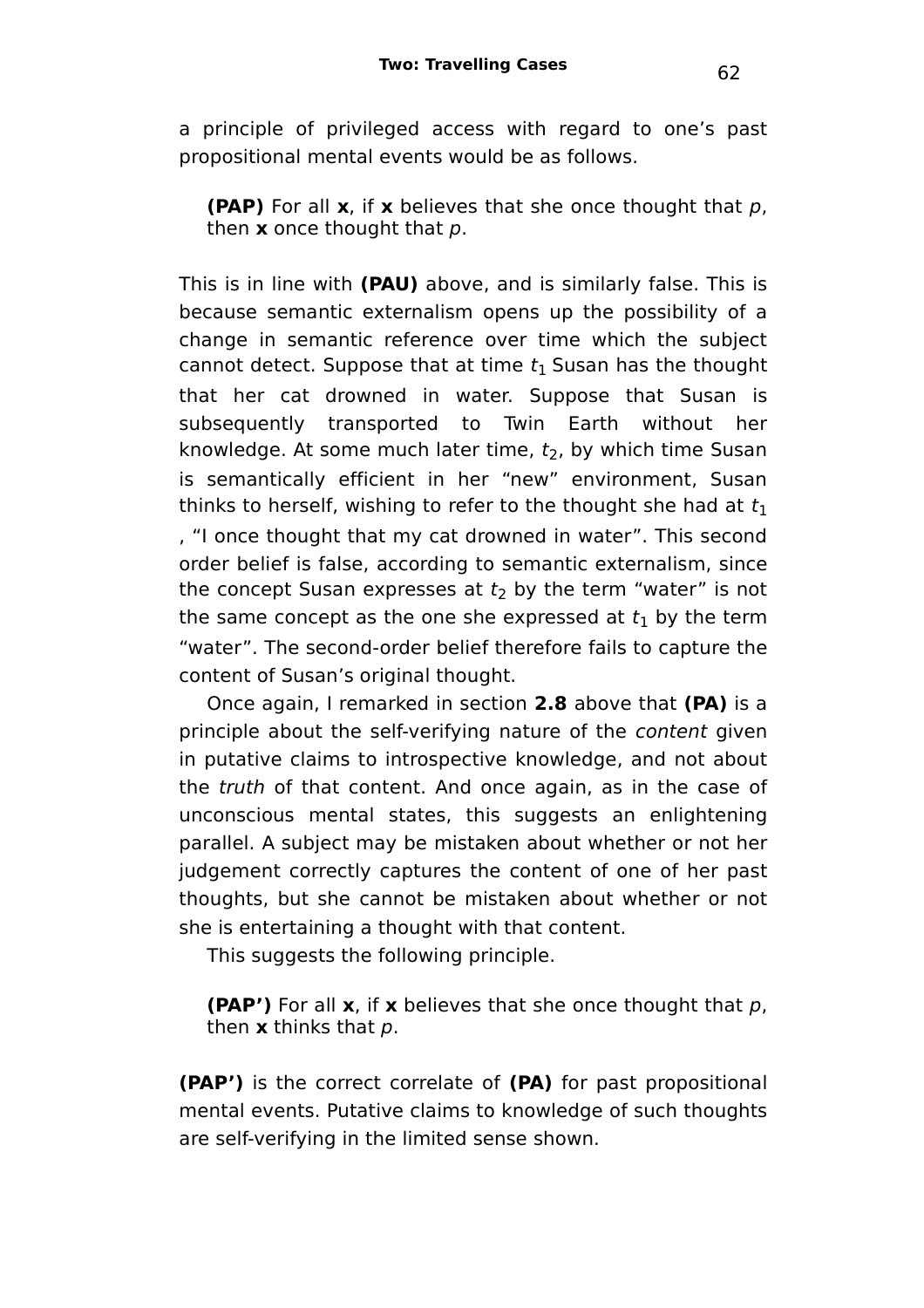In conclusion, that **(PA)** is a principle about the selfverifying nature of the content given in putative claims to introspective knowledge, and not about the attitude taken towards that content, nor about the truth of that content, allows there to be a limited sense in which claims to knowledge of unconscious propositional mental states and past propositional mental events are self-verifying. This is reflected in **(PAU')** and **(PAP')**. These principles serve to highlight the limited claim of **(PA)**. It is a formal principle, and does not provide an account of the sort of interesting self knowledge that makes a subject a special object of study for herself.

# **2.10 The Argument from Memory**

It is perhaps the realisation that the contents of past propositional mental events may not be captured by thoughts of the form "I once thought that  $p$ " which lies behind the following line of argument. Paul Boghossian<sup>[91](#page-62-0)</sup> has argued that semantic externalism has the implausible consequence that a subject could have introspective knowledge of a propositional mental event at time t, forget nothing, and yet be unable to say at some later time what the content of her thought at t was. He writes,

The only explanation, I venture to suggest, for why [Susan] will not know tomorrow what [she] is said to know today, is not that [she] has forgotten, but that [she] never knew. ... What other reason is there for why our slowly transported thinker will not know tomorrow what [she] is said to know directly and authoritatively today? (Boghossian, 1989 p. 23)

Certainly, when Susan, having been transported to Twin Earth, sincerely utters the sentence "I once thought that my cat drowned in water", she thereby expresses the belief that she once thought her cat drowned in twater, since the content of a memory is fixed by environmental conditions at

<sup>63</sup>

<span id="page-62-0"></span> $91$  Boghossian (1989).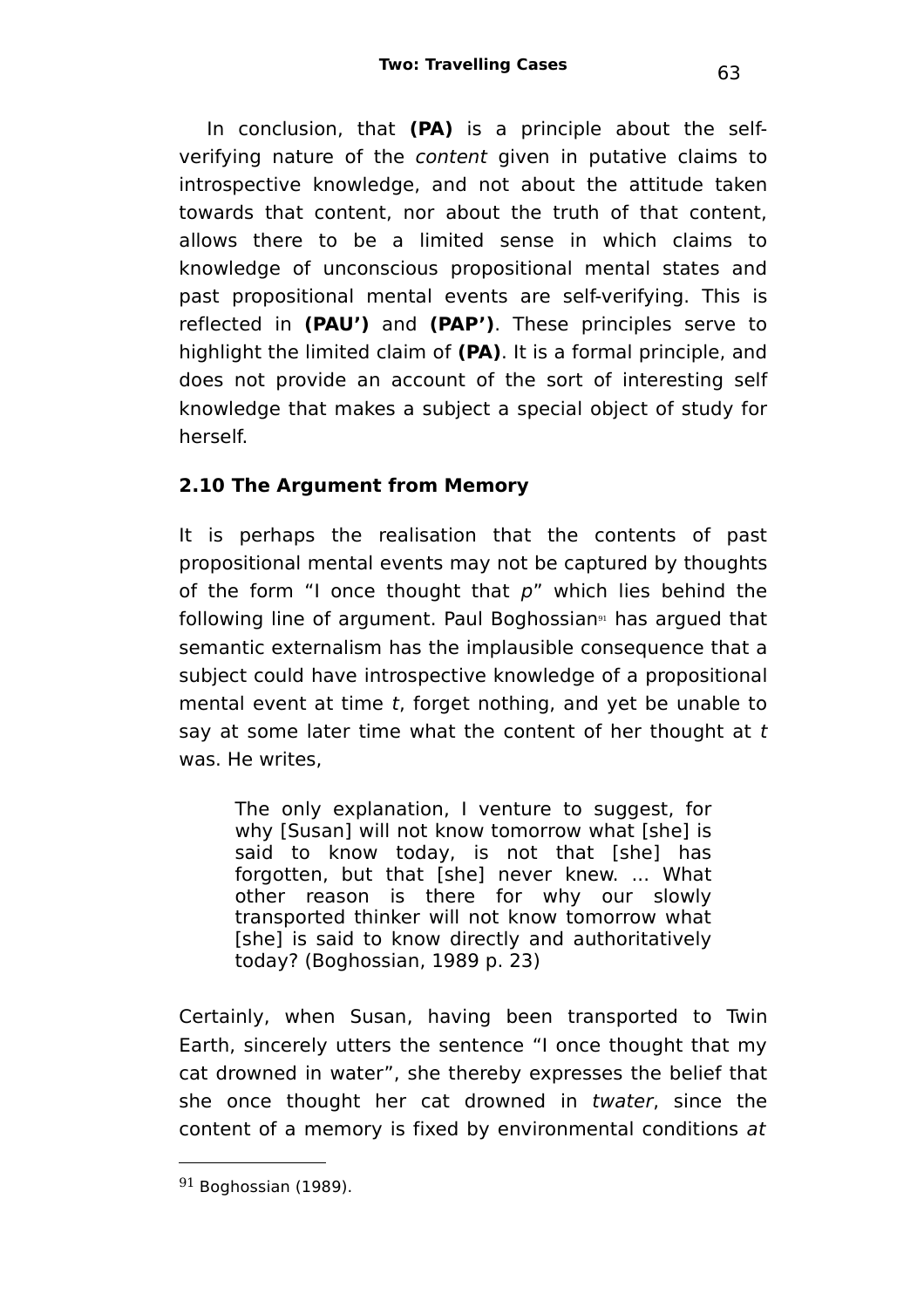the time of recollection.<sup>[92](#page-63-0)</sup> Boghossian is correct, then, in maintaining that Susan does not know at time  $t_2$  what she knew at time  $t_1$ . The switching example has the consequence that the content of a subject's memories can change without the subject forgetting anything or learning anything, and without her being aware of any such change.<sup>[93](#page-63-1)</sup> But in the light of the principle of privileged access, an alternative conclusion to that drawn by Boghossian *must* be drawn, since according to (PA), Susan has privileged access to her thought at  $t_1$ , and according to **(PAP')**, she has privileged access to her thought at  $t_2$ . That is, Susan does know the content of her thought both at  $t_1$  and at  $t_2$ .

So what is wrong with Boghossian's line of reasoning? Boghossian assumes that there are two possible explanations for the fact that Susan will not know tomorrow what she is said to know today: either that Susan will forget the content of her original thought, or that her putative claim to knowledge is illegitimate. Neither possibility is feasible. The correct conclusion to be drawn from the Argument from Memory, then, is the following. Semantic externalism opens up a third possible explanation for why a subject may not know tomorrow what she is said to know today. The third possible explanation is quite simply this: that she has undergone a semantically relevant environmental switching.

However unsavoury this consequence may be, I think it must simply be accepted as a natural consequence of semantic externalism.[94](#page-63-2)

<span id="page-63-0"></span> $92$  For an argument along these lines see Ludlow (1995b).

<span id="page-63-1"></span> $93$  Note that even though a subject may be unable to report the content of her past thought directly, she can nevertheless do so indirectly. Consider Susan's two beliefs about her cat. Although Susan's belief that she once thought that her cat drowned in twater fails to capture the content of her original belief, she can capture the content of her original belief by referring to it as "that thought which I would then have expressed by the words 'my cat drowned in water'". However, the original scepticism remains.

<span id="page-63-2"></span> $94$  Wright has maintained that the mere possibility of a change in semantic reference over time should not undermine our general practice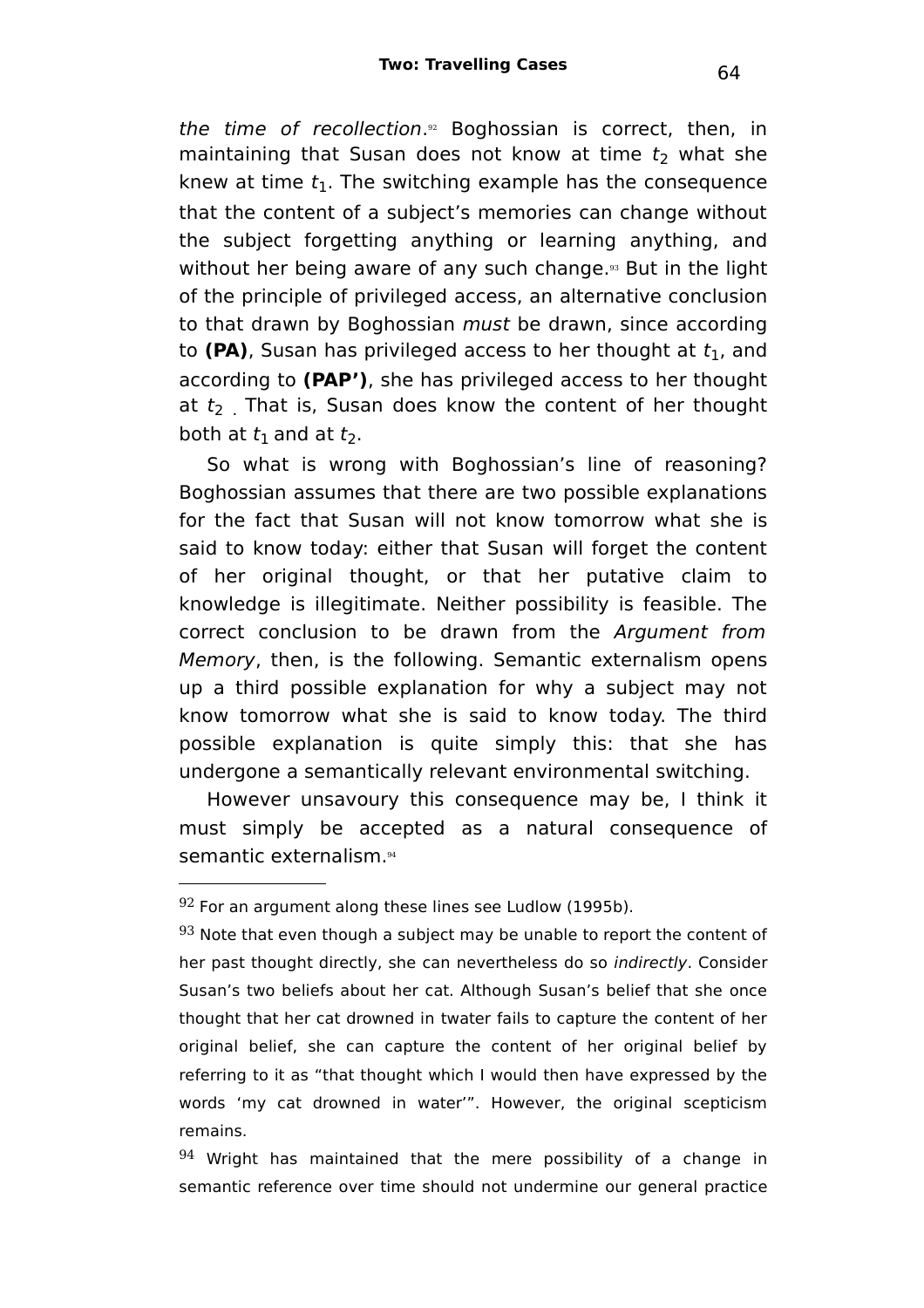#### **2.11 The temptation of the arguments**

So what is the appeal of the Content Sceptic's Argument and of the Argument from Memory? At first sight, individualism seems to follow from the possibility of privileged access to the contents of one's thoughts.

A person need not investigate the environment to know what his thoughts are. A person does have to investigate the environment to know what the environment is like. Does this not indicate that the mental events are what they are independently of the environment? (Burge, 1988 p. 650)

The question, then, is "why ... having non-empirical knowledge of our thoughts [is] not impugned by the fact that such thoughts are individuated through relations to an environment that we know only empirically"<sup>[95](#page-64-0)</sup>.

Burge provides the following explanation. That a subject can be immediately aware of the contents of her propositional mental events is logically independent of the individuation conditions of those mental events. Privileged access to one's thoughts, and the individuation of those thoughts, are therefore to be treated as distinct matters.

To know that water exists, or that what one is touching is water, one cannot circumvent empirical procedures. But to think that water is a liquid, one need not know the complex conditions that must obtain if one is to think that thought. Such conditions need only be presupposed. (Burge, 1988 p. 654)

of assuming first person authority. On this view, our general practice takes for granted that semantically relevant factors of our environment are not prone to change in reference-altering ways. See Wright (1991) pp. 79-80. However, if semantic reference is socially determined, such switching is presumably commonplace. For an argument to this effect see Ludlow (1995a).

<span id="page-64-0"></span><sup>95</sup> Burge (1988) pp. 651-2.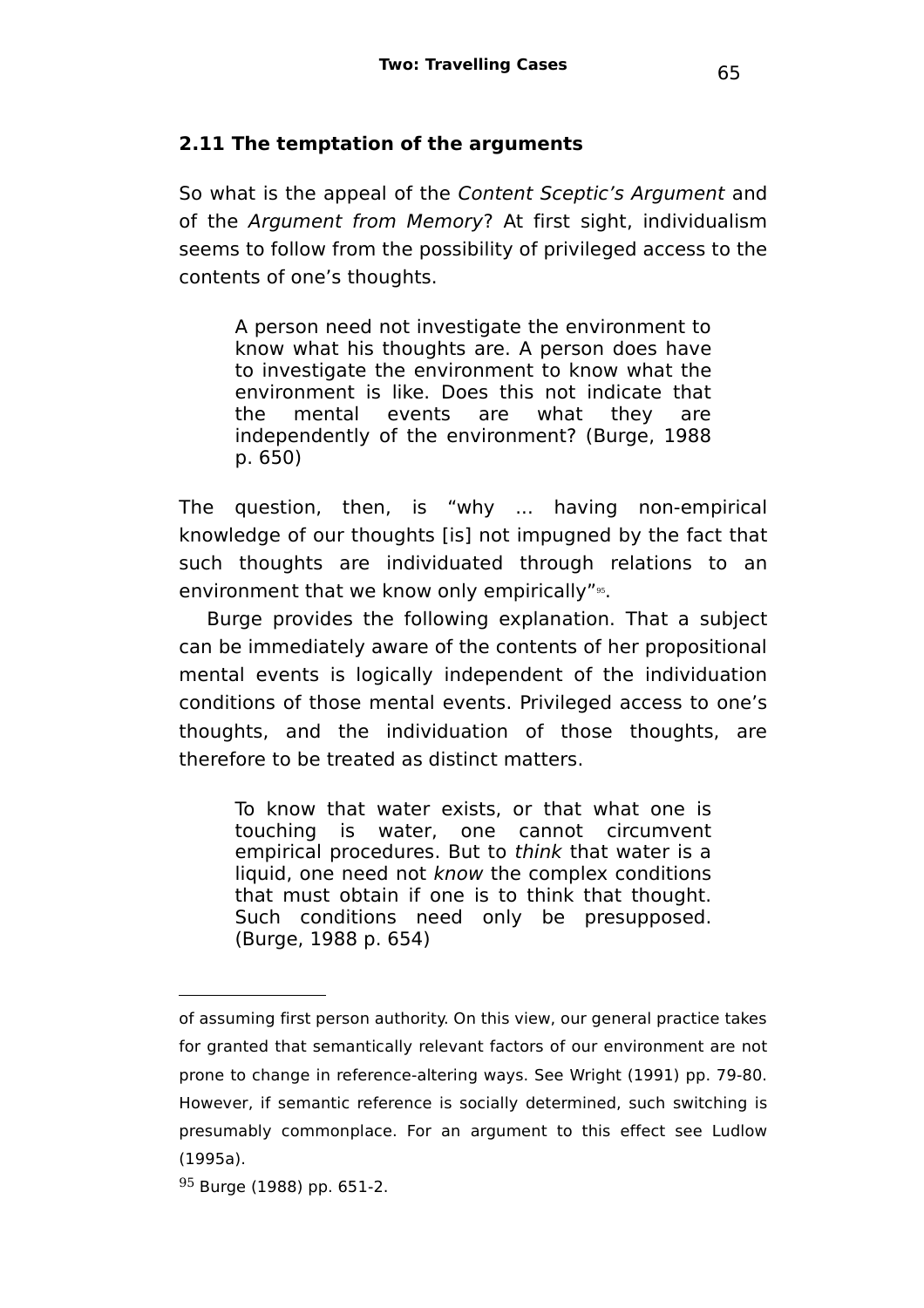The ability to think particular thoughts presupposes certain environmental conditions, and this applies equally to secondorder thoughts as to first-order thoughts. Introspective knowledge requires no more than the conditions presupposed in first-order thought, together with an ability of the subject to self-ascribe propositional mental events. **(PA)** respects this distinction between the ability of a subject to think that  $p$  and knowledge of the conditions required for a subject to have that ability.

To illustrate the point, Burge draws an analogy between introspective knowledge and perceptual knowledge.<sup>®</sup> Just as it is a mistake to regard perceptual knowledge of physical entities as resting on some prior justified belief that certain enabling conditions are satisfied, so it is taken to be a mistake to regard introspective knowledge as requiring knowledge of the conditions which make such a judgement possible.

Knowing one's thoughts no more requires separate investigation of the conditions that make the judgment possible than knowing what one perceives. (Burge, 1988 p. 656)

Consequently, in the case of introspective knowledge it is not necessary to rule out counterfeit, or counterfactual,

<span id="page-65-0"></span> $96$  While the parallel between perceptual knowledge and introspective knowledge is helpful, fundamental differences are evident. Burge acknowledges such distinctions, and himself repudiates any interpretation of introspective knowledge according to the observational model. According to Burge, perceptual knowledge has the following two characteristics. First, it is possible that any physical object perceived could have been different even while the perceptual states, and other mental states of the subject remained the same. There is, then, no necessary relation between the subject and the physical object. Second, perceptual knowledge, being a form of empirical knowledge, is impersonal. In other words, a different observer could have been equally well-placed to make the same observation. Neither of these characteristics are true of introspective knowledge as explicated by Burge. Introspective knowledge according to Burge is essentially personal and non-contingently related to the object of that knowledge. See Burge (1996).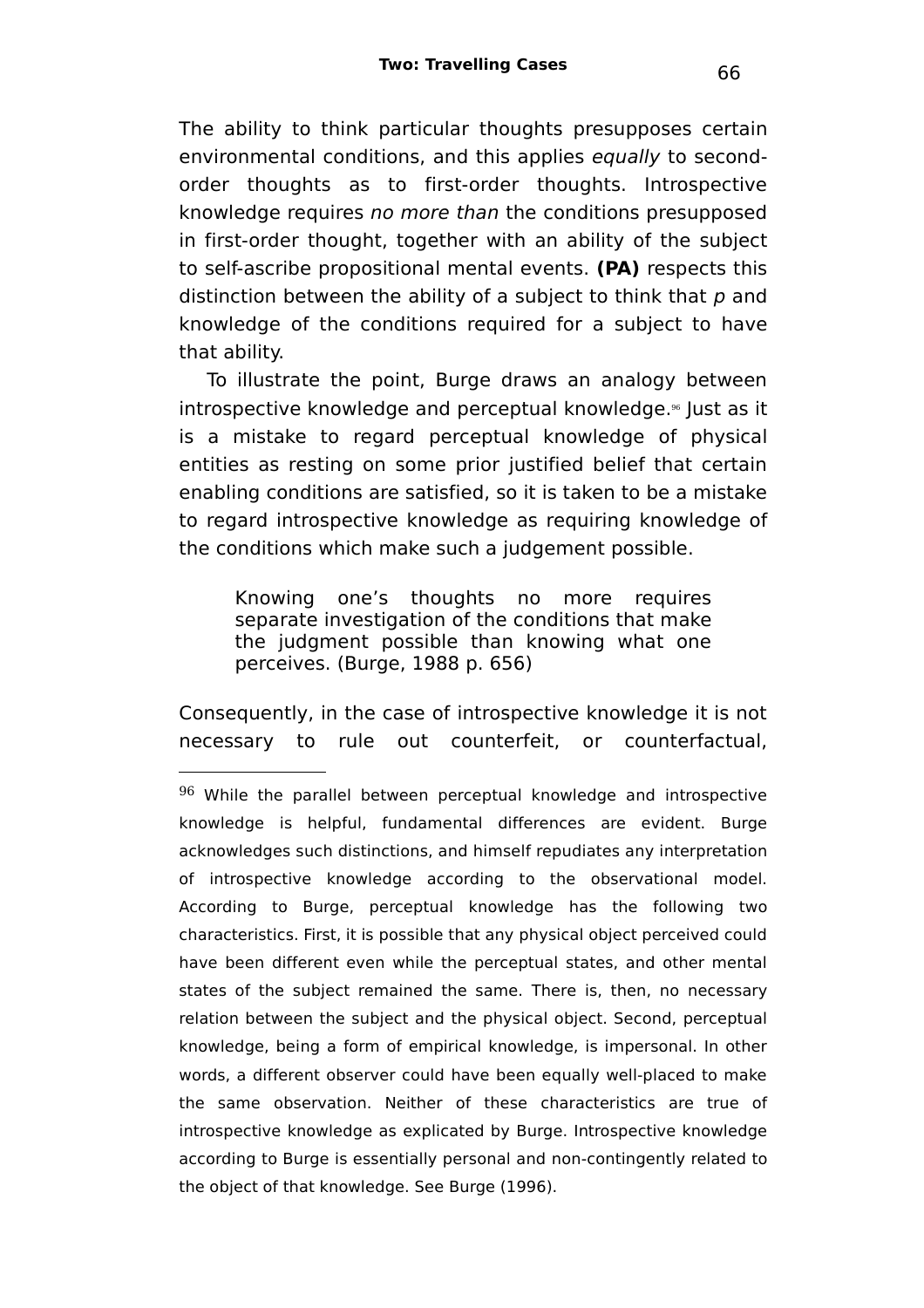situations. No comparison need be made between the thought one in fact has, and various other possible thoughts one might have had were one related in the appropriate way to an environment which differed in semantically relevant ways. Given the self-verifying nature of putative claims to introspective knowledge, the possibility of a counterfeit situation does not even arise. It makes no sense to claim that external conditions for this thought could be different.

The belief that there is an incompatibility arises, according to Burge, from the assumption of two distinct perspectives. From a first-person perspective a subject thinks that she is thinking that water is a liquid; but from a third-person perspective we know that her thinking that thought depends upon a contingent fact about her environment of which she is ignorant. This gives rise to the worry that the original firstperson judgement is unjustified unless either it can "encompass the third-person perspective, or unless the thirdperson perspective on empirical matters is irrelevant to the character of the first-person judgement"<sup>[97](#page-66-0)</sup>. For the worry to be accommodated in the first way, the first-person judgement must be regarded as containing the knowledge available to the third person. That is, the first-person perspective must somehow rule out alternatives. It is this line of thought which gives rise to arguments such as the Content Sceptic's Argument. To accommodate the worry in the second way, however, would be to give up on semantic externalism.

# **2.12 Conclusion**

I have argued that neither the Content Sceptic's Argument nor the Argument from Memory show that semantic externalism is incompatible with privileged access. **(PA)** captures the respect in which a subject has privileged access to her thoughts, since it illustrates how introspective knowledge remains constant under possible unnoticeable variations in environmental circumstances. The self-verifying

<span id="page-66-0"></span><sup>97</sup> Burge (1988) p. 661.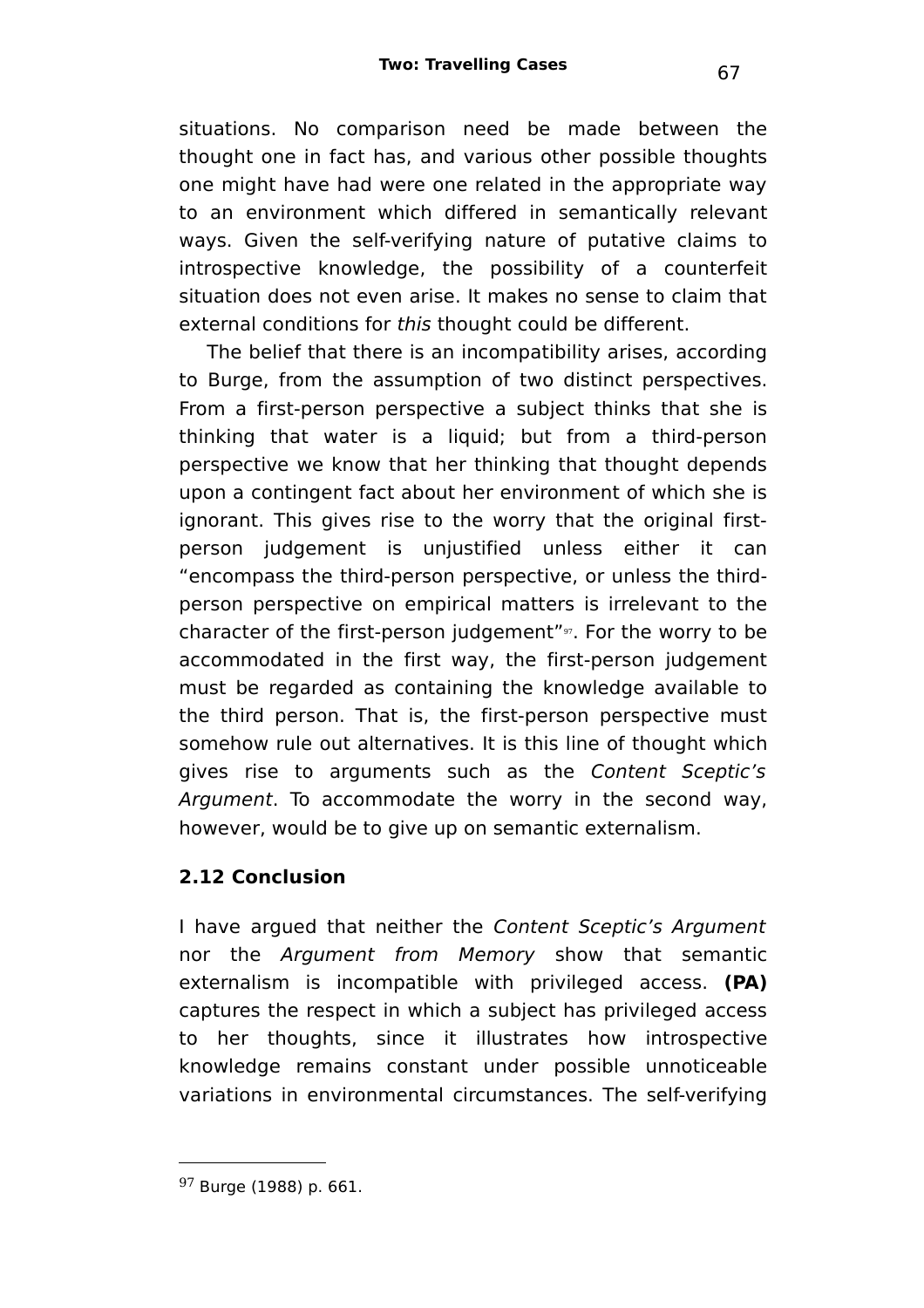nature of claims to introspective knowledge in turn accounts for the claim of first person authority.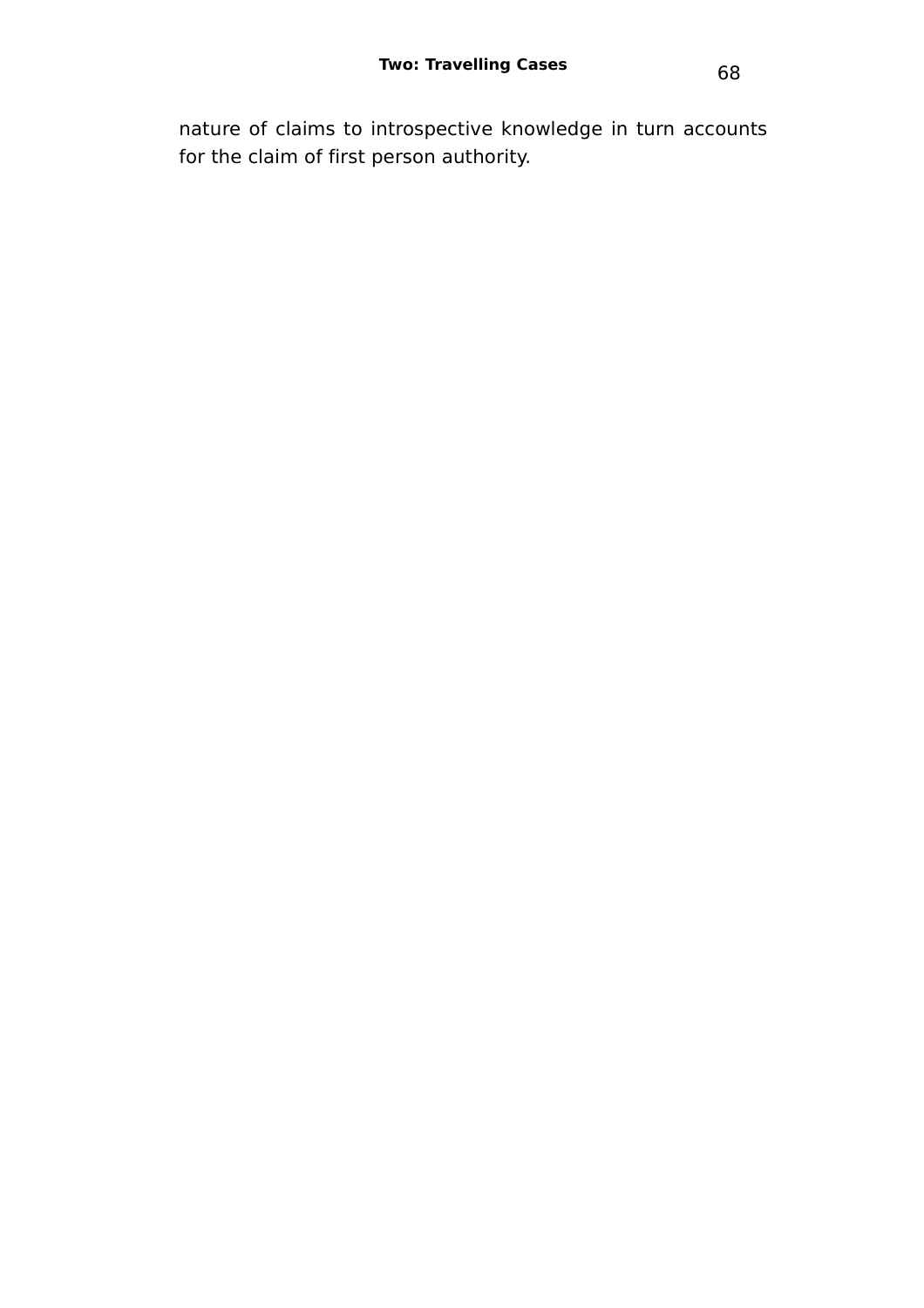# **The Argument from Privileged Access**

#### **3.1 Introduction**

In chapter two I examined two arguments designed to show that semantic externalism could not accommodate the claim of privileged access. A positive account of privileged access was proposed, formalised as **(PA)**, which demonstrates that the claim of privileged access is indeed compatible with semantic externalism. **(PA)** shows why both the Content Sceptic's Argument and the Argument from Memory ultimately fail.

Having answered the challenge posed by so-called travelling cases, however, the semantic externalist is now faced with a second, derivative challenge. It has been claimed that the conjunction of privileged access and semantic externalism entails that a subject could have nonempirical [98](#page-68-0) knowledge of contingent empirical facts about her environment; the empirical facts upon which her thoughts essentially depend. This is assumed to be absurd, and hence taken to constitute a reductio ad absurdum of that very conjunction. I will refer to this argument against the compatibility of semantic externalism and privileged access as the Argument from Privileged Access.<sup>[99](#page-68-1)</sup>

Giving a precise formulation of the Argument from Privileged Access has proved to be no easy task. The purpose of the present chapter is to arrive at a plausible formulation, and hence to show that the semantic externalist is faced with a genuine challenge.

<span id="page-68-0"></span><sup>98</sup> Once again, "non-empirical" is here taken to mean without recourse to observation, or external perception.

<span id="page-68-1"></span><sup>99</sup> The Argument from Privileged Access is generally taken as an argument against semantic externalism. See in particular McKinsey (1991) and (1994), and Brown (1995). One alternative would be to deny the claim of privileged access. However, it is hard to see this as a possibility in the light of **(PA)**.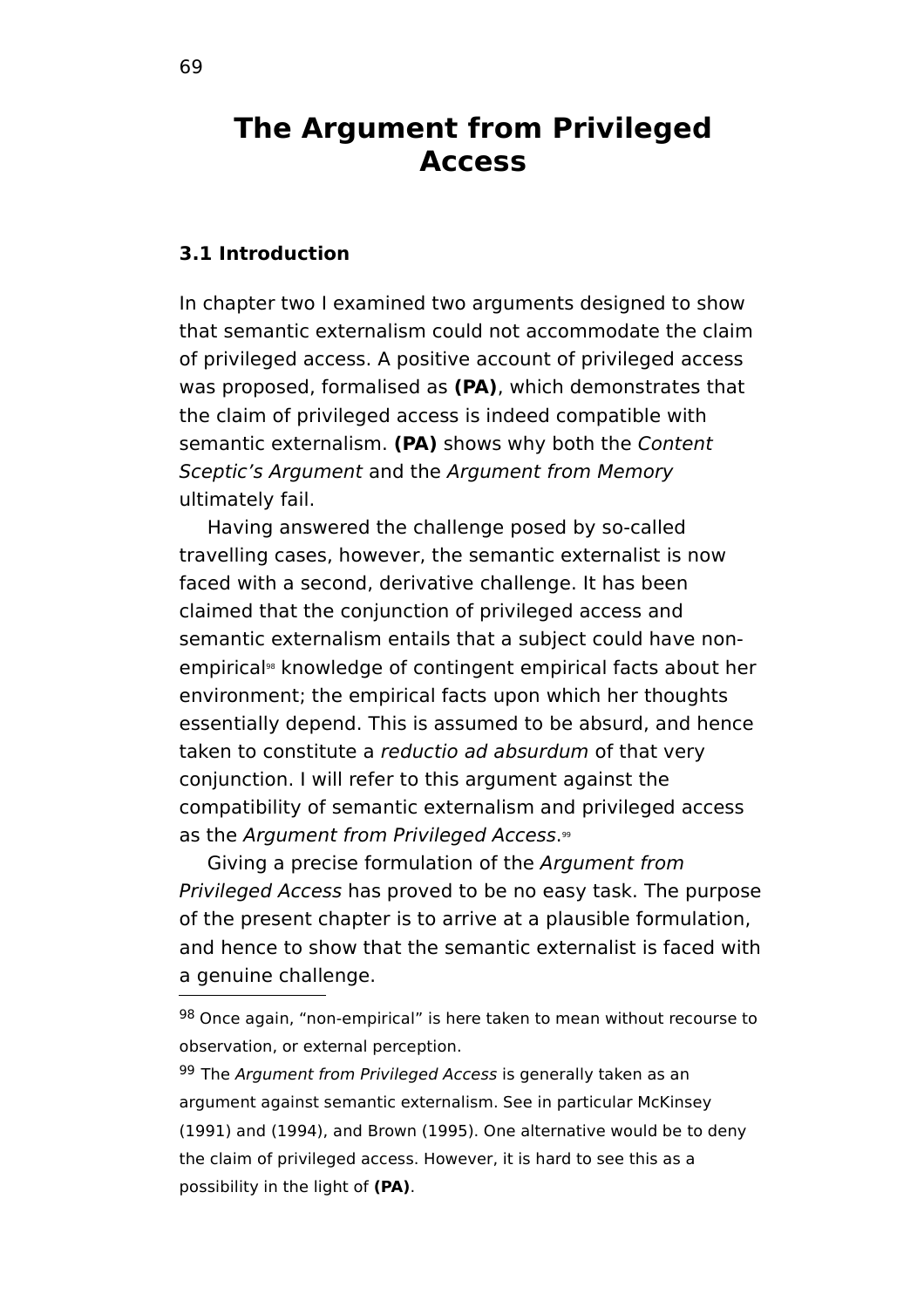#### **3.2 The McKinsey recipe**

The problem in its current form was first raised by McKinsey<sup>[100](#page-69-0)</sup>, who expresses it as an *ad hominem* charge of inconsistency against Burge. However, I will treat McKinsey's argument as a general charge against the semantic externalist who wishes to endorse the claim of privileged access. According to McKinsey, then, the semantic externalist who wishes to endorse the claim of privileged access is committed to the following three propositions, propositions which McKinsey maintains are inconsistent.

 $(1)$  Oscar knows [non-empirically]<sup>[101](#page-69-1)</sup> that he is thinking that water is wet.

(2) The proposition that Oscar is thinking that water is wet necessarily depends upon E.

(3) The proposition E cannot be known [nonempirically], but only by empirical investigation. (McKinsey, 1991 p. 12)

E is taken to be a proposition expressing the contingent external facts which determine the content of the subject's thought; that is, facts about the subject's physical

<span id="page-69-0"></span><sup>100</sup> McKinsey (1991).

<span id="page-69-1"></span> $101$  McKinsey uses the phrase "a priori" where I have used "nonempirical". Since McKinsey defines a priori knowledge simply as knowledge obtained independently of empirical information (McKinsey, 1991 p. 9) nothing is lost by the use of my terminology. I have deliberately avoided talk of privileged access as being a form of a priori knowledge, since the issue of how to define a priori knowledge is contentious and need not concern us in this context. For one, Burge distinguishes knowledge of one's propositional mental events from a priori knowledge, on the grounds that the former is essentially tied to a perspective where the latter is not. For more on this distinction see Burge (1996). For recent interesting accounts of the a priori see Peacocke (1993), and Boghossian (1996).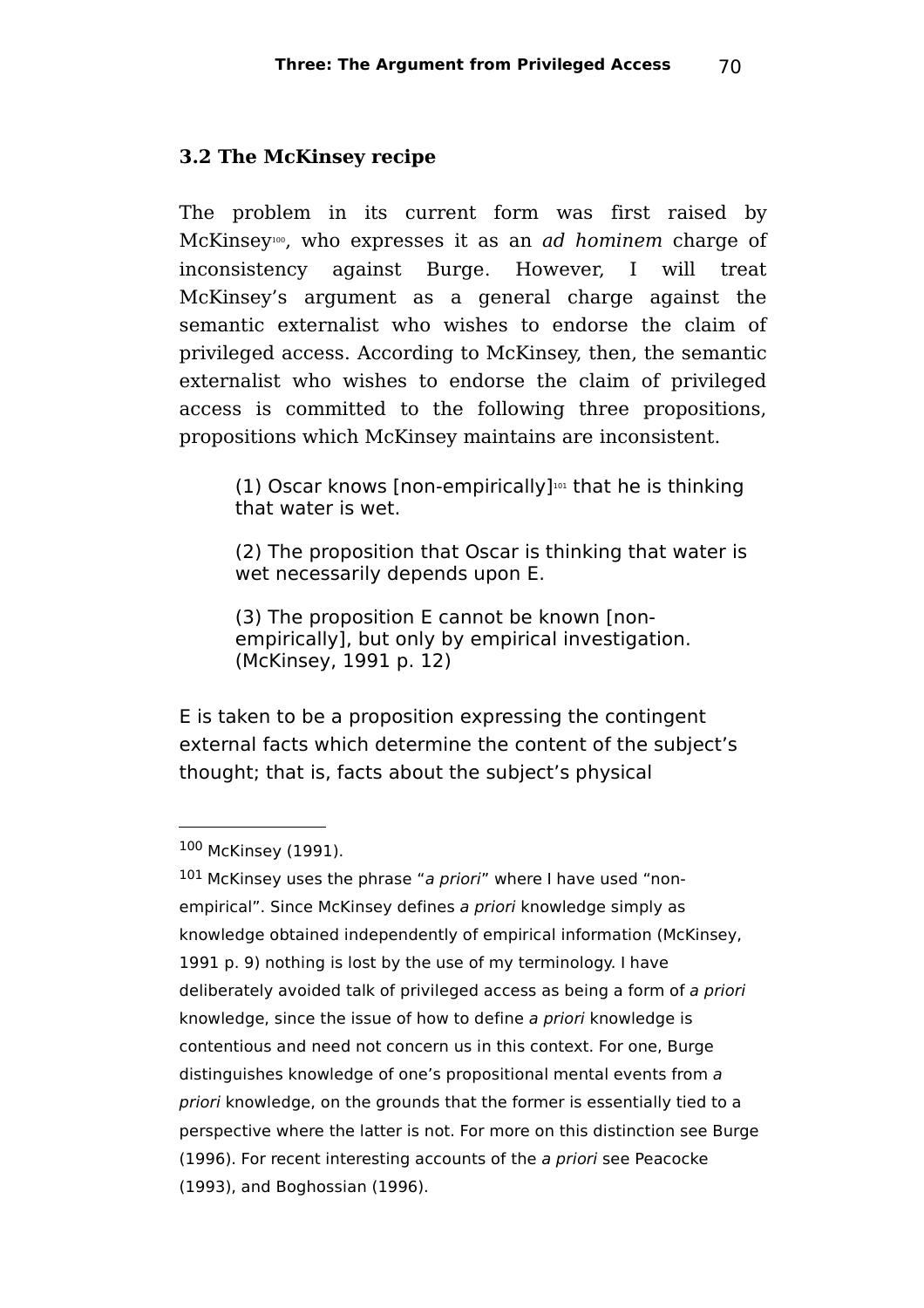environment or facts about the linguistic practices of the subject's community.

The question, then, is twofold. First, is the semantic externalist who wishes to endorse the claim of privileged access committed to the three stated propositions? Second, are the propositions inconsistent? At first gloss, (1) is a statement of the claim of privileged access, (2) is a statement of the thesis of semantic externalism, and (3) is a plausible claim about our knowledge of the external world. For instance, according to Brueckner, the negation of (3) "embodies a claim which is obviously false on anyone's view"<sup>[102](#page-70-0)</sup>. The important point here is that semantic externalists do accept (3). So it would seem that the semantic externalist who wishes to endorse the claim of privileged access is indeed committed to the three propositions.

With regard to the alleged inconsistency, McKinsey's idea is this. If a subject had privileged access to a given thought, where her having that thought necessarily implied the existence of certain external objects, then she could know non-empirically that those objects exist. Since a subject cannot know non-empirically that the external world exists, she cannot have privileged access to the thought in question. [103](#page-70-1)

However, a satisfactory answer to the twofold question depends upon the resolution of two crucial issues. An appropriate interpretation needs to be determined for the phrase "necessarily depends upon" in (2), and an appropriate content needs to be determined for the proposition E in (2) and (3). These issues are intimately linked, and will be

<span id="page-70-0"></span><sup>102</sup> Brueckner (1992) p. 111.

<span id="page-70-1"></span> $103$  It is important to distinguish the *Argument from Privileged Access* from a line of reasoning which argues that one needs to know the empirical conditions which are conceptually entailed by one's self knowledge before one can have that self knowledge. This is clearly fallacious. Just because  $p$  conceptually entails  $q$ , it does not follow that a subject could not know  $p$  without first knowing  $q$ . Think about the (perhaps infinite) conceptual entailments of any given proposition.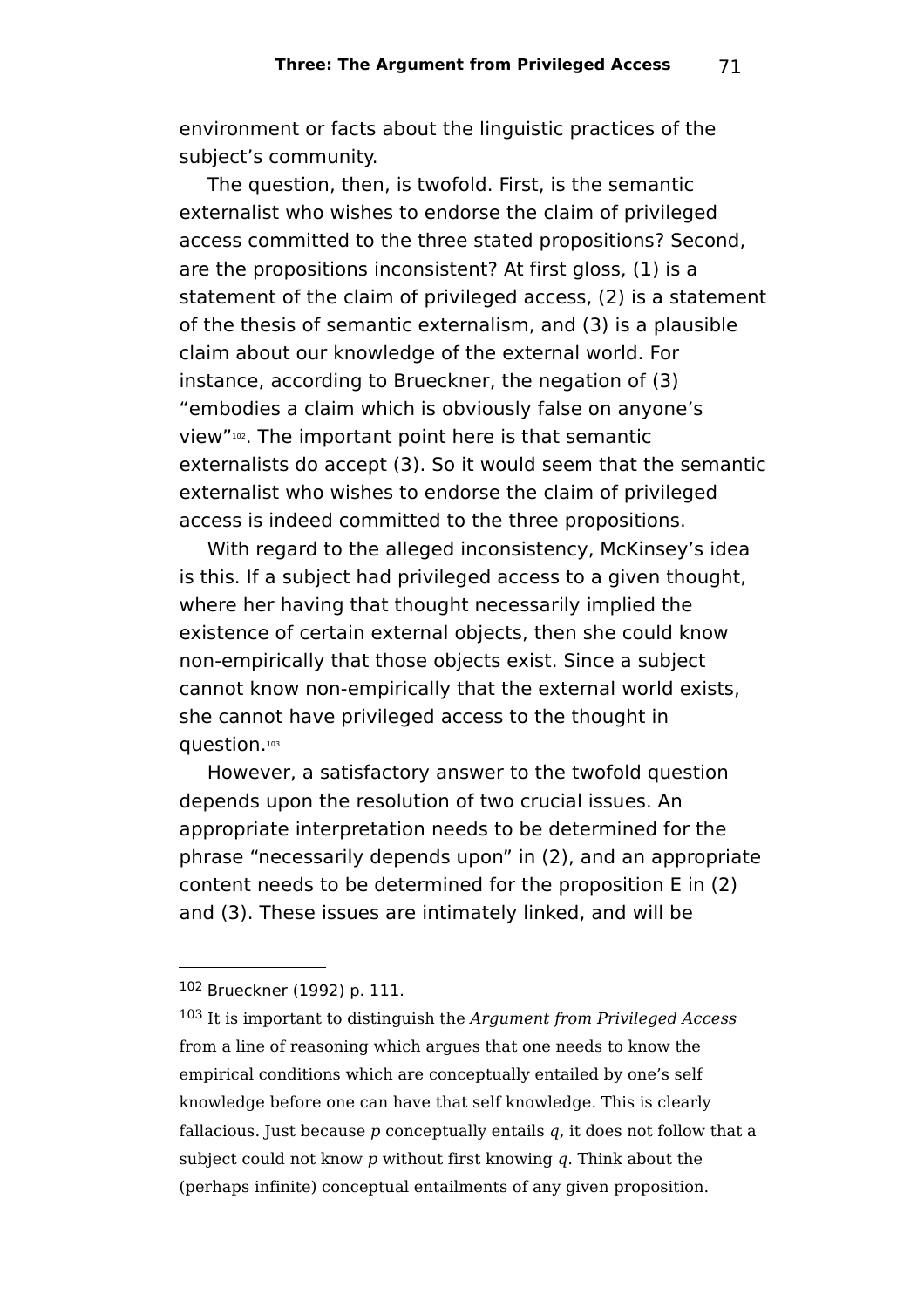addressed respectively in the next two sections of this chapter.

It is evident that the alleged incompatibility between semantic externalism and the claim of privileged access can be brought out only by appeal to a third claim about the nature of our knowledge of the external world. I will refer to this third claim as **(EC)**, where (3) above is an instance of the more general claim captured by **(EC)**.

**(EC) x** could not have non-empirical knowledge of contingent facts about her environment.[104](#page-71-0)

The terms "empirical" and "non-empirical" are epistemic terms; they distinguish not between types of fact, but between ways of knowing facts. Thus a fact is neither empirical nor non-empirical per se, but can be classified as such, if at all, only by bringing in reference to the means by which it came to be known. Consequently, the categories of empirical fact and non-empirical fact are not mutually exclusive. A good illustration of this point is provided by considering Susan's current belief that she is jealous of her sister. Assuming that this belief falls within the purview of her introspective knowledge, it would be possible for her to know its content both non-empirically, by introspection, and empirically, by noticing how she behaves towards her sister. [105](#page-71-1) Others could have only empirical knowledge of the content of

<span id="page-71-0"></span> $104$  The force of the phrase "could not" in this context is not one of logical impossibility. The possibility that an Omniscient being could have nonempirical knowledge of contingent facts about the environment need not be excluded. **(EC)** is restricted to creatures who are relevantly similar to us: that is, to beings whose knowledge of the world generally comes via external perception. "Could not" should therefore be interpreted as embodying a weaker form of impossibility, perhaps that of metaphysical impossibility.

<span id="page-71-1"></span><sup>&</sup>lt;sup>105</sup> It should be clear from the discussion of privileged access in chapter two that the principle of privileged access, **(PA)**, is consistent with Susan gaining a large part of her knowledge of her own psychology via empirical investigation.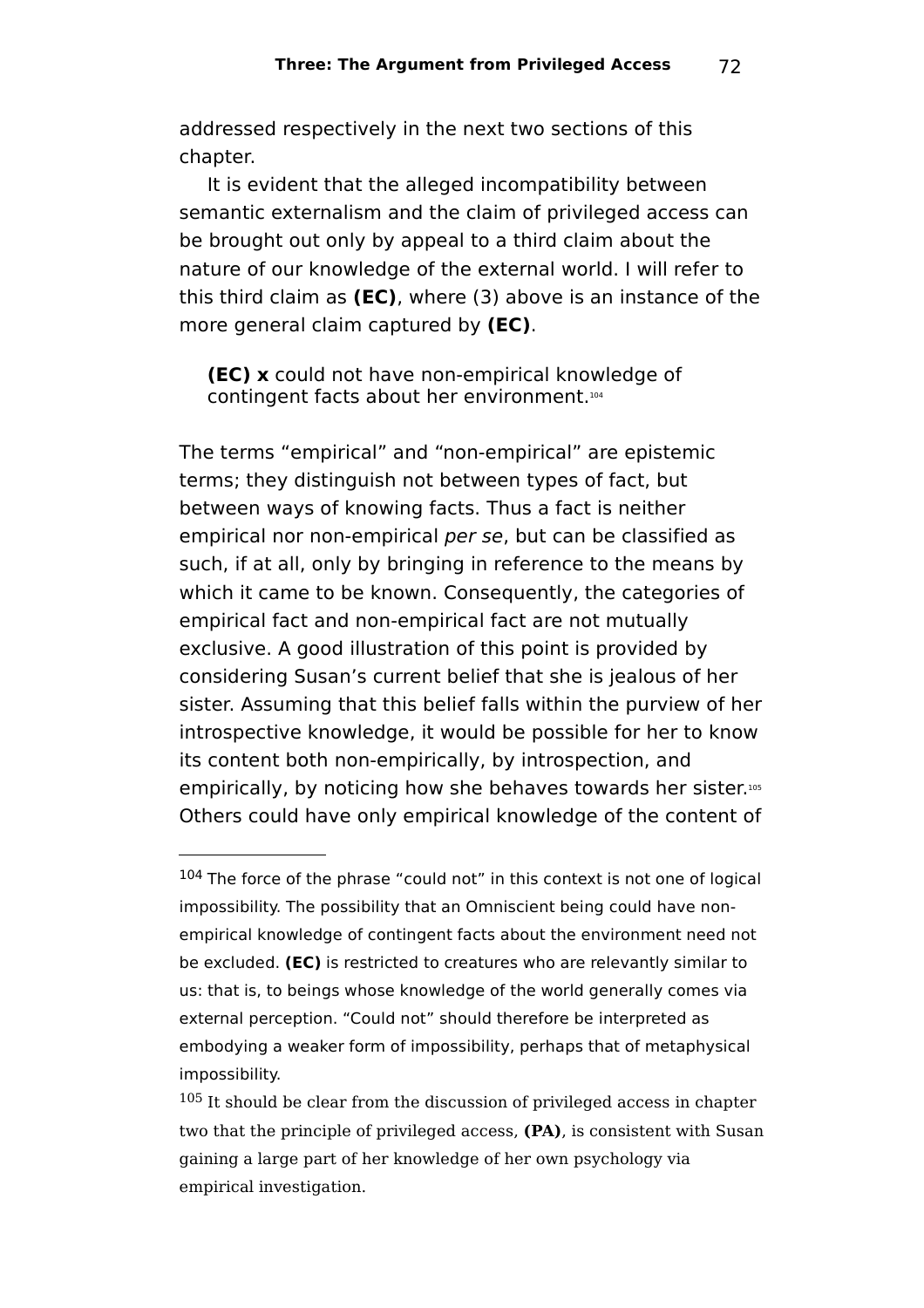her belief. [106](#page-72-0) The claim embodied in **(EC)** is that knowledge of contingent facts about the environment will always be empirical knowledge; there is no way to come to know such facts other than by empirical investigation.

The Argument from Privileged Access, then, takes the following three theses.

**(PA)** For all **x**, if **x** believes that she thinks that p, then **x** thinks that p;

**(SE)** x's thinking that p necessarily depends upon contingent facts about her environment;

**(EC) x** could not have non-empirical knowledge of contingent facts about her environment;

and runs as follows.

(pi) **(PA) & (SE)** (pii) **(EC)** (piii) **{(PA) & (SE)}** ∅ **¬ (EC)** therefore  $(c)$  **¬ {(PA) & (SE)}** 

It is now time to turn to the first of the two crucial issues, the nature of the necessary dependence of a thought on contingent environmental facts.

## **3.3 The first crucial issue: "necessarily depends upon"**

How are we to interpret the necessary dependence of thought on environment? Two options present themselves. Either semantic externalism should be interpreted as a

<span id="page-72-0"></span>106 One problem raised for Davidson's account of radical interpretation is how to ensure that the propositional mental event which the radical interpreter attributes to the subject, and the propositional mental event which the subject attributes to herself are one and the same propositional mental event; and hence that the interpreter and the subject have knowledge, when they do, of the very same fact. For Davidson on radical interpretation see his (1973). For a defence of Davidson against this objection see McDowell (1994).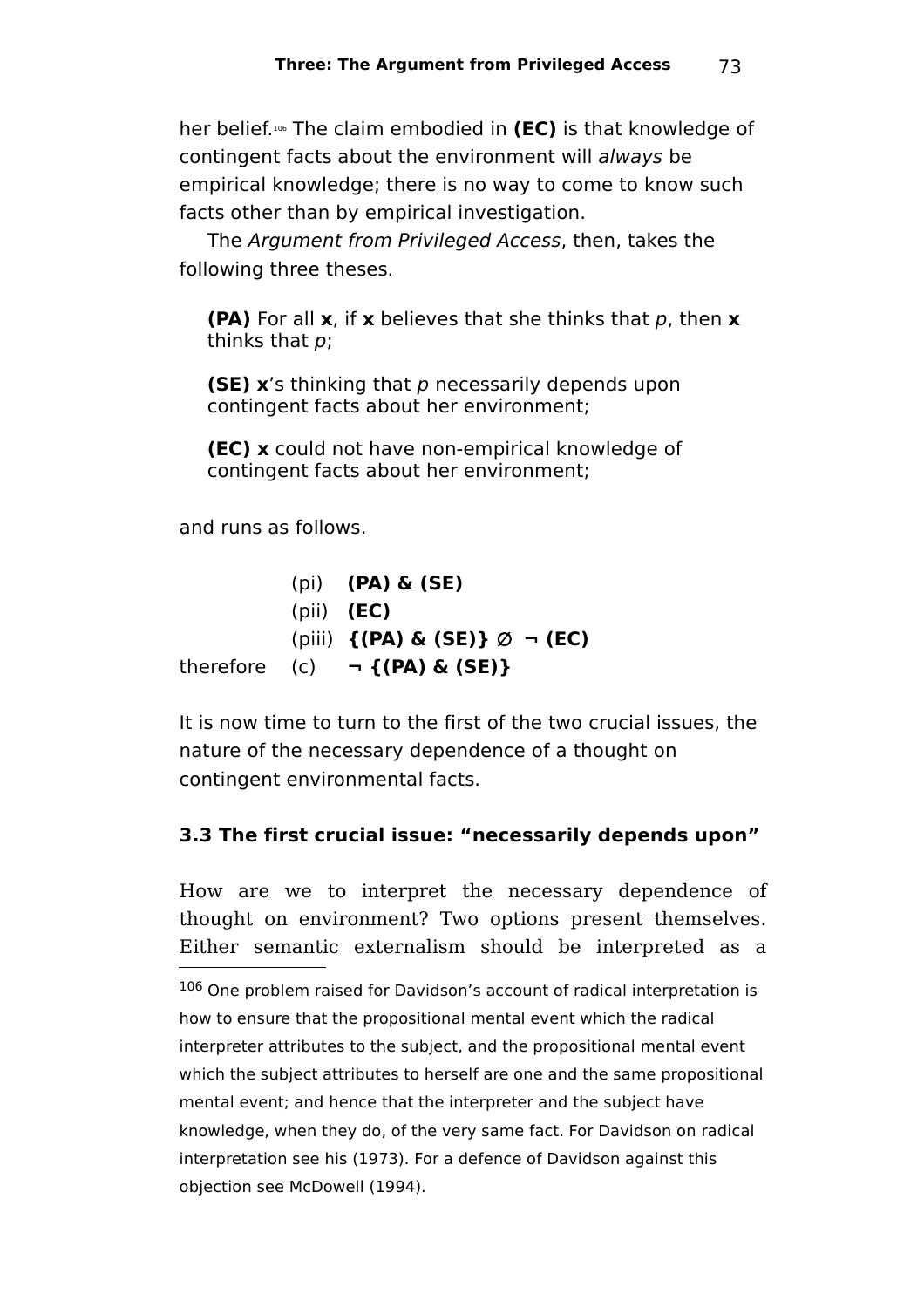conceptual thesis, according to which interpretation **(SE)** would express the following.

**(SEC) x's thinking that p conceptually implies contingent** facts about her environment;

or semantic externalism should be interpreted as a metaphysical thesis, according to which interpretation **(SE)** would express the following.

**(SEM) x**'s thinking that p metaphysically entails contingent facts about her environment.

Conceptual implication and metaphysical entailment can be distinguished in the following way: if  $p$  conceptually implies q, q will be deducible non-empirically from  $p$ ; if  $p$ metaphysically entails q, however, q may not be deducible non-empirically from p, since some metaphysical necessities are knowable only empirically. Each interpretation will thus have different repercussions for the *Argument* from Privileged Access, and hence for the semantic externalist who wishes to endorse the claim of privileged access.

Adoption of the conceptual interpretation brings the alleged incompatibility to the fore. If semantic externalism is correctly captured by **(SEC)**, a subject could come to know non-empirically, for any given thought, which contingent empirical conditions that thought depended upon. Such knowledge, together with introspective knowledge that she was currently entertaining a given thought, would provide a non-empirical route to knowledge that those specific contingent empirical conditions in fact obtained. [107](#page-73-0) Hence, the conjunction of privileged access and semantic externalism, granted as a conceptual thesis, does indeed contradict the plausible third claim, **(EC)**.

<span id="page-73-0"></span><sup>107</sup> Exactly which such contingent facts could be thus known is still in question. This matter will be dealt with in section **3.4** where I discuss possibilities for the content of the proposition E, using Susan's thought that water is a liquid as an example.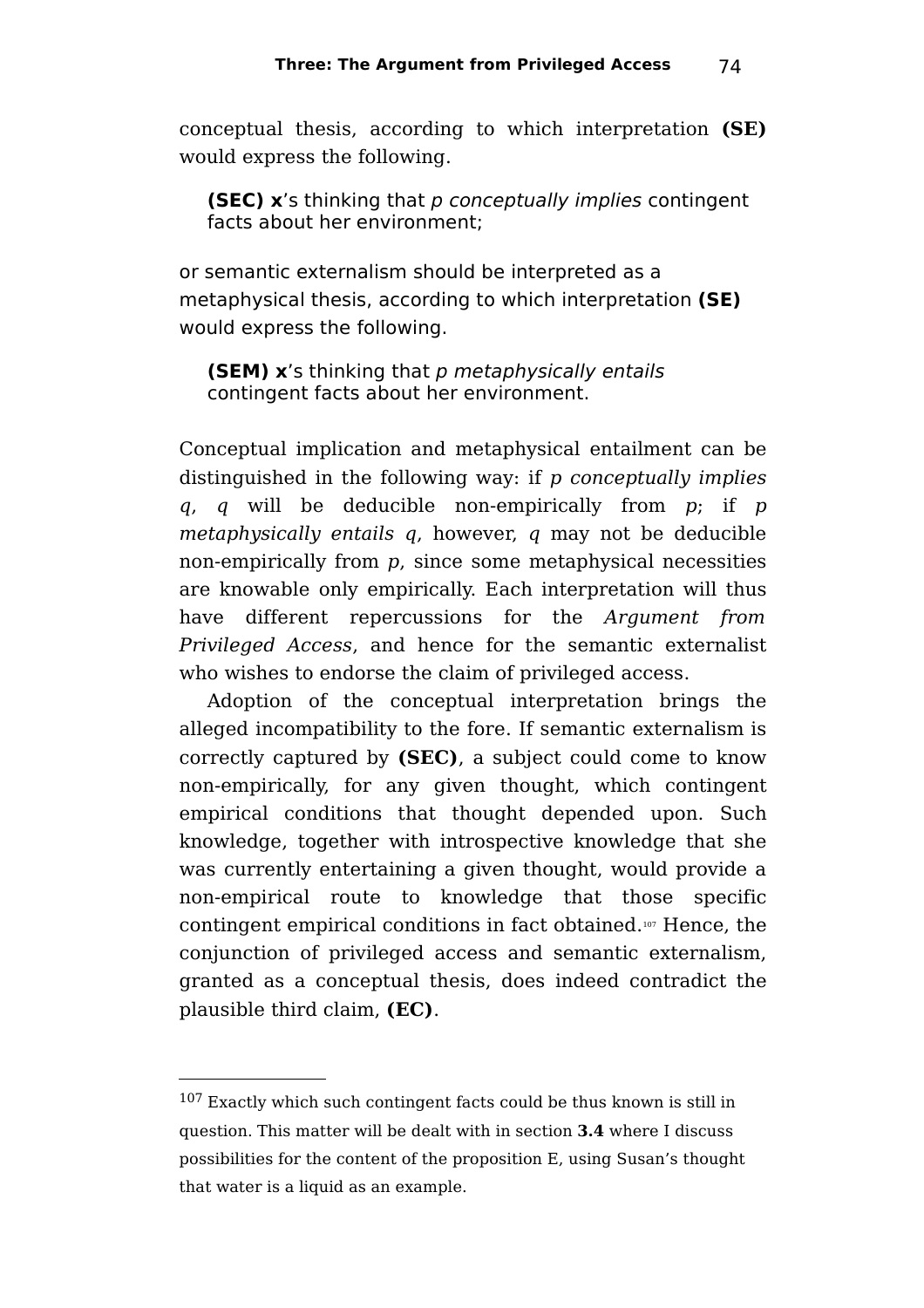Adoption of the metaphysical interpretation, on the other hand, may have no such unsavoury consequence. If the thesis of semantic externalism is correctly captured by **(SEM)**, there is no immediate reason to suppose that a subject could have privileged access to the contingent facts upon which her thoughts depend, even if she does have privileged access to the contents of those thoughts.

Since metaphysical dependencies are often only knowable [empirically], propositions that are knowable [non-empirically] might metaphysically depend upon other propositions that are only knowable [empirically]. (McKinsey, 1991 p. 13)

The apparent effect of exchanging conceptual implication for metaphysical dependence, then, is to loosen the epistemic relation between knowledge of a thought and knowledge of the contingent facts upon which that thought necessarily depends. Hence, the conjunction of privileged access and semantic externalism, interpreted as a metaphysical thesis, does not lead immediately to a contradiction of the plausible third claim, **(EC)**.

The Argument from Privileged Access has no obvious force if semantic externalism is interpreted as a metaphysical thesis. It might seem, then, that the semantic externalist should endorse the metaphysical interpretation, since this would allow her consistently to maintain both the claim of privileged access and the plausible third claim about the nature of our knowledge of the external world. But is the metaphysical interpretation feasible?

McKinsey thinks not. McKinsey maintains that such an interpretation fails to capture the significance of semantic externalism. He writes,

... to say that a state is wide ... cannot mean merely that the state metaphysically entails the existence of external objects. For if it did, then given certain materialistic assumptions ... , it would follow that probably all psychological states ... would be wide ... and [semantic externalism] would be merely a trivial consequence of (token)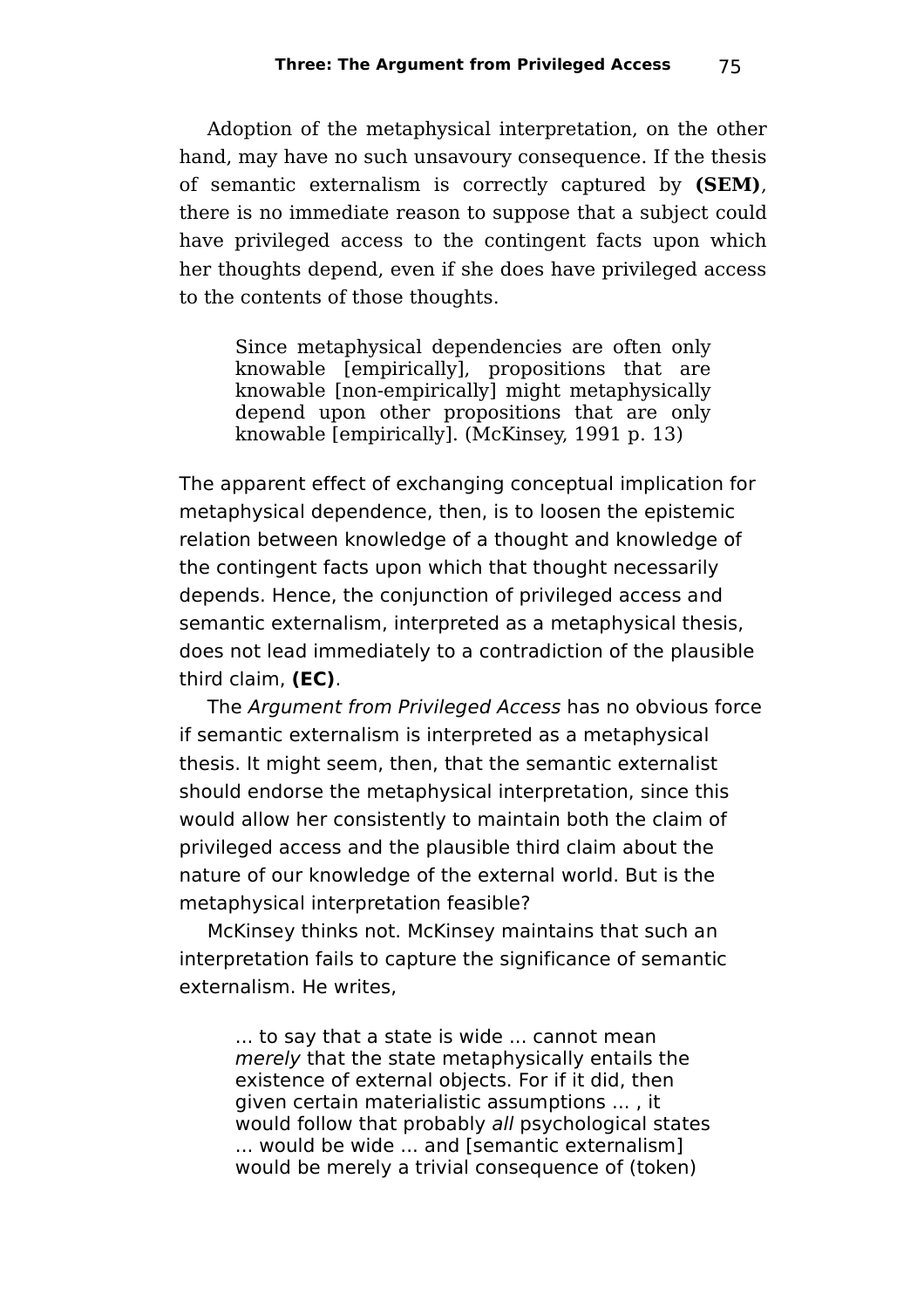materialism. (McKinsey, 1991 pp. 13-14, original emphasis)

McKinsey's thought is that since one can endorse physicalism independently of the semantic internalist / semantic externalist debate, semantic externalism cannot amount to the mere claim that having a thought entails the existence of external objects. McKinsey provides the following example.

For instance, it is plausible to suppose that no human could (metaphysically) have existed without biological parents, and that no human could (metaphysically) have had biological parents other than the ones she in fact had. If this is so, then Oscar's thinking that water is wet metaphysically entails that Oscar's mother exists. In fact, Oscar's having any psychological property ... would metaphysically entail the existence of Oscar's mother. Thus if metaphysical entailment of external objects were what made a psychological state wide, then probably all of Oscar's - and everyone else's - psychological states would be wide. (McKinsey, 1991 p. 14, original emphasis)<sup>[108](#page-75-0)</sup>

I agree that the metaphysical interpretation as characterised by McKinsey fails to capture the significance of semantic externalism. Semantic externalism is a thesis about what determines the content of certain propositional mental events, and not a thesis solely about what physical conditions must be presupposed in order for a subject to be able to think per se. The metaphysical dependence of a propositional mental event upon the (prior) existence of the subject's mother is one which holds independently of the particular content of the given propositional mental event, and will therefore be insensitive to the content of that propositional mental event. The passages from McKinsey thus portray the metaphysical interpretation as failing to capture the crucial distinction between what conditions must hold for a subject to be able to think, and what conditions must hold for a subject to be able to think the thought that  $p$ . In this way,

<span id="page-75-0"></span><sup>108</sup> See Kripke (1980) pp. 312-4.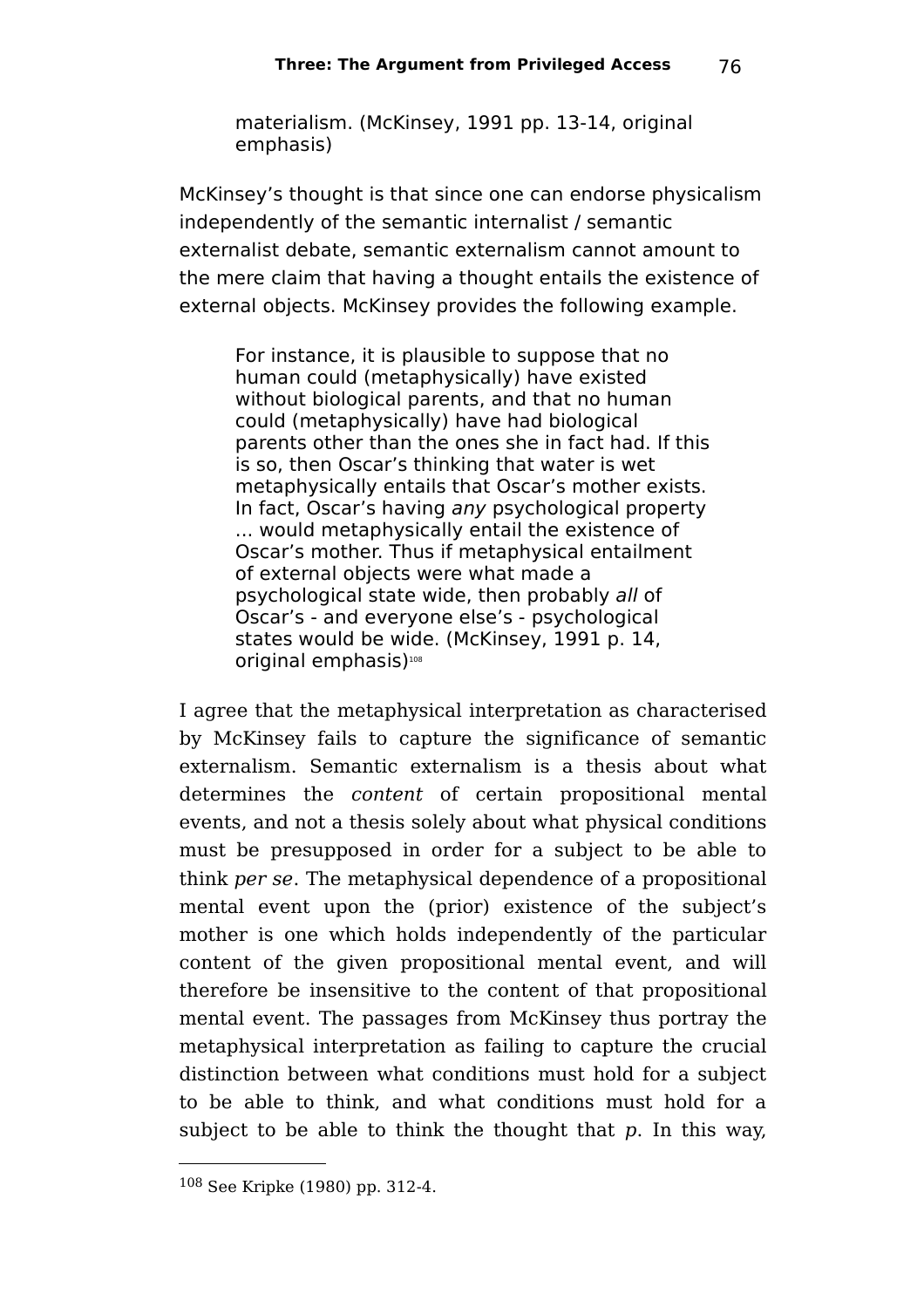McKinsey portrays the metaphysical interpretation as failing to capture the significance of semantic externalism.

But need the nature of the metaphysical dependencies be so general? Could there not be some other objects the existence of which were metaphysically necessary for the thinking of a given thought, objects which were sensitive to the content of the thought in question? Perhaps McKinsey simply fails to alight upon the more relevant external objects which are metaphysically entailed by a given propositional mental event, and which are sensitive to its content. If there were such objects, specifying them would presumably give more credence to the thought that semantic externalism could be interpreted as a metaphysical thesis. Consider Susan's thought that water is a liquid. Susan's having this thought may well metaphysically entail the (prior) existence of Susan's mother. It may also, more interestingly, entail the existence of H<sub>2</sub>O.[109](#page-76-0) This latter possibility gestures towards a metaphysical dependence which is sensitive to the content of the relevant thought.[110](#page-76-1)

Suppose, then, that Susan's thinking that water is a liquid metaphysically entails the existence of  $H_2O$ . That is, that the following metaphysical entailment holds.

**(SEM1)** Susan thinks that water is a liquid  $Ø$  ( $\exists$ ) H<sub>2</sub>O.

<span id="page-76-0"></span><sup>&</sup>lt;sup>109</sup> While it may be feasible to alight upon such dependencies for natural kind concepts, it is by no means obvious that the same can be said for non-natural kind concepts. Since I argued in chapter one that natural kind concepts are in fact mediated through the practices of the linguistic community, this leaves the prospect that the prima facie plausibility of the metaphysical interpretation will not hold for natural kind concepts either.

<span id="page-76-1"></span><sup>&</sup>lt;sup>110</sup> What emerges here is an indication of the integral relation between the nature of the dependence of a thought on contingent facts about the environment, and the nature of the contingent facts upon which that thought depends. I deal with the specific entailments in section **3.4** below.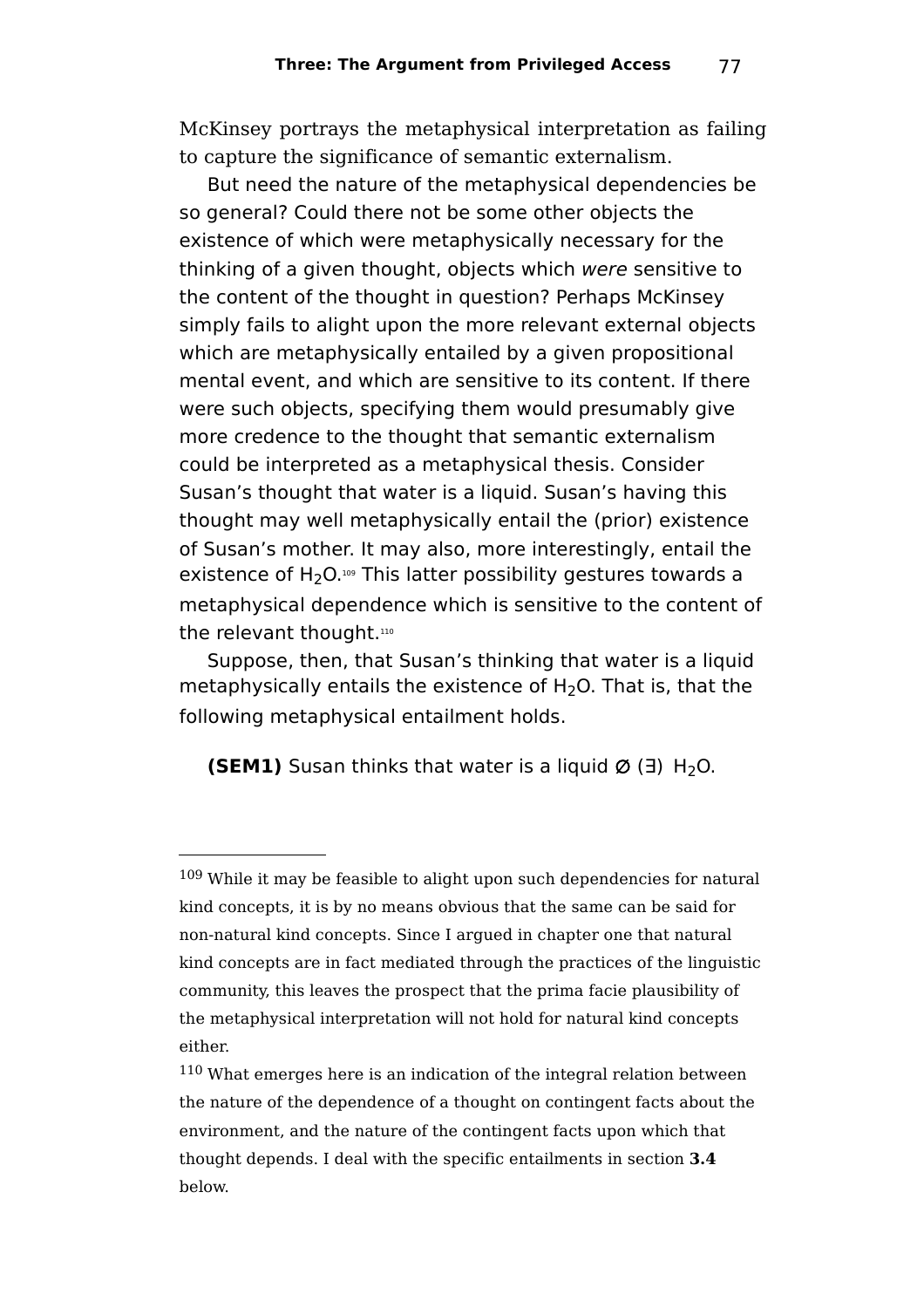It is important not to get hung up on the thought that Susan could not have non-empirical knowledge of such a metaphysical entailment *just because* it involves knowledge of chemical theory, knowledge which can be gained only via empirical investigation. It may be true that Susan does not understand the term "H<sub>2</sub>O", and that this fact impedes her knowing **(SEM1)**. But this cannot be all that the metaphysical account amounts to for the following reason. While the left hand side of the statement of the entailment must specify the concepts Susan employs to think the thought she does, the right hand side will happily tolerate substitution of coextensional terms. That is, **(SEM1)** is equivalent to **(SEM1')**.

**(SEM1')** Susan thinks that water is a liquid ∅ (∃) water.

The metaphysical interpretation of semantic externalism, if it is to side-step the Argument from Privileged Access, has to maintain that Susan could no more have non-empirical knowledge of **(SEM1')** than she could have non-empirical knowledge of **(SEM1)**. And her lack of knowledge of **(SEM1')** certainly cannot be due to her ignorance of chemical theory, since knowledge of **(SEM')** need involve no knowledge of chemical theory. The crucial reason that Susan should not be taken to have non-empirical knowledge of **(SEM')**, on the metaphysical interpretation, is that the entailment itself is knowable only empirically.

I must confess that I find it hard to believe that semantic externalism is an empirical theory. For one thing, the fact that semantic externalism is established by thought experiments might be thought to tell against its status as an empirical theory. However, this is not conclusive. Scientists have variously used thought experiments as a means to establishing empirical theories.[111](#page-77-0) Still, such thought experiments as have been used in science are subject to empirical testing, and will be rejected if the empirical evidence is found consistently to tell against them. In the

<span id="page-77-0"></span> $111$  For an interesting account of the use of thought experiments in science see the fascinating Brown (1991).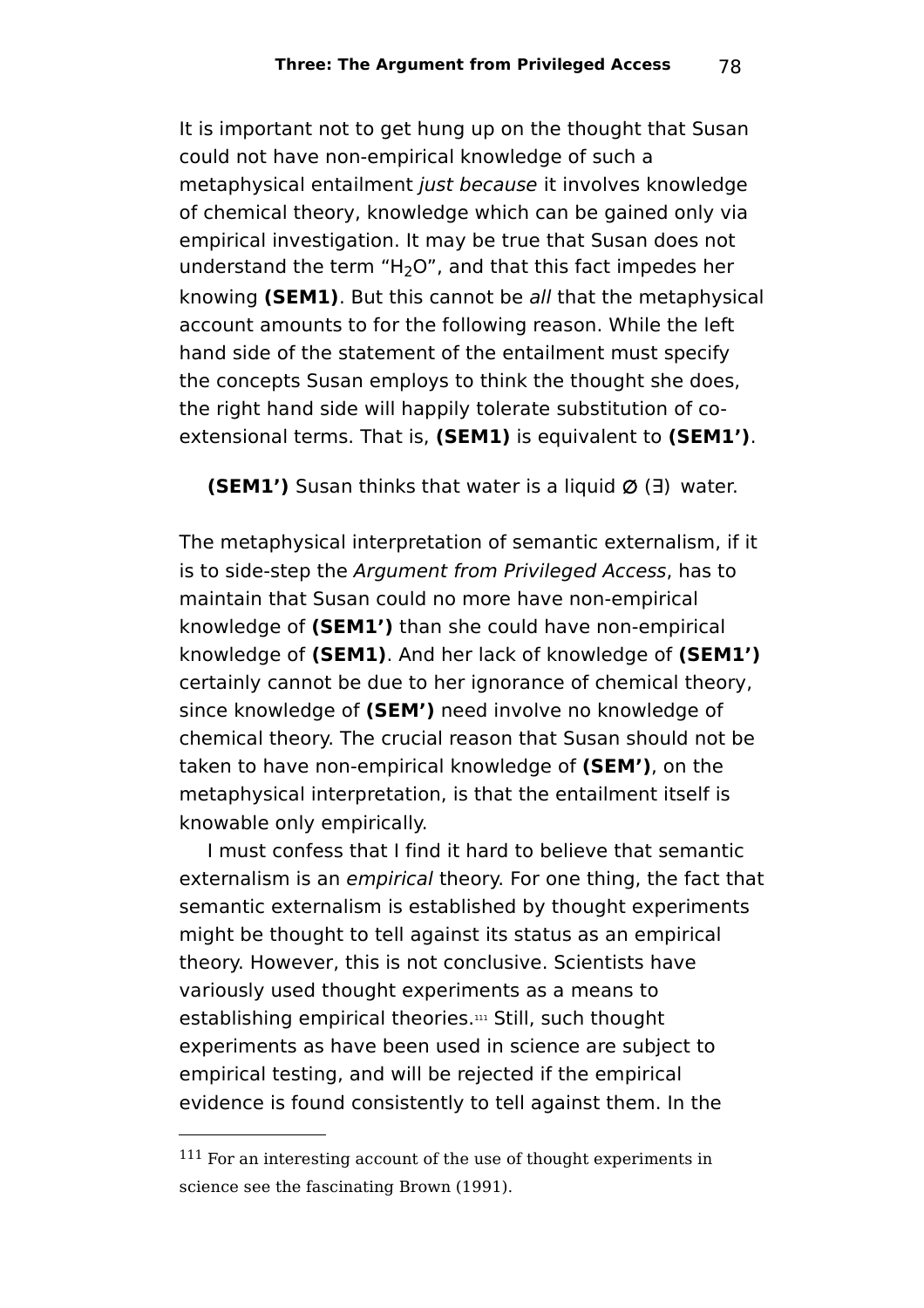case of semantic externalism, it is hard to see what kind of empirical evidence would refute it.<sup>[112](#page-78-0)</sup>

Although endorsing some form of metaphysical interpretation may have the consequence that the Argument from Privileged Access poses no genuine challenge to semantic externalism, in the end I agree with McKinsey that the relevant entailments between thought and environment we ought to be considering are conceptual entailments.

..., to say that the [propositional mental event] is wide is not to say something that is true by virtue of [the subject's] nature or the nature of the particular event ... . Rather it is to say something about the concept ... that is expressed by the English predicate 'x is thinking that  $[p]'$ ; it is to say something about what it means to say that a given person is thinking that  $[p]$ . (McKinsey, 1991 p. 14 original emphasis)

So from now on I will treat semantic externalism as a conceptual thesis. The Argument from Privileged Access therefore poses a prima facie worry for the semantic externalist who wishes to endorse the claim of privileged access. The next important step is to resolve the nature of the specific environmental conditions upon which a given thought depends, ones to which the content of the thought in question are sensitive.

## **3.4 The second crucial issue: the proposition E**

I have argued that semantic externalism should be interpreted as a conceptual thesis. What remains to be determined is which environmental conditions are

<span id="page-78-0"></span><sup>112</sup> Noonan has argued that in any particular case, the status of a psychological state as object-dependent is "not ... that of an a priori knowable conceptual necessity, but rather that of a merely a posteriori knowable Kripkean metaphysical necessity". (Noonan, 1993 p. 284). However, the kind of object-dependence he has in mind here is not the kind of object-dependence referred to, if any, in the thesis of semantic externalism.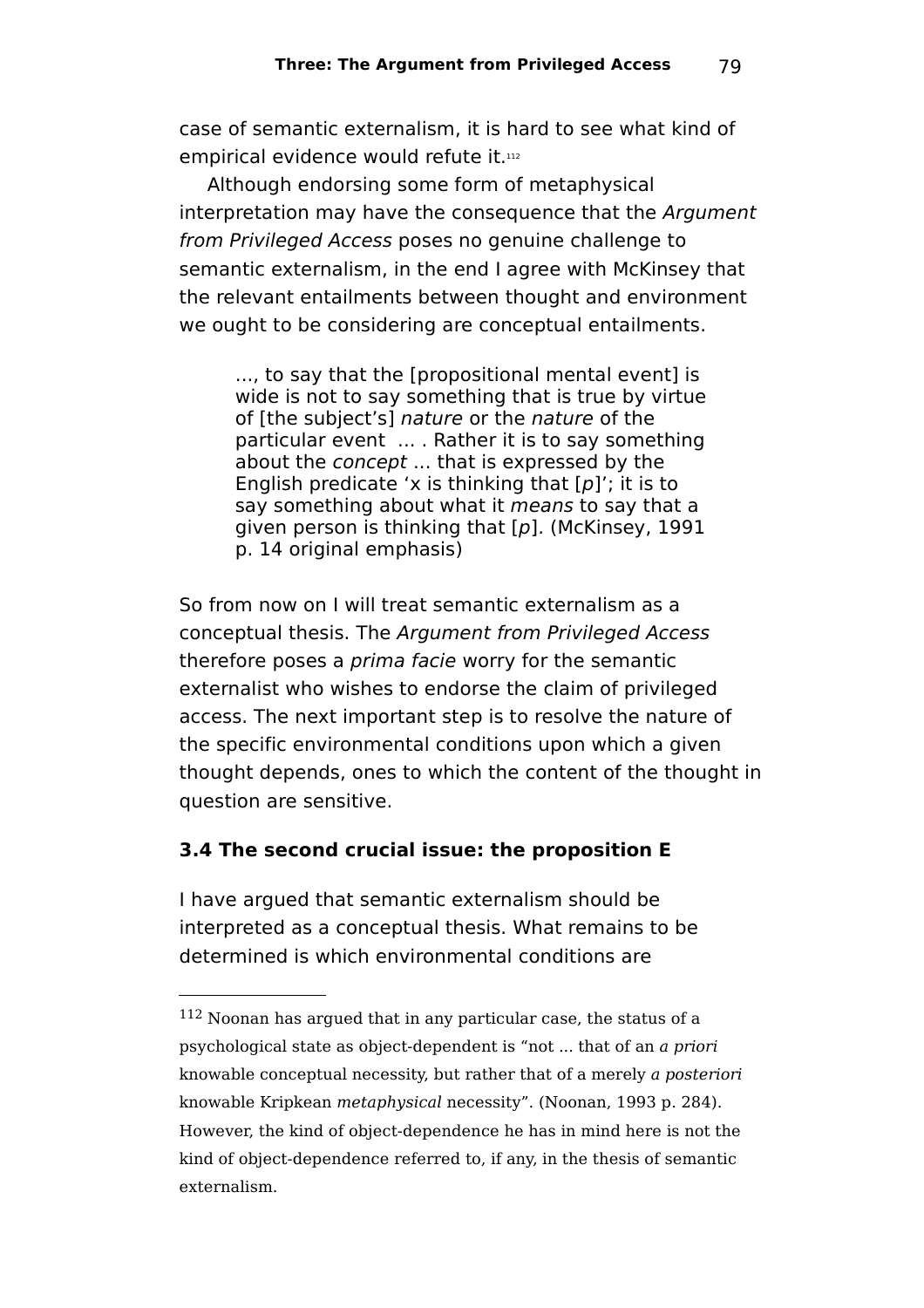conceptually implied by any given thought content. Let us take as an example Susan's thought that water is a liquid. Thinking back to McKinsey's argument, the question now is whether there is some E which will be both deducible nonempirically from the fact that Susan thinks that water is a liquid, and such as to ensure that non-empirical knowledge of E is implausible. The proposition E is subject to two constraints. First, the environmental conditions which it states must be necessary to determining the content of Susan's thought that water is a liquid. Second, its truth must be conceptually entailed by Susan's thinking that water is a liquid.

Anthony Brueckner[113](#page-79-0) has maintained that there is no such E. He thus defends semantic externalism against the Argument from Privileged Access by denying that the McKinsey recipe can be satisfied. Brueckner considers various possibilities for the content of the proposition E, and suggests the following.

(E1) [Susan] inhabits an environment containing  $H_2O$  and not XYZ

If (E1) gave the content of the proposition E, then the semantic externalist would be in trouble, in line with the general McKinsey argument, since it is indeed implausible to maintain that Susan could have non-empirical knowledge of the conditions specified in (E1). However, as Brueckner points out, (E1) cannot be the correct interpretation of the content of the proposition E. (E1) satisfies neither of the two requisite constraints. The environmental conditions which it states are not specific to determining the content of Susan's thought, and neither is it conceptually entailed by her thought. Brueckner's objection to (E1) is related to its failing to satisfy the first of these constraints.

The environmental conditions which it states are not those upon which Susan's thought depends, since it is false that every environment in which Susan could think that water is a liquid is a world containing  $H_2O$ . Burge, for example,

<span id="page-79-0"></span><sup>113</sup> Brueckner (1992).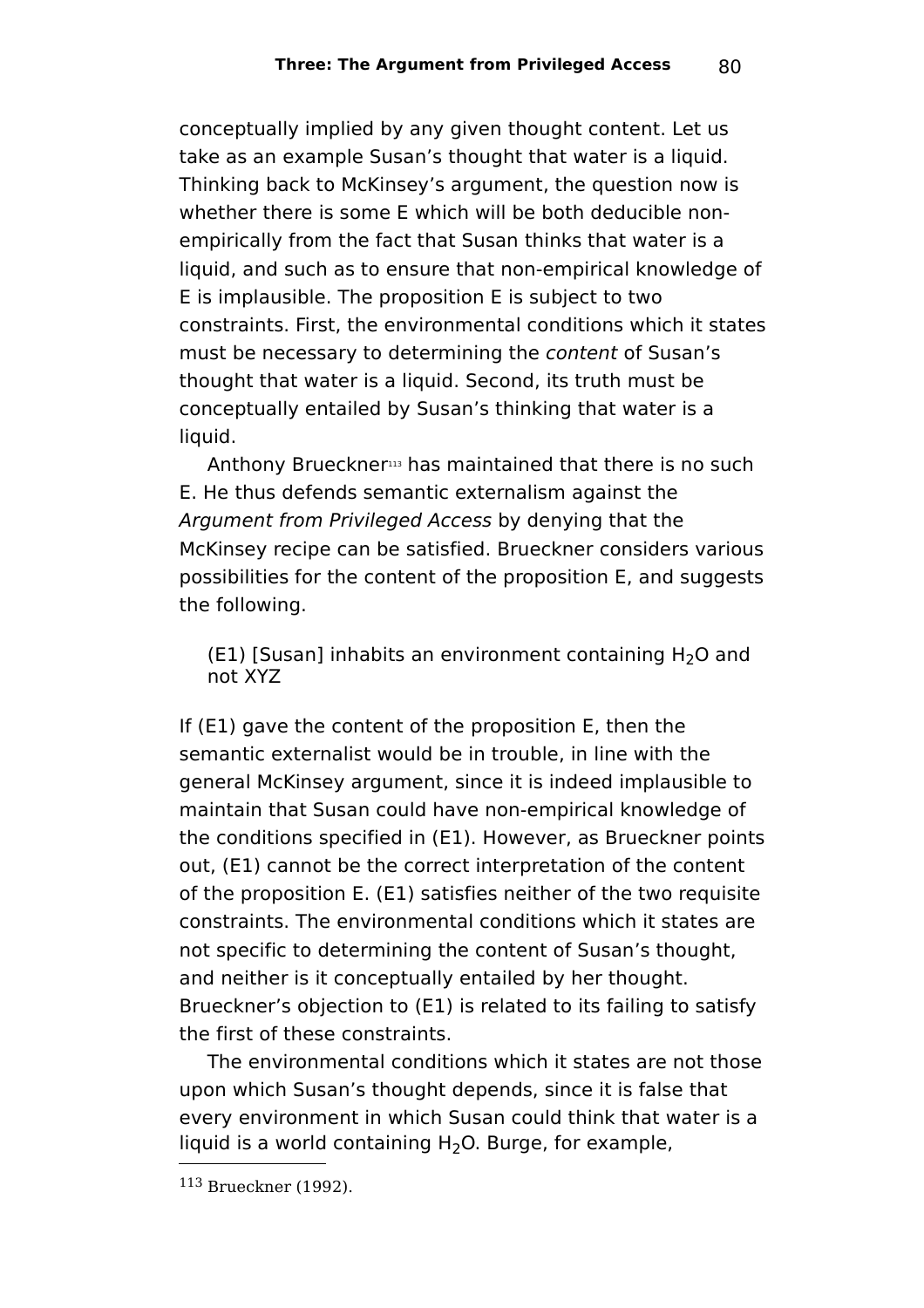maintains that "it is logically possible for an individual to have beliefs involving the concept of water ... even though there is no water ... of which the individual holds those beliefs"[114](#page-80-0) . According to Burge, then, an individual can come to have water thoughts in ways other than being in causal contact with  $H_2O$ . The worry would be that in such a waterless world, nothing in the individual's environment would license the ascription of water thoughts as opposed to twater thoughts, or any other counterfactually possible thoughts. Burge claims, however, that if the individual were part of a linguistic community "there might ... be enough in the community's talk to distinguish the notion of water from that of twater and from other candidate notions"[115](#page-80-1) . This would depend both on the community having sufficiently sophisticated chemical theory, and on the existence in their world of enough physical entities to guarantee reference for some of their theoretical terms. According to Burge, the correct attribution of psychological states has to have some grounding in physical objects in the individual's world, so that reference can be secured. In this particular case, for instance, hydrogen and oxygen may have to exist, even though they do not combine in the subject's world to form water. Thus the existence of water-thoughts in a world with no water, but in which scientists theorised about  $H_2O$ , would be contingent upon the assumption that "not all of the community's beliefs involve similar illusions"[116](#page-80-2) . Burge's idea seems to be that in such a waterless world, there must exist enough physical entities to fix an appropriate content for the community's theoretical sentences and psychological states.

Burge does not explicitly consider the possibility of a solitary chemical theoretician. There is no reason to believe, however, that Burge would deny such a solitary figure the ability to entertain thoughts about water, given the same

<span id="page-80-0"></span><sup>114</sup> Burge (1982) p. 114.

<span id="page-80-1"></span><sup>115</sup> Burge (1982) p. 116.

<span id="page-80-2"></span> $116$  Burge (1982) p. 116, original emphasis. The term "illusion" here is misleading. Strictly speaking there need be no illusion involved. Rather, the terms do not refer to items in the relevant world under consideration.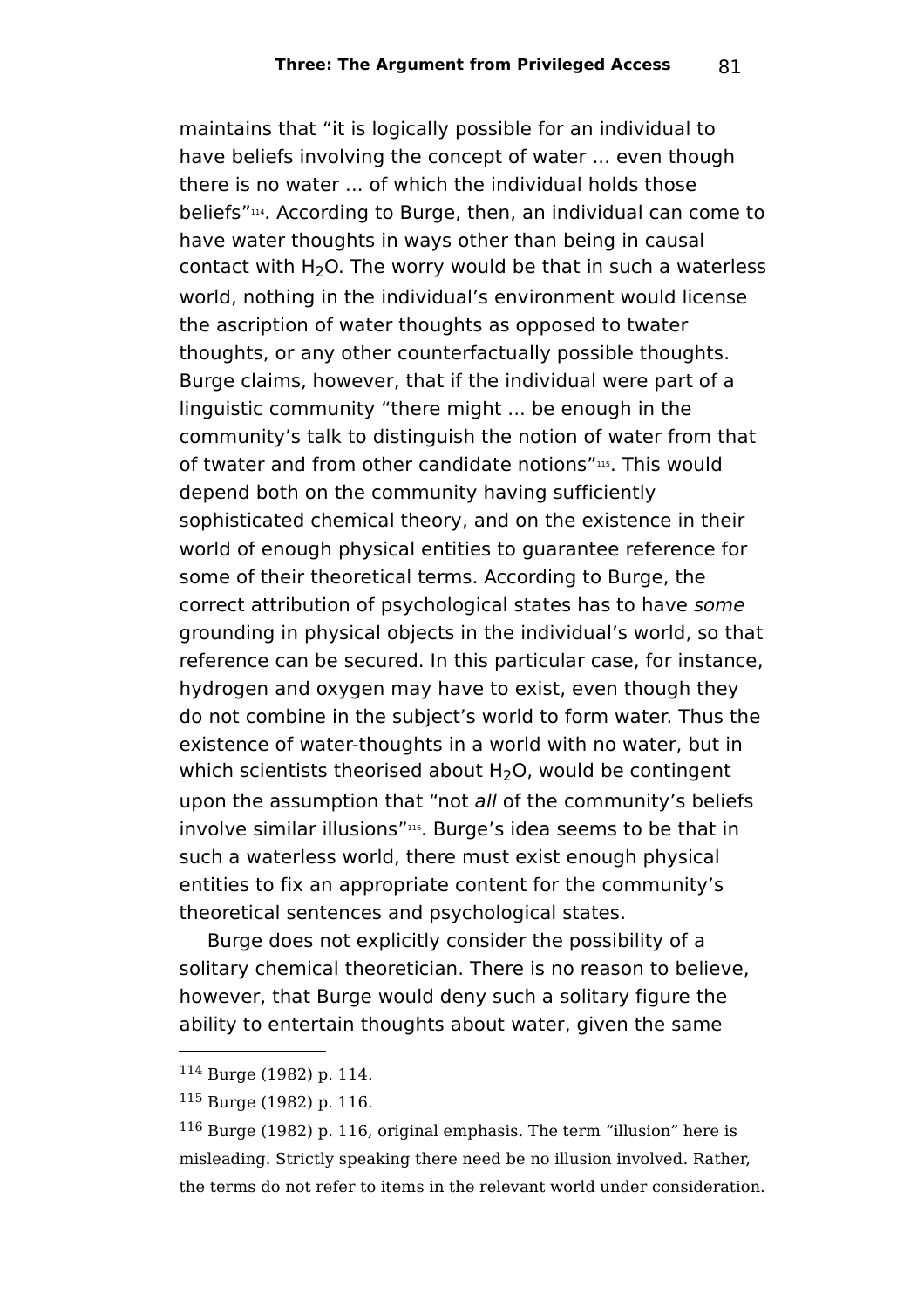proviso as was made for the waterless community, that not all of his thoughts involve similar illusions. What Burge denies is that an 'ignorant' and 'indifferent' individual could think water thoughts if neither water nor other people exist.

What seems incredible is to suppose that [Oscar], in his relative ignorance and indifference about the nature of water, holds beliefs whose contents involve the notion, even though neither water nor communal cohorts exist.[117](#page-81-0) (Burge, 1982, p. 116, emphasis added)

These considerations lead Brueckner to modify his statement of the environmental conditions which are entailed by Susan's thought. For the moment I will postpone discussion of these modifications, set out below as **(N)**, since it still remains to explain why (E1) fails to satisfy the second constraint, that it be conceptually entailed by Susan's thought.

With regard to the second constraint, then, there are two reasons why (E1) is not conceptually entailed by Susan's thought. First, it is simply not of the right form. Any proposition which is to follow conceptually from the fact that Susan has the thought that water is a liquid, must have the same structure as the proposition that Susan thinks that water is a liquid. That is, the right hand side of the entailment must match up with the left hand side of the entailment.<sup>[118](#page-81-1)</sup> This constraint is respected by both of the following.

**(SEC1)** Susan thinks that water is a liquid as opposed to that twater is a liquid  $\varnothing$  ( $\exists$ ) H<sub>2</sub>O and  $\neg$  ( $\exists$ ) XYZ.

p ∅ p

 $p \emptyset \neg (\neg p)$ 

p ∅ (p v q)

The point is rather to do with the notion of a relevant alternative.

<span id="page-81-0"></span><sup>&</sup>lt;sup>117</sup> As Burge sets up the example, it is stipulated that the subject knows no chemical theory. Hence, Burge has no immediate interest in the case of the solitary chemical theoretician.

<span id="page-81-1"></span><sup>&</sup>lt;sup>118</sup> This is not a genuine feature of entailment. Clearly, the following are all conceptual entailments.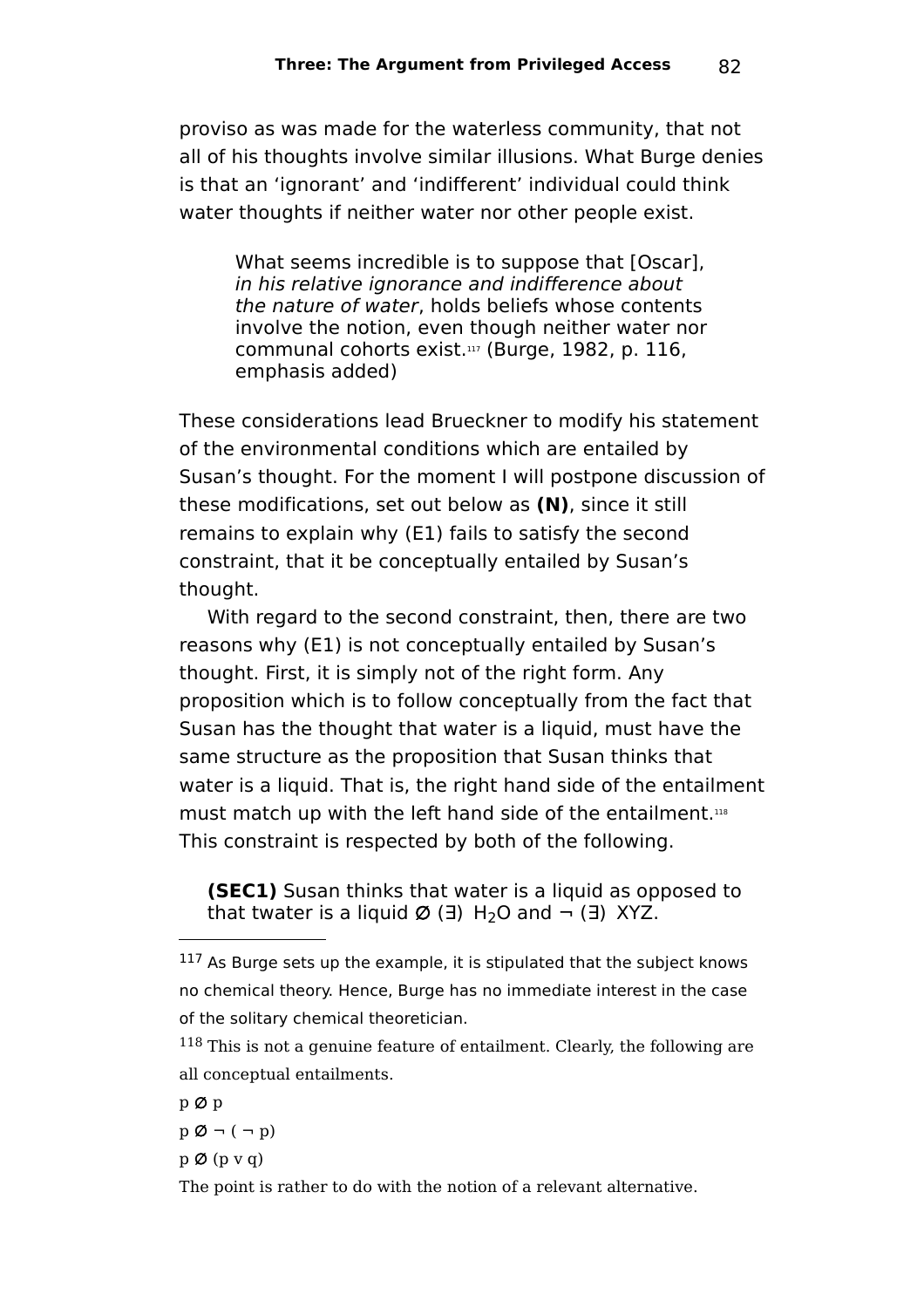**(SEC1')** Susan thinks that water is a liquid  $\varnothing$  ( $\exists$ ) H<sub>2</sub>O.

So which one of these should we choose? Brueckner chooses the former. He focuses on the notion of a relevant alternative, and hence suggests that the proposition entailed by Susan's thought must state the environmental conditions which determine that thought to be a water thought as opposed to a twater thought. However, according to **(PA)**, privileged access to a given thought does not require the ruling out of various possible alternative thoughts. Not realising this was the mistake of the Content Sceptic's Argument. Hence, **(SEC1')** must be chosen above **(SEC1)**.

The second reason for rejecting (E1) is as follows. Knowledge of (E1), stated in those terms, depends upon knowledge of chemical theory, which is knowable only via empirical investigation. Since we are dealing with conceptual entailment, both sides of the statement of the entailment must specify the concepts Susan employs to think the thought she does. The statement of the entailment must be sensitive to the way in which the entailment is specified.

Brueckner's reasons for denying that (E1) correctly captures the conditions which are entailed by Susan's thought - that a subject can think about water without living in a world with  $H_2O$  - lead him to the following formula.

**(N)** It is necessary that if S is thinking that water is wet, then either

(i) water exists, or

(ii) S theorises<sup>[119](#page-82-0)</sup> that H<sub>2</sub>O exists, or (iii) S is part of a community of spear

S is part of a community of speakers some of whom theorise that  $H_2O$  exists. (Brueckner, 1992 p. 116) [120](#page-82-1)

<span id="page-82-1"></span><span id="page-82-0"></span><sup>&</sup>lt;sup>119</sup> Burge emphasises that for one to theorise about water, for instance, one must be in appropriate causal relations to other particular substances that enable one accurately to theorise about water. Burge (1988) p. 653. <sup>120</sup> While it seems correct to maintain that not every environment in which a subject can think that water is a liquid is a world containing H2O, it is by no means obvious. Burge states that "thinking that water is not fit to drink is different from thinking that  $H<sub>2</sub>O$  is not fit to drink"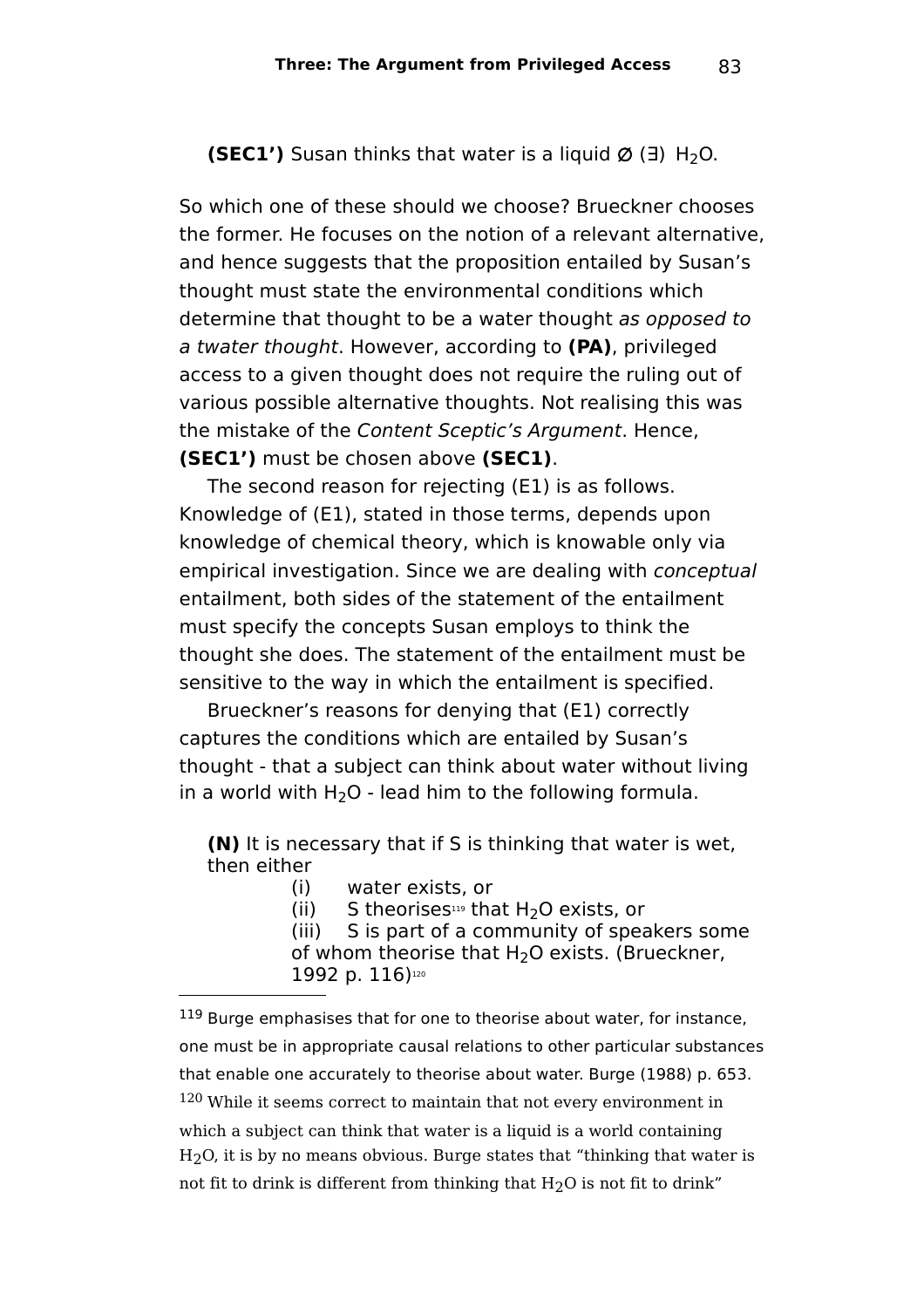This, however, is of no more use in the McKinsey recipe than (E1), for the same reasons as those given against (E1). Brueckner maintains that **(N)** is knowable only empirically.

Burge's anti-individualism does not commit him to the view that Oscar can know [non-empirically] that either (i), or (ii), or (iii) is true, even if Burge's theory does have the consequence that the disjunction in question is metaphysically necessitated by the proposition (knowable [nonempirically] by Oscar) that Oscar is thinking that water is wet. (Brueckner, 1992 p. 116, original emphasis)

Brueckner goes on to determine whether there is some interesting proposition, less specific than **(N)**, of which a subject could have non-empirical knowledge on the assumption that he has privileged access to his thoughts. He

<sup>(</sup>Burge, 1979 p. 76). Two concepts can be distinguished; a water concept, and an H2O concept. It is of course possible, although perhaps not necessary, that a subject's water concept and a subject's H2O concept get fixed by the very same stuff. Now, consider Susan, who lives in the actual world prior to any chemical theorising. For any thought Susan were to have about water, it would involve a water concept, and not an H2O concept, which is, in her state of ignorance, unavailable to her. What about Susan\*, who, in her waterless lonely world, theorises about  $H<sub>2</sub>O$ ? Would the situation not be precisely reversed? It could be argued, in broad agreement with Church, that only one concept is available to Susan\* when she entertains thoughts about water, that concept being an H2O concept, and precisely not a water concept. Now consider Susan\*\*, who, while living in a waterless world and being ignorant of chemical theory, is a member of a community some of whom theorise about  $H<sub>2</sub>O$ . Presumably she is in the same position as Susan\*, in that the concept which features in her water thoughts is dependent on the concept had by the chemists in her community. Her concept is determined by deference. These considerations seem to suggest that Susan, Susan\*, and Susan\*\* could not be attributed the very same thought content. While this line of reasoning is not conclusive, it does urge caution about whether or not a subject in a waterless world could really have a water concept.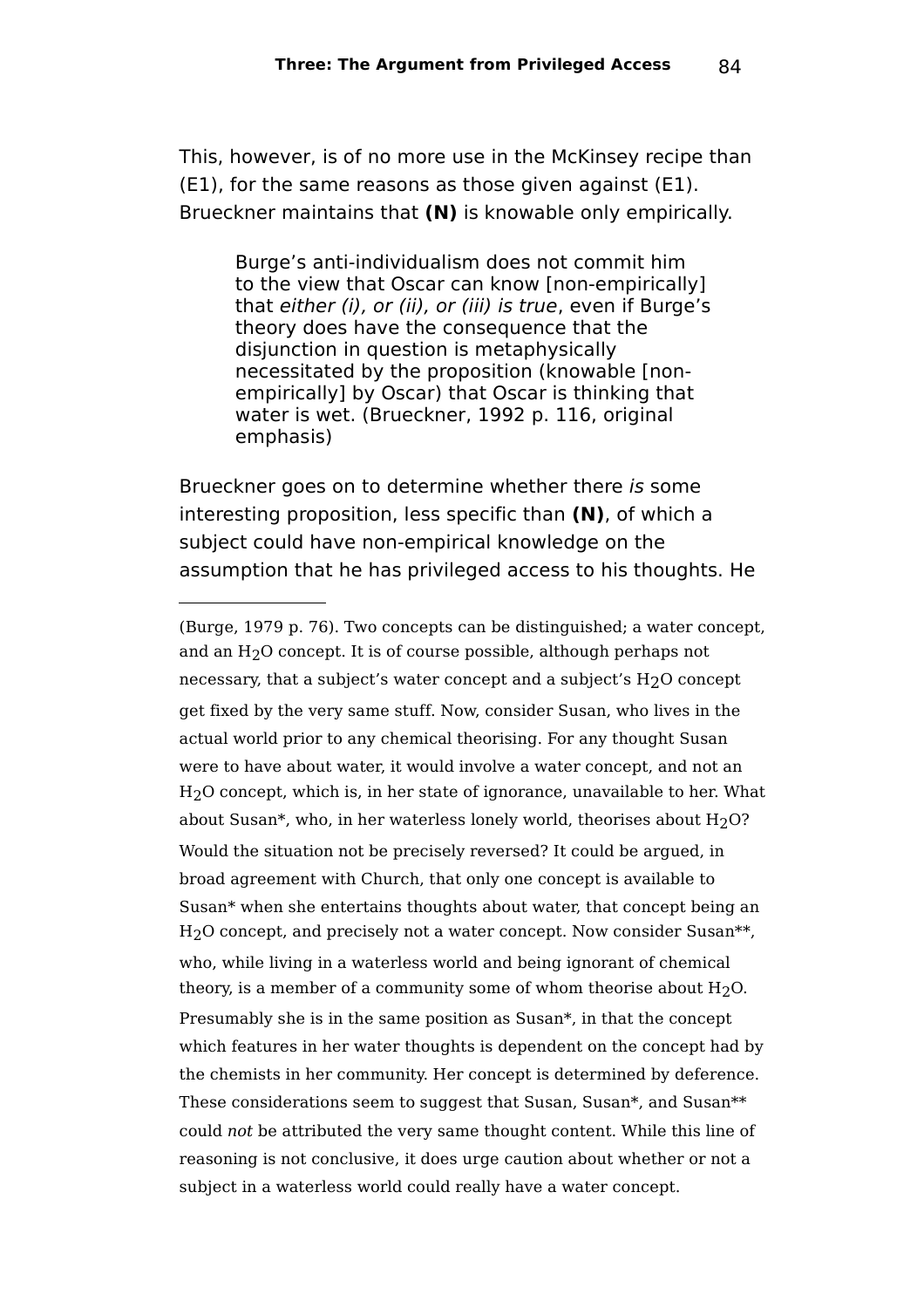reasons as follows. Semantic externalism tells us that in order for a subject to be attributed a water thought, there must be enough in that subject's world to rule out the attribution to him of various possible twin thoughts. It further tells us that the candidates for such content-determining states of affairs are physical entities distinct from the subject in question. As a result, Brueckner comes up with the following proposition as one which may be knowable a priori, if semantic externalism is true.

(E2) It is necessary that if Oscar is thinking that water is wet, then there exist some physical entities distinct from Oscar.

Brueckner maintains that even if (E2) can be known nonempirically, a subject can still at best know that his environment contains physical entities sufficient to fix the contents of his thoughts; which sorts of entities are required remaining to be settled empirically. He seems to disagree with McKinsey in regarding this is an acceptable consequence.

McKinsey says that 'you obviously can't [have non-empirical knowledge] that the external world exists' [(1991 p. 16)]. This does seem obvious if the alleged ... knowledge is said to contain much detail concerning the character of the external world distinct from oneself. But if the alleged ... knowledge is simply knowledge that something or other physical exists distinct from oneself, it is not obvious that such knowledge is impossible. (Brueckner, 1992 p. 118, original emphasis)

It is by no means obvious, however, that the "weak" conclusion which Brueckner would be willing to accept ought to be regarded as acceptable. It is at least a point of contention. [121](#page-84-0) Further, I do not accept that the weak conclusion is the only non-empirical knowledge a subject

<span id="page-84-0"></span> $121$  One possibility might be to deny that "the world exists" is really an empirical statement. I deal with this issue more fully in my discussion of Putnam and Wright in chapter six.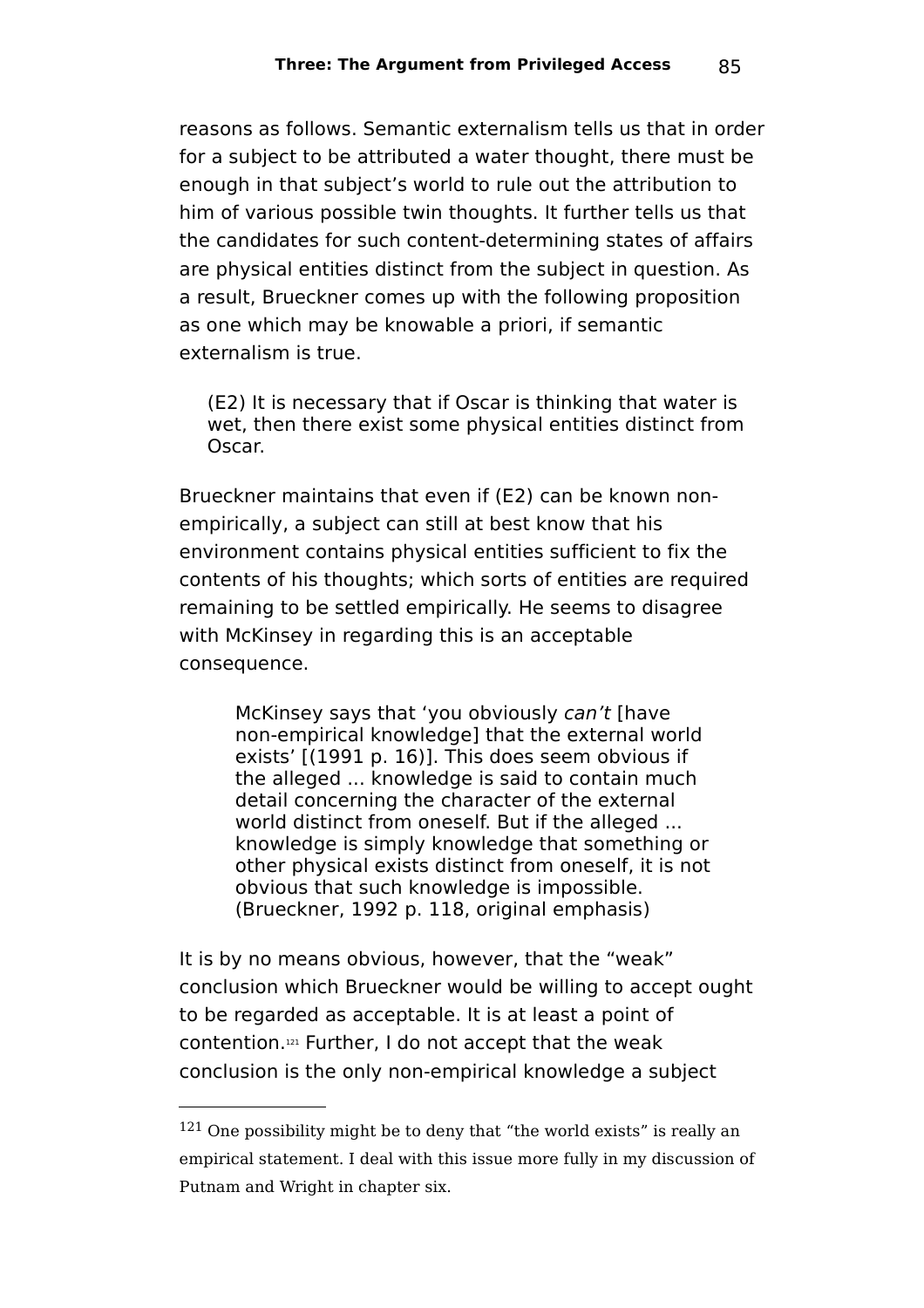could gain if semantic externalism and privileged access were both accepted. Brueckner has made the mistake, identified in the discussion above concerning McKinsey, of failing to acknowledge all the entailments between a thought and the environmental conditions necessary for that thought. In the next section, it will become apparent that knowledge of semantic externalism, together with privileged access to a thought, can yield non-empirical knowledge of specific facts about the external world; knowledge which is *prima facie* implausible.

## **3.5 Brown's elaboration of the McKinsey recipe**

In this section I will be concerned with an elaboration of McKinsey's argument, presented by Jessica Brown<sup>[122](#page-85-0)</sup>. Brown claims, contra Brueckner, that there is indeed some proposition E which will be both deducible non-empirically from the fact that Susan thinks that water is a liquid, and such as to ensure that non-empirical knowledge of E is implausible. In other words, Brown argues that the McKinsey recipe can be satisfied.<sup>[123](#page-85-1)</sup>

Brown rightly stresses that any entailment between mind and world of which a subject can be supposed to have nonempirical knowledge must not draw on application conditions of concepts of which that subject is ignorant. For example, if a subject does not know that something is water if and only if it is  $H_2O$ , she could not know the following entailment.

(P) Necessarily, if x has a thought involving the concept of water, and x is agnostic about the application conditions of water, then either x is in an environment which contains  $H<sub>2</sub>O$ , or x is part of a community which has a term 'water' which applies to something if and only if it is  $H_2O$ . (Brown, 1995 p. 152)

<span id="page-85-0"></span><sup>122</sup> Brown (1995).

<span id="page-85-1"></span> $123$  Brown follows McKinsey in taking what I have called the Argument from Privileges Access as an ad hominem charge of inconsistency against Burge.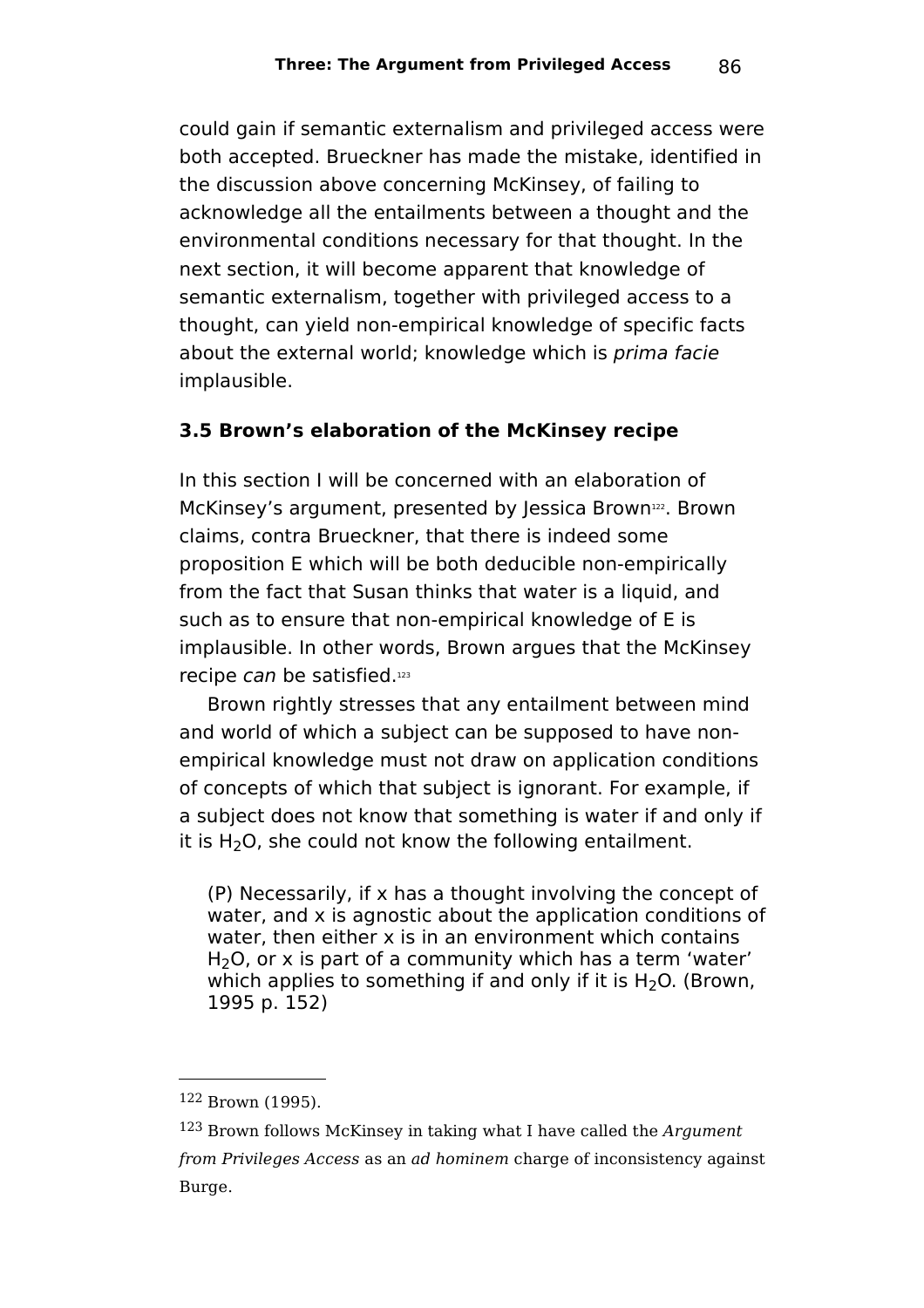However, Brown claims that an entailment between mind and world can be formulated which does not require a subject to know the chemical composition of water; that is, a formulation which does not appeal to facts which the subject could know only via empirical investigation. Brown gives the following general formula.

(Q) Necessarily, if x has a thought involving the concept of a natural kind k, and x is agnostic about the application conditions of the concept of k, then either x is in an environment which contains k, or x is part of a community with the concept of k. (Brown, 1995 p. 152)

In the water example, the specific instance of this formula would be,

(P') Necessarily, if x has a thought involving the concept of water, and x is agnostic about the application conditions of water, then either x is in an environment which contains water, or x is part of a community with the concept of water.

(Q) deals with mind-world entailments for natural kind concepts only. The question is whether it allows a subject to gain non-empirical knowledge of her environment. In order for a subject to be able to use (Q) to gain non-empirical knowledge about her environment, she would have to know non-empirically that the antecedent of (Q) was satisfied. That is, she would have to be able to replace "x" by "I", and "k" by a term referring to a natural kind. However, this would require non-empirical knowledge of the status of one's concept as a natural kind concept. Is such knowledge available non-empirically?

It is plausible to maintain that the status of a concept as a natural kind concept is determined by some combination of the physical nature of the world and the intentions of the linguistic community. It is consequently plausible to maintain that the status of a concept as a natural kind concept is not something of which a subject could have non-empirical knowledge. If this is correct, (Q) cannot be used by a subject to gain non-empirical knowledge of contingent external facts,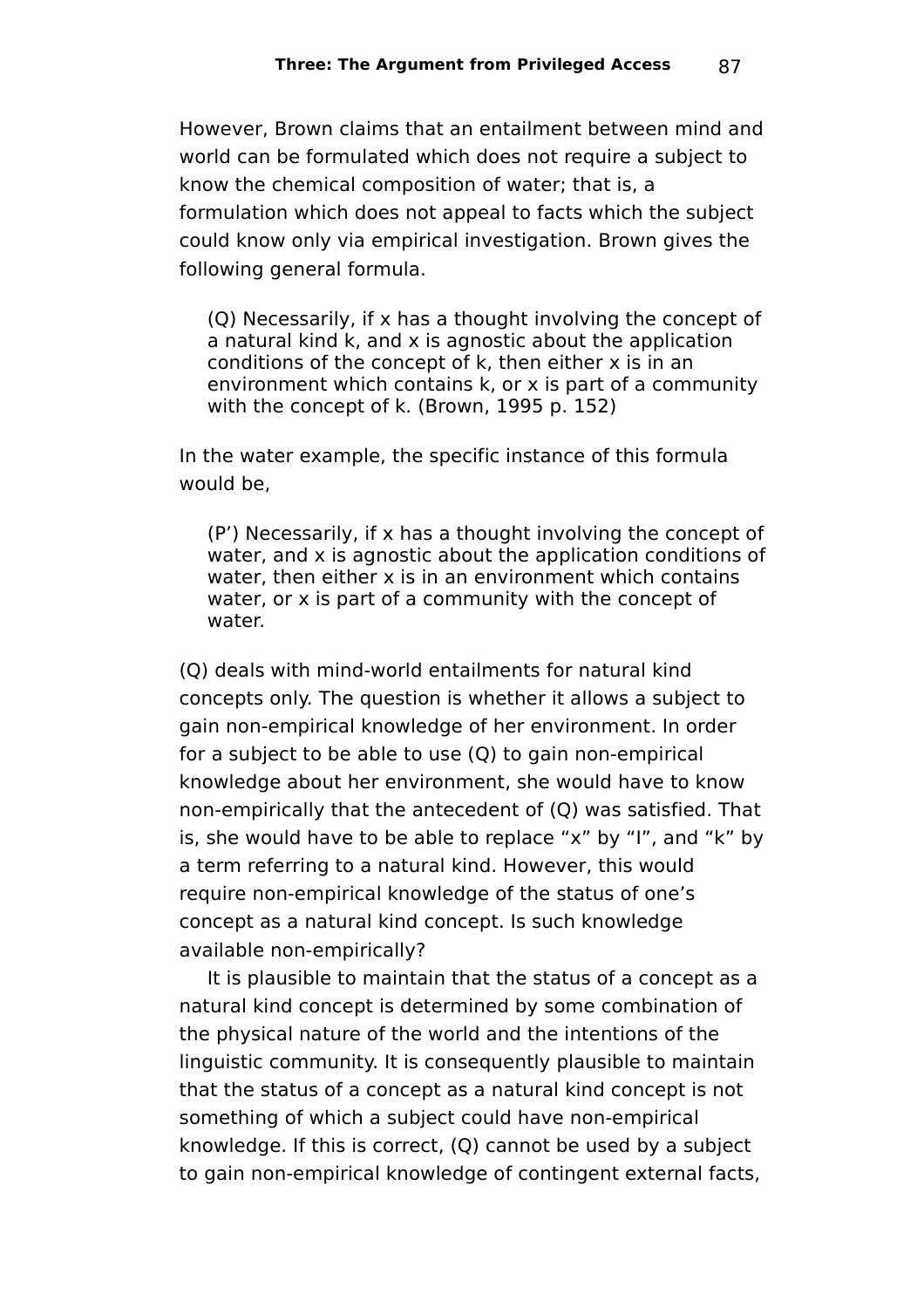since the antecedent of (Q) can itself be known only empirically. [124](#page-87-0)

However, Brown maintains that a similar formula which deals with mind-world entailments for non-natural kind concepts can also be formulated. For this she draws on the idea that the attribution to a subject of a specific concept requires that there be some fact which determines that that concept is the one that should be attributed, as opposed to some other similar concept. This idea is evident in Burge's statement, given above, that for an ignorant subject without water or communal cohorts, there is nothing licensing the attribution of water thoughts as opposed to thoughts about any other possible substance indistinguishable for the subject.[125](#page-87-1) Brown reasons as follows.

Imagine that Oscar is agnostic about the application of the word, "sofa". For example, he may apply it firmly and correctly to what we call "sofas", but be unsure about whether it also applies to broad single-seat armchairs. According to Burge, if Oscar is part of an English speaking community then, despite his agnosticism, he has thoughts involving the concept sofa. But if, counterfactually, Oscar had been part of a community in which "sofa" is applied both to what we call "sofas" and to broad single-seat armchairs, then Oscar would have had chofa thoughts, where the concept of a chofa applies both to what we call "sofas" and to broad singleseat armchairs, ... . Now imagine that there are no other speakers in Oscar's environment. How could Oscar have propositional attitudes involving the concept of sofa? Since sofa is not a natural kind concept, Oscar's natural environment cannot help him to acquire the concept. There are no other speakers. Nothing seems to show that his attitudes involve the concept of sofa as opposed to chofa. (Brown, 1995 p. 153)

<span id="page-87-1"></span><span id="page-87-0"></span><sup>124</sup> For more on the difference between natural kind concepts and nonnatural kind concepts see McGinn (1989) especially pp. 30-6. <sup>125</sup> See also Burge (1979) pp. 77-83.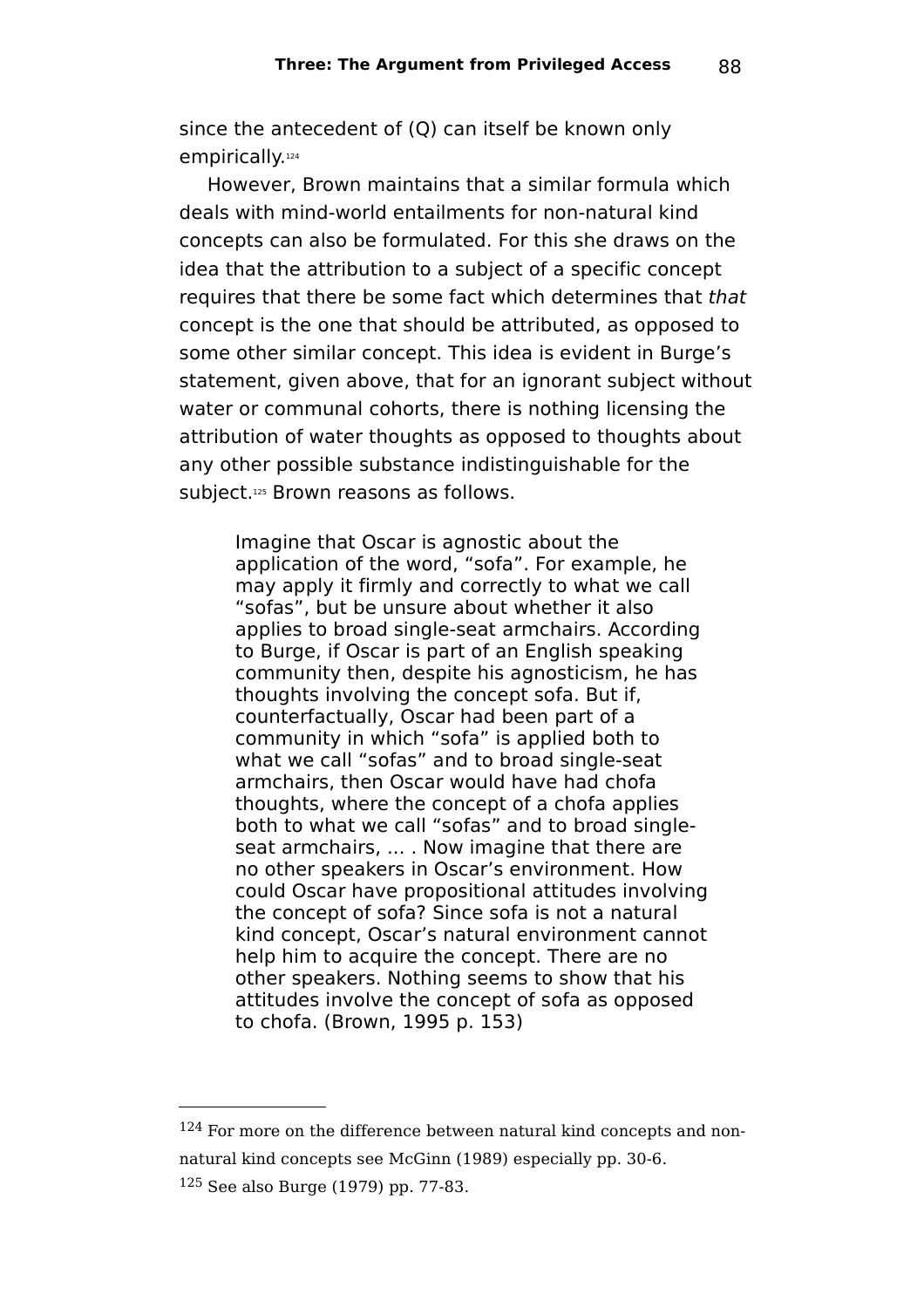Thus Brown formulates the following for non-natural kind concepts.

(R) Necessarily, if x has a thought involving a non-natural kind concept  $n$ , and  $x$  is agnostic about the application conditions of  $n$ , then x is part of a community which has the concept  $n$ . (Brown, 1995 p.154)

However, (R) can no more be used to gain non-empirical knowledge of the environment than (Q). The categories of "natural kind concept" and "non-natural kind concept" are jointly exhaustive. If a subject's knowledge that a given concept is a natural kind concept must be empirical knowledge, so must her knowledge that a concept is a nonnatural kind concept. Hence it would seem that the antecedent of (R), just like the antecedent of (Q), can be known only empirically.

However, the conjunction of (Q) and (R) together yield the following further principle (S).

(S) Necessarily, if x has a thought involving a concept c, and x is agnostic about the application conditions of c. then either x is in an environment which contains instances of  $c$  and  $c$  is a natural kind concept, or  $x$  is part of a community which has the concept  $c$ , whether or not  $c$ is a natural kind concept. (Brown, 1995 pp. 154-5)

On the assumption that a subject can have non-empirical knowledge of (Q) and (R), she can likewise have nonempirical knowledge of (S); and, unlike the antecedents of (Q) and (R), a subject can have non-empirical knowledge of the antecedent of (S). Hence (S) can be used by a subject who has privileged access to the content of a propositional mental event to gain non-empirical knowledge of her environment.

The consequent of (S), then, is a schema for the proposition E in the McKinsey recipe. Taking the example of a subject's thought that water is wet, the schema can be filled in to yield the following specific proposition E of which a subject could have non-empirical knowledge.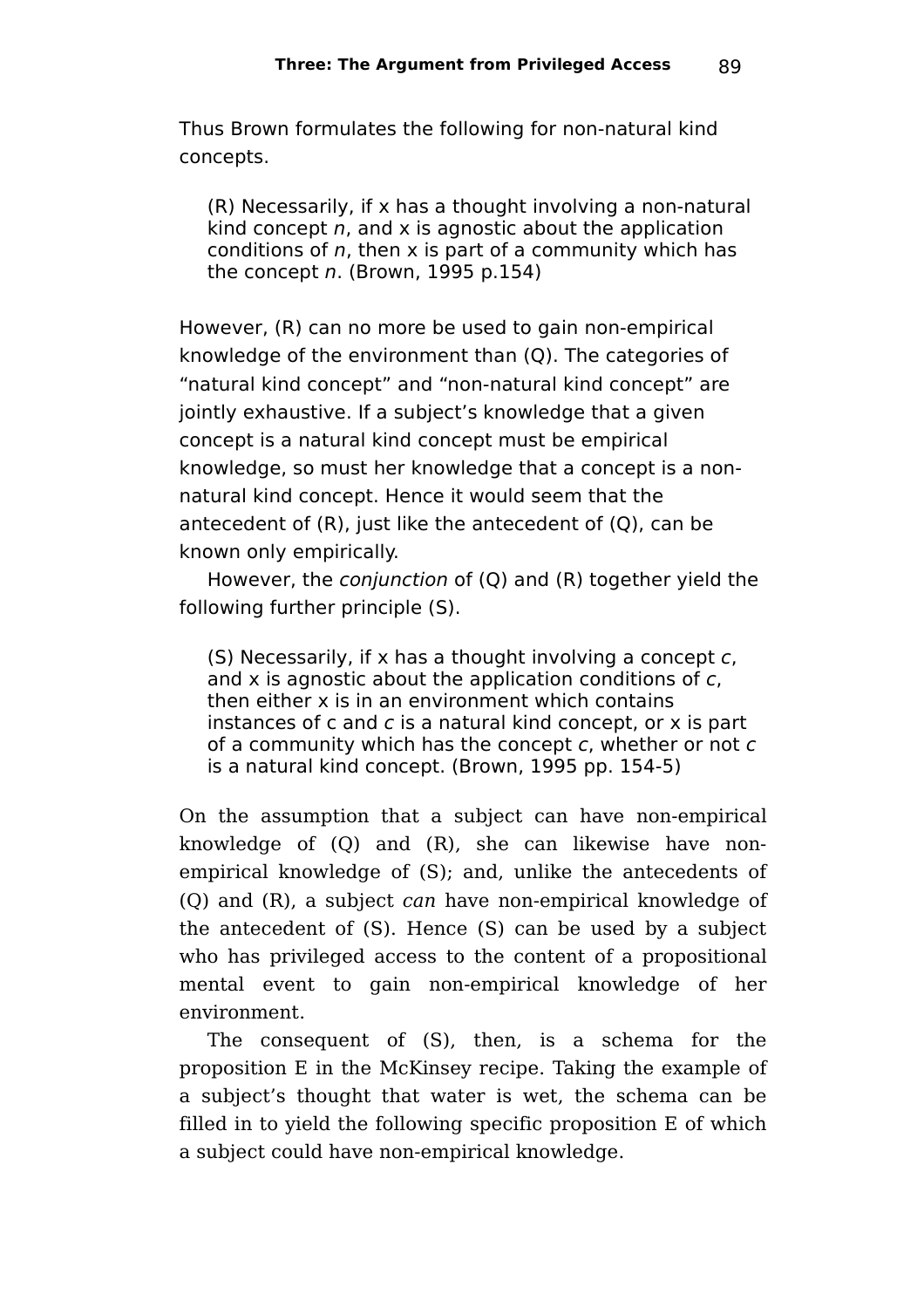(T) Either my environment contains water and the concept of water is a natural kind term, or I am part of a community which has the concept of water.

That such information is available to a subject without recourse to empirical investigation contradicts the claim embodied in **(EC)**, that one can have only empirical knowledge of the external facts which individuate one's thoughts.

### **3.6 Tye and McLaughlin**

Tye and McLaughlin have tried to block Brown's argument by denying that semantic externalism is committed to (R). They argue that one cannot have non-empirical knowledge of (R), since (R) is false. If this is correct, neither can one have nonempirical knowledge of (S), since the truth of (S) depends on the truth both of (Q) and of (R). Hence if (R) is false there would be no non-empirical route to contingent facts about the environment, and the Argument from Privileged Access would be fallacious. What does their claim that (R) is false amount to?

Tye and McLaughlin make two claims in support of their view that (R) is false. First, they claim that a subject could have a non-natural kind concept without being a member of a linguistic community. I agree that this is plausible. However, what would need to be the case for (R) to be false is not simply that a subject could have a non-natural kind concept without being a member of a linguistic community, but rather that a subject could be attributed a non-natural kind concept without being a member of a linguistic community, even though that subject is unable to apply her concept correctly.

It should be stressed that the kind of ignorance which is at issue here is ignorance of a kind which could not be resolved by the subject gaining more information about the object concerned. [126](#page-89-0) For example, suppose Susan was wondering

<span id="page-89-0"></span> $126$  The caveat "... other than information which exploits the concept under discussion ..." is necessary, since Oscar could resolve every issue of whether a given object  $\alpha$  fell under a concept  $\phi$  simply by being told, by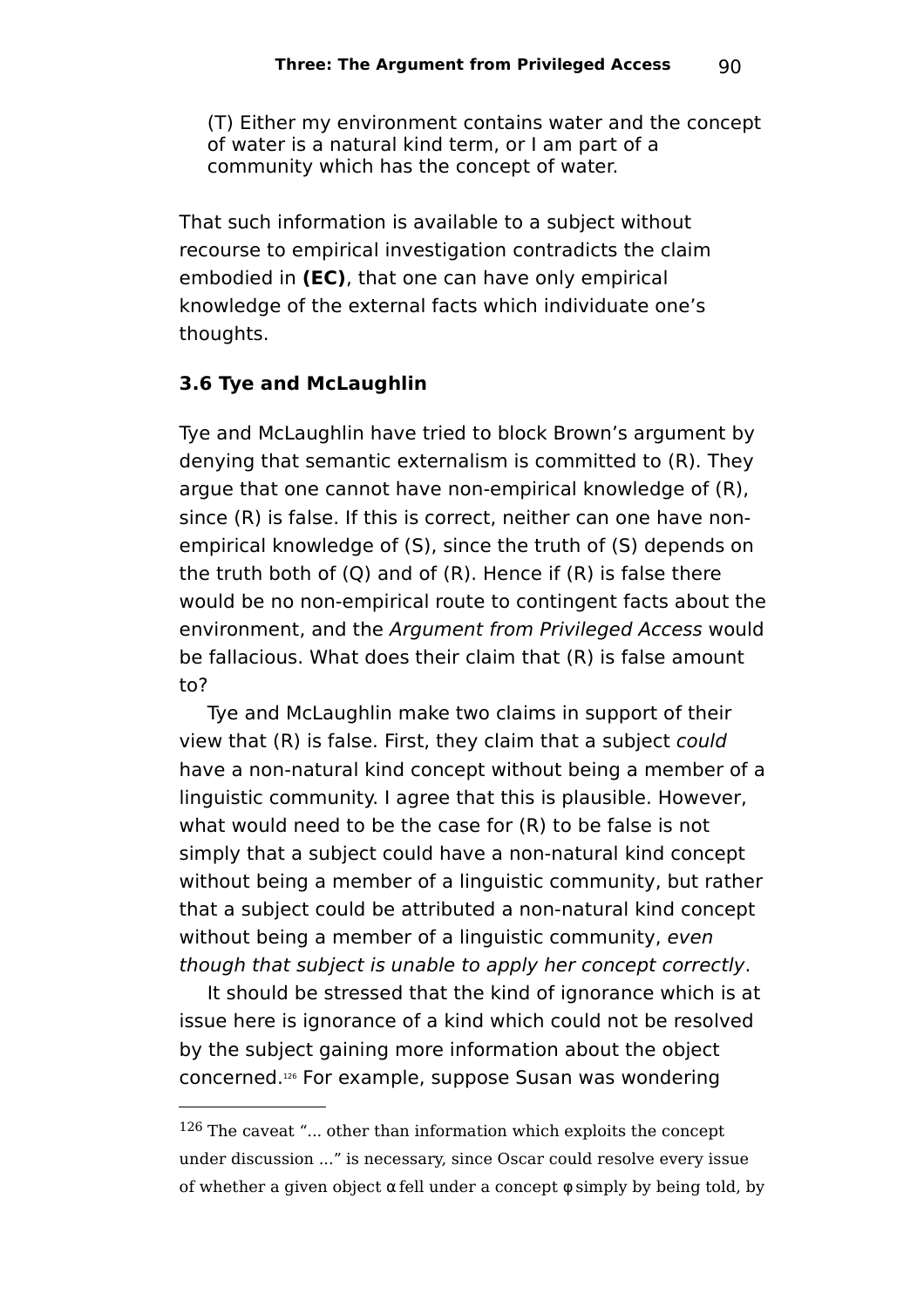whether or not Oscar had a wooden leg, but was too shy to ask. Here we have a case in which Susan is unable to apply her concept correctly. However, the issue could be resolved simply by Susan gaining more information about the object concerned - while Oscar was sleeping, for instance. Crucially, Susan's ignorance stems from her lack of perceptual knowledge, and is not purely a product of semantic ignorance. The kind of ignorance which Tye and McLaughlin need to allow for is, however, purely semantic ignorance. According to their position, it must be possible for a subject to possess a given concept which she is unable to apply correctly to a given object, even though she is in an ideal perceptual position with regard to that object. This is what I claim is implausible.

The following scenario might be thought to favour Tye and McLaughlin's position, and hence be raised as an objection to my position. Suppose there is a subject who lives, and has always lived, alone on an island. Call him Solo. Suppose further that from time to time there is a food shortage, and Solo has to go for a number of days with no food. To refer to those times of hardship which last for more than four days, Solo introduces the term "longfast". Now suppose that, at some time later, and having gone without food for four days, Solo wonders whether or not he is in a period of longfast. Solo's deliberation in this instance comes not from any lack of knowledge of the length of time for which he has not eaten, since he always records such things faithfully. Solo's deliberation comes rather from the fact that he can no longer remember whether he introduced the term "longfast" to apply to periods of more than four days or to periods of more than three days. Solo is aware of the fact that if the latter is correct he is in a period of longfast, but if the former is correct he is not yet in a period of longfast.

It looks, then, as if we have exactly the kind of scenario which I maintain is implausible: that is, a scenario in which a solitary subject has a non-natural kind concept even though that subject is unable to apply his concept correctly, and that

a sincere and knowledgeable subject, that  $\alpha$  was  $\phi$ , or that  $\alpha$  was not  $\phi$ .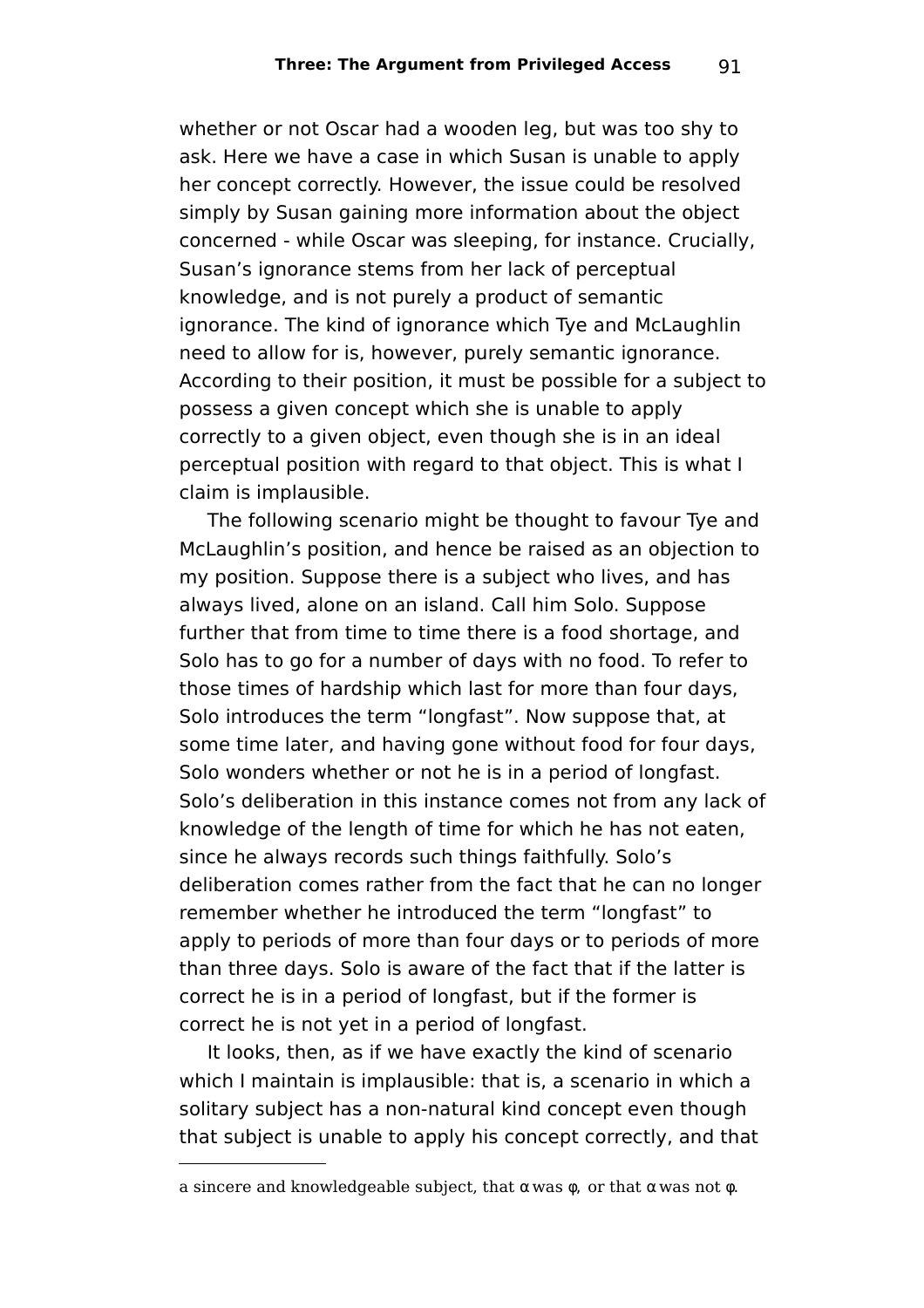not through any perceptual inadequacies. However, on closer examination it will be seen that this is not so. The example is one in which the crucial notion of deference is used. While it is true that Solo does not defer to a linguistic community consisting of current subjects other than himself, he nevertheless defers, on this view, to a subject other than his present self, namely his past self, the introducer of the term "longfast". This response depends upon the notion of deference being the crucial notion employed by semantic externalism, rather than the notion of a current linguistic community.

I maintain that the attribution of any non-natural kind concept to an independent subject will depend upon the subject's knowing the application conditions of that concept. If this is correct, (R) will stand up against the Tye and McLaughlin's first claim, so long as a subject can be assumed to have non-empirical knowledge, at least some of the time, of whether or not she can apply her concept correctly, and this I see no reason to dispute.

The second claim that Tye and McLaughlin make in support of their view that (R) is false is that, in establishing (R), Brown commits herself to the claim that Oscar actually has a nonnatural kind concept. But this cannot be right. At most, the wording of the example is misleading. The fact that Oscar in his actual linguistic community has the concept sofa, and that counterfactual Oscar in the counterfactual linguistic community would have the concept chofa, does not obviously falsify the claim that Oscar in a counterfactual solitary world could be attributed no relevantly similar concept. Clearly, it is not Oscar-as-he-is who is under consideration, but a counterpart of Oscar who has always been in the solitary situation. [127](#page-91-0) The question, then, is what concept Tye and McLaughlin believe can be attributed to that counterpart of Oscar.

<span id="page-91-0"></span> $127$  It is easier to take the extreme example of a subject who has always been alone in his world, since this avoids issues such as whether a subject could keep a non-natural kind concept after a long period of time after travelling to an otherwise uninhabited world.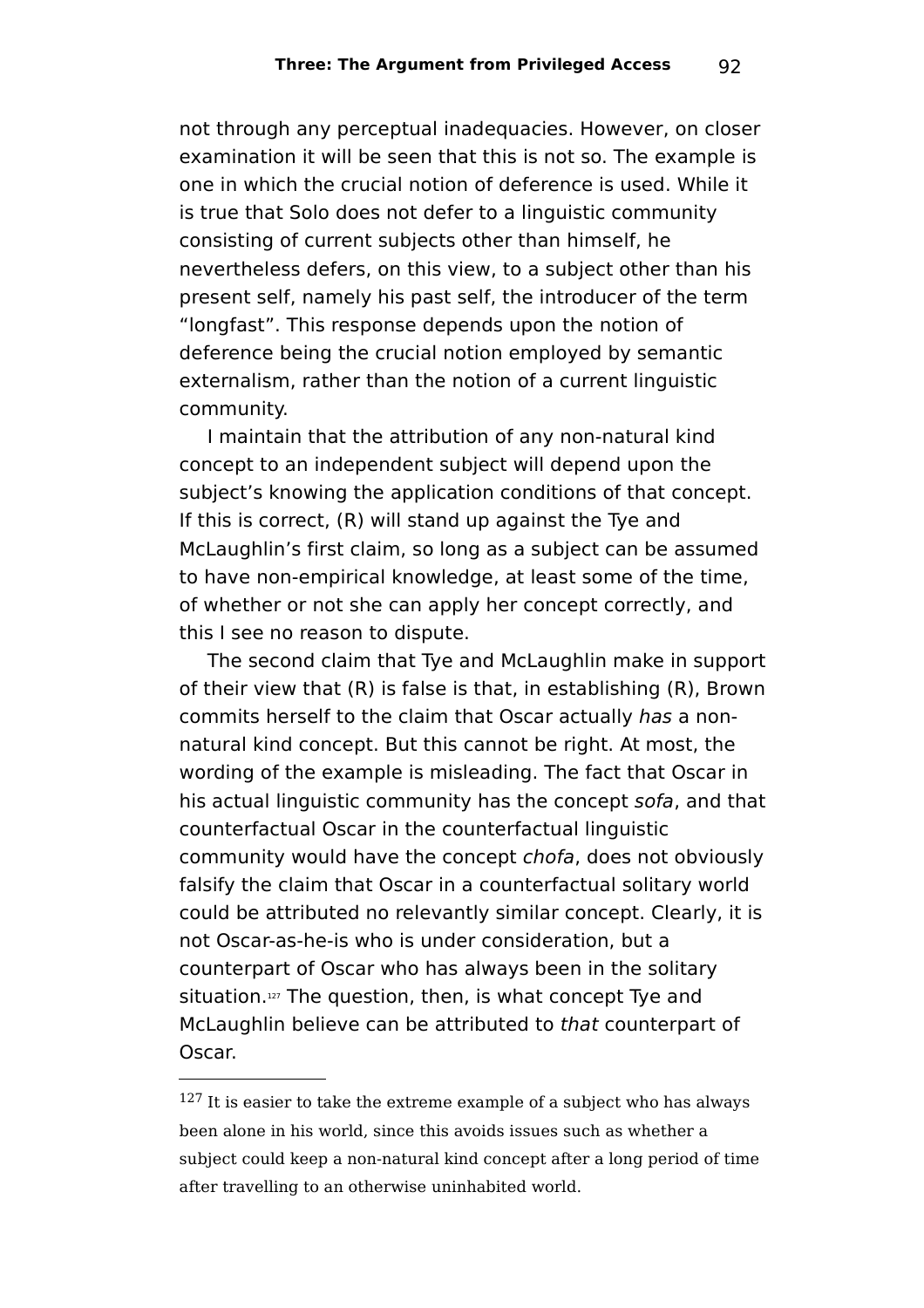Twin Earth thought experiments involving natural kind concepts differ from those involving non-natural kind concepts in one important respect. In the former type of example, we are presented with subjects who, because of the physical difference in their environment, have distinct, mutually exclusive concepts, referring to distinct sets of instances. Susan can have water thoughts but not twater thoughts; and the instances her concept ranges over are necessarily distinct from the instances over which her twin's concept ranges. In the latter type of case, on the other hand, the referents of the actual concepts, say sofa, or arthritis, constitute a subset of the referents of the twin concept, chofa, or tharthritis respectively. Oscar and twin Oscar can refer to the very same object by means of their distinct concepts. The difference is that twin Oscar can refer to more with his concept than Oscar can with his. It is perhaps this idea that a non-natural kind concept and its twin concepts form a hierarchical set which leads Tye and McLaughlin to attribute a concept to solitary Oscar: he at least has one of the possible concepts in the hierarchy. However, it seems that for any concept we could attribute to solitary Oscar, there is no reason to attribute him that concept as opposed to any of the other possible concepts constituting the relevant hierarchy. If that is the case, it is implausible to attribute him with any one of the concepts in the relevant range, since any specific attribution would be completely arbitrary. The only alternative would be to stipulate that solitary Oscar be attributed with either the least inclusive concept, or the most inclusive concept. But this is implausible. First, the attribution would be just as arbitrary; and second, it is not clear that there are concepts at either end of the range.

Semantic externalism, at least as endorsed by Burge, is committed to (R). Hence, semantic externalism is prima facie committed to the claim that a subject could come to have non-empirical knowledge of (S), knowledge which, together with privileged access to her thought-contents, can be used to gain knowledge of the external world via conceptual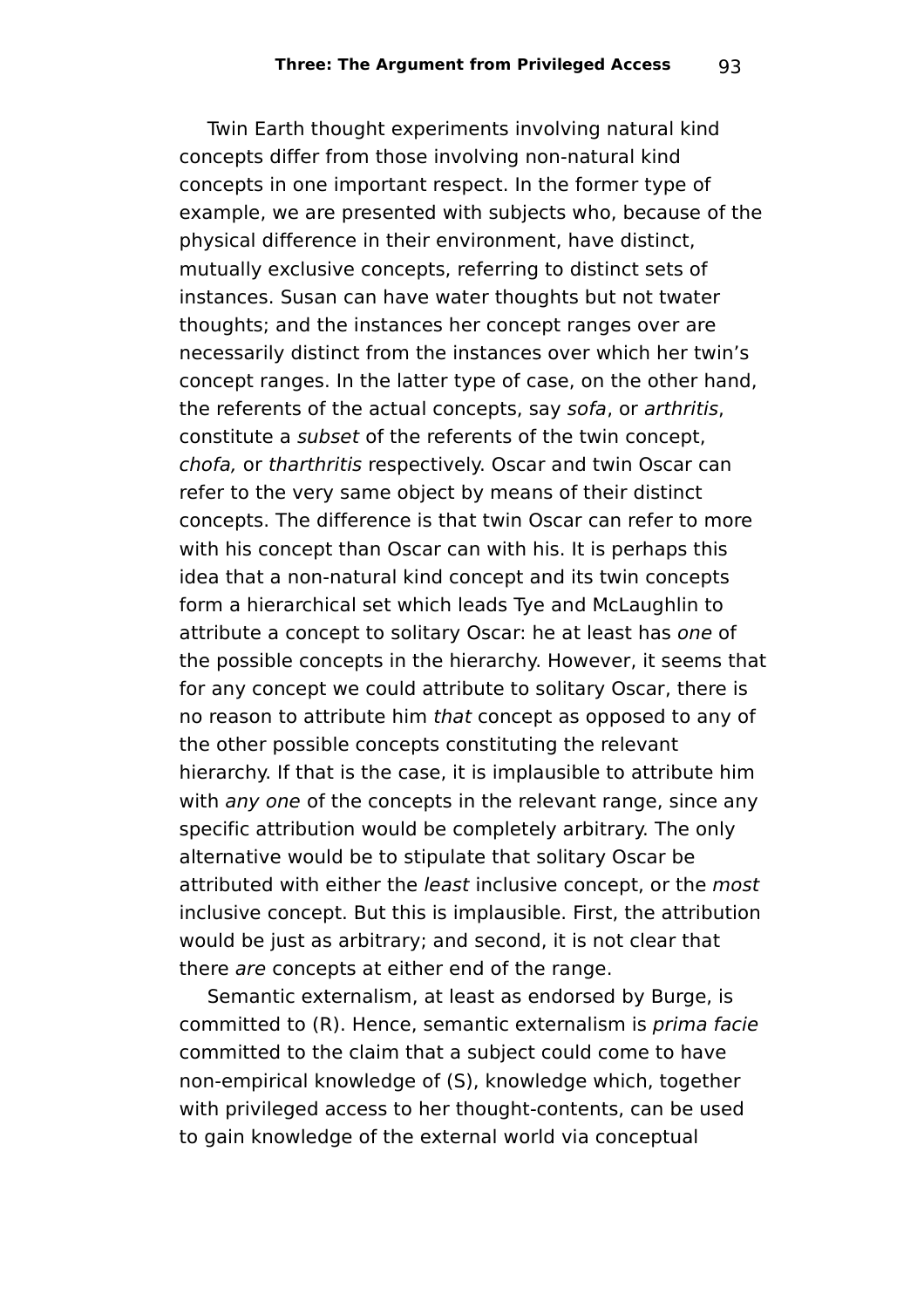analysis and introspection alone. This is inconsistent with **(EC)**.

## **3.7 Conclusion**

The Argument from Privileged Access demonstrates that from the conjunction of semantic externalism and privileged access, one can generate specific arguments such as the one below. I will refer to such arguments as *instance arguments*. since they take one from an instance of a thought to a contingent fact about the external world.

> (1) I am thinking a water-thought (2) If I'm thinking a water-thought, then I'm in a water-world

therefore (3) I'm in a water-world.

It is a necessary condition for a subject's being in a waterworld that the following disjunction be true. Either the subject's environment contains water and water is a natural kind, or the subject is part of a community which has the concept of water, whether or not water is a natural kind.<sup>[128](#page-93-0)</sup> Given that introspection can yield knowledge of premise (1), and conceptual analysis can yield knowledge of premise (2), it would seem that if semantic externalism is true, the conclusion (3) can be known on the basis of introspection and conceptual analysis alone. This contradicts the plausible claim embodied in **(EC)**.

Hence the Argument from Privileged Access urges the rejection of one of the following theses.

**(PA)** For all **x**, if **x** believes that she thinks that p, then **x** thinks that p.

<span id="page-93-0"></span><sup>&</sup>lt;sup>128</sup> It may be objected that there are other disjuncts which have not been taken into account. However, if semantic externalism is a conceptual thesis, non-empirical knowledge of all the disjuncts will be available. That a complete set has not yet been put forward would tell at most against the current state of our knowledge, and not at all against the Argument from Privileged Access.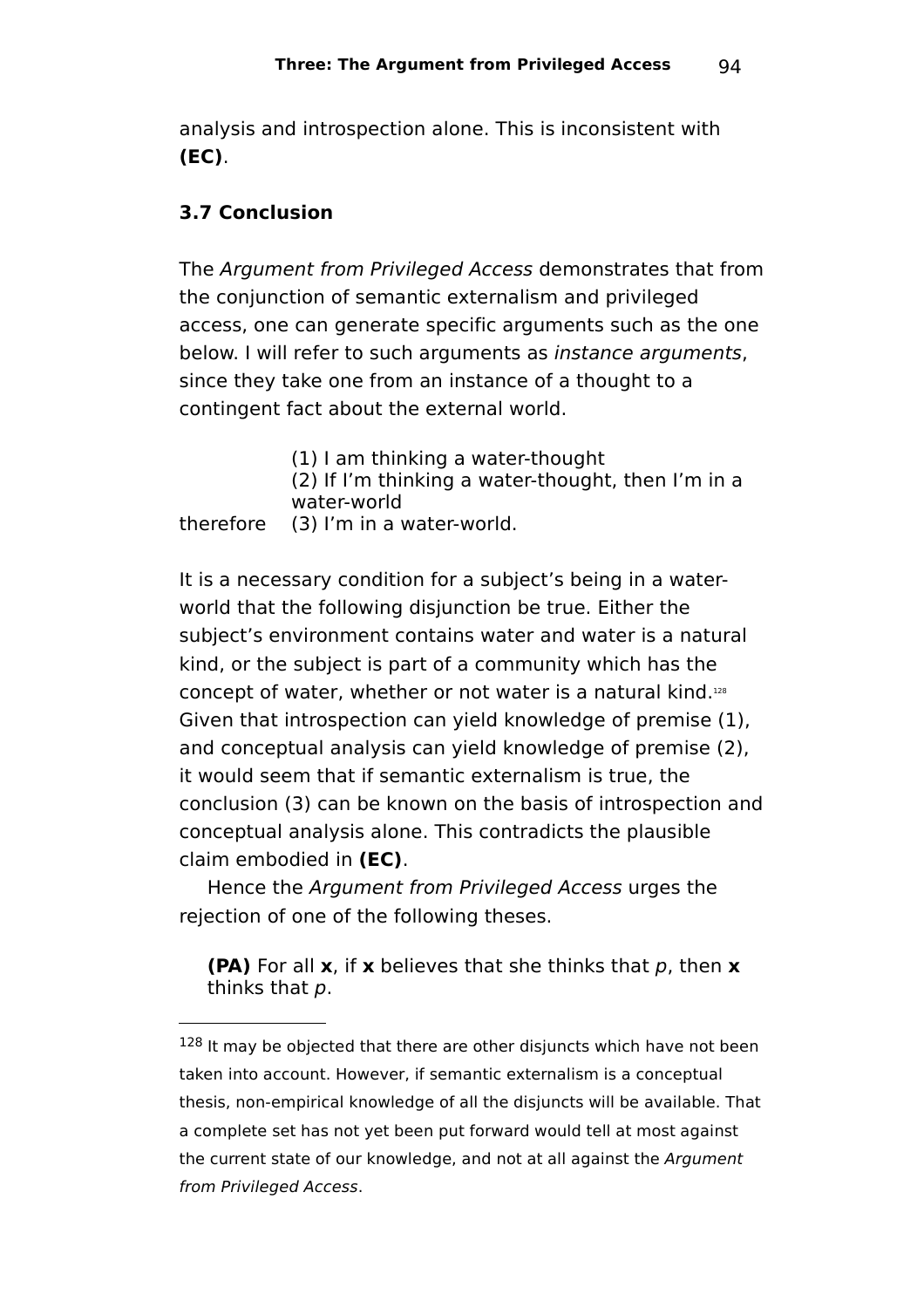**(SE) x**'s thinking that p necessarily depends upon contingent facts about her environment.

**(EC) x** could not have non-empirical knowledge of contingent facts about her environment.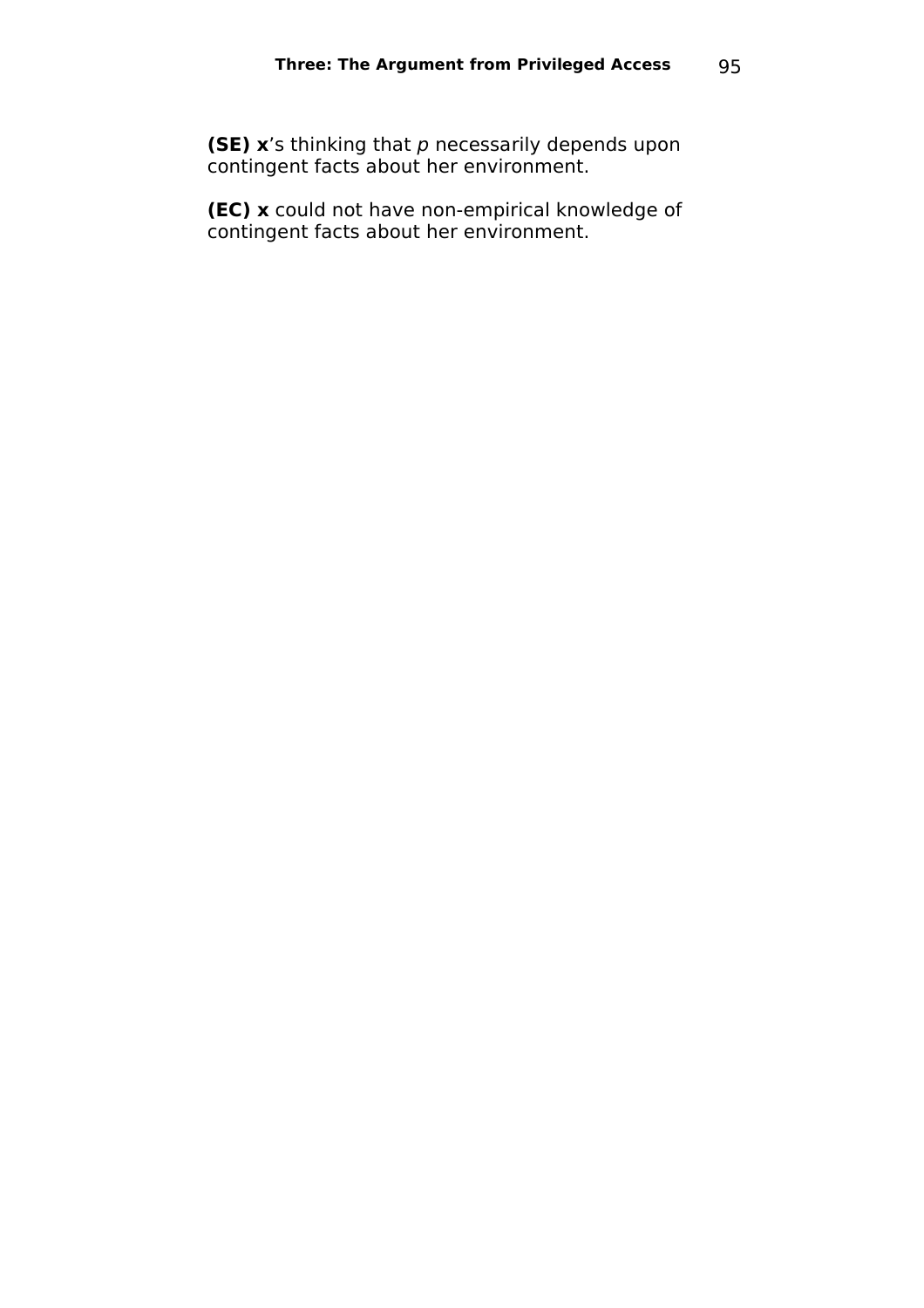# **Privileged Access to the World**

I cannot resist a methodological reflection. It may happen that one is committed to delivering a paper and that one discovers, at the last minute, and to one's horror, that one's theory has an absurd consequence, a consequence so absurd that if it is pointed out by a critic it will, without further ado, be taken as a refutation of one's position. Now the best thing to do in this deplorable situation is to point out the disastrous consequence oneself, before anyone else can notice it, and to embrace it. (Schiffer, 1987 p. 80)

#### **4.1 Introduction**

In chapter three, I set up what I have termed the Argument from Privileged Access. The Argument demonstrates that from the conjunction of semantic externalism and privileged access to a thought, one can generate an instance argument such as the one below.

(1) I am thinking a water-thought

(2) If I'm thinking a water-thought, then I'm in a water-world

therefore  $(3)$  I'm in a water-world.<sup>[129](#page-95-0)</sup>

As we have seen, knowledge of the premises is non-empirical knowledge. Privileged access yields knowledge of premise (1), and conceptual analysis yields knowledge of premise (2). Consequently, it would seem that a subject could gain nonempirical knowledge of contingent facts about her environment.

<span id="page-95-0"></span><sup>&</sup>lt;sup>129</sup> It is important to remember that it is a necessary condition for a subject's being in a water-world that the following disjunction be true. Either the subject's environment contains water and water is a natural kind, or the subject is part of a community which has the concept of water, whether or not water is a natural kind.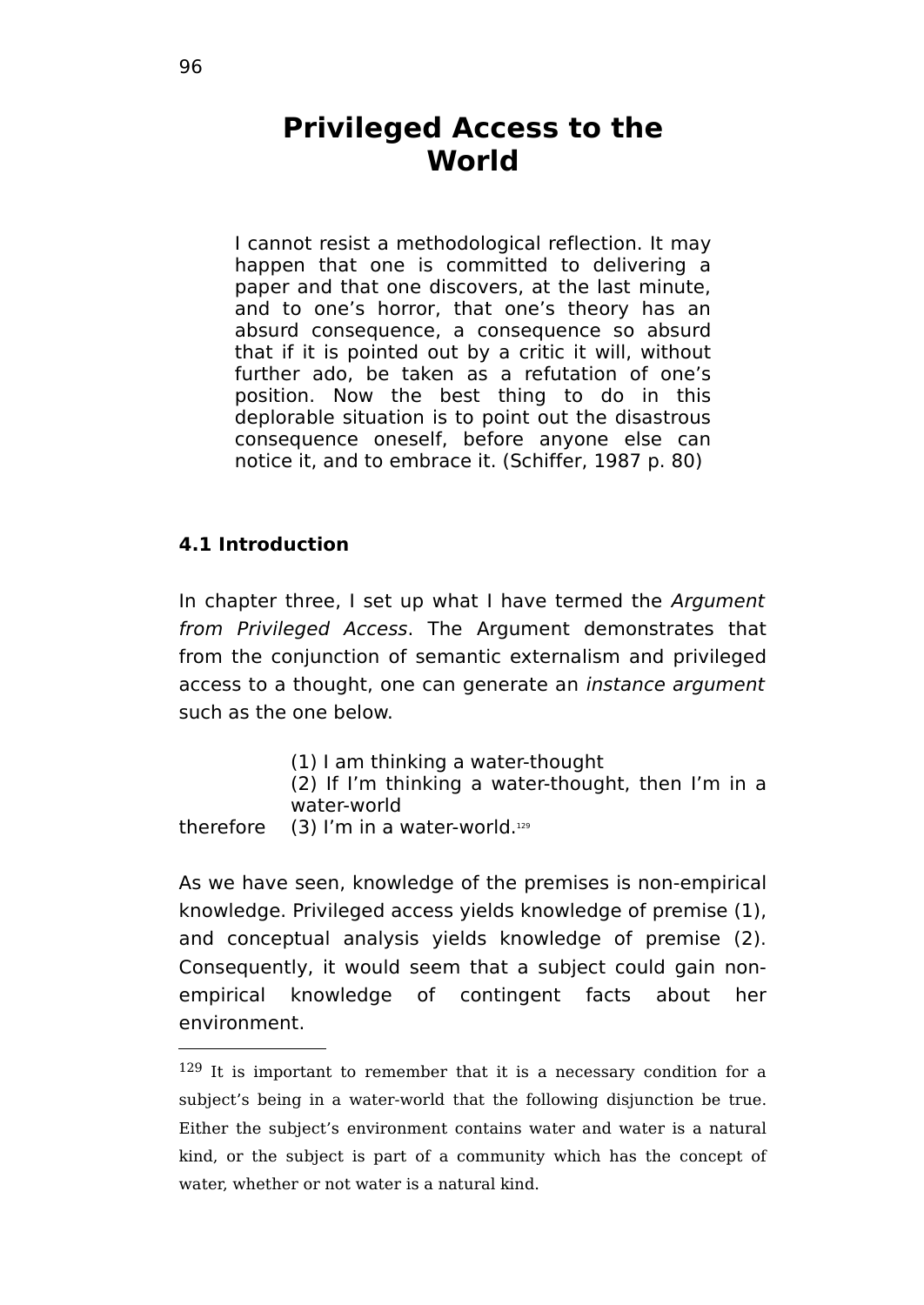The Argument from Privileged Access, then, puts pressure on anyone who wishes to maintain the following three theses.

**(PA)** For all **x**, if **x** believes that she thinks that p, then **x** thinks that p.

**(SE) x**'s thinking that p necessarily depends upon contingent facts about her environment.

**(EC) x** could not have non-empirical knowledge of contingent facts about her environment.

Responses to the Argument have thus far taken one of two lines. Proponents of semantic internalism have claimed that the derivation of empirical knowledge from introspection and conceptual analysis constitutes a reductio ad absurdum of semantic externalism. [130](#page-96-0) Proponents of semantic externalism, accepting that such a derivation would constitute a reductio of their position, have expended their time and energy trying to show that no such derivation is possible. [131](#page-96-1) I call those who take the first line incompatibilists, and those who take the second line compatibilists. It is their dislike of instance arguments which they have in common. In this chapter I will examine a number of compatibilist responses, explaining why each ultimately fails. I will then offer a solution which disagrees with the standard divide of the debate; one which challenges the common assumption behind the debate. My position is that the conjunction of semantic externalism and privileged access does indeed have the consequence that one can come to know truths about one's environment via introspection and conceptual analysis. In this respect I am in accord with the incompatibilists. However, I maintain that this consequence should in fact be embraced, and in this respect my position falls squarely within the compatibilist camp. I argue that inferences from introspective knowledge to empirical knowledge are not to be seen as intrinsically

<span id="page-96-0"></span><sup>130</sup> See McKinsey (1991) and (1994), Brown (1995), and Boghossian (1997).

<span id="page-96-1"></span><sup>131</sup> See Brueckner (1992) and (1994), Warfield (1992), Millar (1997), and Tye and McLaughlin (1997).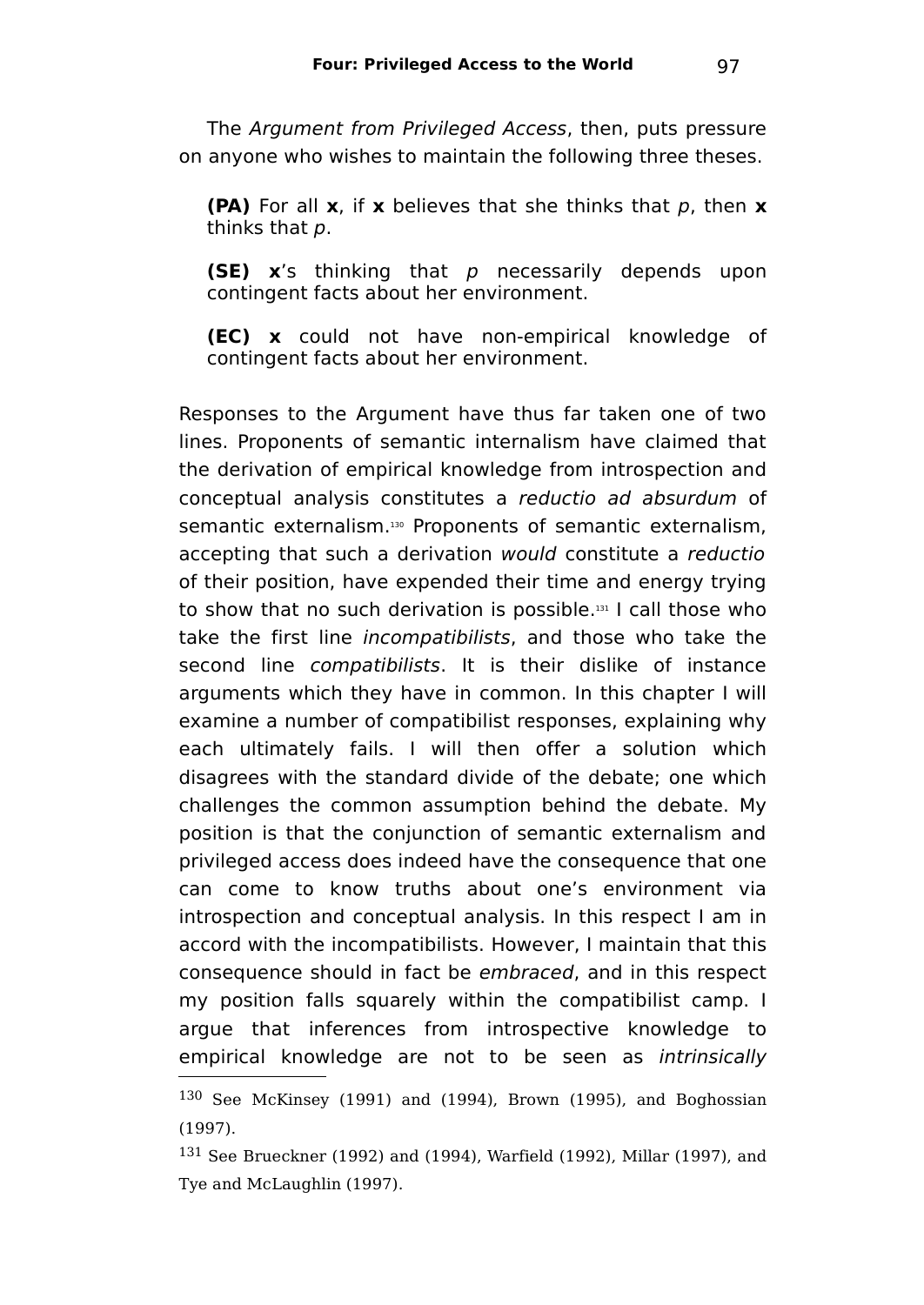unacceptable; on the contrary, there is a certain class of such inferences which are legitimate, and the Argument from Privileged Access deals only with those inferences which fall into this class.

My claim is that we should reject neither **(SE)**, semantic externalism, nor **(PA)**, the claim of privileged access. Rather, taking semantic externalism seriously, we should reject the third claim, **(EC)**, that we could not have non-empirical knowledge of contingent facts about our environment. Instance arguments are to be accepted as a valid means of arriving at knowledge of contingent facts about the environment.

## **4.2 Compatibilist responses**

The purpose of this section is to review a number of ways in which it might be thought that compatibilists could argue against instance arguments. As will become clear, no response along these lines is satisfactory.

A good argument can be thought of as a way of transferring knowledge: deductive inference can yield knowledge of a proposition if it is validly inferred from premises which are themselves known. One compatibilist response, then, would be to deny that a subject has knowledge of her thoughts. This would ensure that the conclusion of instance arguments could not be known. Is it feasible to maintain that a subject's judgements concerning her thoughts somehow failed to be knowledgeable judgements, even in the face of **(PA)**. Certainly, more than truth is needed if a judgement is to count as knowledgeable. But **(PA)** yields not just truth, but infallibility. Is it feasible to maintain that a subject's judgements concerning her thoughts somehow failed to be knowledgeable even though those judgements were infallible?

Consider the following Cartesian scenario. Suppose that in the middle of his meditations, Descartes decides that the project of enquiry upon which he has embarked is proving far too difficult, and that rather than continue on this tortuous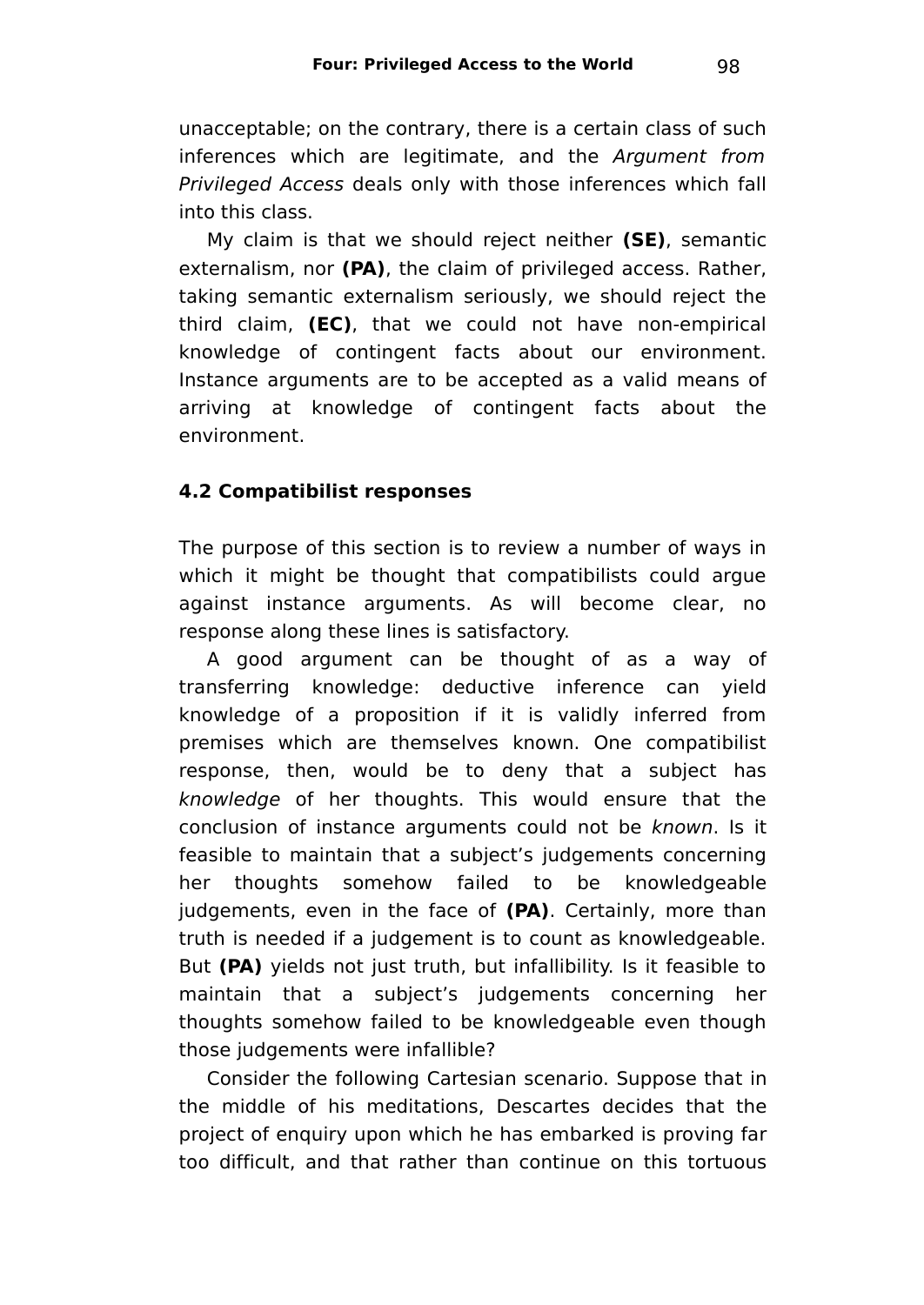path, he will toss a coin. He resolves, in the event of the coin landing heads up, to believe that the proposition, I exist, is true, and in the event of its landing tails up, to believe that it is false. Suppose further that the coin, having duly been thrown towards the heavens, lands heads up. Descartes, according to his resolution, duly believes a proposition which could not but be true; but we would not, I think, want to accord his belief the status of knowledge, since he could just as easily have come to believe the opposite.<sup>[132](#page-98-0)</sup>

It would seem, then, that infallibility is no more sufficient for knowledge than truth. What is missing in the Cartesian scenario, I take it, is reliability.<sup>[133](#page-98-1)</sup> Although the proposition, whilst thought, could not but be true, the method leading to its adoption could just as easily have secured the alternative, necessarily false belief. **(PA)**, however, differs from the Cartesian scenario in this very important respect. Reflection on **(PA)** gives a subject a reliable method by which to arrive at truths about the thought she is currently entertaining. [134](#page-98-2)

The only remaining possibility of denying that a subject could have knowledge of her thoughts appears to be to maintain, along with Wittgenstein, that it makes no sense to say of a proposition that it is known, if that proposition is guaranteed to be true[135](#page-98-3) . On this account, infallibility is not

<span id="page-98-2"></span> $134$  This is not to say that when a subject entertains the proposition I exist she can not know that it is true. Reflection on the nature of the proposition will yield such knowledge. The point is rather that in the situation described, Descartes' belief would not have counted as knowledge. Similarly, if a subject came to believe that she was thinking of water on the basis of the toss of a coin, her belief would be true, infallible, and yet not known. It is not mere conformity with **(PA)** which yields knowledge of any given thought, but rational reflection on the truth of **(PA)**.

<span id="page-98-3"></span><sup>135</sup> Similar reasoning is widespread with respect to the status of a representation: nothing can be a representation unless it can

<span id="page-98-0"></span><sup>&</sup>lt;sup>132</sup> For this example I am grateful to John Watling.

<span id="page-98-1"></span><sup>&</sup>lt;sup>133</sup> I am here adopting a reliabilist epistemology. For reliabilist accounts of knowledge and justification see Armstrong (1973), and Goldman (1986).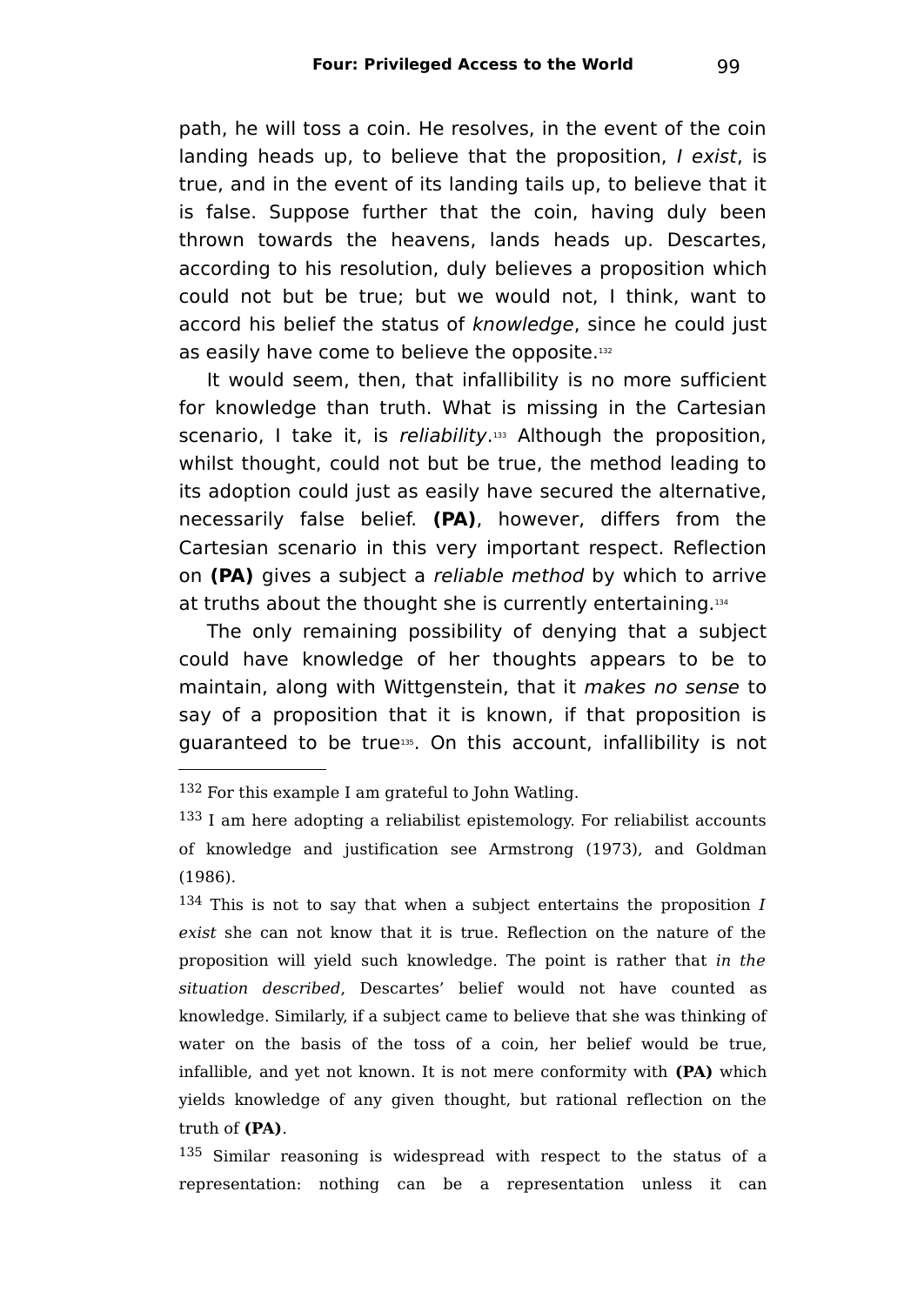insufficient for knowledge, rather it is incompatible with knowledge. According to Wittgenstein, then, the possibility of error is a necessary condition for a belief to count as knowledge. Thus the account of privileged access given to accommodate semantic externalism is not, on this view, an account of self knowledge, since the possibility of error is ruled out.

For the moment, let us set aside particular responses, such as Wittgenstein's, and turn to a positive proposal to the effect that self-ascriptions must typically be knowledgeable. Ironically, perhaps, Burge has been concerned to defend such a claim.<sup>[136](#page-99-0)</sup> Burge does not himself address the problem raised by instance arguments. However, his claim that selfascriptions are generally knowledgeable rules out one line of response against them. His defence of the claim that a subject's judgements about her thoughts must count as knowledgeable comes as the second stage in a three-part argument. First, he argues that an epistemic entitlement to one's second-order judgements is required for critical reasoning. Second, he argues for the stronger thesis that critical reasoning further requires that one know one's thoughts. Third, he argues that this knowledge must take a distinctive non-observational form. This third stage will be of no concern to us here; but an examination of the first two stages of his argument will prove instructive.

The notion of epistemic entitlement is assumed to be broader than the ordinary notion of justification.

An individual's epistemic warrant may consist in a justification that the individual has for a belief ... . But it may also be an entitlement that consists in a status of operating in an appropriate way in accord with norms of reason, even when these norms cannot be articulated by the individual that has that status. We have an entitlement to certain perceptual beliefs or to certain logical inferences even though we may lack reasons or justification for them. (Burge, 1996, p. 93, original emphasis)

misrepresent.

<span id="page-99-0"></span><sup>136</sup> Burge (1996). See also Peacocke (1996).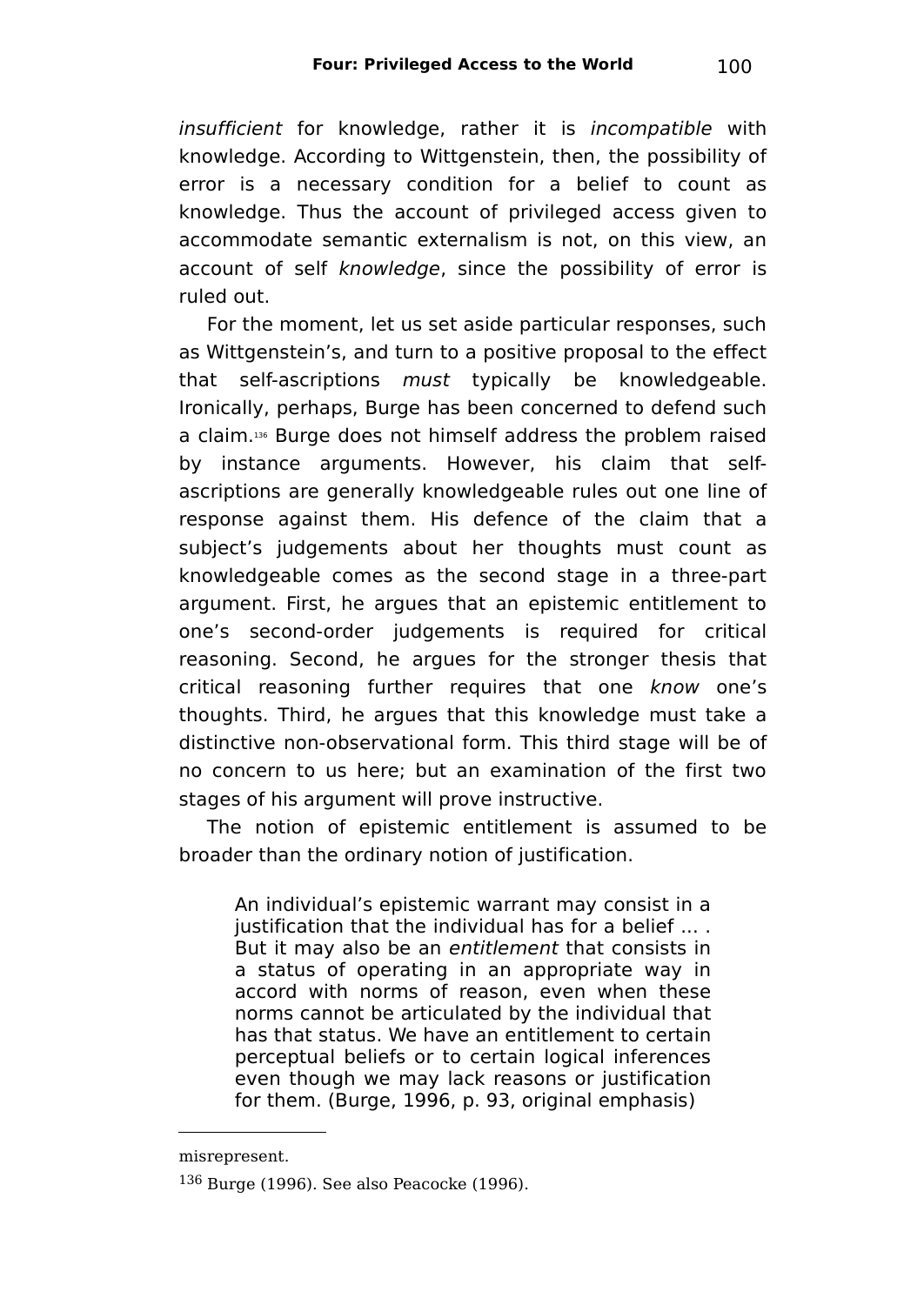The epistemic warrant to much of our self-knowledge is taken to be of this sort. Judgements concerning our thoughts often lack justifying argument or evidence. They are immediate and non-inferential. The characteristic feature of the epistemic entitlement to self-ascriptions on the semantic externalist's account is that it presupposes understanding, which according to semantic externalism is local to a given environment, and yet the entitlement itself is capable of surviving environmental switches.

Burge's argument for our epistemic entitlement to our selfascriptions runs as follows,

... if one lacked entitlement to judgements about one's attitudes, there could be no norms of reason governing how one ought check, weigh, overturn, confirm reasons or reasoning. For if one lacked entitlement to judgements about one's attitudes, one could not be subject to rational norms governing how one ought to alter those attitudes given that one had reflected on them. If reflection provided no reason-endorsed judgements about the attitudes, the rational connection between the attitudes reflected upon and the reflection would be broken. So reasons could not apply to how the attitudes should be changed, suspended, or confirmed on the basis of reasoning depending on such reflection. But critical reasoning just is reasoning in which norms of reason apply to how attitudes should be affected partly on the basis of reasoning that derives from judgments about one's attitudes. So one must have an epistemic entitlement to one's attitudes. (Burge, 1996 pp. 101-2)

Burge argues that the self-ascriptions to which we are epistemically entitled should be regarded as knowledgeable since systematic error and Gettier-type counterexamples are impossible. Systematic error is ruled out because reflection could not add a rational element to the complex process of critical evaluation and subsequent action unless reflective judgements were normally true. Similarly, if reflection were connected to the truth of such judgements in an accidental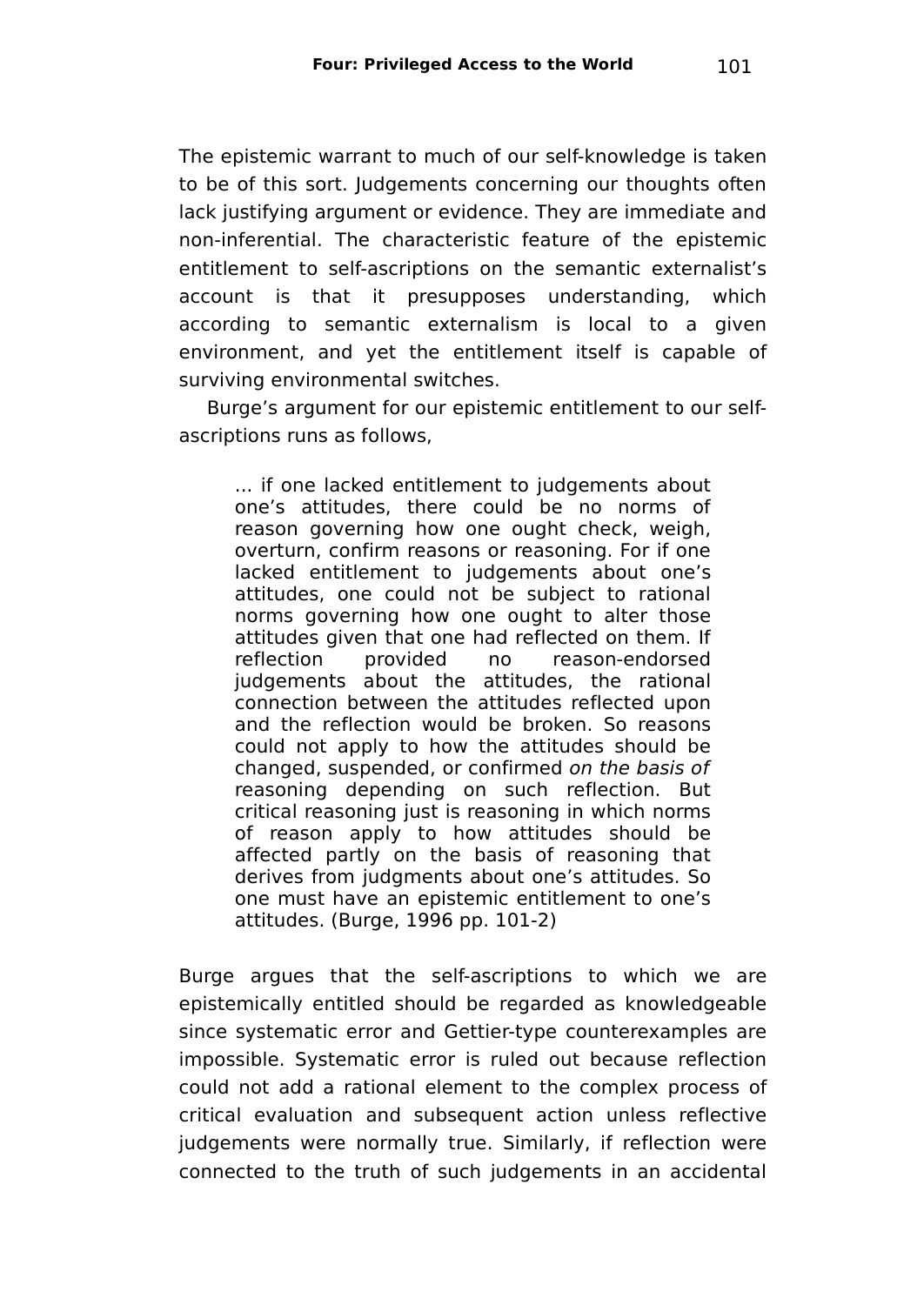way, the entitlement itself would be undermined. Critical reasoning would not be possible if reflective judgements were either systematically false, or true in an accidental, nonknowledge-yielding way. Critical reasoning is not only possible, but is a commonplace occurrence. Critical reasoning requires knowledge of our thoughts. Therefore, we must have knowledge of our thoughts.

There is a question as to whether the account of privileged access embodied in **(PA)** provides a sufficiently rich form of knowledge to bear any connection with the sort of complex rational reflection on one's beliefs that concerns Burge. However, denying the compatibilist this line of response does not depend upon accepting Burge's reasoning here. **(PA)** by itself provides sufficient reason to attribute a subject with knowledge of her thoughts.

One further response runs as follows. While it is generally held that arguments provide a means by which to gain knowledge, certain exceptions have been acknowledged. For instance, Robert Nozick's counterfactual theory of knowledge has the consequence that knowledge is not closed under known entailment.<sup>[137](#page-101-0)</sup> This is supposedly shown by arguments such as the following.

(1') I am working at my desk

(2') If I am working at my desk then I am not a brain-in-a-vat

therefore (3') I am not a brain-in-a-vat

According to Nozick's counterfactual theory, (1') and (2') can be known, but (3') cannot be known as a result of knowing (1') and (2'). The principle of closure under known entailment will fail only in cases where the relevant propositions are assessed relative to different sets of possible worlds. However, it is implausible to maintain that the principle of closure under known entailment fails for instance arguments for this reason, since there is little prospect of maintaining

<span id="page-101-0"></span><sup>137</sup> See Nozick (1981).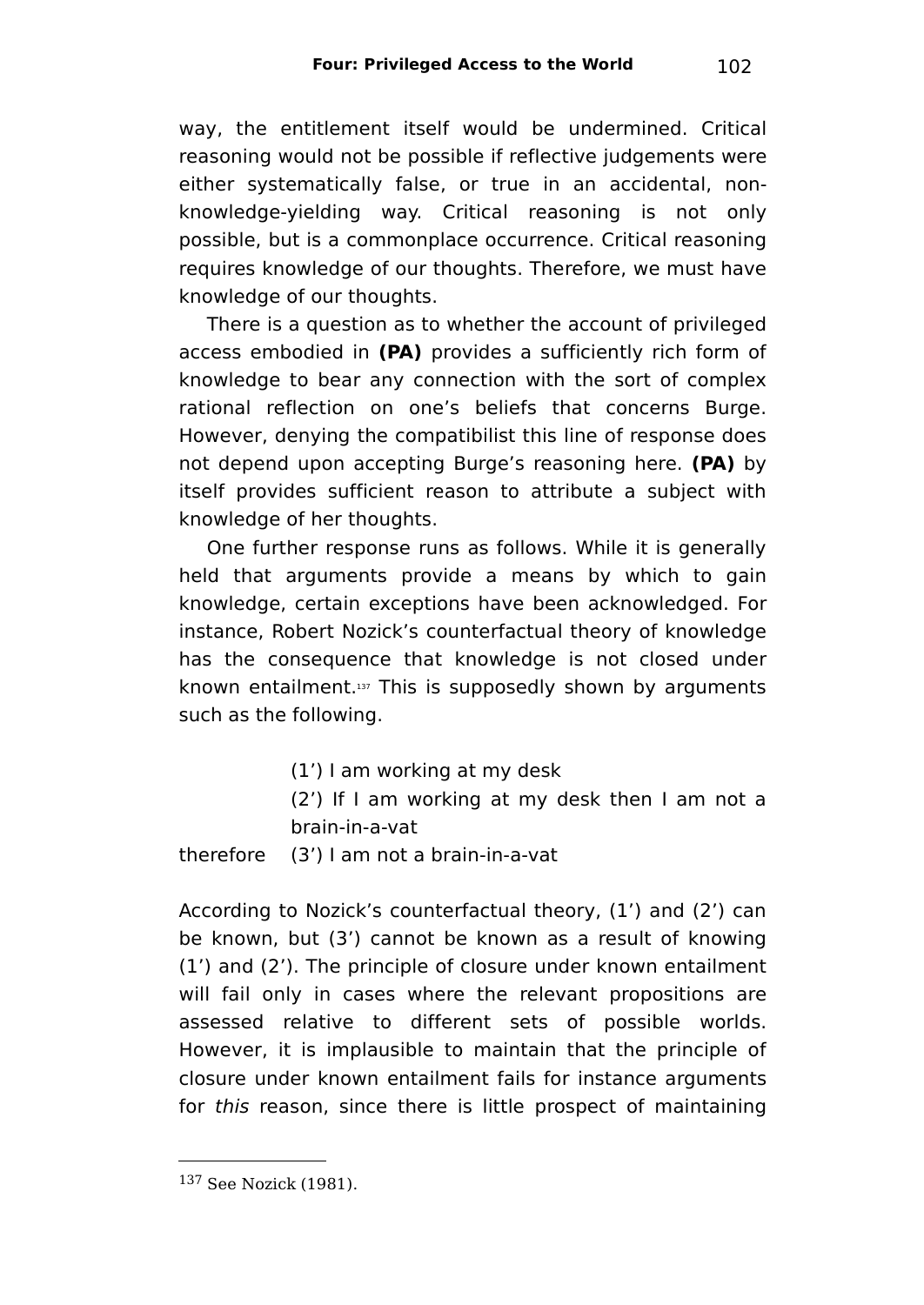that the premises and the conclusion should be assessed relative to different sets of possible worlds.

Claiming that the conclusion of instance arguments are not known does not, I think, allow one to side-step the real problem posed by the Argument from Privileged Access. Those worried by the Argument will surely take little comfort in the response that one cannot know the conclusion of an instance argument, since it is worrying enough that by using such instance arguments we always come to have true beliefs about our environment. Moreover, we can know that this is so. The potency of the Argument from Privileged Access does not turn solely on whether or not we can know the conclusions of instance arguments. Having the means to arrive systematically at true beliefs about our environment is surely bad enough.

Personally, I find it highly implausible to maintain that the conclusions of instance arguments are not known, given that they provide one with a reliable method of obtaining true beliefs. I see no reason to deny a subject epistemic warrant for believing the conclusion of an instance argument. If a subject knows that she can systematically come to believe true propositions, what more epistemic warrant could be needed? The epistemic warrant for holding the belief that I am in a water-world comes from my knowledge that this belief was reasoned to by way of a reliable method. Hence the Argument from Privileged Access stands.

### **4.3 Instance arguments reconsidered**

Compatibilists have made no headway in responding to the Argument from Privileged Access by criticising instance arguments. The Argument establishes that if semantic externalism is true, and privileged access possible, substantial knowledge of empirical facts can be inferred from introspective knowledge and conceptual analysis. I want to argue that this should be embraced as a natural and acceptable extension of semantic externalism. The claim which ought to be rejected is the claim embodied in **(EC)**.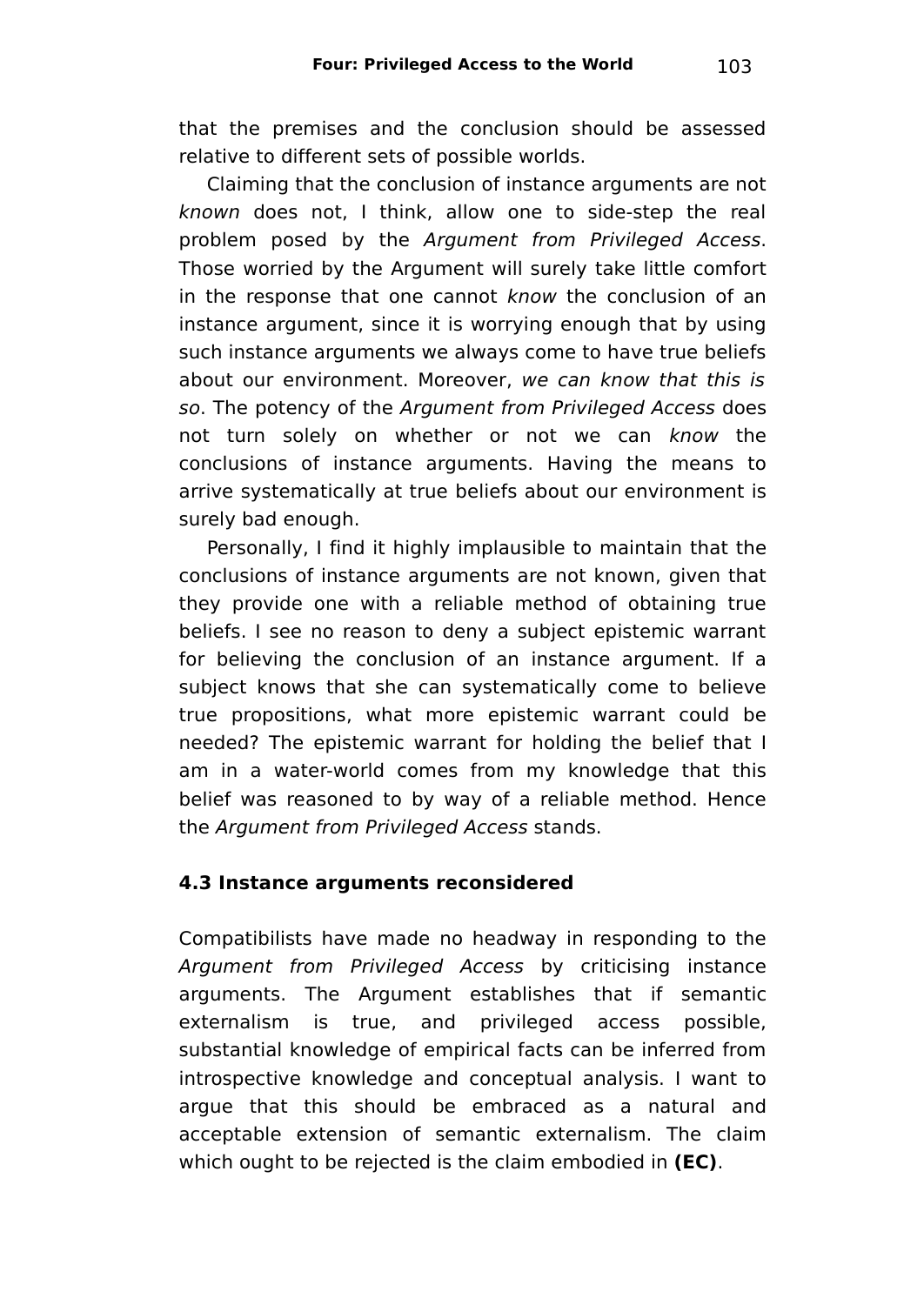My vindication of instance arguments will take the following line. First, I will explain why it is that instance arguments deliver truths about one's environment. Second, I will identify a causal feature which is generally lacking in inferences from introspective knowledge to empirical knowledge, the lack of which renders such inferences unacceptable. That is, inferences from introspective knowledge to empirical knowledge are not to be seen as intrinsically unacceptable, rather they should be seen as unacceptable only in so far as they lack the necessary causal feature which would, were it present, justify any such inference. Finally, I will show that semantic externalism ensures the presence of this necessary causal feature in instance arguments, and therefore that the inference from introspective knowledge to empirical knowledge is in these cases acceptable. In this way I will disarm the Argument from Privileged Access.

How is it, then, that instance arguments can without fail deliver truths about the subject's environment? **(PA)** is a principle of privileged access to one's thoughts. Since it would be impossible to know the content of a thought without knowing which concepts occurred in that thought, the claim that a subject has privileged access to her concepts is entailed by the claim that a subject has privileged access to her thoughts. This entailment is important for the argument which follows.<sup>[138](#page-103-0)</sup>

Concept-acquisition, on the semantic externalist view of things, is rather like photography. Photography is a method by which information about the external world can be recorded for future reference. Various complex, physical, causal processes are in play, whereby certain amounts of light reflecting off objects in a given situation interact for a precise amount of time with a piece of photographic paper, thus producing an image of the original scene.[139](#page-104-0) The resulting photographs, once developed, can be brought out at any later

<span id="page-103-0"></span> $138$  Given the way I have formalised the claim of privileged access, there is in fact little more to privileged access to a thought than access to the concepts involved in that thought. The entailment, then, is trivial.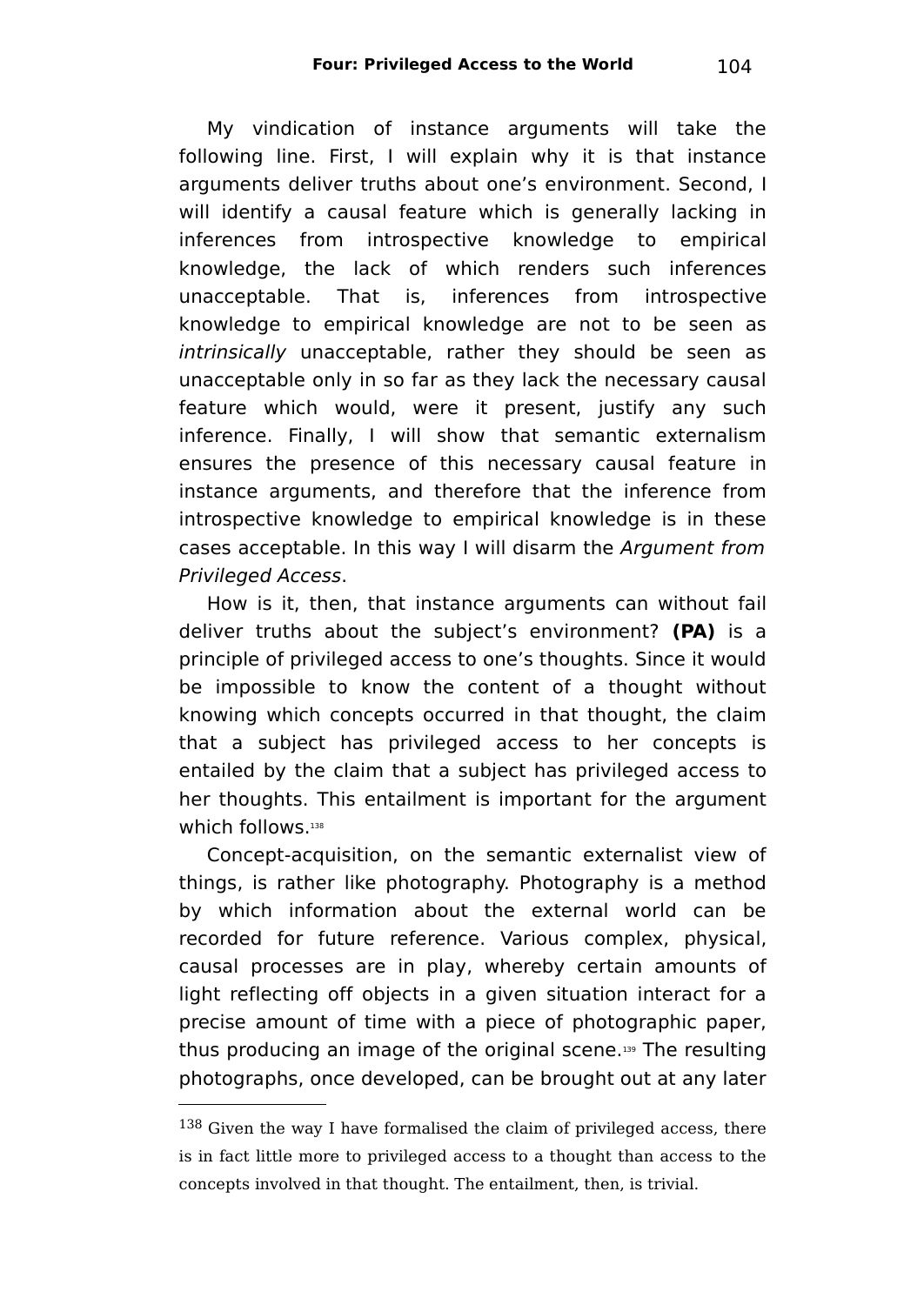time, and used as the evidence from which to infer to the existence of a past event or state of affairs in the world. The Argument from Privileged Access relies upon making explicit the similarity between photography and concept-acquisition. According to semantic externalism, one of a unique set of possible causal processes is necessary for the acquisition of any given concept. Causal interaction with the environment imprints concepts, mental photographs, in our minds. These concepts can be thought of as items which are essential to the storing of information about the external world, information which can be used at a future time for the purposes of thought and communication. As a consequence, any mental concept, once acquired, can, just like a photograph, be used as the evidence from which to infer to the past existence of the state of affairs which led to the existence of the requisite concept.

It could be objected that, while it may not be physically possible, it is certainly logically possible that "phoney photographs" be produced, which depict scenes that do not in fact exist. The crucial claim I am endorsing on behalf of semantic externalism is that there could never be an analogous situation in the case of concepts.[140](#page-104-1) This is precisely where the analogy breaks down. Instance arguments can be used to yield beliefs about one's environment which are guaranteed to be true, whereas there is at least a logical possibility that inferences from photographs to the environment yield false beliefs. Clearly the possibility of error is not by itself sufficient to undermine knowledge. Photographs provide a perfectly good route to knowledge about the past. However, that there is a possibility of error leaves one open to the sceptic. The inference from a thought to a fact about the world is, on the other hand, demon-proof.

<span id="page-104-0"></span> $139$  There are various ways in which photographs can be produced, but all of them result in an image of the original scene.

<span id="page-104-1"></span><sup>140</sup> It should be remembered that I am throughout this discussion assuming a version of semantic externalism as espoused by Burge. I accept that there may be forms of semantic externalism which are not committed to this specific kind of causal theory of reference.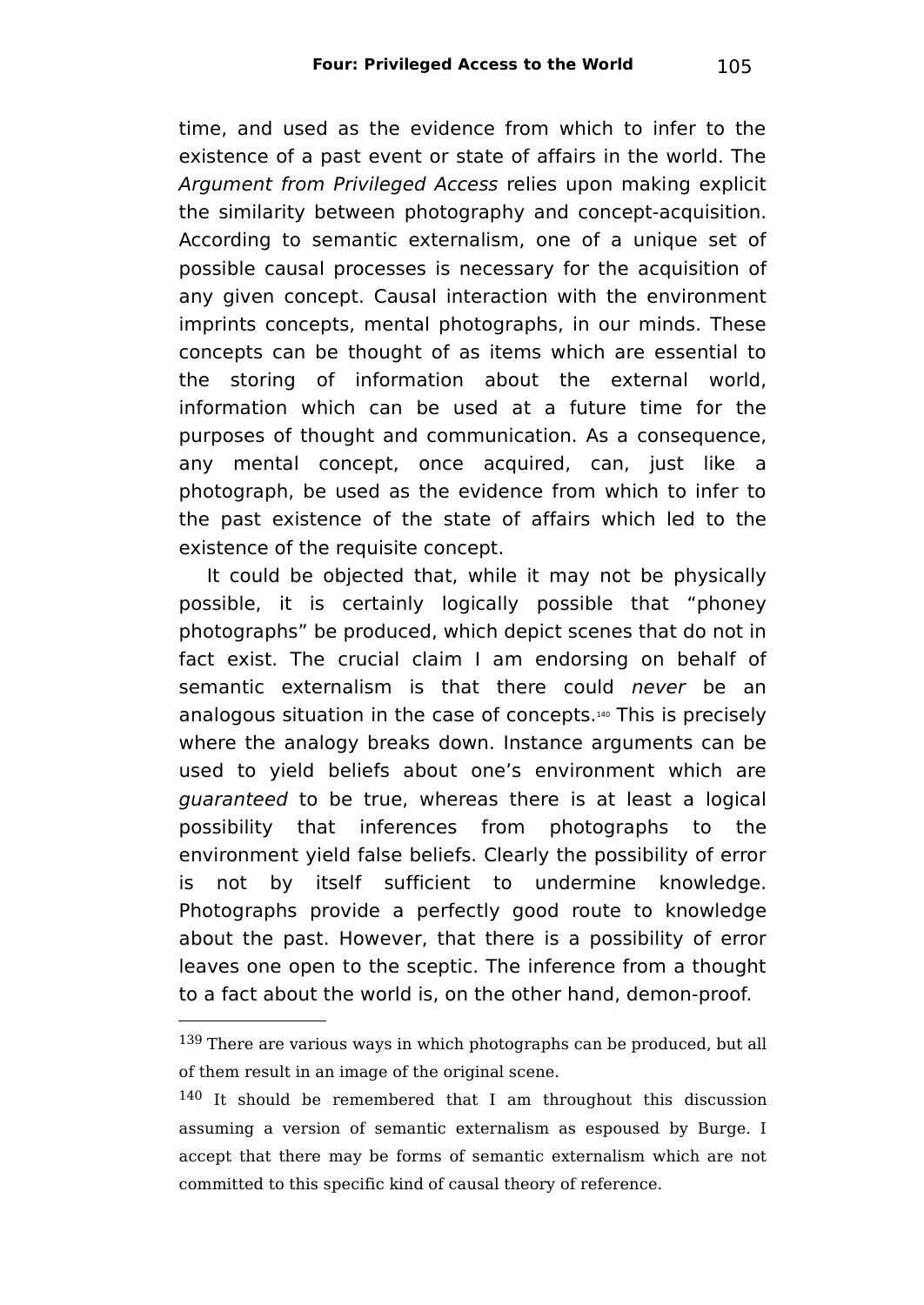Why is the analogy certain to break down? The phoney photograph case depends on there being a possible way of getting just the right amount of light in just the right places on a piece of photographic film, so that the resulting photograph looks exactly the same as it would have done if the state of affairs depicted had in fact caused the image, but where the appropriate causal connection, between possible state of affairs and film, has been lost. This is a possibility. But according to semantic externalism, there is precisely no way to get just the right concept in the mind without the actual causal connections being in place; and herein lies the crux: causal contact (either to a natural kind or to a linguistic community) is a necessary condition for the acquisition of a concept. To maintain that one could break the causal link, and yet produce the same effect, is to deny semantic externalism, which is not to win the game, but rather to give it up.

Could one be mistaken in one's thought that one had a certain concept? Given the entailment between privileged access to one's thoughts and privileged access to one's concepts, one could no more be mistaken in ones thought that one had a given concept than in one's thought that one was entertaining a given propositional mental event. Putting **(PA)** contrapositively illustrates this.

**(PA)** For all **x**, if  $\neg$  **(x** thinks that p), then  $\neg$  **(x** believes that she thinks that  $\rho$ ). $^{\scriptscriptstyle 141}$  $^{\scriptscriptstyle 141}$  $^{\scriptscriptstyle 141}$ 

There are two further important disanalogies between a photograph and a concept. In the former case the relevant inference takes one to a specific fact about the world: that Ralph once went digging for gold, say. In the latter case, however, the relevant inference takes one not to a specific

<span id="page-105-0"></span><sup>141</sup> **(PA)** entails that a subject could not think she had a concept which she did not in fact have. I take this claim to be backed up by the fact that semantic externalism is at least partly motivated by the thought that a subject can have a concept while having only partial understanding of the reference of that concept. How much understanding can be tolerated in any given case is presumably a vague issue.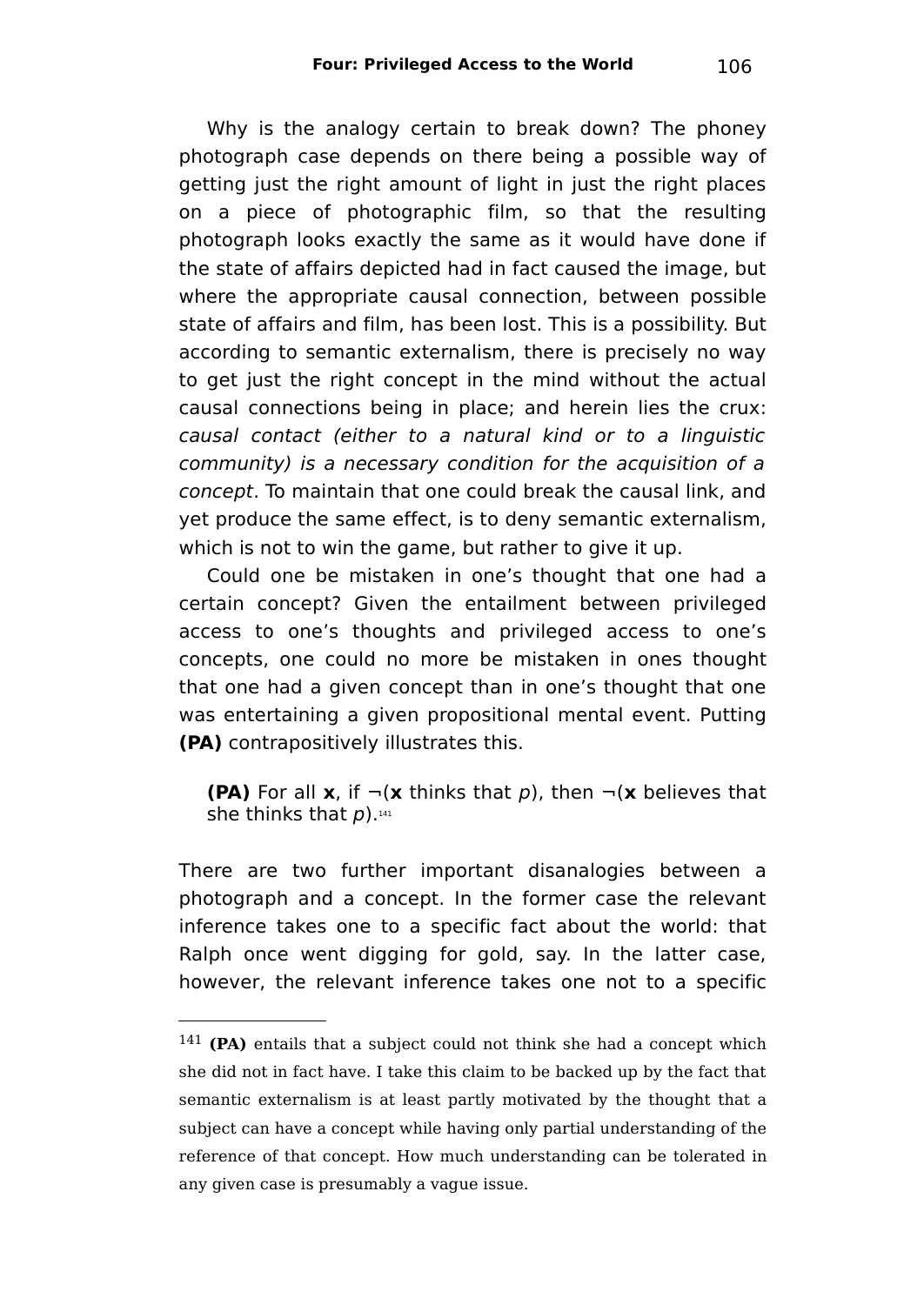fact, but to a *general* fact about the world: that either there's gold, or a there's a community that thinks about it. This difference can be invoked as an explanation for the crucial difference mentioned above; that photographs concern specific incidents allows for the possibility that there could be phoney photographs. It is precisely because instance arguments take one to a general fact that rules out the possibility of error. The second further difference is this. The main purpose of photographs is arguably to store information about the past.[142](#page-106-0) The main purpose of concepts, on the other hand, is presumably not to store information about the past, but to be used for the purposes of thought and communication. However, that concepts can be used for the purposes of thought and communication is precisely because they encode information about the world.

Time to make a qualification explicit. Instance arguments were initially presented as arguments by means of which one could come to know facts about one's current environment. However, it is not facts about one's *current* environment, but rather facts about one's recently past environment which can be known. Consider Susan. Suppose she is abducted from Earth, and placed on twin-Earth. According to semantic externalism, a change in one's concepts is not immediate, but requires the passing of a sufficient length of time, so that appropriate causal interaction with the new environment can be established. For an indefinite period of time, then, Susan can think, for example, about water, and run through various instance arguments. However, Susan would conclude something false if she concluded that she was in a waterworld. She would be correct, on the other hand, to conclude from her introspective knowledge and conceptual analysis that *in the near past she had been* in a water-world.[143](#page-106-1) That is, a subject can be sure, by running through instance

<span id="page-106-0"></span><sup>142</sup> I would not of course want to rule out photographs as pieces of art, but even in these cases, original scenes are depicted.

<span id="page-106-1"></span><sup>&</sup>lt;sup>143</sup> This qualification results from the discussion in chapter two concerning the possibility of privileged access to past propositional mental events, and the Argument from Memory.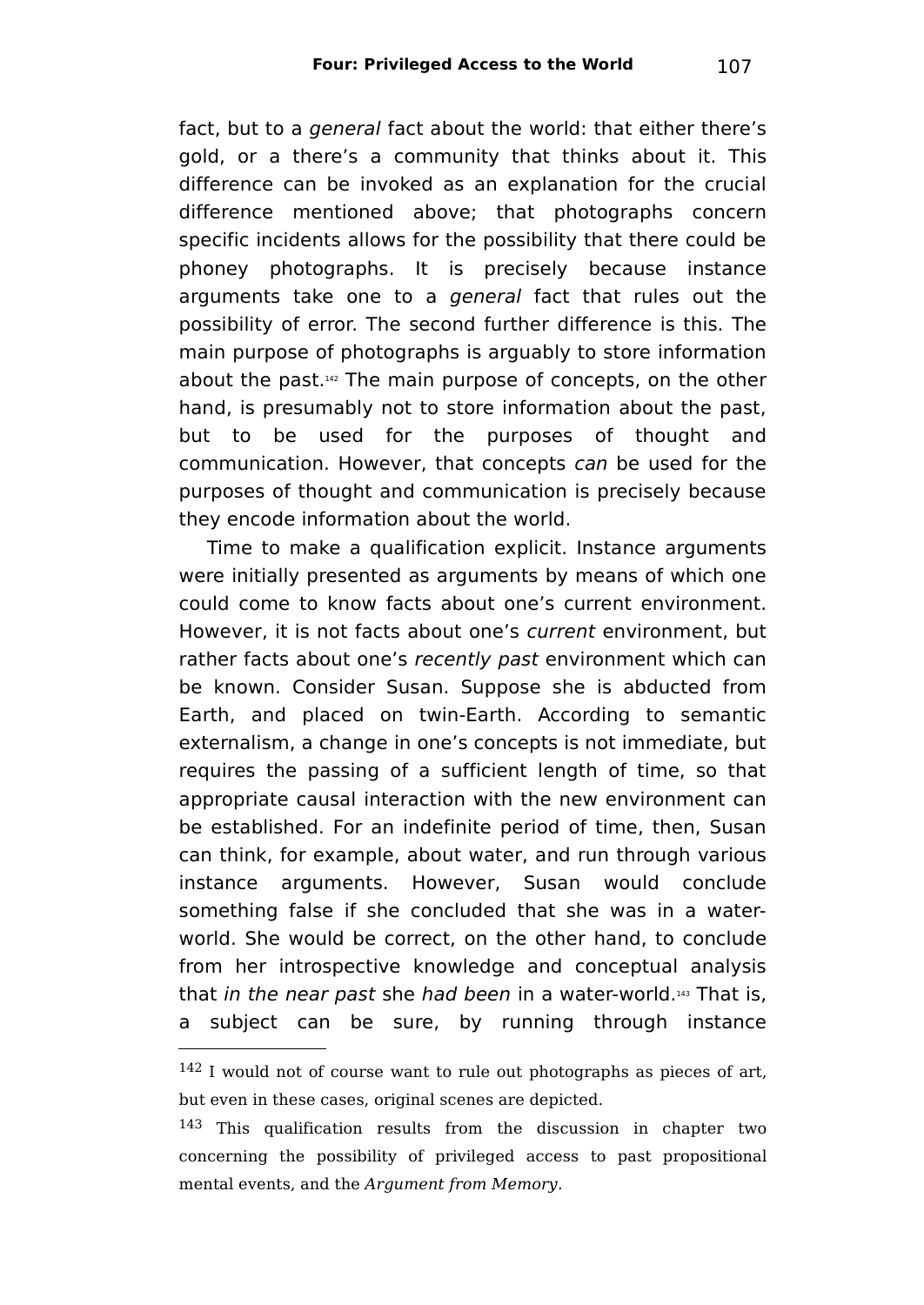arguments, that she used to lie in certain specific causal relations in her near past. [144](#page-107-0)

### **4.4 A necessary causal connection**

I claimed that inferences from introspective knowledge to empirical knowledge were not intrinsically unacceptable, but rather that they were so only in so far as a certain causal feature was lacking. The reason that we are resistant to embracing instance arguments, I maintain, is because we are used to such arguments lacking this casual feature, so that the situation which evolves from the Argument from Privileged Access bears a superficial similarity to a situation which we would be justified in rejecting as impossible.

Consider individualism. According to individualism, no causal contact is needed for the acquisition of a concept; rather, subsequent causal contact is needed to be able to know whether the concept one possesses has reference in the world.[145](#page-107-1) On the picture individualism presents, one can imagine a subject equipped with certain concepts prior to exposure to the world. It would certainly make sense to be worried if it turned out that such a subject could correctly, and infallibly, infer from her thoughts involving experienceindependent concepts to the nature of her world; it is always possible on the individualist picture that the subject have just those concepts she does have, and yet those concepts pick nothing out in her world. Individualism presents us with a picture of an isolated subject trying to determine what relation she bears to an independent, external world. The main obstacle to accepting the soundness of instance

<span id="page-107-0"></span><sup>&</sup>lt;sup>144</sup> This means that the sceptical hypothesis that one is currently a brainin-a-vat remains a logical possibility. The sceptical hypothesis that in the near past one was a brain-in-a-vat, however, is ruled out. Since this is the concern of chapter six, I will postpone further discussion until then.

<span id="page-107-1"></span><sup>&</sup>lt;sup>145</sup> It is of course consistent with individualism that the way we in fact learn concepts is via causal contact with the world. What individualism must maintain, however, is that it is logically possible that a subject have thoughts, and therefore concepts, independently of the way the world is.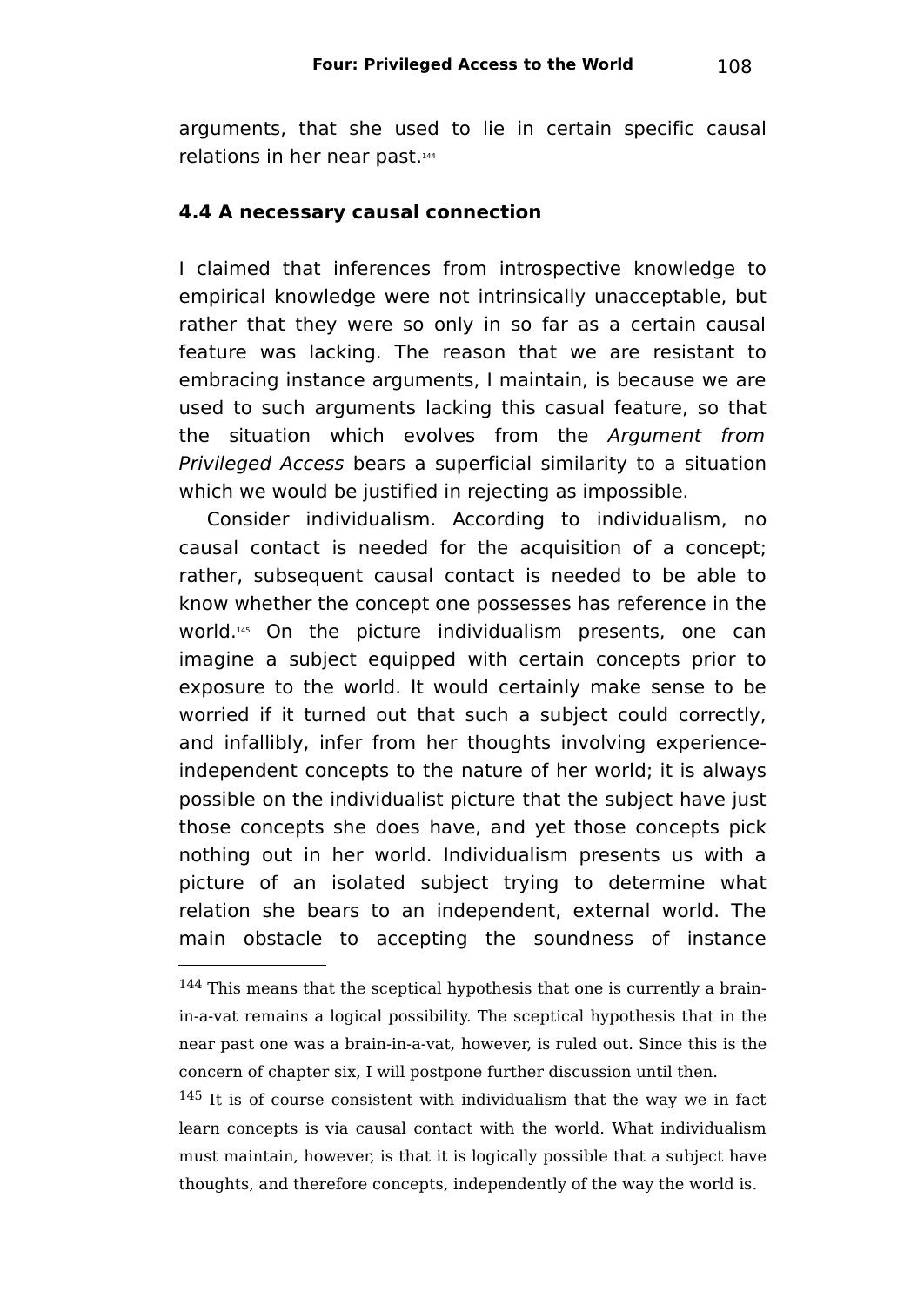arguments is the fear that they present as a genuine possibility a subject who can know about the environment independently of any causal contact with that environment. [146](#page-108-0)

But now consider semantic externalism. Semantic externalism denies the very coherence of the picture described above. There is simply no way a subject could ever have the concepts she does have without either the referents of those concepts, or other people existing. [147](#page-108-1) Concepts cannot, as it were, be programmed in by anything other than the actual referents of those concepts or the practices of the linguistic community. Semantic externalism requires that there be causal contact right at the stage of conceptacquisition; and this means that there is already no room for the possibility that one's concepts do not refer. [148](#page-108-2)

The widespread resistance to instance arguments assumes a view of the self, and in particular of introspection, which is largely a hangover from Cartesianism. Semantic externalism is precisely the view that an individual cannot be regarded as complete with thoughts independently of any prior causal contact with a specific given environment. The self can no longer be regarded as an entity completely separate from her environment. As a result, the apparent clear divide between the mind and the world is eroded. The world we inhabit determines our mental capacities, our ability to think certain thoughts. To suppose that we can "look into our minds" and see things which are themselves independent of the

<span id="page-108-0"></span><sup>146</sup> The difference between semantic internalism and semantic externalism is similarly illustrated by the way in which each theory treats accidental replicas. Proponents of semantic externalism typically deny that an accidental replica should be attributed any intentional states. For further discussion of accidental replicas see Millikan (1984) p. 94, and Papineau (1993) pp. 91-4.

<span id="page-108-1"></span><sup>&</sup>lt;sup>147</sup> Again, this is for any concept about the application conditions of which the subject is agnostic.

<span id="page-108-2"></span><sup>148</sup> I am using the term "reference" here loosely. As is evident from the preceding chapter, a subject cannot infer, for instance, that the substance referred to by her concept exists in the world, since this would be to ignore the role of the linguistic community to which she belonged.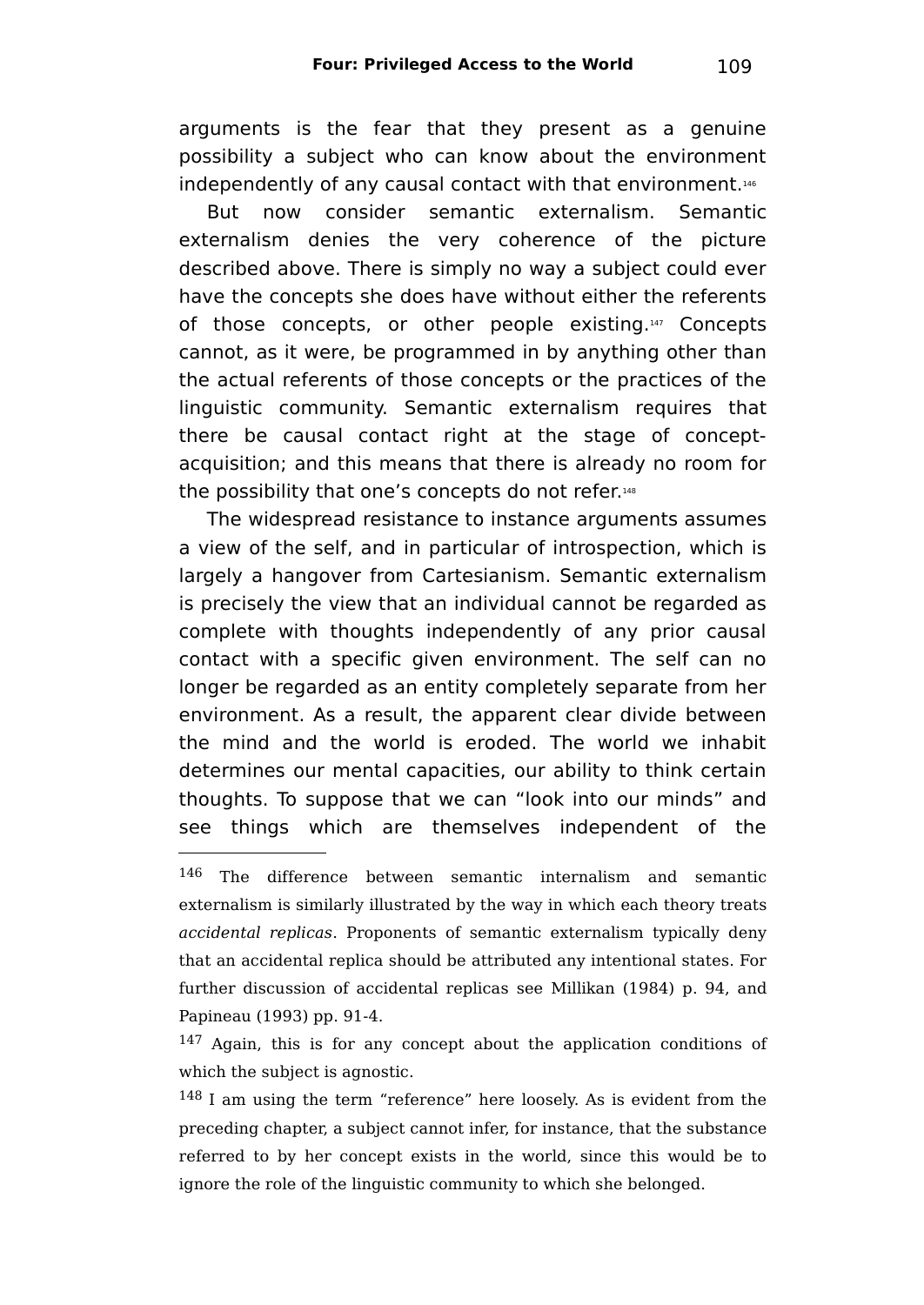environment is the mistake of the individualist.[149](#page-109-0) According to semantic externalism, the concepts to which we have privileged access themselves bear the trace of the specific empirical conditions which led to their acquisition.

Of course it would be unacceptable if a subject could come to know about the external world *just* by looking inside her mind; that is, despite the lack of prior causal contact between that subject and the world. But instance arguments do not allow a subject to argue from world-independent facts to facts about the world, but rather to argue from the way the world is, via the mark the world leaves on her, back out to the way the world must have been to leave such a mark. Without prior causal contact, there is no concept available to introspection.

One entailment of **(PA)** is that we have infallible access to the concepts which feature in our propositional mental events; to the concepts we possess at a given time. The concepts themselves are quite clearly dependent on contingent empirical facts, and semantic externalism tells us about the acquisition-conditions of those concepts. So the conjunction of the claim of privileged access with semantic externalism amounts to the claim that we can have direct knowledge both of the concepts we possess at a given time, and of the acquisition-conditions of those concepts. Putting things this way highlights the fact that for a subject to gain empirical knowledge of the world via instance arguments, it is not enough that semantic externalism be true, the subject must have knowledge of semantic externalism. For any truth, however, it is at least possible that it be known; and that a subject could come to know such empirical truths must be accounted for on this basis.

This does not, I think, mean that we have a new crisis in epistemology, or in the philosophy of mind. It does not even mean that empirical science becomes a purely non-empirical activity. Certainly, introspection becomes a viable method of acquiring knowledge of our environment; but it must be

<span id="page-109-0"></span><sup>&</sup>lt;sup>149</sup> The metaphor of looking into one's mind is particularly suited to the individualist picture, and should probably be rejected along with the rejection of individualism.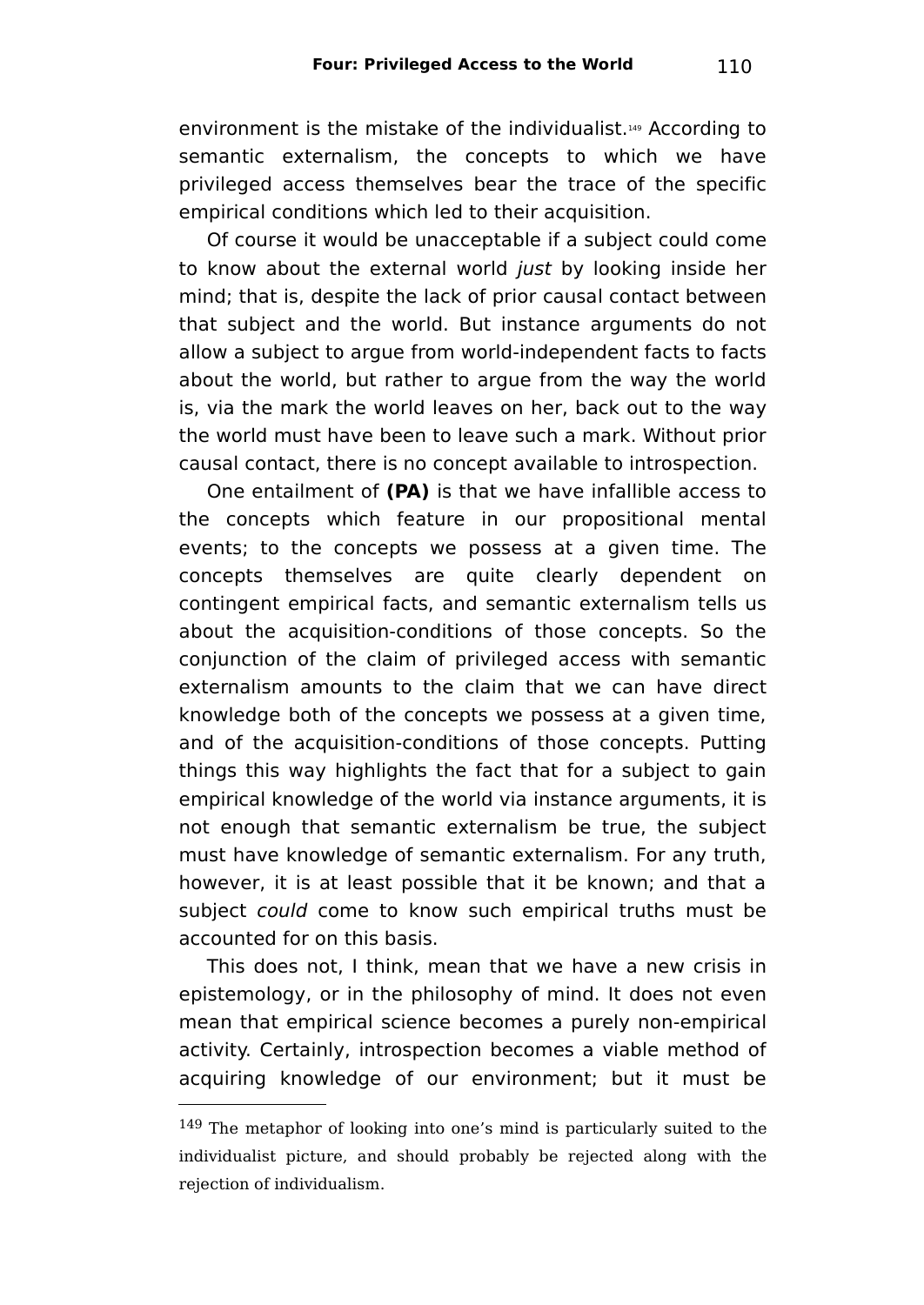recognised that introspection will vield knowledge only of those empirical facts that the subject could already have come to know via empirical means. Here it is worth reflecting on the function of memory. As I am, at the present moment in time, I can "look inside my mind" and produce various pieces of empirical knowledge: for instance, that the battle of Hastings was fought in 1066. Why are people willing to accept memory as a route to empirical knowledge? Presumably because memory is recognised as a way of retrieving information which was acquired via empirical means at an earlier time, even if the means by which it was acquired can themselves no longer be remembered. [150](#page-110-0) Semantic memory is of this type. I may be unable to recollect when and how I learnt certain of the concepts I possess, but this does nothing to impugn my knowledge of those concepts. Instance arguments similarly yield knowledge which is based on beliefs that were acquired empirically at an earlier time. This is not, however, to say that instance arguments do not yield new knowledge. They do. They yield new knowledge in just the same way that deductive arguments generally yield new knowledge: they clarify the consequences of the knowledge we already have.

## **4.5 What should we say about Vatbrain?**[151](#page-110-1)

There is a further worry with instance arguments which takes the form of a question: namely, what should we say about Vatbrain? There are two available options. But it is important to notice that no matter which option is preferred, instance arguments can still be admitted as a genuine route to nonempirical knowledge of contingent facts about the

<span id="page-110-0"></span><sup>150</sup> The memory case bears a close resemblance to the photograph case. First, it is possible to have false memories. Second, the inference from a memory is an inference to a specific as opposed to a general state of affairs. Once again, that memories concern specific incidents allows for the possibility that a subject could have false memories. Third, the main purpose of memories is arguably to store information about the past.

<span id="page-110-1"></span><sup>151</sup> Vatbrain is, as the name would suggest, a brain-in-a-vat.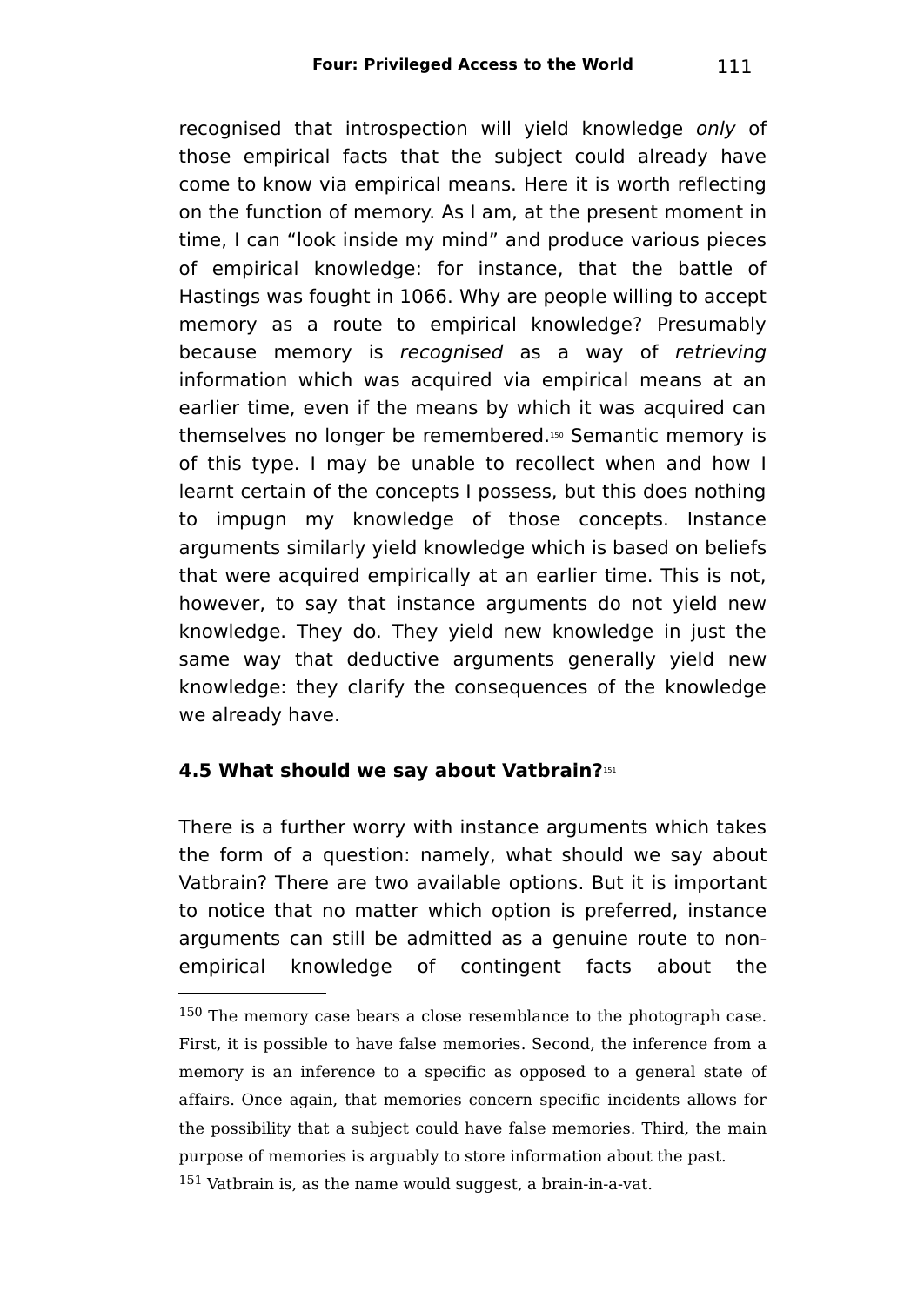environment. That is, on no account does Vatbrain constitute a counterexample to the validity of instance arguments.

The two options, then, are the following. Either Vatbrain can think, or he can't. To assume the first disjunct is to maintain that it is legitimate to attribute propositional mental events to Vatbrain. On this assumption, there is no reason not to suppose that Vatbrain could reason through instance arguments and thereby come to know, without recourse to empirical investigation, certain facts about his environment. Although the instance arguments available to Vatbrain would be syntactically identical to those available to Susan, for example, the propositions expressed by the respective thoughts of the subjects would, of course, be different. Vatbrain can no more reason to the fact that he is in a waterworld than Twin Susan can. With their respective, syntactically identical instance arguments, Susan would conclude that she was in a water-world, Twin Susan would conclude that she was in a twater-world, and Vatbrain would conclude something like, perhaps, that he was in a water-in-the-image-world.<sup>[152](#page-111-0)</sup> Each of their respective conclusions would be true.

What about the second possibility, according to which Vatbrain cannot think? For this scenario to present a counterexample to the validity of instance arguments, it would have to be assumed that it could seem the same to Vatbrain, even though he somehow failed to have propositional mental events. The reason this would provide a counterexample is because it would raise the sceptical possibility that we could be in that position. We could think we were gaining knowledge about our environment, but would be unable to rule out the possibility that we were just like Vatbrain; that there was nothing but phenomenology[153](#page-111-1).

<span id="page-111-0"></span><sup>152</sup> This possibility is owed to Putnam (1981), where it is used as the basis for a transcendental argument against scepticism. Once again, since this is the concern of chapter six, I will postpone further discussion until then.

<span id="page-111-1"></span><sup>153</sup> This possibility would require that phenomenology be locally supervenient. On the supposition that Vatbrain has no propositional mental events, I am strongly inclined to deny Vatbrain phenomenological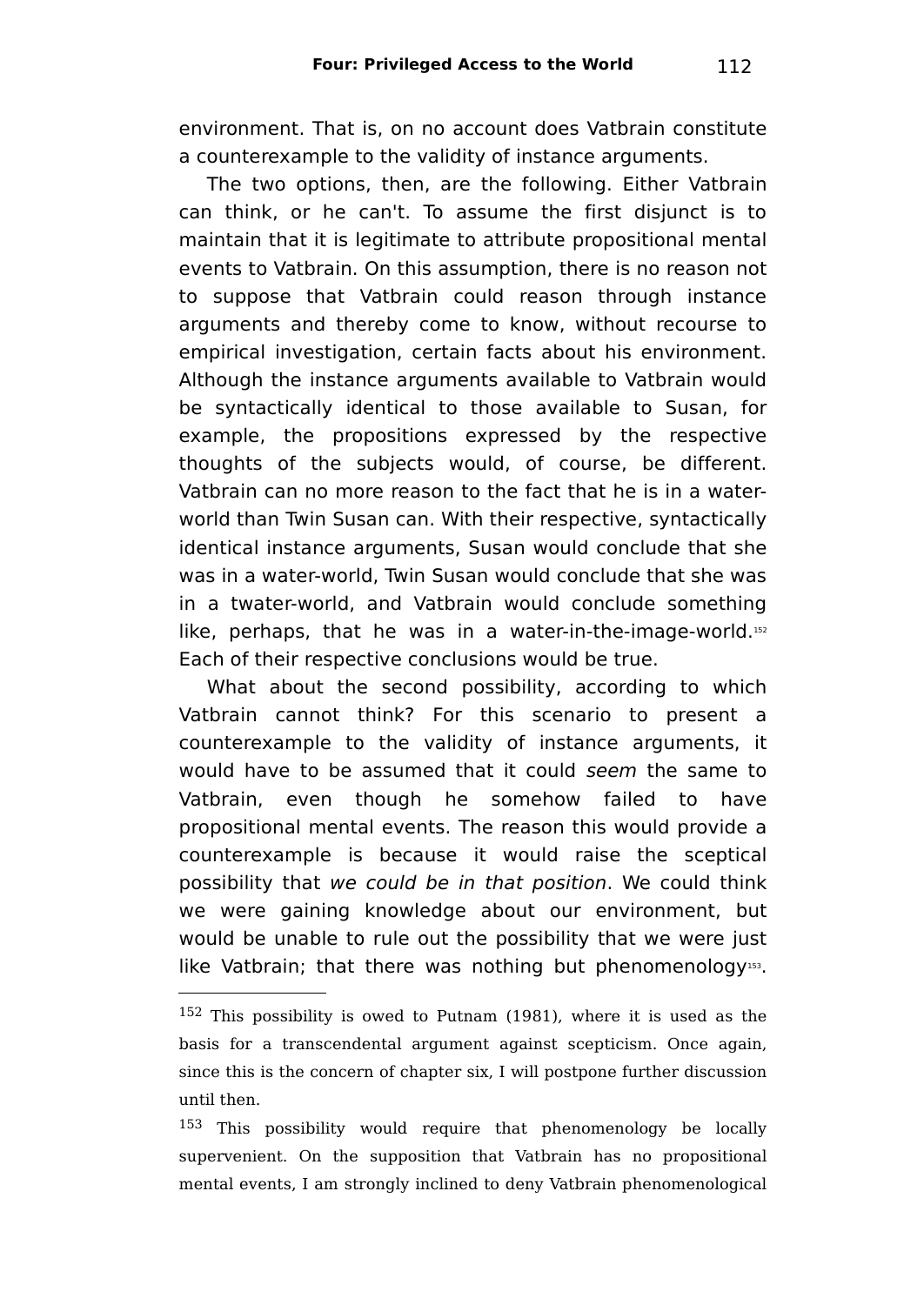However, on closer examination it becomes evident that this line of reasoning is misguided. The supposition that a subject could think she was gaining knowledge and yet it be illegitimate to attribute propositional mental events to her is clearly incoherent. The only scepticism that could be raised here is a full-blooded scepticism about whether we think at all; and I take it that this very possibility is incoherent. A minimal requirement on a theory of thought is that it be descriptive of whatever it is we do. It is not as if we could settle on a theory, and then discover that whatever it is we do, it's certainly not thinking.

Thus, whatever we say about Vatbrain, he provides no counterexample to the validity of instance arguments.

## **4.6 Conclusion**

Introspection and conceptual analysis can together yield knowledge of contingent facts about the external world; but only in so far as those contingent facts are themselves a necessary condition for the very existence of the objects introspected. Of the three following claims,

**(PA)** For all **x**, if **x** believes that she thinks that p, then **x** thinks that p;

**(SE) x**'s thinking that p necessarily depends upon contingent facts about her environment;

**(EC) x** could not have non-empirical knowledge of contingent facts about her environment;

the one which should be rejected is **(EC)**. If one accepts a new theory about what a concept is, namely semantic externalism, one should expect a new theory about what knowledge of a concept entails. The Argument from Privileged Access fails to establish its intended conclusion.

states also. That is, I am sympathetic to the view that phenomenology is broad.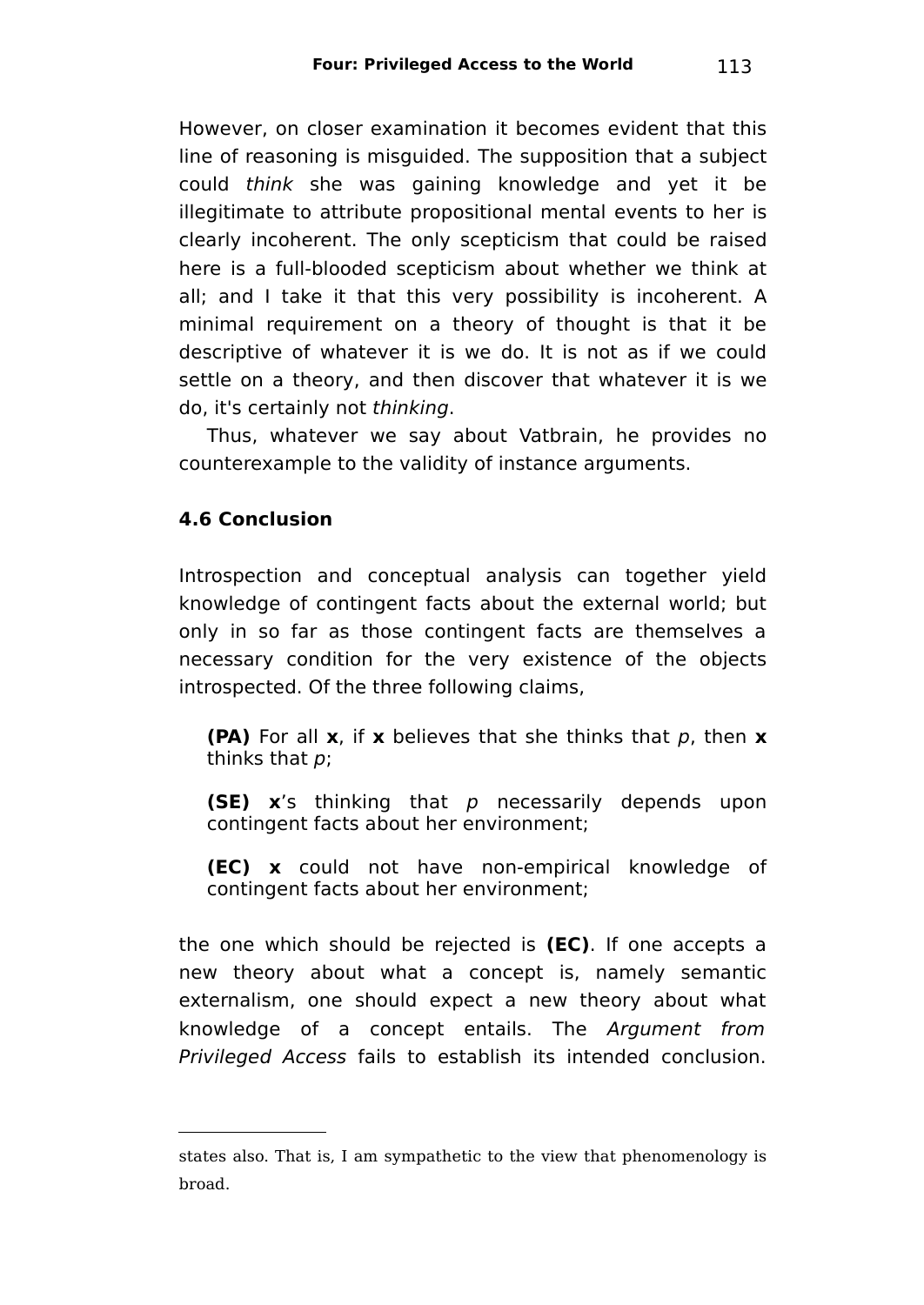Semantic externalism and privileged access are compatible. We can have privileged access to the world.<sup>[154](#page-113-0)</sup>

<span id="page-113-0"></span> $154$  The claim that, on the assumption of a certain theory of the mind, if knowledge of mental items is demon-proof, knowledge of the items to which they correspond is demon-proof, has roots at least as far back as John Locke. Thus Locke not only acknowledges that his theory of simple ideas has this consequence, though he would no doubt have expressed it differently, he actually takes it as a point in favour of his theory. He invokes the allegedly unsavoury consequence as providing the solution to a problem about knowledge of the external world. Locke writes,

<sup>§ 3. ...</sup> How shall the Mind, when it perceives nothing but its own Ideas, know that they agree with Things themselves? This, though it seems not want to difficulty, yet, I think there be two sorts of Ideas, that, we may be assured, agree with Things.

<sup>§</sup> 4. First, The first are simple Ideas, which since the Mind, as has been shewed, can by no means make to it self, must necessarily be the product of Things operating on the Mind in a natural way, ... . Thus the Idea of Whiteness, or Bitterness, ... has all the real conformity it can, or ought to have, with Things without us. And this conformity between our simple Ideas, and the existence of Things, is sufficient for real Knowledge. (Locke, 1689 Book IV, Chapter IV, original emphasis)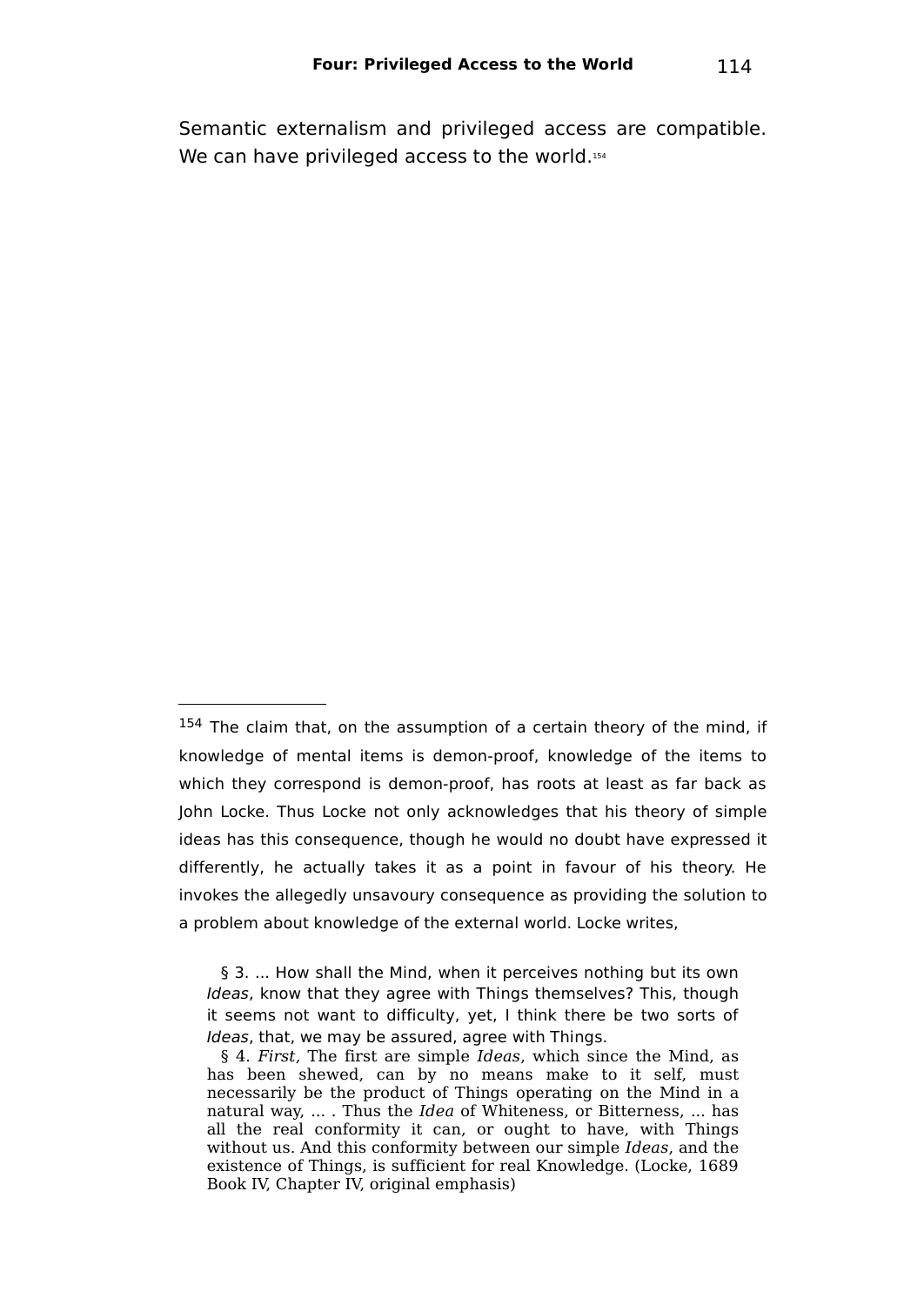# **Singular Thought**

#### **5.1 Introduction**

In chapter four I argued that instance arguments are a valid means by which a subject can come to have non-empirical knowledge of her environment. It was stressed that instance arguments take one from an instance of a general propositional mental event to knowledge of a general fact about the world.

It is tempting to think that semantic externalism characterises thought as essentially object-dependent, and that it is this fact which explains the validity of instance arguments.[155](#page-114-0) If this reasoning were correct, it ought to be possible to use analogous instance arguments to infer from any object-dependent thought to the existence of the object upon which that thought depended. A prima facie example of an object-dependent thought is a singular thought, or de re thought.[156](#page-114-1) Such thoughts, broadly speaking, concern individuals, or particular objects.

In this chapter I discuss two opposed theories of singular thought, each of which is defined by its answer to the following question: is the content of a de re thought to be understood as object-dependent, or object-independent? To maintain that the content of a de re thought is objectdependent is to maintain that the content would not be available to be thought in the absence of the object which the thought concerns. If this view is correct, it will be possible to gain non-empirical knowledge of the existence of the particular object or objects upon which a given de re thought depends. If the alternative view is correct, no such non-

<span id="page-114-0"></span><sup>155</sup> For example see Brown (1995), who has claimed that what I have called the Argument from Privileged Access works in effect because it can be generalised to apply to all cases of object-dependent thought. See also Noonan (1993).

<span id="page-114-1"></span> $156$  I will use the terms "singular thought" and "de re thought" interchangeably.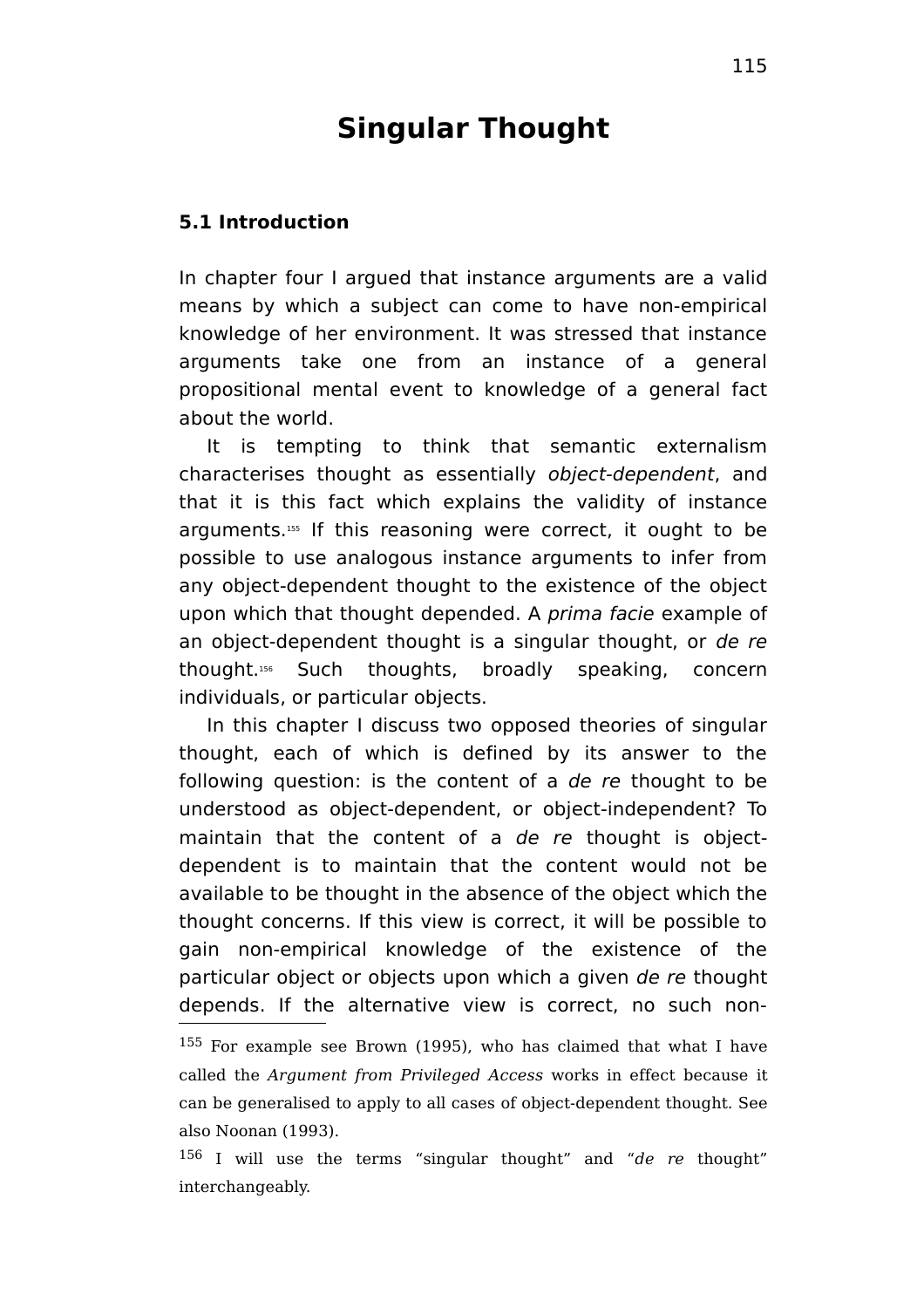empirical knowledge is possible, since the content of a de re thought would exist even in the absence of the object or objects the thought in fact concerns. [157](#page-115-0)

Given the complex nature of the theories I will be discussing, it will be worth while to examine them in some detail before moving on to establish my intended conclusion.

#### **5.2 De dicto and de re attributions**

To give an account of singular thought has been, in the first instance, to provide a criterion of differentiation between the attribution of a de dicto thought and the attribution of a de re thought.[158](#page-115-1) For ease of exposition, I will throughout the following discussion use belief as the exemplar type of thought. At first sight, then, it might be thought that the distinction between the attribution of a de dicto belief, and the attribution of a de re belief could be drawn by appeal to a surface-level, grammatical distinction; a distinction between belief in a proposition and belief of something that it has a given property. To illustrate this, consider the following.

(1) Ortcutt believes the proposition that someone is a spy.

(2) Someone in particular is believed by Ortcutt to be a spy. [159](#page-115-2)

<span id="page-115-1"></span><sup>158</sup> On the face of it, there is no reason to suppose that an examination of the nature of the attributions of beliefs should provide any insight into the nature of the beliefs thereby attributed. Consider an analogous approach towards the nature of baldness. There is no obvious reason why a subject would learn anything about the nature of baldness by investigating the nature of baldness-attributions. However, I take it that this was the traditional approach, and that the surface-level grammatical distinction is the traditional one.

<span id="page-115-2"></span><sup>159</sup> The examples are taken from Quine (1956).

<span id="page-115-0"></span><sup>157</sup> As will become clear, the debate centres on the notion of "content". De re thoughts are object-dependent according to both theories. The crucial issue is whether to admit some form of content even in the absence of a truth-evaluable thought.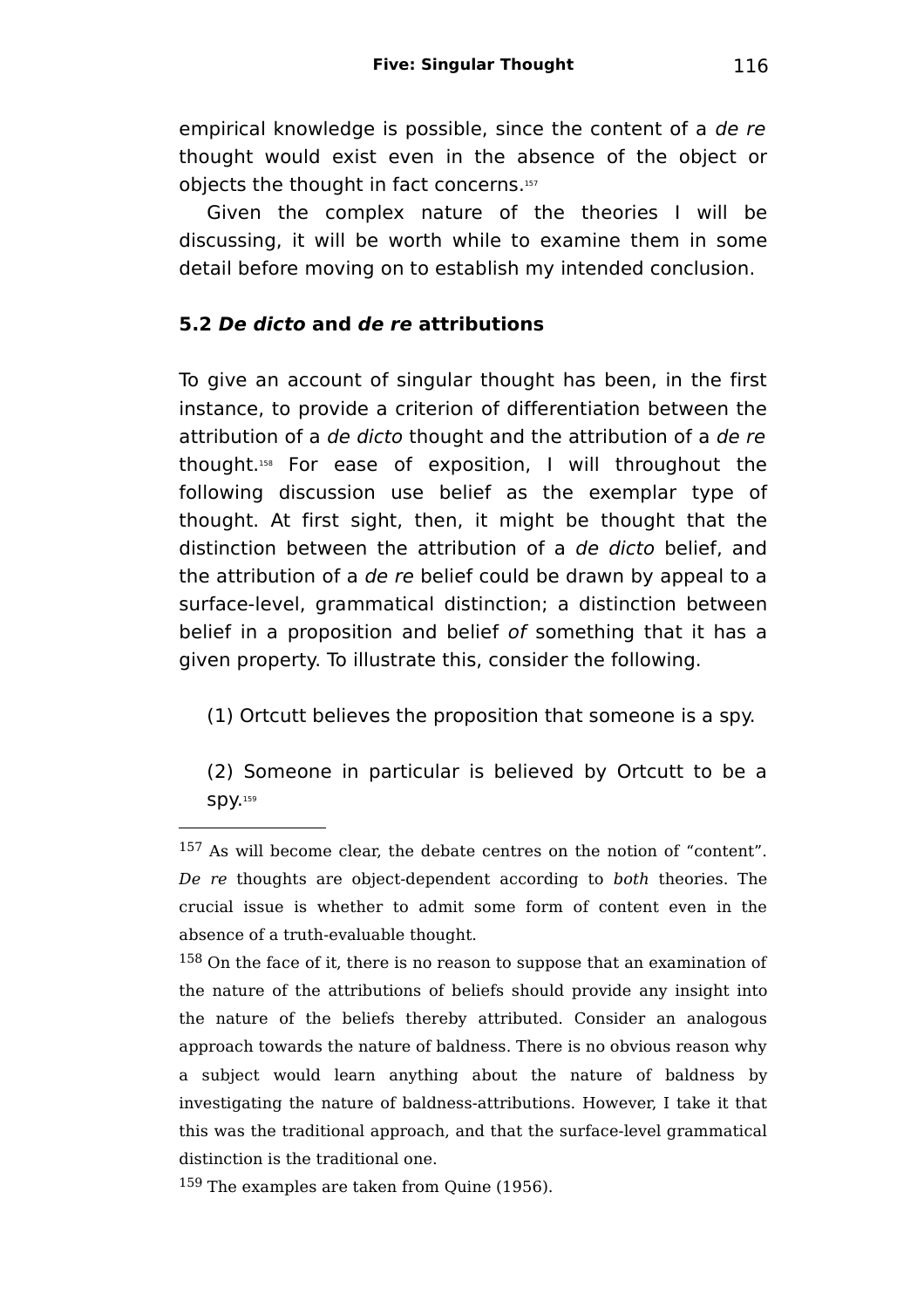According to the grammatical distinction, (1) is taken to relate Ortcutt to a proposition, and is thus the ascription of a de dicto belief; (2) is taken to relate Ortcutt to an individual - a res - and is thus the ascription of a de re belief.

Burge[160](#page-116-0) , however, has argued that the grammatical distinction does not provide a sufficient condition for drawing the relevant distinction between the attribution of a de dicto belief and the attribution of a de re belief. This is shown by a proposal about the structure of propositions put forward by Bertrand Russell. Russell held that sentences containing logically proper names express propositions whose components include the individuals thereby named.[161](#page-116-1) Burge claims that since this notion of proposition was introduced specifically to account for the notion of de re knowledge, a statement that says that this sort of proposition is believed should not be regarded as de dicto but as de re. An example of such a proposition is given in (3).

(3) Ortcutt believes the proposition that this is red.

According to the grammatical distinction, the ascription expressed by (3) is that of a de dicto belief, since it relates Ortcutt to a proposition; yet the proposition is such that believing it would be to have a singular belief. Hence, according to Burge, the grammatical distinction can not underpin the relevant distinction between de dicto belief and de re belief.

Quine's discussion of the topic has led to the relevant distinction being drawn instead in terms of a substitutivity criterion. On this account, the distinctive mark of the attribution of a de re belief about a given object is that it is legitimate to substitute salva veritate any correct description

<span id="page-116-0"></span><sup>160</sup> Burge (1977).

<span id="page-116-1"></span><sup>161</sup> According to Russell, a proposition is an abstract entity with objects and properties in it. See Russell (1912) and (1956). A logically proper name is a genuinely referring expression, one which presupposes the existence of the object named.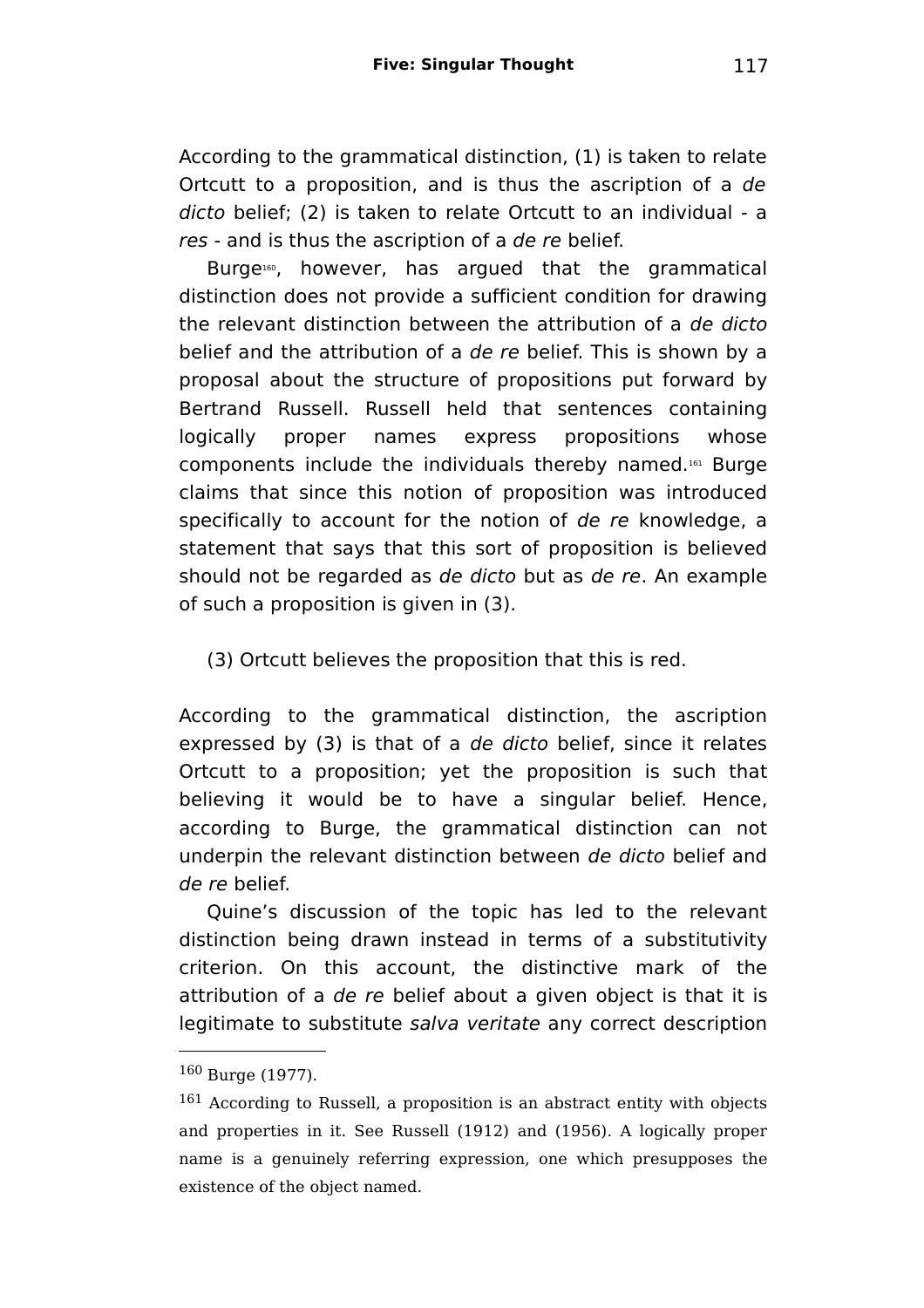of that object. For example, suppose Ortcutt believes de re of the woman in the alleyway that she is a spy. In characterising Ortcutt's belief, it would be legitimate to use any correct description of that woman, regardless of whether Ortcutt could describe the woman in that way. Thus, on the supposition that the woman in the alleyway is the prime minister, Ortcutt's belief would be correctly characterised both as the de re belief of the woman in the alleyway that she is a spy, and as the de re belief of the prime minister that she is a spy. Theoretically, the ascription relates Ortcutt directly to the woman, without attributing to Ortcutt any particular description or conception that he could use to represent her.[162](#page-117-0)

If, on the other hand, Ortcutt believes de dicto that the woman in the alleyway is a spy, it would be incorrect, according to Quine, to infer that he has the de dicto belief that the prime minister is a spy. Even were Ortcutt to be aware of the relevant identity, and hence to believe both propositions, the beliefs are to be regarded as distinct. Essentially, it is possible for a rational subject to take opposing attitudes to the propositions. On this view it is a mark of belief de dicto that an ascription of it will not tolerate co-extensional substitution.

Once again, however, Burge maintains that the distinction cannot be adequately drawn in these terms either, since there are ascriptions in which substitutivity fails, yet which are nevertheless de re. Consider the following.

(4) Ortcutt believes that the woman in the alleyway is a spy.

The problem Burge sees here is that the expression "the woman in the alleyway" may be "doing double duty at the surface level - both characterising Ortcutt's conception and

<span id="page-117-0"></span><sup>162</sup> It is a notable point from Quine that he assumes that when a subject is related directly to an object, the subject's conceptions of the object are not taken into account at all. As will become clear, this mutual exclusion should be abandoned.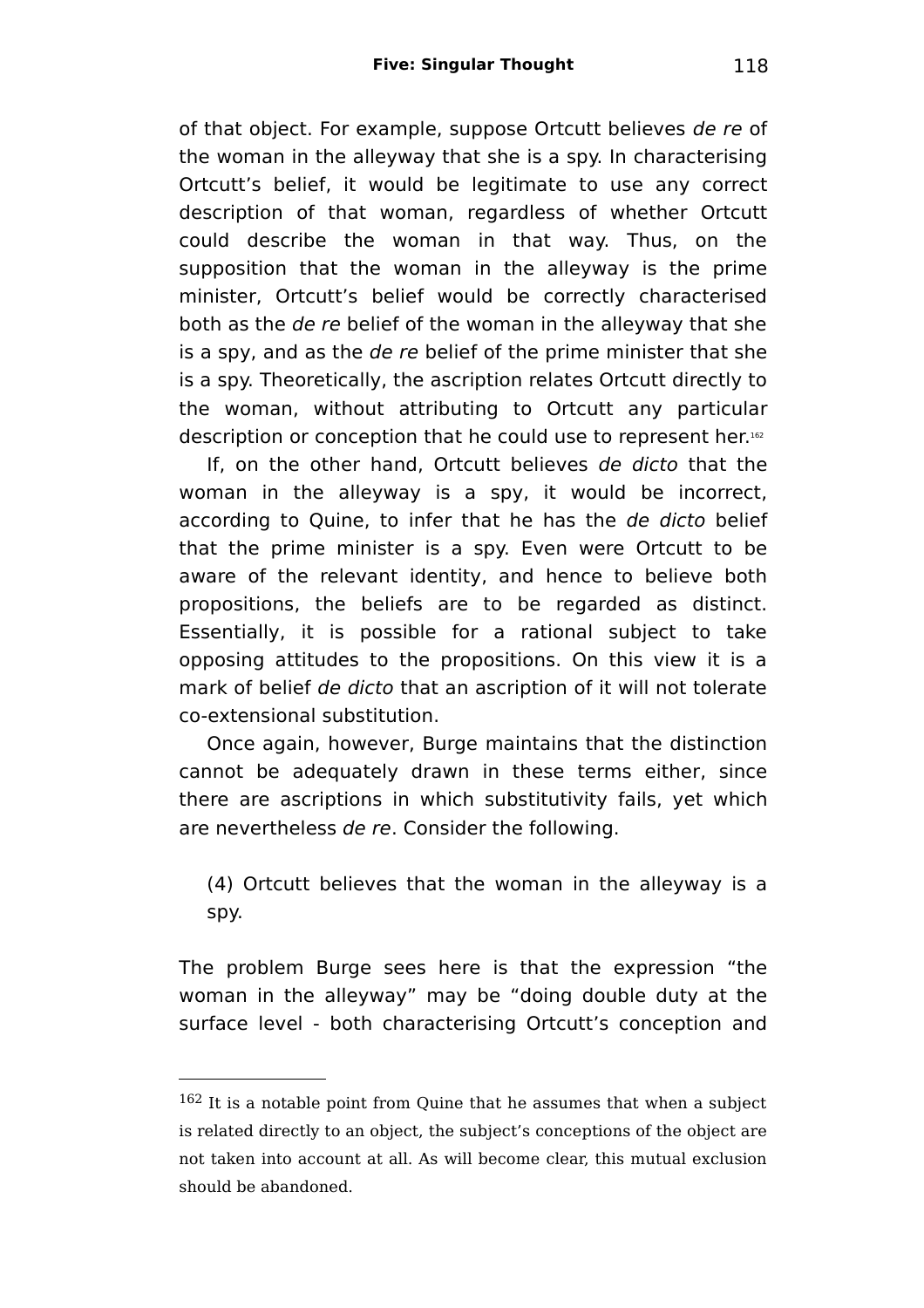picking out the relevant res<sup>[163](#page-118-0)</sup>. Burge concludes that the distinction between de re and de dicto attributions can not be adequately drawn by differences at the surface level. Essentially, the difficulty is that attributions of a given thought need not reflect the type of thought which is attributed. Hence, any account which tries to draw the distinction between de dicto and de re beliefs by appeal to a distinction between de dicto and de re attributions of beliefs will ultimately fail.

## **5.3 Burge's distinction**

The realisation that differences at the surface level are inadequate for the purposes of distinguishing de re from de dicto attributions leads Burge to provide an account of two distinctions: a distinction between the attribution of de dicto thought and the attribution of de re thought, as well as a distinction between de dicto thought and de re thought, where the latter, epistemic distinction grounds the former, semantic distinction. In this way, Burge focuses not only on the attributions of thought, but on the logical status of the thoughts entertained.

Let us look at the semantic distinction between the attribution of a de dicto and a de re belief first. Burge expresses this distinction in terms of logical form, and represents (1) and (2) above as,

(1') Bd (Ortcutt,  $\oint (\exists x)$  Spy  $(x)$ <sup>U</sup>)

(2')  $(7x)(Br$  (Ortcutt,  $\langle x \rangle$ ,  $\oint$ Spy  $(y)\stackrel{\text{(i)}}{V}$ ))

'Bd' represents that the subject has a de dicto belief, and 'Br' that the subject has a de re belief. The pointed brackets contain a bound variable representing the object presented, and indicate that it is the object itself which is of importance, rather than any description of that object; substitution of co-

<span id="page-118-0"></span><sup>163</sup> Burge (1977) p. 341. For essentially the same point see Castañeda (1967), and Loar (1972).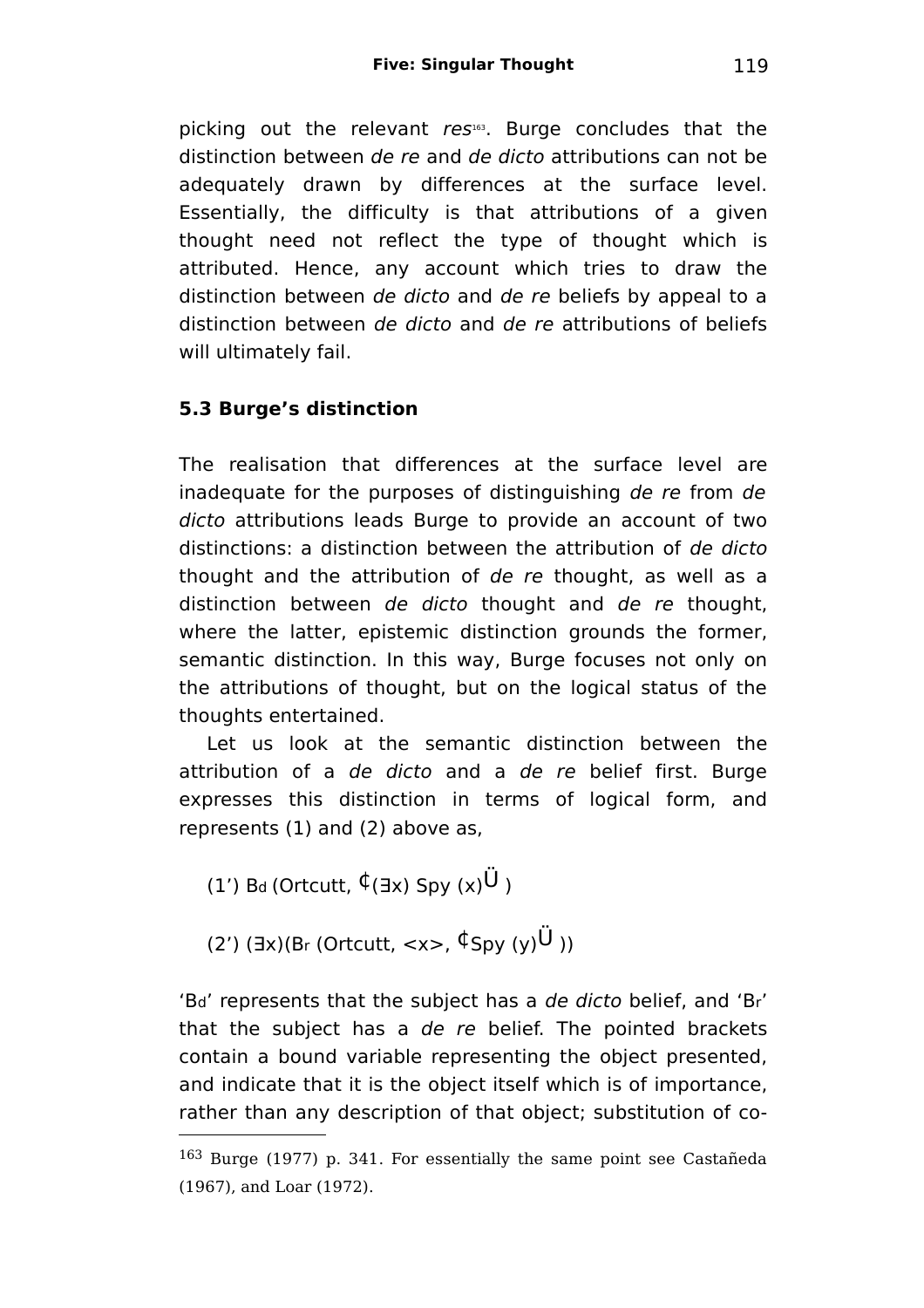extensional descriptions within slanted brackets is therefore legitimate. The corner quotes, according to Burge, "may be regarded as a convenience for denoting the proposition, or component of proposition, expressed by the symbols they enclose"[164](#page-119-0) . No singular term will appear inside the corner quotes, and the predicates which do appear will not be substitutable by co-extensive predicates.

Burge maintains these formulations make the relevant distinction explicit: 'Bd' relates the subject to a complete proposition, expressed by a closed sentence; 'Br' relates the subject in part to an incomplete proposition, expressed by an open sentence, and in part to a res. He writes,

Purely de dicto attributions make reference to complete propositions - entities whose truth or falsity is determined without being relative to an application or interpretation in a particular context. De re locutions are about predication broadly conceived. They describe a relation between open sentences (or what they express) and objects. (Burge, 1977 p. 343, original emphasis)

According to Burge, this way of drawing the distinction captures the intuition behind both the substitutivity criterion and the surface-level grammatical distinction.

Examining the function and placement of the corner quotes makes it clear why Burge claims that Quine's substitutivity criterion will be unable to distinguish the de re from the de dicto, for it is no longer the individuating criterion of the de dicto that it will not tolerate substitution of coextensional terms. No expression inside corner quotes will tolerate substitution of co-extensional terms, so according to Burge's distinction attributions of belief de re will not tolerate substitution of co-extensional terms *simpliciter* either. It is clear that substitution is legitimate only in the first and second argument places. It is not legitimate anywhere in the third argument place, which specifies the open sentence,

<span id="page-119-0"></span><sup>164</sup> Burge (1977) p. 341.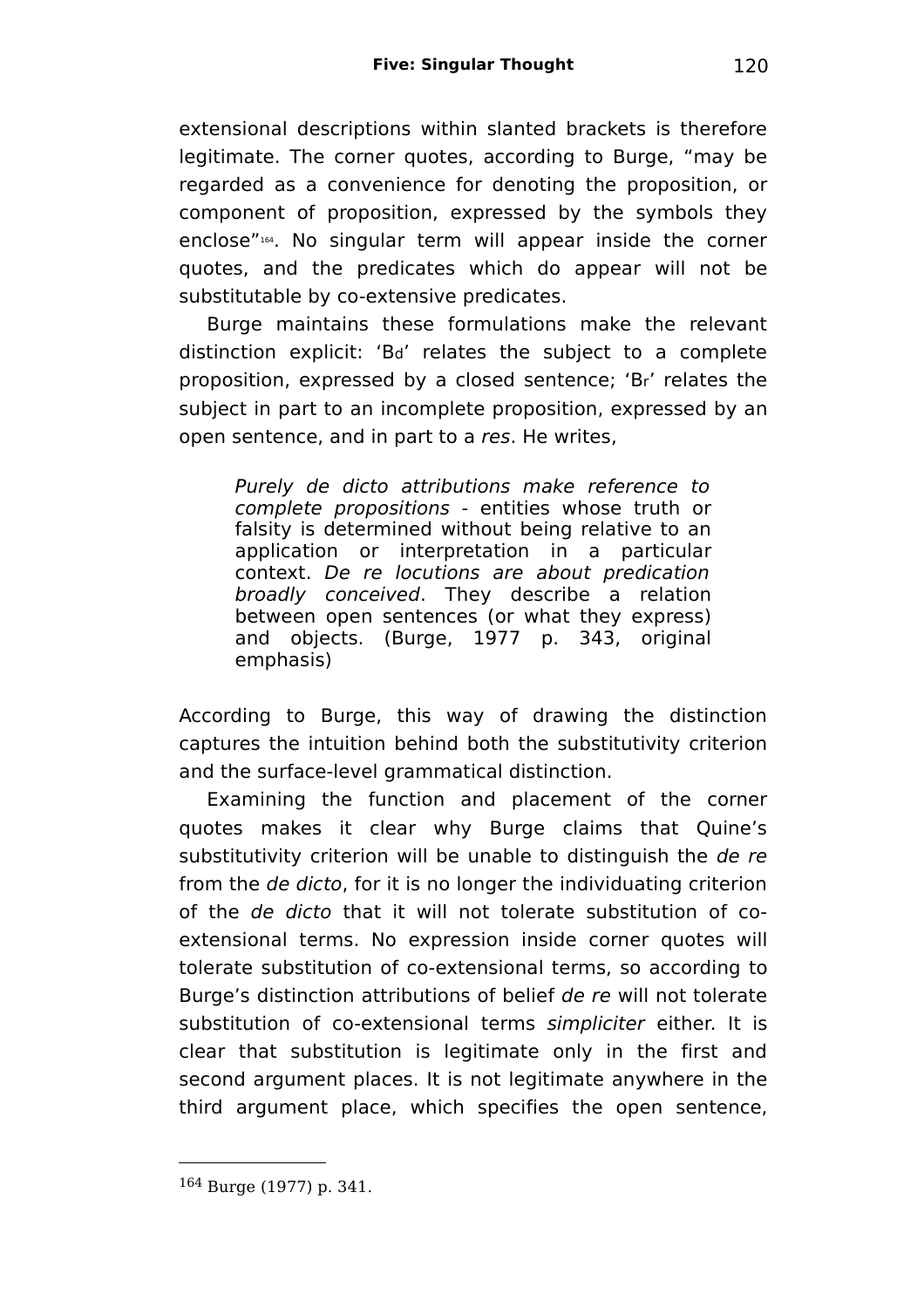since this is characterised in terms specific to the way the subject is thinking about the supposed referent.

This can be illustrated by examining the following examples of the logical form of beliefs which could make (4) true.

- (4') Br (Ortcutt,  $\lt$ the woman in the alleyway>,  $\oint$ Spy (y) $\bigcup$ )
- (4") Br (Ortcutt, <the woman in the alleyway>,  $\oint$ Spy (y) & Woman (y) & In Alleyway  $(y)$ U )

The second, and not the first, attributes the notion of a woman in the alleyway to Ortcutt. [165](#page-120-0)

To reiterate, then, the semantic distinction is this. A de dicto attribution of a belief relates the subject to a complete, or completely expressed, proposition; a de re attribution of a belief relates the subject to a res and an incomplete proposition. Underlying this semantic distinction is an epistemic distinction. The epistemic distinction is between de dicto beliefs that are fully conceptualised, and de re beliefs, "whose correct ascription places the believer in an appropriate nonconceptual, contextual relation to objects the belief is about"[166](#page-120-1) . This is not to say that the non-conceptual relation precludes any conceptual relation between the subject and the object, as is explicit in (4''). While there is no constraint on the involvement of concepts available to the subject entertaining a de re belief, there is a requirement that the relation between the subject and the object not be merely conceptual. A further relation must hold, a description of which is external to the content of the belief, and which need not correctly be described in terms of concepts available to the subject. The connection between the subject and the object is a brute causal connection. The subject need not, however, be denied the concepts required to express the relevant connection.<sup>[167](#page-121-0)</sup>

<span id="page-120-0"></span><sup>165</sup> Burge assumes (4'') to be a fairly ordinary reading for cases in which Ortcutt sees the woman.

<span id="page-120-1"></span><sup>166</sup> Burge (1977) p. 346.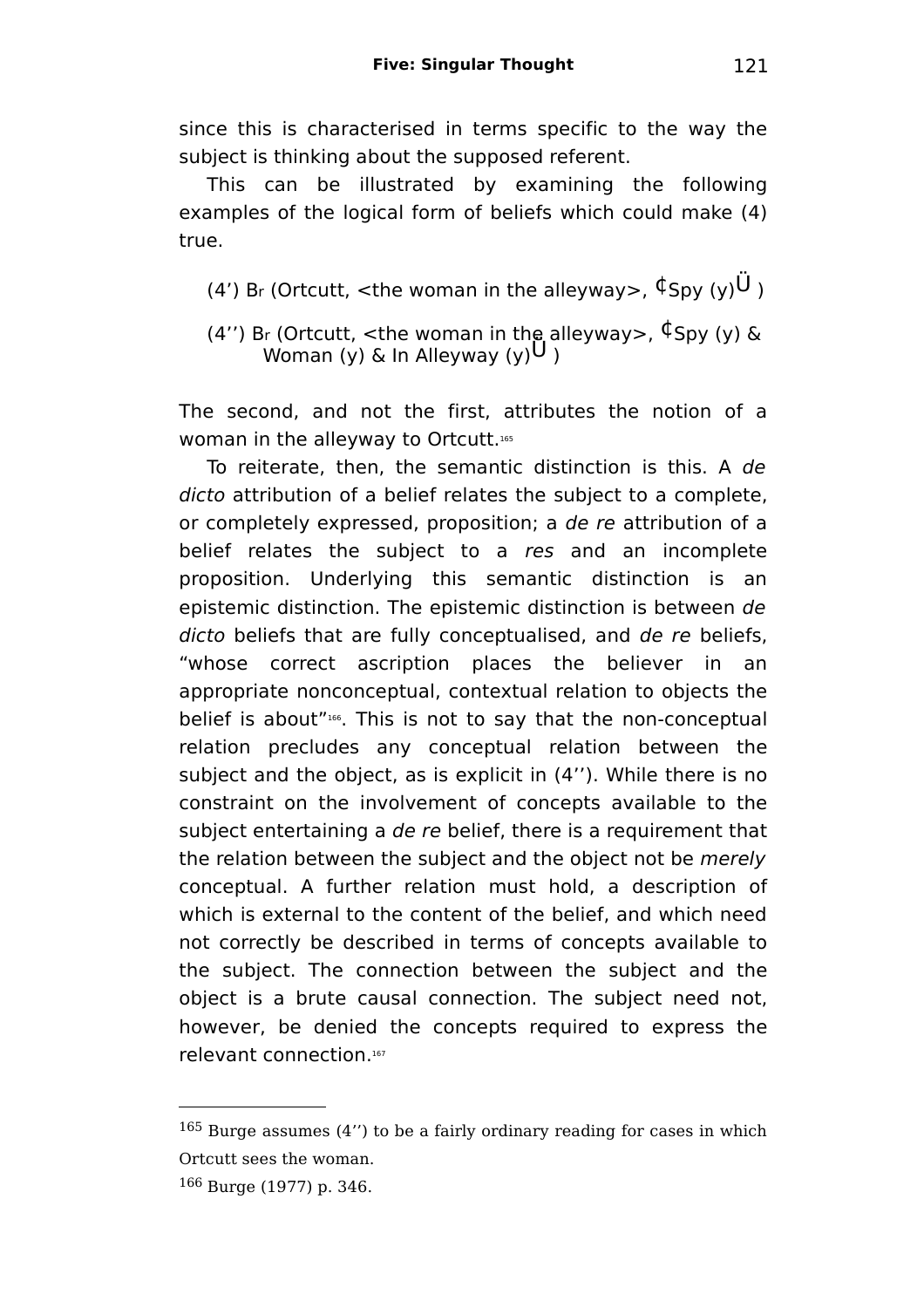The semantic and the epistemic distinction are of course interrelated. If a subject satisfies the epistemic criterion for having a de re belief, any correct ascription of that belief will satisfy the semantic criterion for the attribution of a de re belief. Mutatis mutandis for a de dicto belief and its correct ascription. Thus, while all beliefs will be partly characterisable in terms of the subject's concepts, it is, according to Burge, the distinctive mark of a de dicto belief that it be characterisable purely in such terms. He writes,

A correct ascription of a de dicto belief identifies it purely by reference to a "content" all of whose semantically relevant components characterise elements in the believer's conceptual repertoire. (Burge, 1977 p. 346)

Similarly, according to Burge, if a belief is essentially de re, that is in virtue of the fact that a context involving the res itself enters into determining how the belief can be correctly ascribed.

At first sight, the following could be regarded as a threat to Burge's characterisation. Suppose Ralph, in conversation with Ernie, sincerely asserts, "The richest man in Britain is mean", not knowing who the richest man in Britain is. Suppose later that Ernie, an acquaintance of the richest man in Britain, reports Ralph's belief to him by saying, "Ralph believes you are mean". Prima facie what we have here is a case in which the belief ascription relates Ralph both to an open sentence and to the richest man, thus fulfilling the semantical characterisation of de re belief, even though Ralph's epistemic state depends completely on concepts in his repertoire, thus fulfilling the epistemic characterisation of de dicto belief. The semantic and epistemic characterisations

<span id="page-121-0"></span><sup>167</sup> Burge (1977) p. 361. Although Burge admits that there is no adequate general explication of this contextual, not purely conceptual relation, he takes perception as the paradigm, with further examples of such possible relations being those involved in memory, introspective beliefs, certain historical beliefs, beliefs about the future, and perhaps beliefs in pure mathematics.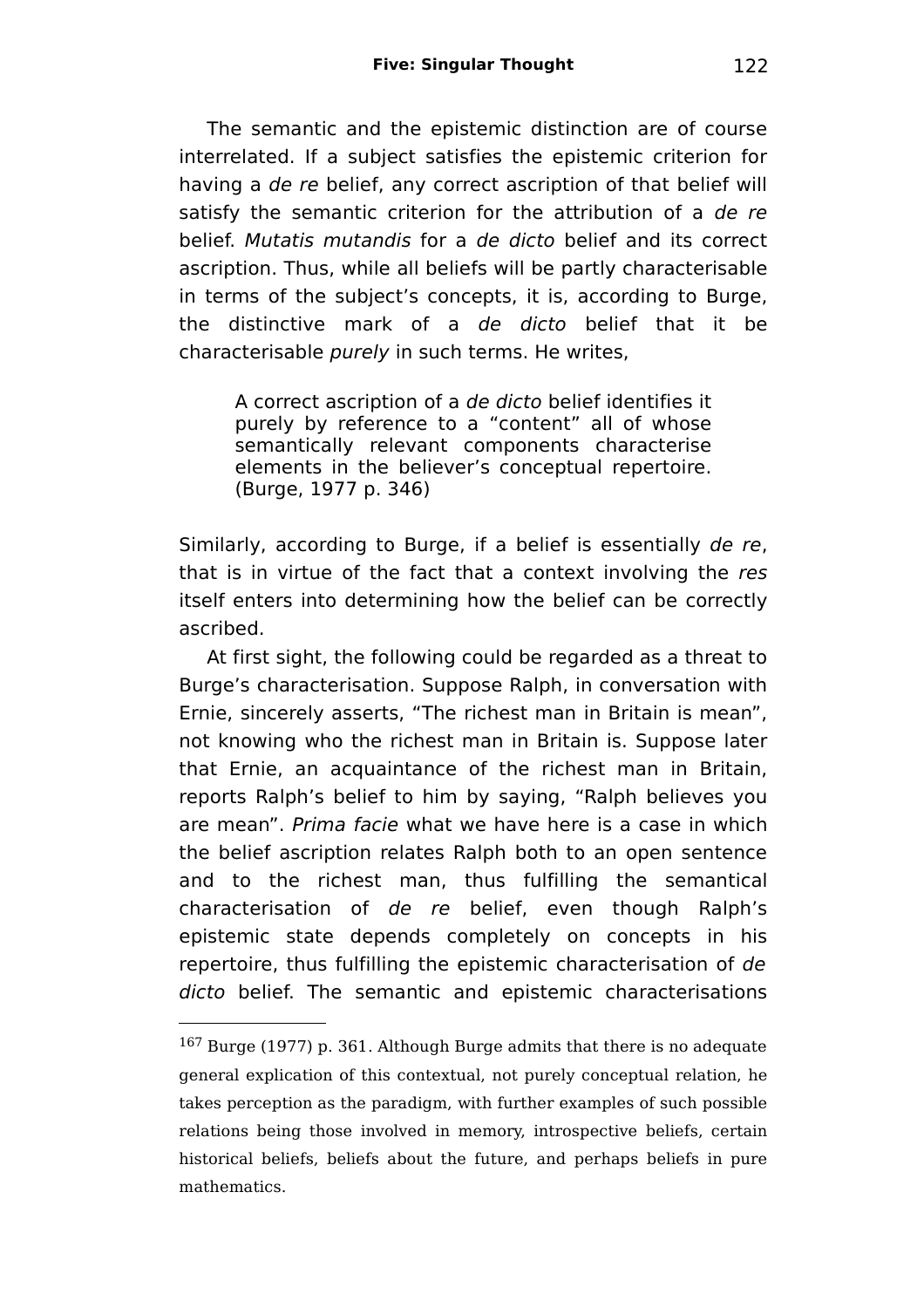provided by Burge thus appear to diverge. However, the characterisations can be seen to diverge only in so far as the belief-ascription is true. The question, then, is whether or not the belief ascription is true: and I take it that strictly speaking it is not. What we have here is not a correct ascription of a de re belief, but rather a de re ascription of a de dicto belief. All the example can be taken to show is that the attribution of a belief may come apart from the type of belief which is taken to make the attribution true; and there is no reason why Burge should not accept this.<sup>[168](#page-122-0)</sup>

Burge, then, holds a dual-component theory of de re thought. A de re thought is composed of a referenceindependent content and a context. [169](#page-122-1) The content is the "mentalistic" part of the thought, expressed by an open sentence. Which object the content applies to may vary with context. Ortcutt could have the same thought-content were he to think of Ralph as a spy, or of Ralph's twin as a spy. The thoughts would nevertheless have different truth-conditions. Without the contextual component, then, there is no thought. The first would be true if and only if Ralph were a spy, the second if and only if Ralph's twin were a spy.

Burge maintains that this de re content cannot be reduced to a complete de dicto thought. Any incomplete de dicto

<span id="page-122-1"></span><sup>169</sup> For alternative ideas about reference-independent content, see Fodor (1987), Searle (1983) chapter 8, and Loar (1988).

<span id="page-122-0"></span><sup>168</sup> I take it that the distinction I invoke between an ascription being literally true and an ascription being understood and accepted even though literally false lies behind Burge's proposal that, in the example given, the term "you" would be anaphoric, acting as a "pronoun of laziness" for the description "the richest man in Britain". If this were correct, the ascription would then relate Ralph to a closed sentence, thus fulfilling the semantic characterisation of de dicto belief. Consequently, the semantic and epistemic characterisations would remain in step. (Burge, 1977 p. 346). The treatment of "you" as anaphoric could, however, be criticised, since if it were anaphoric, it ought to be a condition on understanding the attribution that the richest man in Britain know the relevant description under which he was referred to by Ralph, which does not seem right.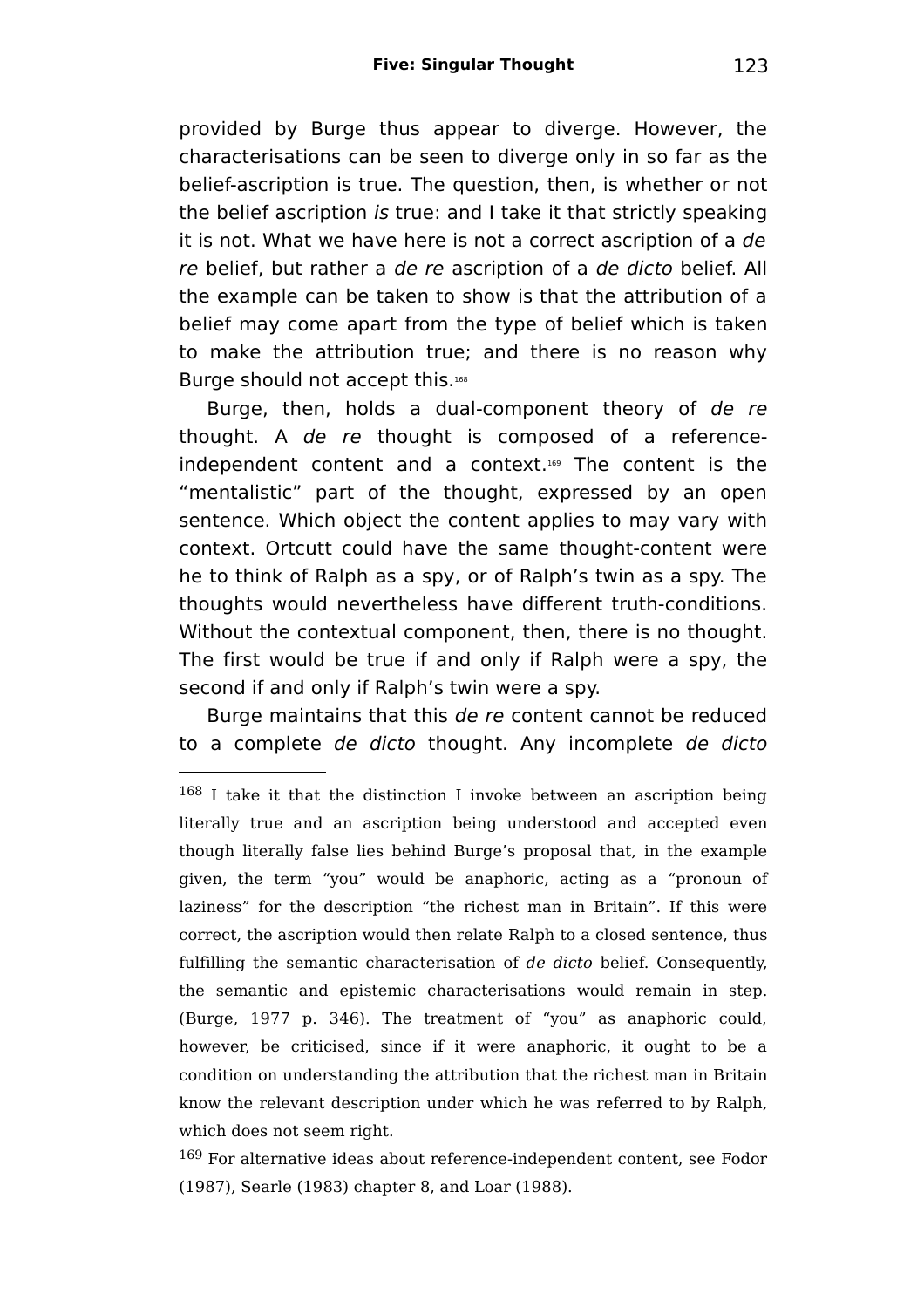content will by itself be insufficient to pick out the actual referent of the de re belief. Since Burge places no restriction on the number or type of concepts which can enter into the content of a de re thought, he must presumably allow that it be possible for the content of a de re thought in fact to pick out the referent of that de re thought. However, in any given case in which the concepts featuring in the content of a de re thought do in fact uniquely identify the object of the de re thought, it will not be in virtue of the fact that the referent satisfies the relevant description in the thought-content that the thought concerns the object it does, but in virtue of the non-conceptual relation which holds between the subject and the object. Thus Burge expresses his commitment to a nonreductivism with respect to de re thought. Further, of the two types of thought, it is the de re which Burge maintains is the more fundamental. It is de re thoughts which he maintains are essential for the use and understanding of language.

It might be thought that the content invoked in a dualcomponent theory is naturally individualistic. However, Burge's non-reductive fundamentalism about de re thought ties in neatly with his semantic externalism. A dualcomponent theory will be distinguished as individualistic or anti-individualistic depending on the status of the concepts involved in the content of the thought, in the propositional fragment. Since the concepts which constitute the content of the thought will, on Burge's theory, be externally individuated, his dual-component theory of de re thought is anti-individualistic. While Ortcutt could have the same type of content were he to think of Ralph as a spy, or of Ralph's twin as a spy, this would depend on his remaining in the same linguistic environment, such that the term "spy" has the same meaning in each case. The content of his thought is not locally supervenient, but externally determined.

## **5.4 Object-dependent thoughts**

There are two defining characteristics of dual-component theories such as Burge's. First is the claim that the elements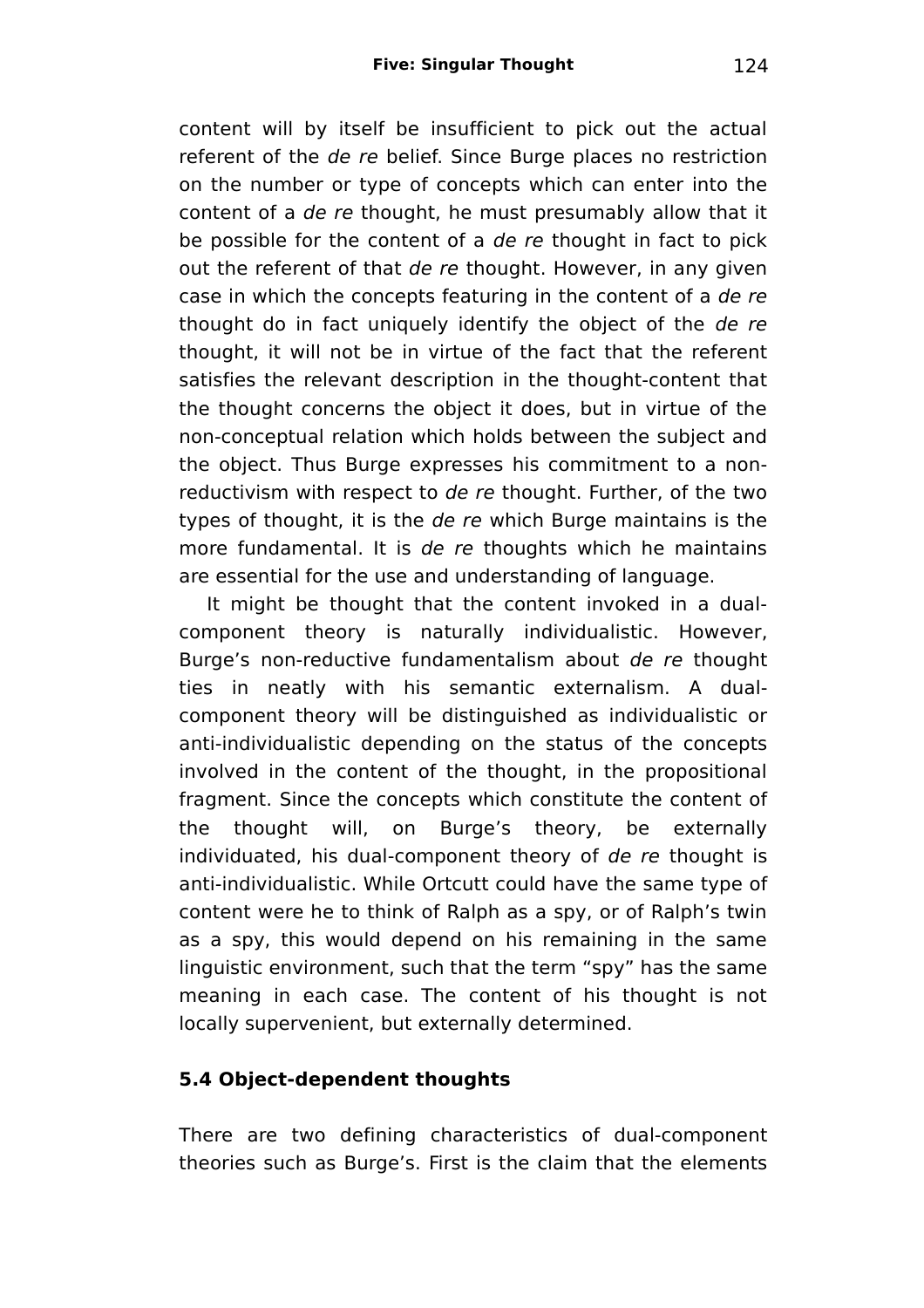of the content of the thought, the incomplete propositional fragment, may be insufficient to pick out the object the thought concerns. Second is the claim that the content of a de re thought is available to be thought whether the object which it purportedly concerns exists or not. It is McDowell's contention that this view is adopted as a result of the mistaken belief that,

... a Fregean philosophy of language and thought can represent an utterance, or a propositional attitude, as being about an object only by crediting it with a content that determines the object by specification, or at least in such a way that the content is available to be thought or expressed whether the object exists or not. (McDowell, 1984 p. 98)

The work of both Evans and McDowell is strongly opposed to such a belief. [170](#page-124-0) Their concern is to demonstrate that a Fregean philosophy of language and thought can accommodate a notion of de re thought, according to which the very content of a de re thought is object-dependent. On this view, the existence of a de re content depends essentially upon the existence of the object the content concerns. If the supposed object does not exist, neither does the supposed content. Crucially, the SSTT admits of no distinction between content and thought; to say that a thought is object-dependent is to say that its content is object-dependent. The dual-component theory, on the other hand, divorces content from thought, and hence allows that the content of a de re thought is not object-dependent, even if the thought itself is regarded as object-dependent.

<span id="page-124-0"></span><sup>&</sup>lt;sup>170</sup> My concern here is not directly with the motivational contention of McDowell's, but rather with the claim that a de re thought is not such that it is available to be thought whether the object exists or not. However, both Evans and McDowell are largely motivated by an attempt to account for certain types of thought within a Fregean framework. See McDowell (1977) for a Fregean account of proper names. See Evans (1981) for a Fregean account of demonstratives.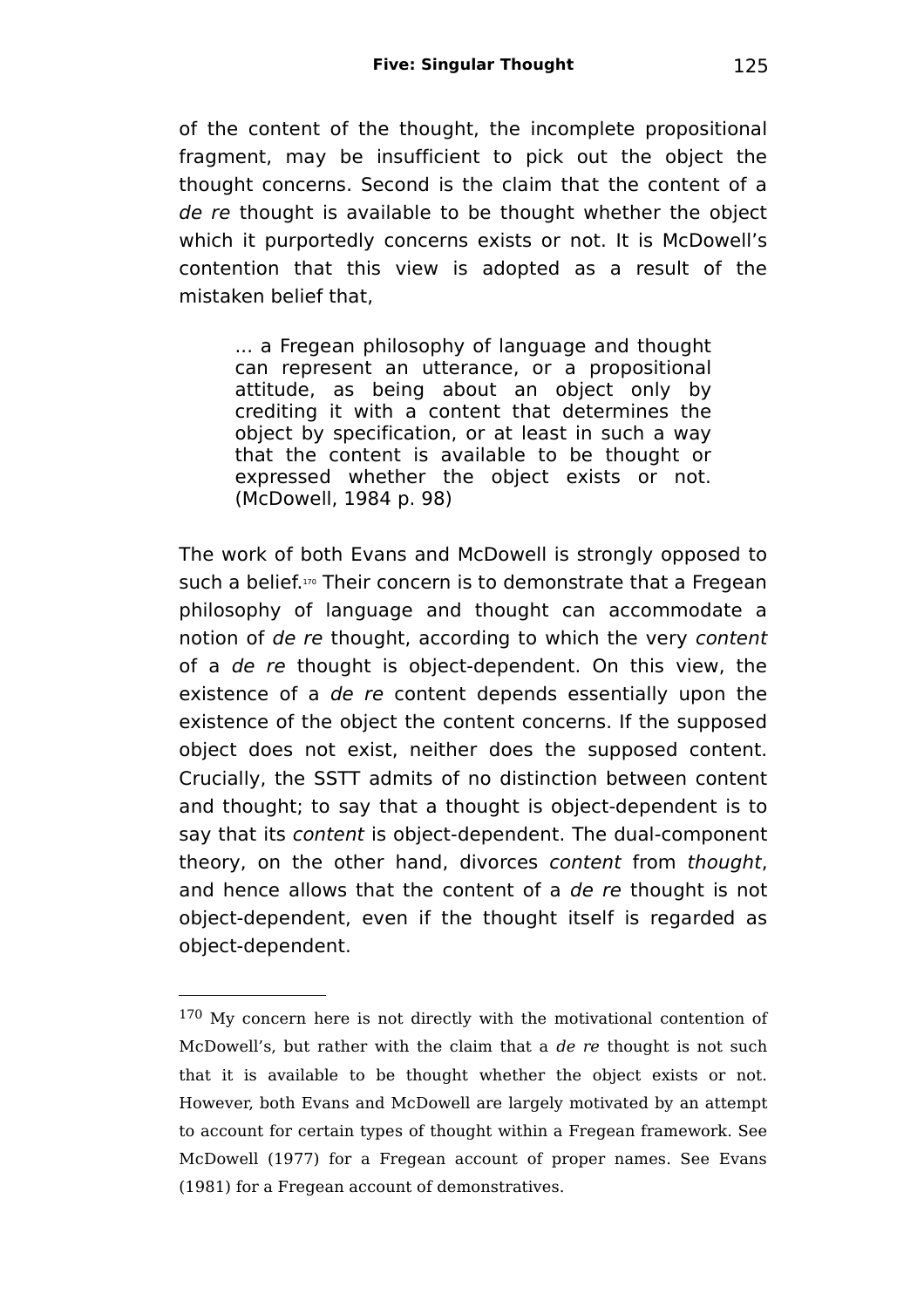The idea that the content of a thought can be objectdependent is evident in Russell's account of singular propositions. Russell held that sentences containing genuinely referring expressions express propositions whose components include the individuals thereby named. From this it follows that a singular proposition is only available to be thought in so far as the object referred to exists. Singular propositions are object-dependent.

Since Russell maintained that "[e]very proposition which we can understand must be composed wholly of constituents with which we are acquainted"<sup>[171](#page-125-0)</sup>, where a subject is acquainted with something if it is "immediately known to [her] just as [it is]"<sup>[172](#page-125-1)</sup>, he was naturally wedded to the claim that we can understand a proposition only if we cannot be mistaken about which object it is that the proposition concerns. The requirement that one have such demon-proof knowledge of the object concerned led Russell to restrict the possible constituents of singular propositions to universals, sense-data and, tentatively, the self.[173](#page-125-2)

Evans and McDowell propose to accept the Russellian notion of an object-dependent thought, and yet reject the restrictive nature of Russell's theory of singular propositions. That is, they allow acquaintance also with objects knowledge of which is fallible; and hence propose that object-dependent thoughts could also concern physical objects in the world.[174](#page-125-3) Acquaintance is not undermined by fallibility, as Russell believed. The question is whether object-dependent thoughts can plausibly be recognized outside Russell's restriction.

It might be suggested that the most natural way to adopt a theory of object-dependent thought without also adopting Russell's restriction is simply to maintain that the physical objects which are now supposed to be the proper concern of object-dependent thoughts can themselves be the constituents of the relevant thoughts. But there is a problem

<span id="page-125-0"></span><sup>171</sup> Russell (1912) p. 32.

<span id="page-125-1"></span><sup>172</sup> Russell (1912) p. 25.

<span id="page-125-2"></span><sup>173</sup> See Russell (1912) especially chapter 5.

<span id="page-125-3"></span><sup>174</sup> See Evans (1982), and McDowell (1986).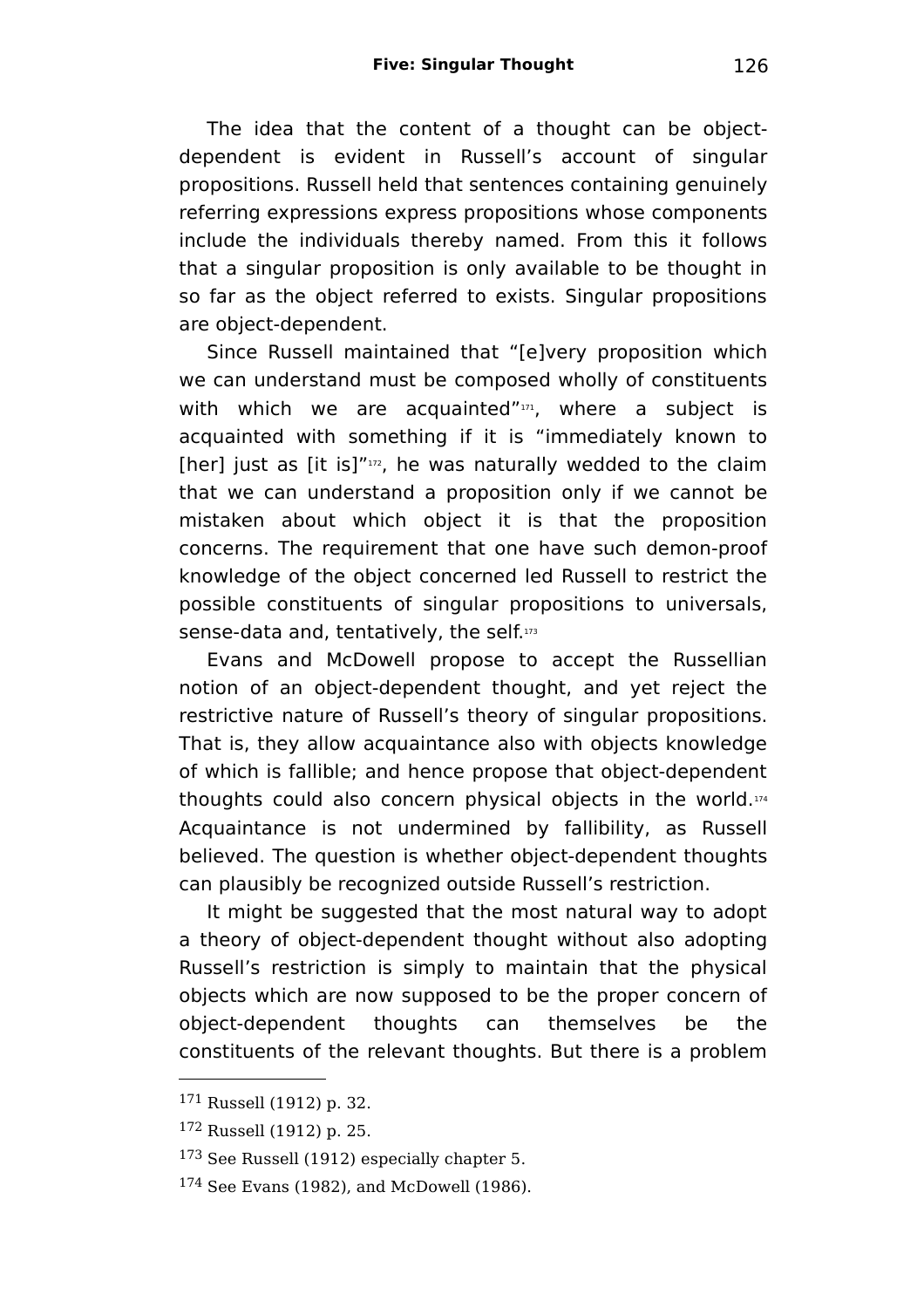with this suggestion; how is one to account for the fact that a subject could rationally take different cognitive attitudes towards a thought with the very same constituents?

For if we say that the object itself is actually in the thought - like a pea in a pod - then we seem to have made no provision for a distinction between different thoughts in which the same property is ascribed to the same object. (Evans, 1982 p. 82)

If a thought is conceived of as an ordered pair consisting of an object and a property, there can be no way to distinguish thoughts containing the same constituents, and therefore no way in which to account for someone's having a differing cognitive attitude towards such an ordered pair. There are possible situations for which the ordered pair conception will not be adequate. Take the following example, given by Evans.

Suppose a person can see two views of what is in fact a very long ship, through two windows in the room in which he is sitting. He may be prepared to accept 'That ship was built in Japan' (pointing through one window), but not prepared to accept 'That ship was built in Japan' (pointing through the other window). (Evans, 1982 p. 84)

The problem comes when we try to describe the situation on the ordered pair conception of Russellian thought. There is one ordered pair  $-$  <the ship, the property of having been built in Japan> – to which the person both does and does not stand in the belief-relation. Not only does this fail to capture the state of mind of the person involved, but it also appears to be contradictory.[175](#page-126-0)

<span id="page-126-0"></span><sup>175</sup> It might be thought that Burge's account faces the same difficulty in distinguishing pairs of thoughts which ascribe the same property to the same object. Taking Evans's example, Burge's account yields the following.

Br (S,  $\lt$ that ship>,  $\oint$ Built in Japan (y)**U**) &  $\neg$  Br (S, <that ship>,  $\oint$ Built in Japan (y) $\hat{U}$ )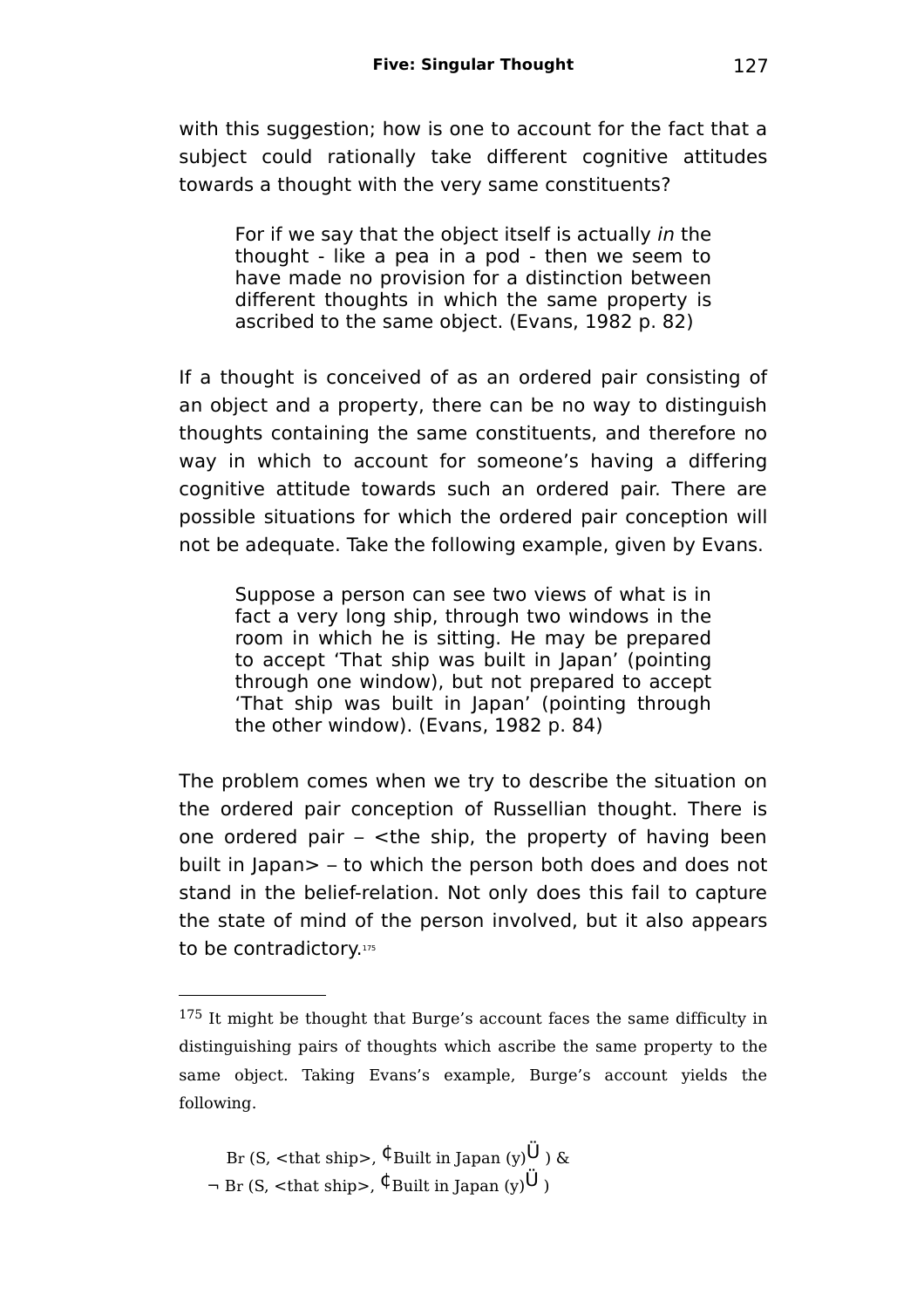There is perhaps no problem here for Russell. On his theory the objects contained in singular propositions are restricted to things which were conceived to be so fleeting and insubstantial that it seemed unintelligible to suppose a person might identify the same one twice without knowing that it was the same. This way of making the account consistent is unavailable to those who, like Evans and McDowell, wish to apply Russellian object-dependent thoughts to objects in the world.

The account which Evans and McDowell propose, then, is a combination of the following two compelling insights. First,

... the idea that there are things which we say and believe whose content cannot be faithfully represented without the reporter himself making a reference to an object in the world which those utterances and beliefs concern - so that, where there is no such object, there would be no such content available to be faithfully represented ... (Evans, 1982 p. 82)

and second, the idea that there needs to be a way in which to distinguish pairs of thoughts which ascribe the same property to the same object, and that only Fregean sense will suffice for this purpose. The result is an account of de re thoughts as object-dependent, but as containing senses, and not objects, as constituents. On this account, unlike Russell's, a thought is not determined by the sheer identity of its referent. There are, in McDowell's terms, de re senses.

However, Burge has a way of overcoming the difficulty by an appeal to the necessary contextual relation between the subject and the object for any given de re thought. There will be no inconsistency if a different contextual relation relates the subject to the ship in each case. However, this solution leads to a modification of the logical form of de re beliefs. Rather than the above, we should have,

Br (S, **R**, <that ship>,  $\Phi$ Built in Japan (y) $\hat{U}$ ) &

 $\neg$  Br (S, **R'**, <that ship>,  $\not\Phi$  Built in Japan (y) $\ddot{\theta}$ )

For a discussion of whether the non-conceptual relation should be incorporated into the content of the thought, and of the difficulties involved, see Bach (1987).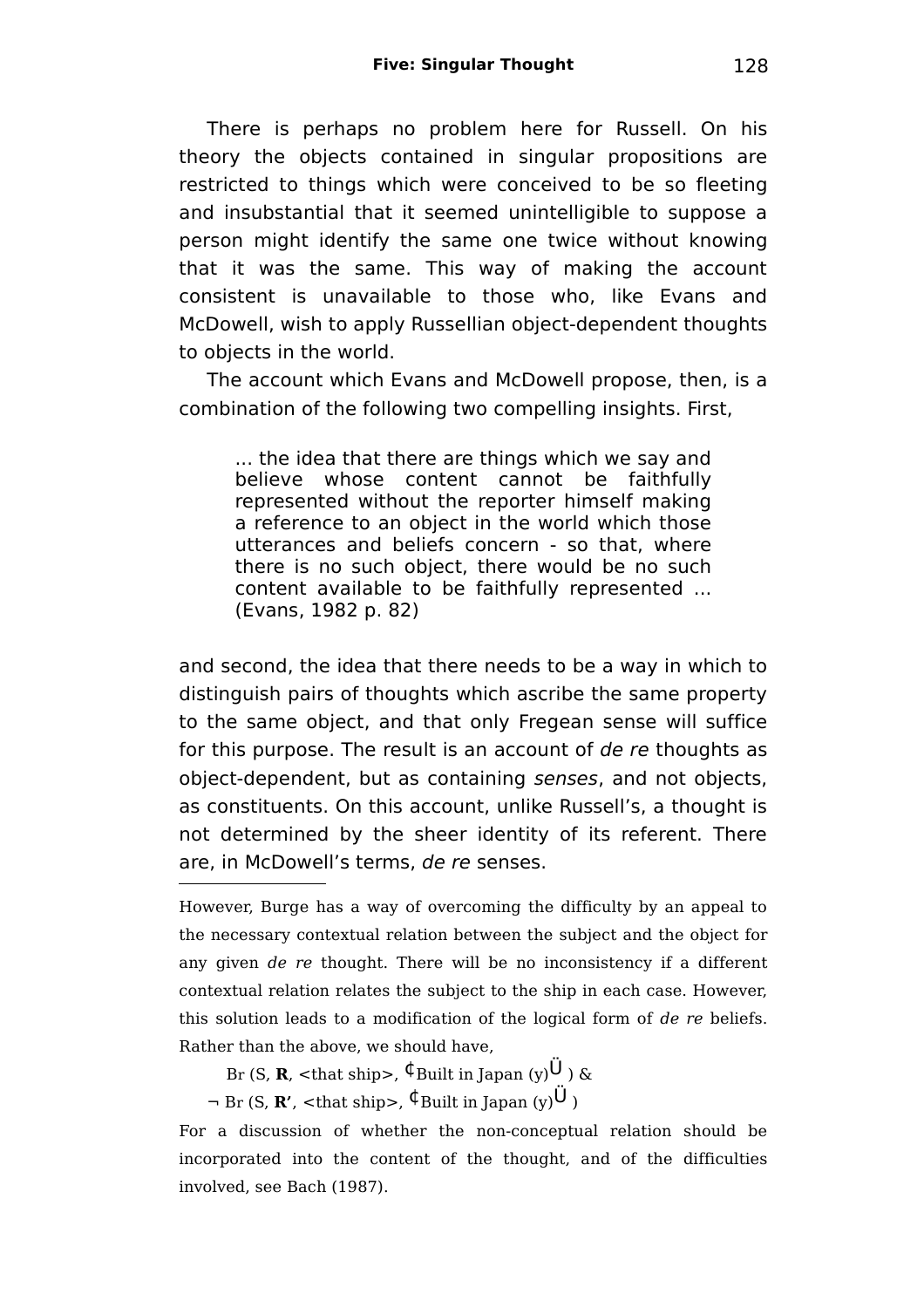According to the dual-component theory, it will be remembered, the content of a thought is available to the subject whether or not there is an object which it concerns. and, consequently, the object a belief is about will not necessarily be determined by elements of the content of the thought, since features of the proposition or content will in certain cases not be sufficient to pick out the relevant object. In stark contrast, according to the theory of object-dependent thought proposed, not only is the content of a thought available to be thought only on the condition that the object or objects which it concerns exist, but the very constituents of the thought will therefore themselves always be capable of securing reference. This theory of object-dependent thoughts has been termed the "Strong Singular Thought Theory" (hereafter "SSTT").[176](#page-128-0)

There is a certain unease felt about de re senses, which Segal expresses by means of the following example.

If at some time, t, you think it's bedtime now, then you have a thought about  $t$ . You represent  $t$ as now (from your perspective at the time) and as bedtime. What makes it the case that it is  $t$ , in particular, that your thought is about? Is it because you had a thought of a certain kind at t, so the referent was determined in part by the nature of the thought, in part by the fact that you had the thought at  $t$ ? Or is it because you had a thought of a certain kind, a thought that contained a special purpose sense, a sense that differs in kind from any later or earlier sense, a sense part of whose essence it is to refer to t and no other time? Which of these sounds strange? (Segal, 1989, p. 53)

The passage quoted is clearly rhetorical; and the idea that the proposition expressed by an indexical or demonstrative thought is determined by a content, or character, together with a context external to the cognitive world of the subject, is perhaps the entrenched view. [177](#page-128-1) But rhetoric is not

<span id="page-128-0"></span><sup>176</sup> This terminology comes from Blackburn (1984) chapter 9.

<span id="page-128-1"></span><sup>177</sup> See Kaplan (1980), and Perry (1977).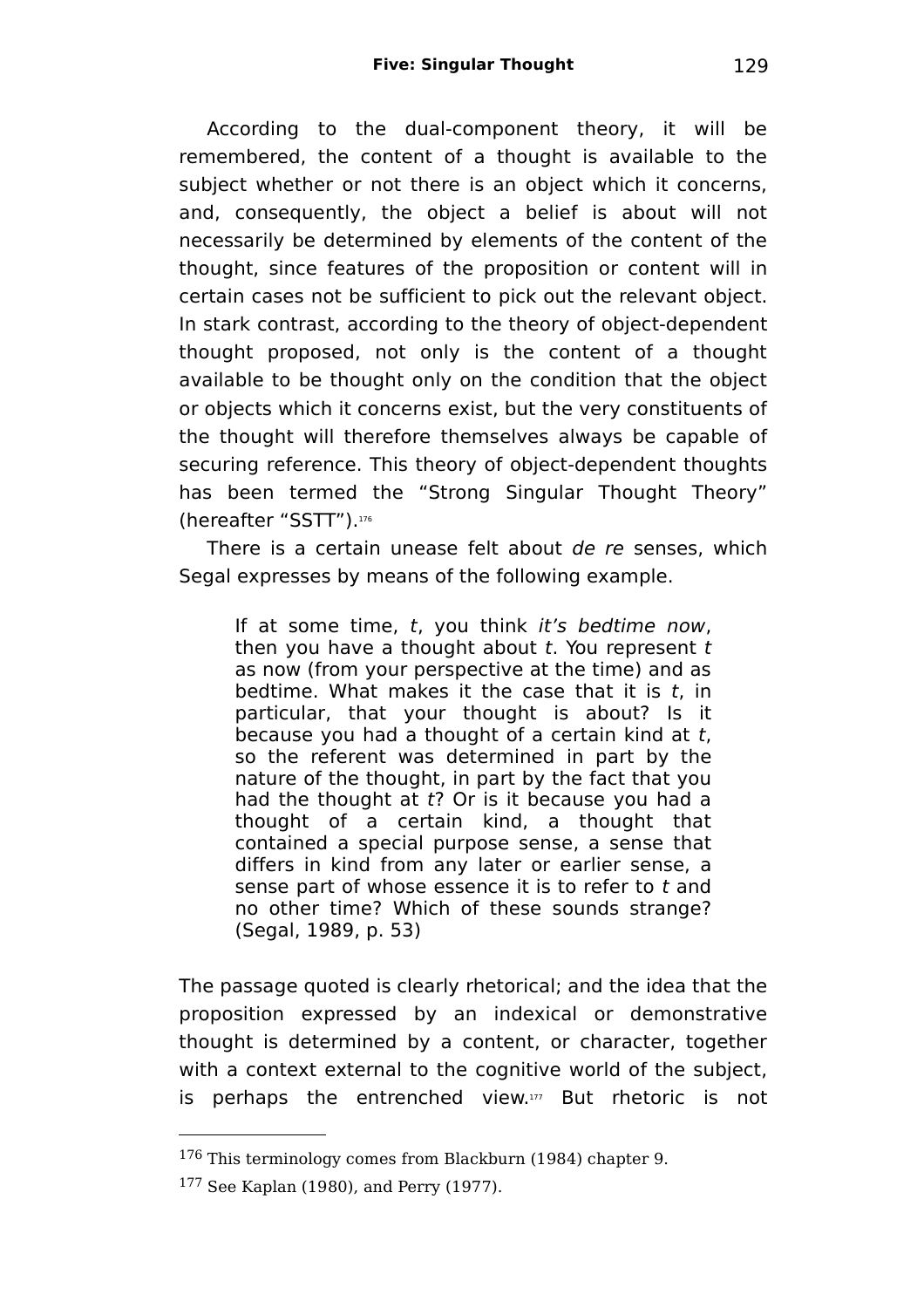argument. The very point at issue here is whether there is a conception of sense which determines reference in the very strong way which Evans and McDowell advocate.<sup>[178](#page-129-0)</sup>

Certainly, the notion of character can look very appealing. One purpose which it serves is to allow for the intuition that subjects who think, for example, of themselves as being hot by thinking respectively I am hot, thereby have some thought content in common. Classifying thoughts by their content is unavailable to the SST theorist. Segal writes,

If thoughts are type-identified by their contents and singular thoughts about different objects have different contents, then such singular thoughts must be type distinct. SSTT, in rejecting reference-independent content, entails that there is no taxonomy of thoughts that identifies them by their contents and groups together singular thoughts about different objects. (Segal, 1988, p. 39)

Certainly, some form of systematic taxonomy is required; but there is no pre-theoretical reason to suppose that content is the best, or the only, way to taxonomise thoughts. McDowell suggests the following.

Particular de re senses, each specific to its res, can be grouped into sorts. Different de re sense (modes of presentation) can present their different res in the same sort of way: for instance, by exploiting their perceptual presence. And the univocity of a context-sensitive expression can be registered by associating it with a single sort of de re sense. (McDowell, 1984 p. 103)

<span id="page-129-0"></span><sup>178</sup> In his fascinating paper on demonstratives, Evans proposes that a sense be thought of as a way of thinking about an object. This then allows for so-called "dynamic thoughts", where a subject keeps track of a day, for instance, as it recedes into the past, by thinking of it respectively as today, yesterday, two days ago, and so on. See Evans (1981). The paper, which builds on McDowell's (1977), is intended as a response to Perry (1977), where it is claimed that a Fregean framework cannot accommodate demonstrative thoughts.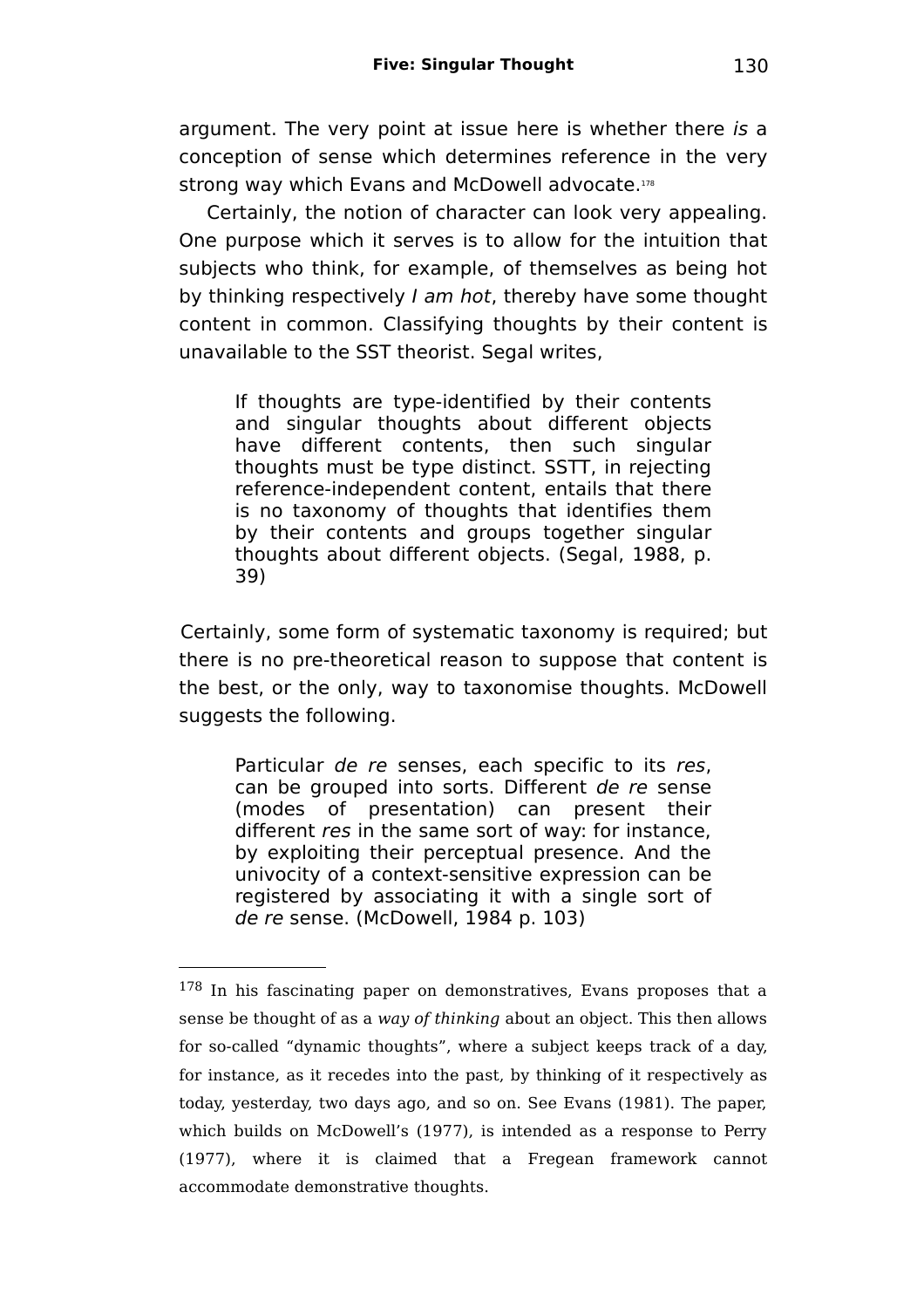Whether McDowell's suggestion is plausible or not, to assume that thoughts should be grouped together by only their *content* is to beg the question against the SSTT.[179](#page-130-0)

## **5.5 Against Burge**

The contrast between the two opposed accounts of singular thought can be highlighted by examining the major objections raised against each. It will therefore be worth while spending time on these. I will start in this section by discussing two criticisms of the dual-component theory. Criticisms of the SSTT tend to focus on its treatment of a deluded subject, a subject who is mistaken in her belief that she is presented with an object, and correspondingly mistaken in her belief that she is entertaining a singular thought. This will largely be the concern of the three sections which follow.

The first objection to the dual-component theorist, then, is as follows. As mentioned in section **5.4** above, it is McDowell's contention that the dual-component theory is adopted as a result of the mistaken belief that a Fregean philosophy of thought and language could not accommodate singular thought in any other way. However, McDowell objects to the separation of context from content which characterises the dual-component theory. The SSTT demonstrates that there is no need for such a forced separation, since singular thought can be accommodated within a Fregean framework which does not require any such separation. He writes,

Given that conceptual content is made up of means of representation in thought, a belief's being fully conceptualised can mean only that it has a fully propositional content exhausted by some collection of thought symbols; and it would follow that there is no room for contextual factors to contribute to determining how such a belief may be correctly ascribed. This makes Burge's picture of the relation between conceptual

<span id="page-130-0"></span><sup>179</sup> For arguments against the idea that a psychological taxonomy should taxonomise by content, see Stich (1983), and McGinn (1982).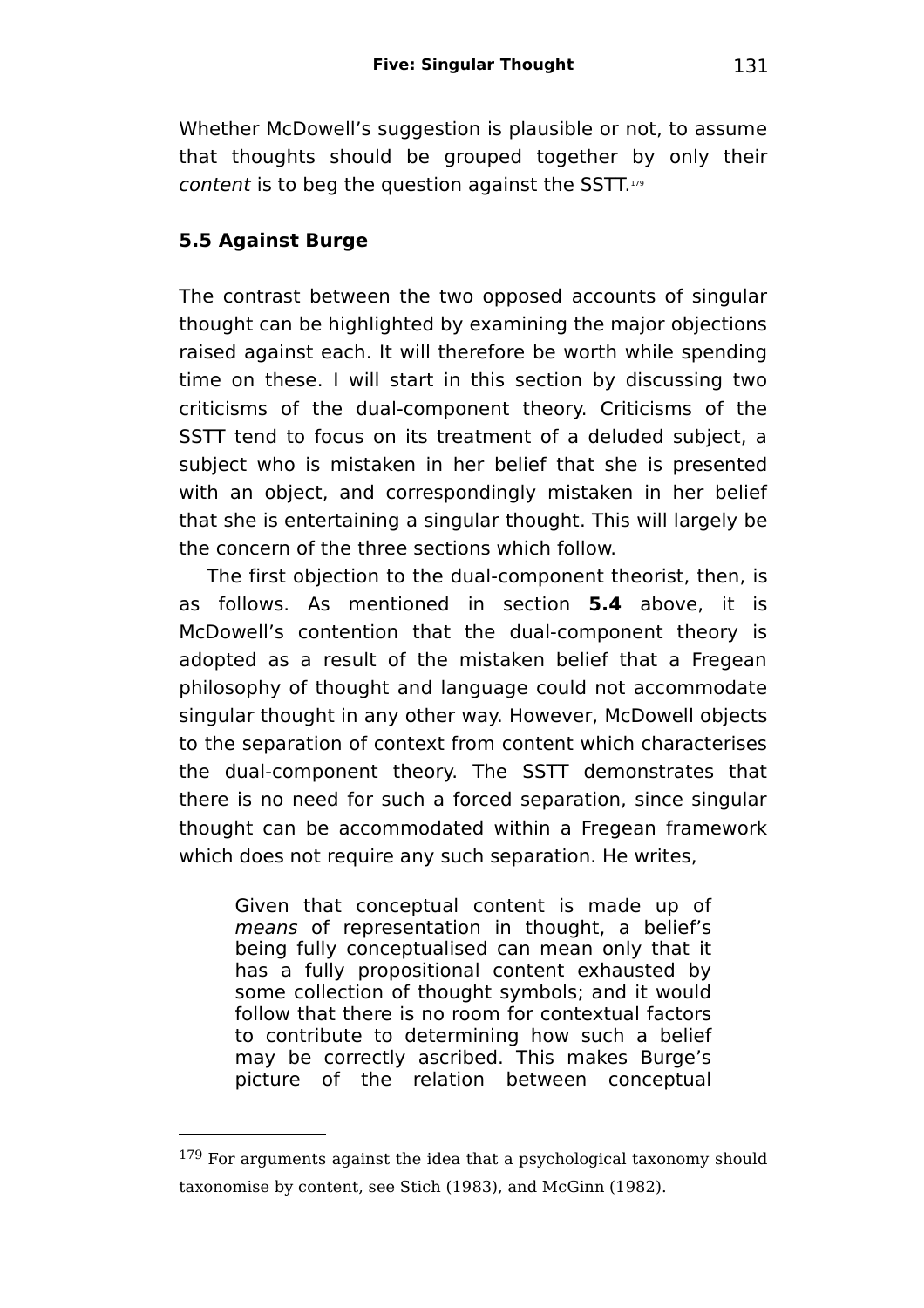content and context obligatory. (McDowell, 1984 p. 101)

McDowell maintains that the separation is plausible only by a conflation between the two readings the term "concept" allows; between what is expressed and what does the expressing. If there is a possible account according to which what is expressed is context-dependent, while the thought content is nevertheless fully conceptual, then this account, according to McDowell, is surely to be preferred.

He argues that given Frege's account of sense, and the assumed equation between "conceptual content" and what can be "completely expressed", there is no need to accept that contextual factors are extraneous to the contentdetermining powers of a conceptual repertoire; and no need to accept that what is expressed by a context-sensitive utterance cannot be partly determined by the context in which it is made. In effect, McDowell maintains that de re-Fregean senses yield thoughts which are both de re and yet part of the subject's cognitive world.

... for all that Burge shows, a conceptual repertoire can include the ability to think of objects under modes of presentation whose functioning depends essentially (say) on the perceived presence of the objects. Such de re modes of presentation would be parts or aspects of content, not vehicles for it; no means of mental representation could determine the content in question itself, without benefit of context, but that does not establish any good sense in which the content is not fully conceptualized. (McDowell, 1984 p. 102)

Both theories accept the importance of the role of context in determining thought. McDowell's contention is that this importance can be acknowledged without siphoning off the contextual factors from the very content of the thought in question.

The second criticism McDowell raises for the dualcomponent theory arises as a result of this separation of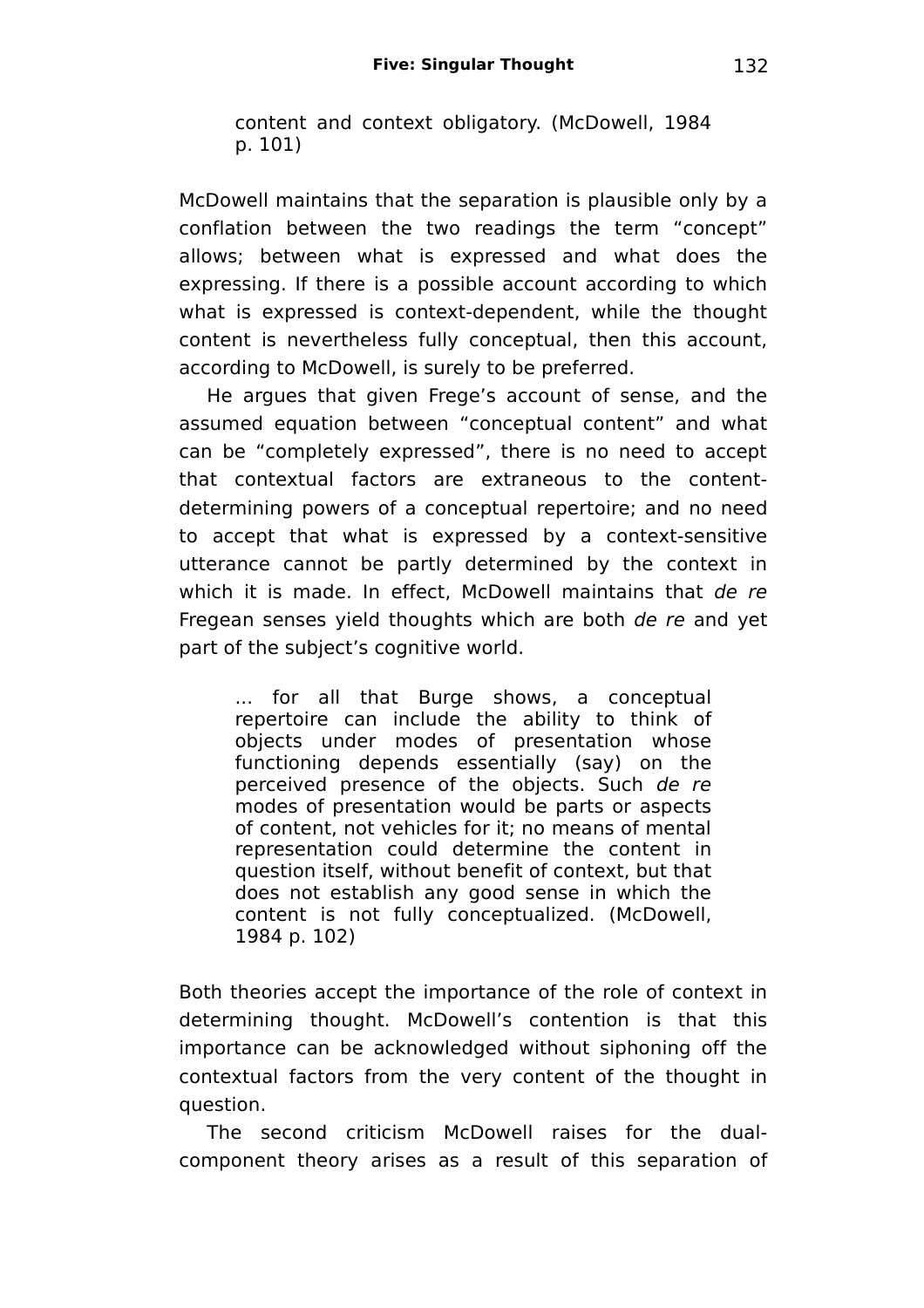thought content and context. This objection concerns the supposed relation between the incomplete propositional content and the res. McDowell writes,

How does the relational expression relate the res to the propositional fragment? In the state of affairs that the attribution represents, the propositional fragment should figure as somehow tied to the res by a predicational tie; can this intuitive requirement be met? If as in the Fregean position, the de re attribution is conceived as true in virtue of the truth of a de dicto attribution, this question holds no terrors: in the underlying de dicto the predicational tie will be explicitly expressed. But if, as in Burge's framework, the de re attribution is conceived as "barely true", the belief relation has to secure the presence of the predicational tie all on its own; and it is quite unclear that it can be explained so as to carry the weight. (McDowell, 1984 p. 107)

It will be remembered that Burge holds that de re thoughts are the fundamental type of thought: the description of a de re thought will not always be reducible to the description of a de dicto thought, and neither will there be, for every de re thought, an underlying de dicto thought. The problem McDowell sees is that in the absence of an underlying de dicto thought, there is no underlying explicit predicational tie for the given de re thought, and hence nothing to hold the elements of the thought together.

Segal has elaborated Burge's account, and provided a response to this challenge.<sup>[180](#page-132-0)</sup> According to Segal, the predicational tie is taken to be achieved by a reference relation between the variable in the propositional fragment and the object, together with the logical form of an open sentence. The open sentence will then be true if and only if the referent of the variable satisfies the predicate. On this account, the predicational tie is effected in the same way for de re as for de dicto beliefs. The important difference, claims Segal, is that for the former the relation must be supplied by

<span id="page-132-0"></span> $180$  Segal (1989) pp. 50-2.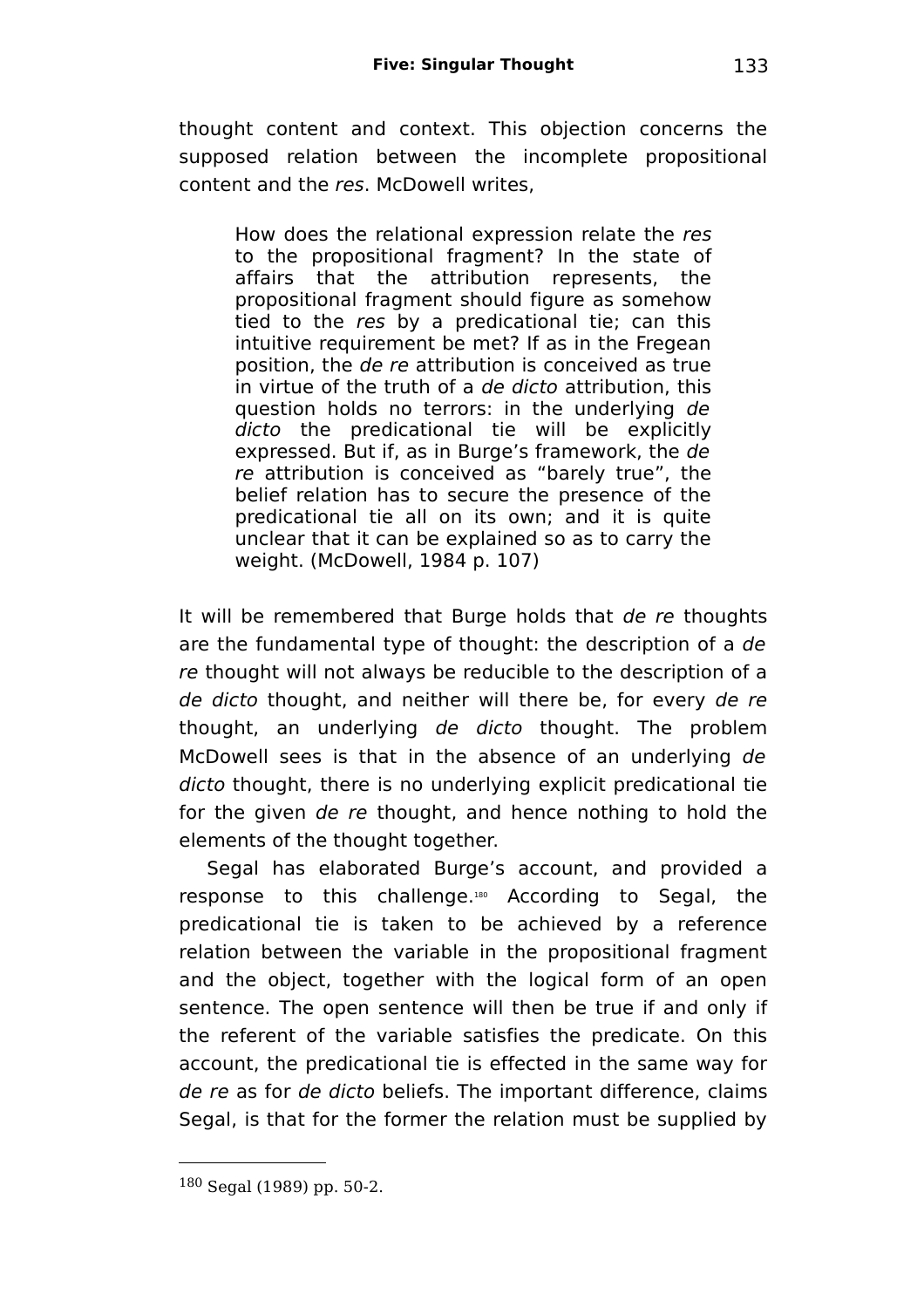the context, whereas for the latter it is supplied entirely by elements of the thought itself.

However, this is not so much an answer to the problem, as a restatement of the theory under consideration. It is precisely the nature of the predicational tie between the content of the thought and the object external to that content which is in question. Something has to point the propositional fragment toward the object concerned, and concepts will not always be sufficient to do the job.

## **5.6 Deluded subjects**

As mentioned above, criticisms of the SSTT tend to focus on its treatment of a deluded subject; a subject who is mistaken in her belief that she is presented with an object. It is the purpose of this section to present the treatment of deluded subjects by both the SSTT and the dual-component theory.

Let us start with a look at the dual-component theory. According to this theory, the object of any given singular thought is not part of its content, rather it is an external object which, together with the content constitutes a thought. This appeal to such reference-independent content allows that thoughts be treated as psychologically the same if and only if they have the same content, independently of whether or not there is an object with which the content can combine. The criterion for being in the same psychological state can be given independently of how things are in the environment. On the Burgian conception of de re belief, then, if the context fails to supply an appropriate object, the subject is still alleged to have, because of the descriptive content of the open sentence, something in her head sufficient to explain her actions, even if this does not amount to a truth-evaluable thought. Deluded subjects are regarded as being in some kind of intentional state, since the content is available to make up a thought when coupled with an object, even in the immediate absence of an appropriate object.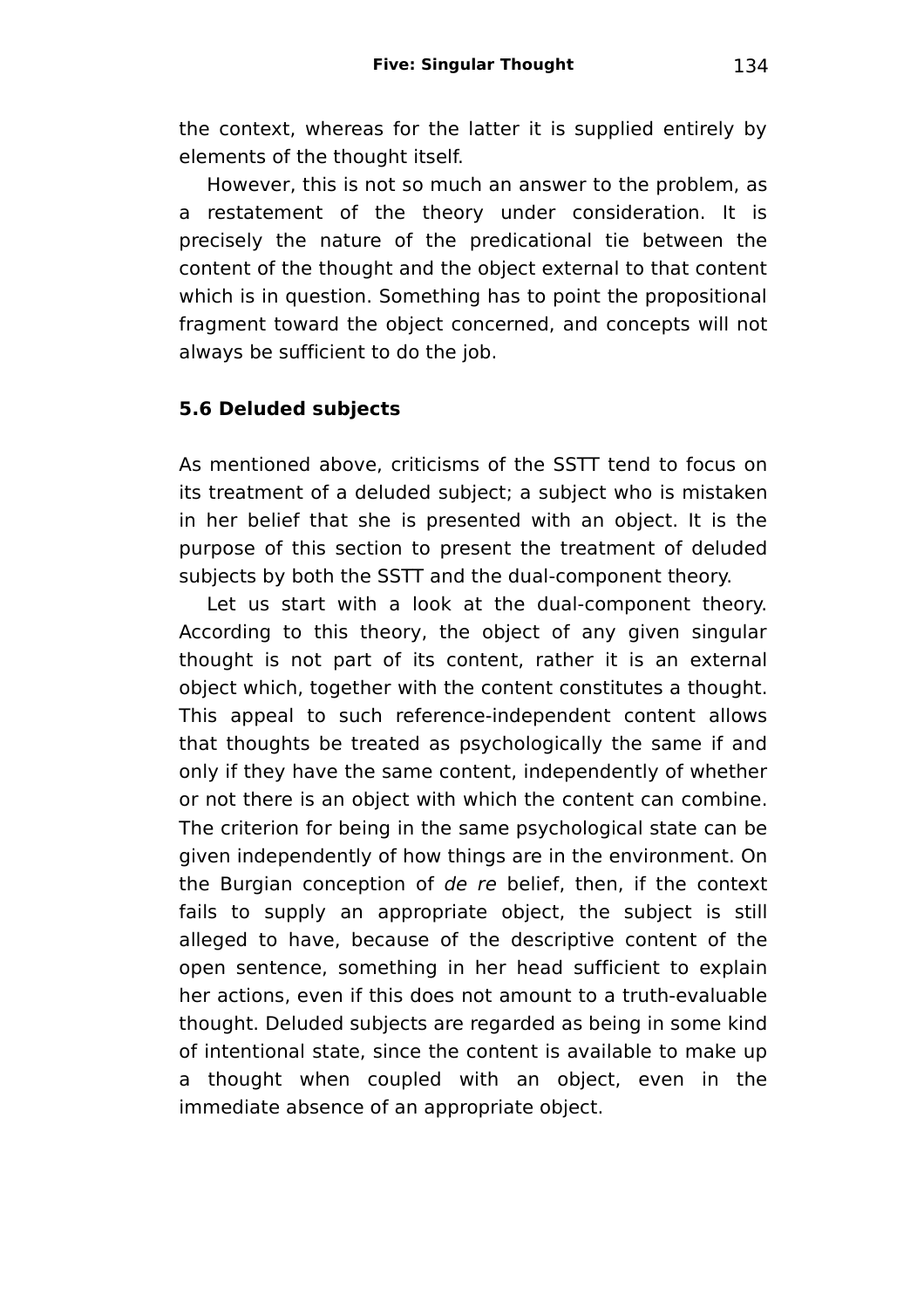Evans has argued that any such so-called "content", since it must be given in schematic terms, ought not to be regarded as representational at all. He writes,

It is of the essence of a representational state that it be capable of assessment as true or as false. If a state is a representational state, it represents something other than itself as being thus and so. ... . But a schema is not assessable as true or false, nor is any state whose 'content' can be given only in schematic terms ... . So, since Ia de re thought] has a 'content' which is strictly specifiable only in schematic terms, the [de re belief] is not assessable as true or false; hence it is not a representational state. (Evans, 1982 p. 202)

The problem Evans sees is not that a representation must be assessable either as true or as false, since the possibility that certain representations are simply vague should not be ruled out. Rather, the problem is that a propositional fragment and an object do not yet make up anything which is truthevaluable.[181](#page-134-0)

If de re thoughts involve object-dependent senses, on the other hand, it follows that there can be no thought at all in the absence of an appropriate object. McDowell writes,

Given a context, a de re sense may determine a de re sense ... , or else it may determine nothing. And in the latter sort of case, according to this way of thinking, there can only be a gap - an absence - at ... the relevant place in the mind the place where, given that the sort of de re sense in question appears to be instantiated, there appears to be a specific de re sense. (McDowell, 1984 p. 103)

This entails an essentially disjunctive conception of the state a subject is in when she believes herself to be entertaining a singular thought. If she is correct, the subject has direct

<span id="page-134-0"></span><sup>181</sup> The objection posed by Evans can be seen as another form of the objection raised by McDowell that there is no predicational tie between the content (of the thought) and the object (of the thought).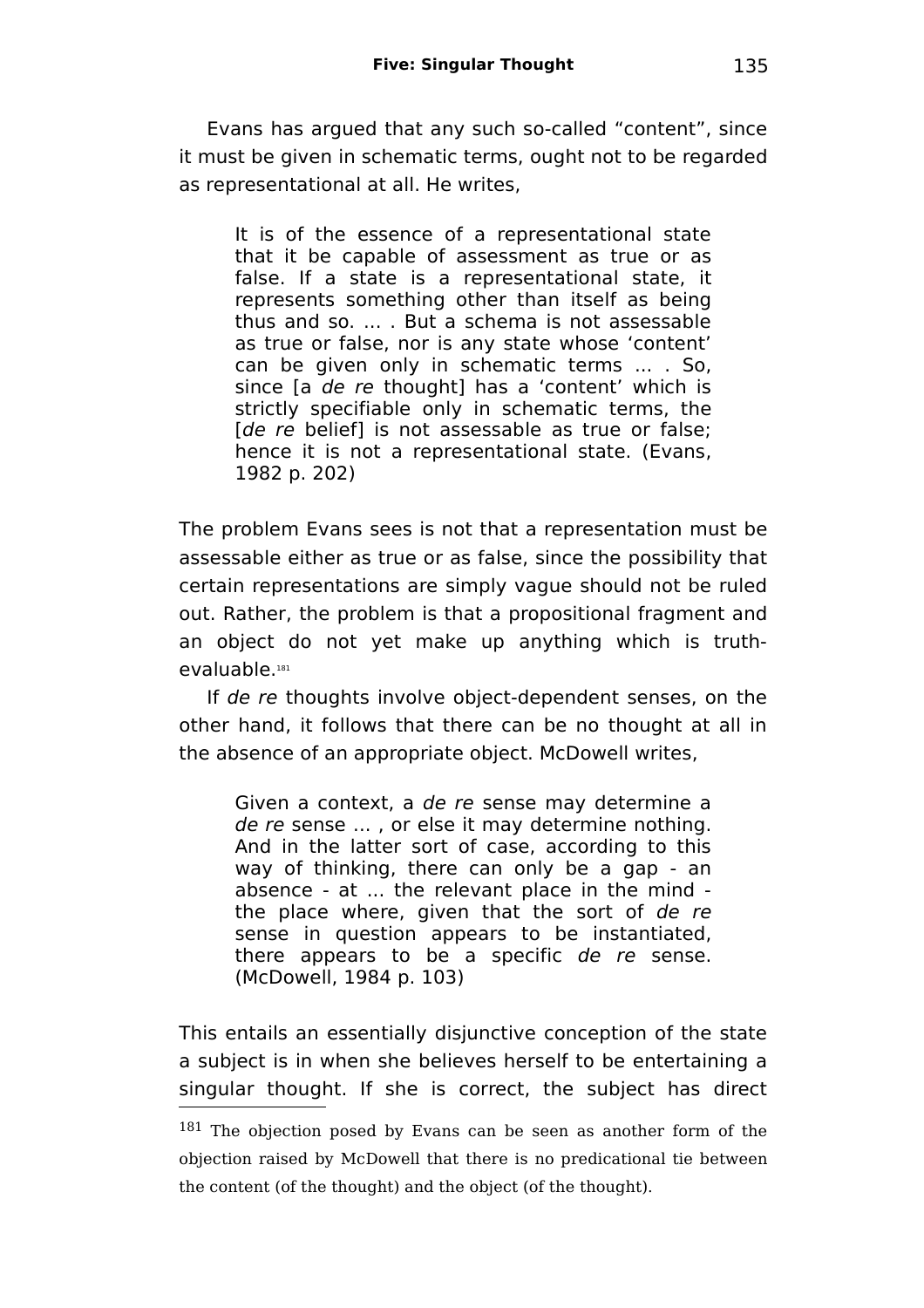access to the world. If she is incorrect, the subject has merely apparent access to the world, and fails to think a singular thought at all. Following Evans, I will refer to such a deluded subject as entertaining a "mock thought".<sup>[182](#page-135-0)</sup> Crucially, there are no such things as empty singular thoughts.

Segal<sup>[183](#page-135-1)</sup> has argued that the attribution of empty singular thoughts to deluded subjects allows us to understand how things seem from their point of view, and that this sort of understanding of how things seem to the deluded subject is unavailable to proponents of the SSTT. Consider the following example. Little Johnny is drawing up a list of toys he would like for Christmas. When asked what he is doing, little Johnny says, "I'm writing a letter to Santa Claus". The dualcomponent theorist can explain little Johnny's actions and utterances by appeal to a series of reference-independent psychological states. If, however, the senses of proper names are object-dependent, little Johnny can have no such psychological states, so the argument goes, and a fortiori no such psychological states which could explain his actions. According to Segal, the SST theorist cannot therefore accept our description of little Johnny's state of mind.

McDowell claims that this is no real objection, since in such cases we are simply "playing along with the deluded subject putting things his way"[184](#page-135-2) . Similarly, Evans claims that in

<span id="page-135-1"></span><sup>183</sup> Segal (1989).

<span id="page-135-2"></span><sup>184</sup> McDowell (1977) p. 154.

<span id="page-135-0"></span><sup>182</sup> See Evans (1982) p. 82. To avoid the "mock thought" analysis, it might be tempting to analyse the singular thoughts of deluded subjects as follows. In the event of their being no object to which the subject intends to refer, a particular location in space would be regarded as the object of the de re thought. For instance, Ortcutt could be taken to be predicating spyhood of that space which would be occupied if a woman were present. However, Evans has argued against the reduction of "the demonstrative identification of spatially located objects" to "the identification of positions in egocentric space" for the reason that it is possible to identify an object perceptually even when it is moving too rapidly for us to be able to assign it a precise location in space (Evans, 1982).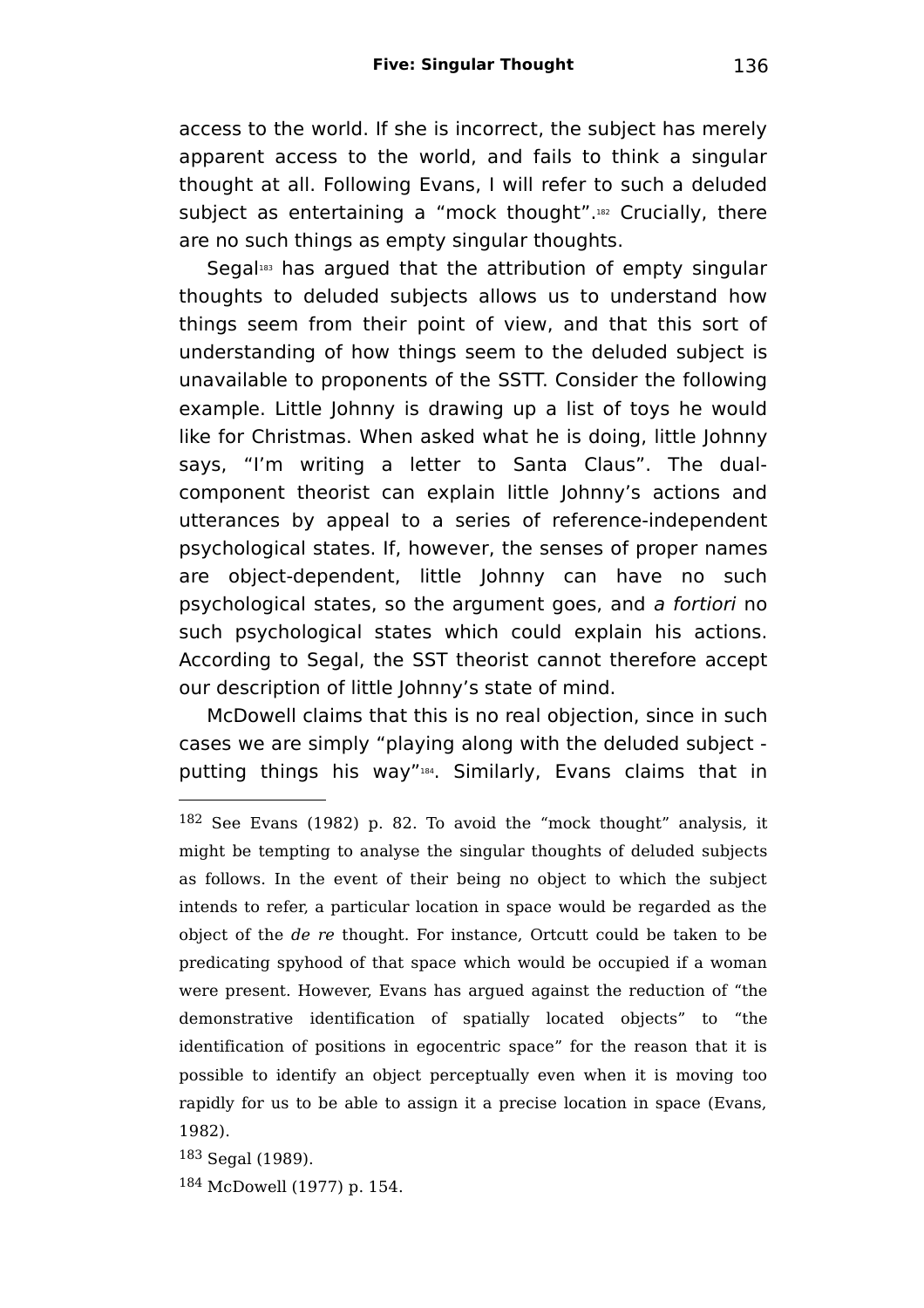attributing a belief to a deluded subject we are "only sympathetically approximating to his state of mind"[185](#page-136-0). Unsatisfied with this response, Segal writes that "understanding someone is putting things their way. Put them any other way and you miss the point"[186](#page-136-1) .

Evans offers the following thoughts to explain, and dismiss, the attractiveness of the view that a deluded subject must have some thought before her mind.

To hallucinate is precisely to be in a condition in which it seems to one as though one is confronting something. So of course it will seem right to the hallucinator to say that he is actually confronting something; the situation is very like one in which he is confronting something. ...

If after it has been acknowledged on all sides that it seems to the hallucinator that he is confronting something ... one says that it seems reasonable to the generality of mankind to suppose that the hallucinator is actually confronting something, ... then one is attempting to double-count the fact that has already been acknowledged.

Now it is essentially the same consideration that underpins the view that if it seems to a person that he is thinking something, then there must be some thought before his mind. Perhaps the same explanation of the attraction this consideration has for us will serve to undermine it in this application as well. (Evans, 1982 p. 200) [187](#page-136-2)

The passage quoted from Evans draws upon an instructive parallel between the view that particular uses of singular terms are credited with senses that determine objects in such a way that the senses are expressible whether the objects exist or not, and representative realism in the theory of perception, where representative realism postulates items

<span id="page-136-0"></span><sup>185</sup> Evans (1982) p. 199.

<span id="page-136-1"></span><sup>186</sup> Segal (1989) p. 57, emphasis added.

<span id="page-136-2"></span><sup>&</sup>lt;sup>187</sup> It would seem that criticisms such as Segal's rest on a failure to distinguish between what Evans calls "situation-specifying attitudes" and "content-giving specifications of attitudes". See Evans (1982) p. 199.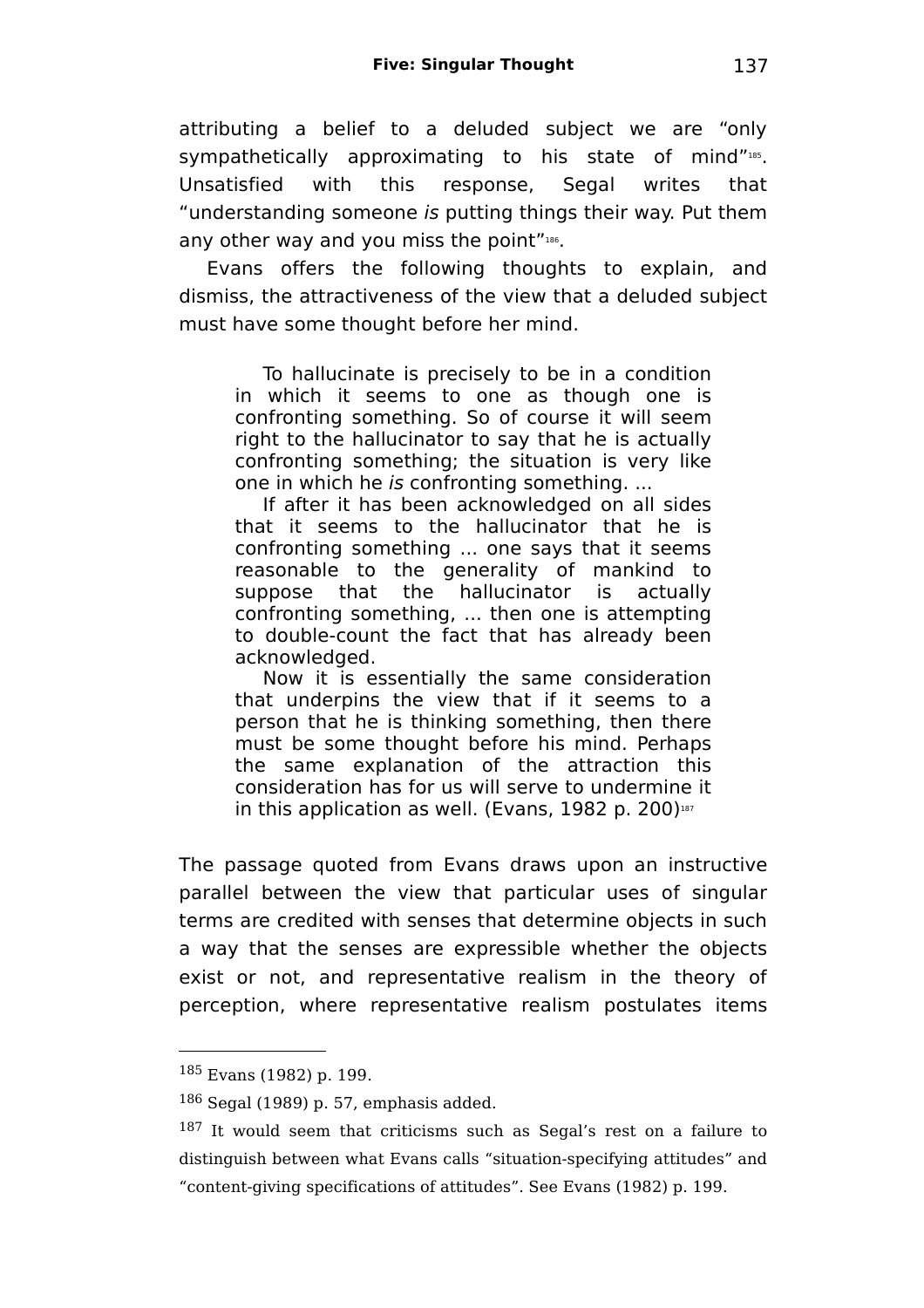that are before the mind whether objects are perceived or not. [188](#page-137-0)

Given that it is possible for it to appear to a subject as if she is perceiving, or thinking about, a particular object when the object is presented to her, and to have a phenomenally indistinguishable experience when there is no such object, it is tempting to assume that there is something which the subject has before her mind in both cases. McDowell and Evans both reject this line of inference. According to them, that things are the same for the subject does nothing to establish that worldly circumstances are only externally related to experiences: "to think otherwise is to fall into a fully Cartesian conception of the [subjective]"[189](#page-137-1) . Both in perception, and in the case of singular thought, the legitimacy of the subjective is consistent with an essentially disjunctive conception of the state a subject is in.

McDowell claims that such dual-component theories of the mind fail to capture the nature of demonstrative thought, because the relevant object is "before the mind only by proxy"<sup>[190](#page-137-2)</sup>. The force of de re senses is that they allow the subject to be in direct contact with the world, while respecting rational explanation by explaining how the subject can have differing cognitive attitudes to the same object and property.

## **5.7 The Two List Argument**

The treatment of empty cases by the SSTT has, however, led to the following powerful line of argument. Noonan has argued that reference to object-dependent thoughts is never required for the purposes of psychological explanation, and hence that either there are no singular thoughts reference to which is essential to the adequate psychological explanation

<span id="page-137-0"></span><sup>188</sup> The corresponding analogy is between object-dependent singular thought and the disjunctive conception of experience. For an interesting defence of the disjunctive conception of experience see McDowell (1982). <sup>189</sup> McDowell (1986) p. 157.

<span id="page-137-2"></span><span id="page-137-1"></span><sup>190</sup> McDowell (1986) pp. 292-3.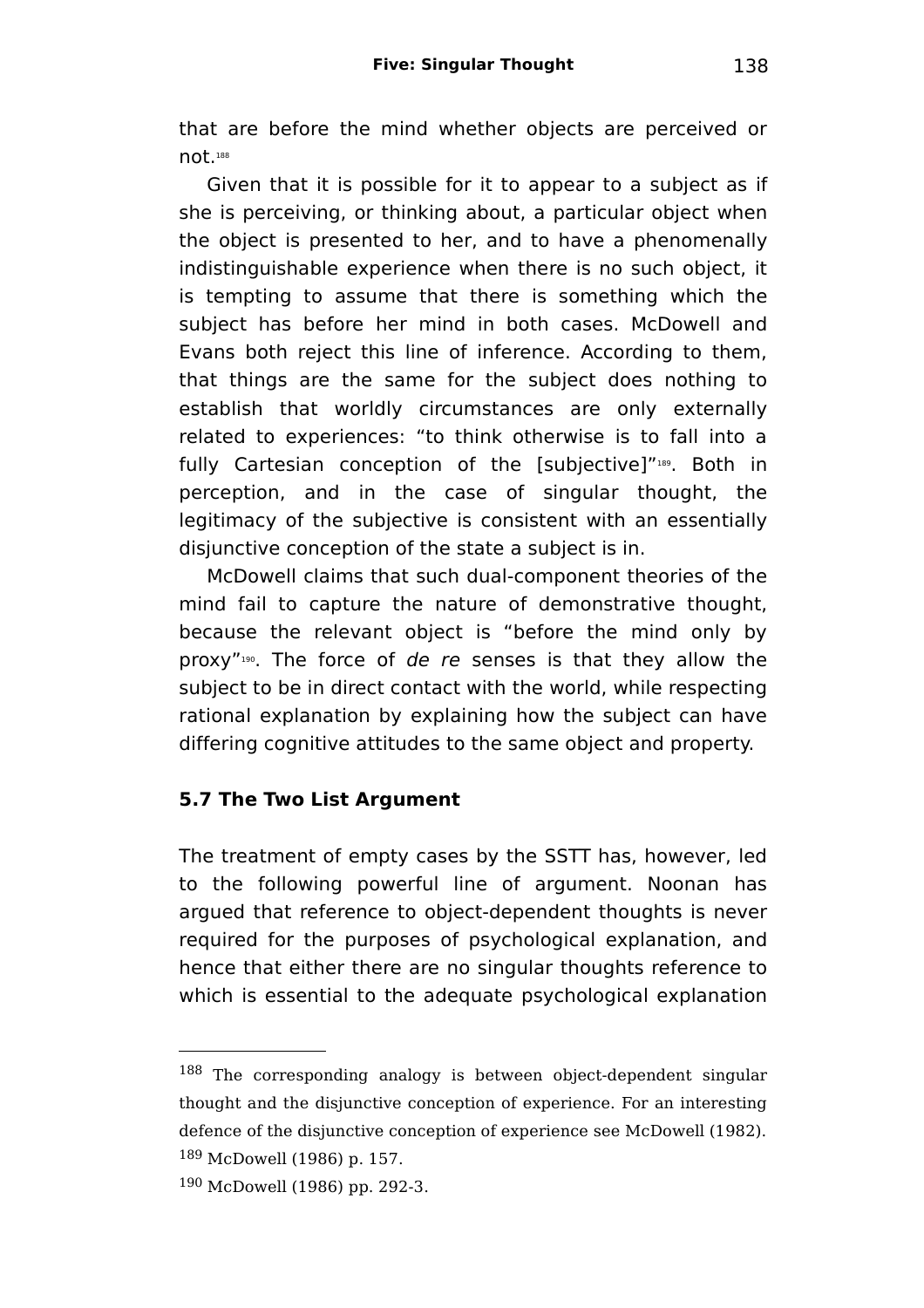of action, or those singular thoughts reference to which is essential are not object-dependent.[191](#page-138-0)

Whenever an action is directed towards a concrete, contingently existing object, other than its agent, in the sense that it is intentional under a description in which there occurs a singular term denoting that object, then an adequate psychological explanation of it is available under a (possibly distinct) description in which occurs a term denoting that object; and in this explanation the only psychological states of the agent referred to are ones which would also be present in a counterfactual situation in which the object did not exist. (Noonan, 1986 p. 68-9, emphasis added)

Consider the following example.[192](#page-138-1) While walking in his garden, Ralph spies the cat he believes to have killed his beloved canary. Angry Ralph lashes out and kicks the cat. If objectdependent thoughts are essential for the purposes of psychological explanation, the explanation of Ralph's action must invoke his object-dependent thoughts about the cat. It is these object-dependent thoughts which, at least in part, explain his action.

Now imagine a counterfactual situation exactly like the actual situation except for the fact that there is no cat: Counterfactual Ralph is subject to a hallucination. Since things seem the same to Counterfactual Ralph as they do to Ralph, we can assume that Counterfactual Ralph will move in the very same way as Ralph in fact moves. That is, Counterfactual Ralph will lash out at what he takes to be the cat in question.

This is where the challenge to the SST theorist comes into play. The challenge is to explain Counterfactual Ralph's behaviour. Noonan writes,

<span id="page-138-0"></span><sup>191</sup> Noonan (1986), (1991) and (1993). Essentially the same argument can be found in Segal (1989).

<span id="page-138-1"></span><sup>192</sup> The example is in essence taken from Noonan (1993).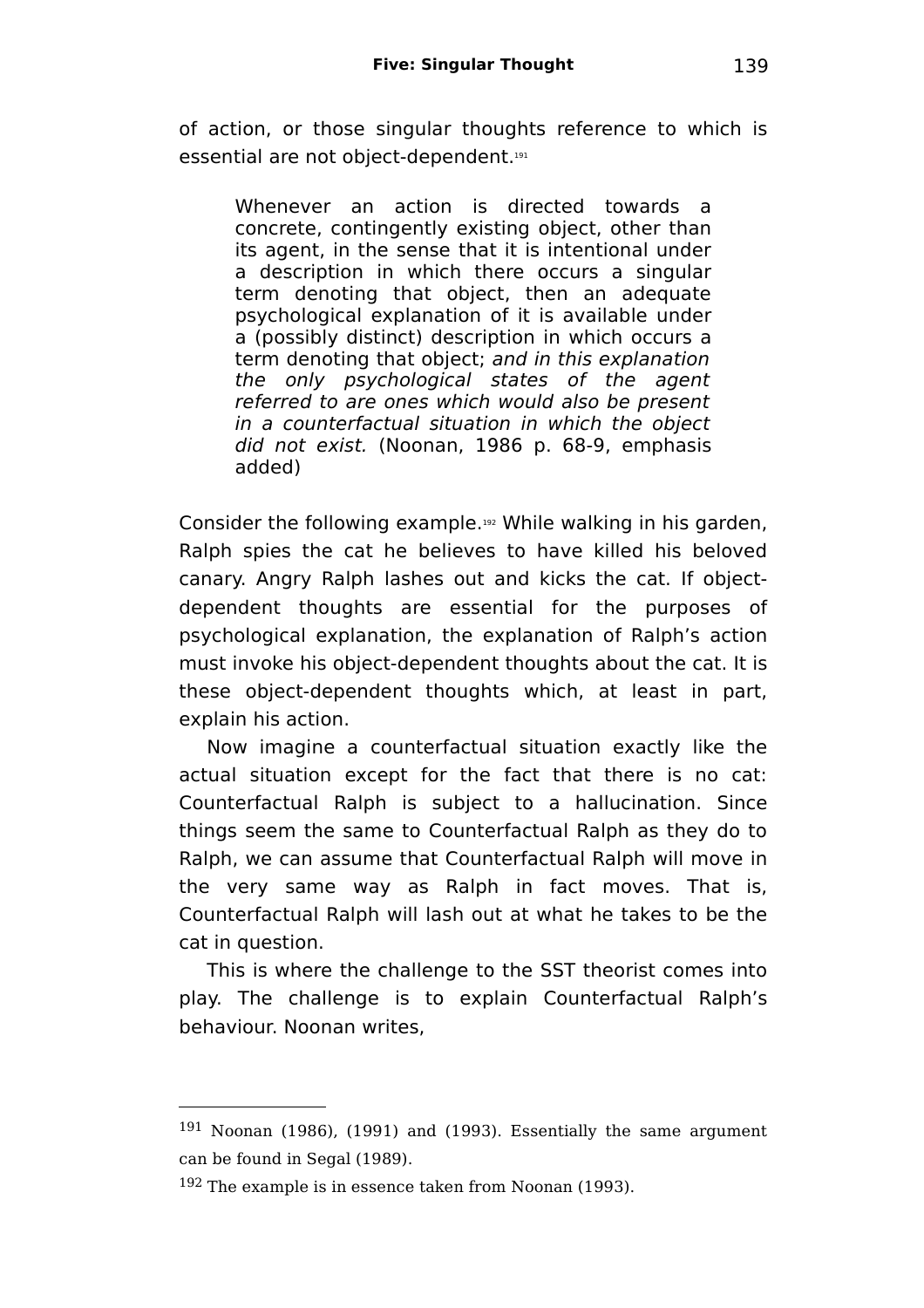The [proponent of object-dependent thoughts] is thus faced with a dilemma: he must either deny that the behaviour of [Ralph] in the hallucinatory situation is rationally explicable by reference to his contentful psychological states, or he must acknowledge that reference to a proper subset, X, of the thought contents available to [Ralph] suffices to explain [Counterfactual Ralph's] actions. (Noonan, 1993 p. 286)

The first option is unattractive, since, on the face of it at least, Counterfactual Ralph's behaviour does make sense.[193](#page-139-0) The second option, however, is assumed to be equally unpalatable. The argument for this runs as follows. Counterfactual Ralph has a set of beliefs and desires that constitutes a sufficient reason for him to lash out. This is what Noonan refers to as "X" in the passage quoted above. Since Ralph is Counterfactual Ralph's twin, Ralph has this set of beliefs and desires, and possibly some extra ones, namely the object-dependent thoughts he was originally assumed to have. X is a proper subset of Ralph's thoughts. But X is sufficient reason for a subject to lash out - which is just what Ralph did. Hence, X is sufficient to explain Ralph's behaviour as well as Counterfactual Ralph's. To endorse the second option, so the argument goes, is to accept that objectdependent thoughts are redundant in the psychological explanation of action.

This line of reasoning is, however, fundamentally flawed. It can be agreed on all sides that Counterfactual Ralph has a set, X, of beliefs and desires that constitute a sufficient reason for him to lash out. Noonan goes on to claim that since Ralph is Counterfactual Ralph's twin, Ralph also has this set of beliefs and desires: X is a proper subset of Ralph's thoughts. But this is where the SST theorist should object: the SST

<span id="page-139-0"></span><sup>&</sup>lt;sup>193</sup> I will leave aside the issue of whether counterfactual Ralph does act rationally. Even if one were to adopt an externalist account of rationality, and hence deny that counterfactual Ralph acts rationally, one could still accept that his behaviour has an explanation. For an externalist account of action according to which the actions of agents are rational only within a given context, see Millikan (1993).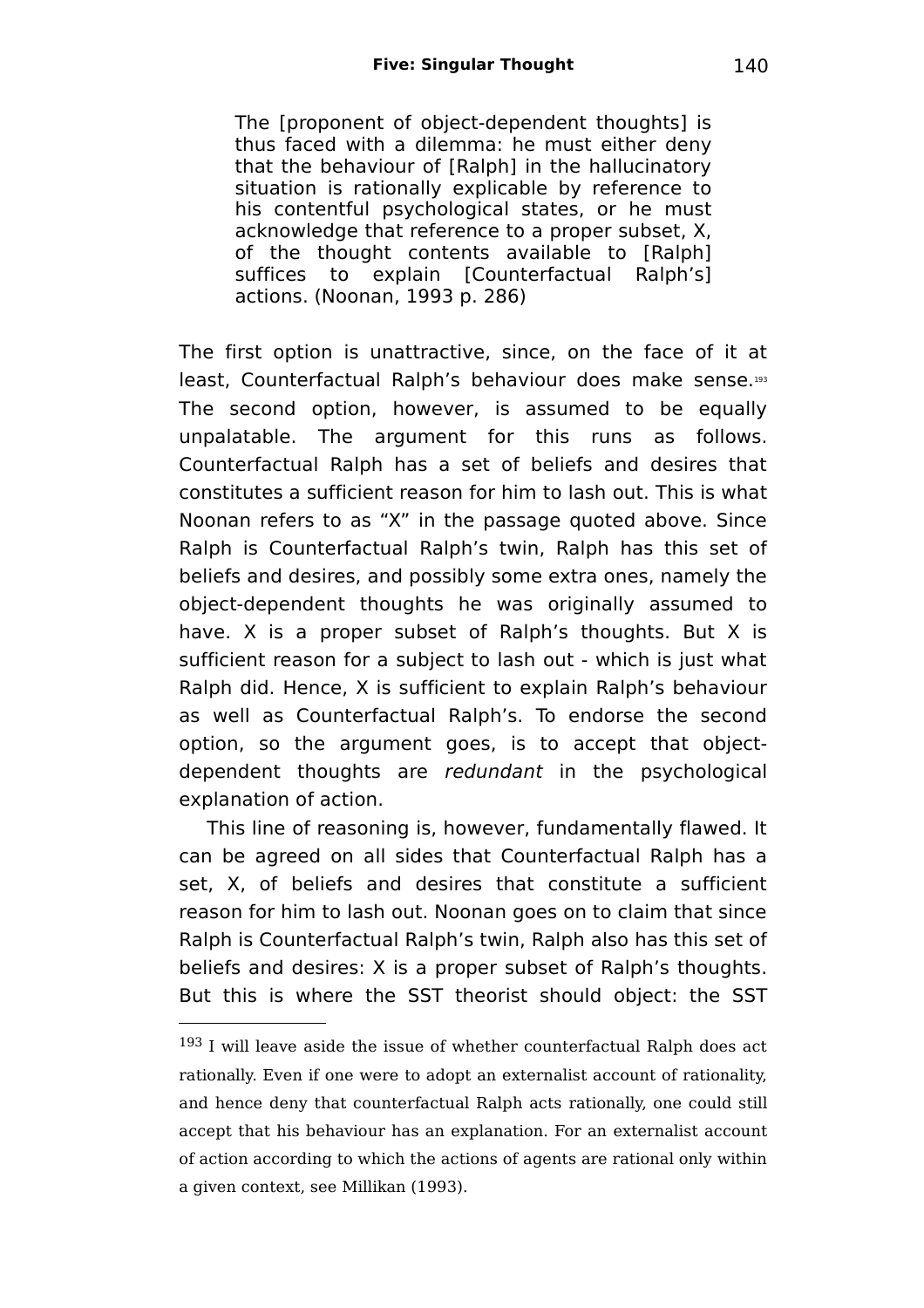theorist should simply reject the claim that Ralph has X. According to the SSTT, Ralph, since he is not hallucinating, does not have  $X$ . The SSTT is essentially a disiunctivist theory with respect to psychological states. The defining characteristic of such a theory is precisely that there will be no psychological state which subjects have in common simply in virtue of things seeming the same to them. To maintain that because the set X is sufficient to move Counterfactual Ralph to act, X is sufficient to move any physical duplicate of Counterfactual Ralph to act is already to assume the falsity of the SSTT. [194](#page-140-0)

<span id="page-140-0"></span><sup>194</sup> There is an important description under which the actions of Ralph and Counterfactual Ralph differ; the former kicks a cat, while the latter lashes out into thin air. Noonan acknowledges this difference, and goes on to explain it as follows.

What makes [Ralph's] action a kicking of a cat then, is simply: the presence of a cat. (Noonan, 1995 p. 287)

The explanation offered by Noonan of the difference between Ralph's action and Counterfactual Ralph's action relationally described is far from satisfactory. This can be illustrated by the following example. Consider a third situation in which Ralph is subject not to a standard hallucination, but to a veridical hallucination. That is, suppose that at the very place at which he hallucinates the presence of a cat, there is in fact a cat. Call him Veridical Ralph. When Veridical Ralph lashes out, he kicks a cat. Thus, according to Noonan's account, Veridical Ralph's action, relationally described, is just the same as Ralph's action, relationally described, where both actions differ from the action of Counterfactual Ralph. But surely this taxonomises actions in the wrong way. Veridical hallucinations, on Noonan's account, yield just the same actions, relationally described, as genuine perceptions; whereas ordinary hallucinations and veridical hallucinations yield different actions. But surely ordinary hallucinations and veridical hallucinations should be classified together for the purposes of psychological explanation. I do not wish to argue that a dual-component theory cannot be modified so as to alter the groupings of the actions relationally described. One plausible way to do this would be to add in a causal constraint. What makes Ralph's action a kicking of a cat would then be: the presence of a cat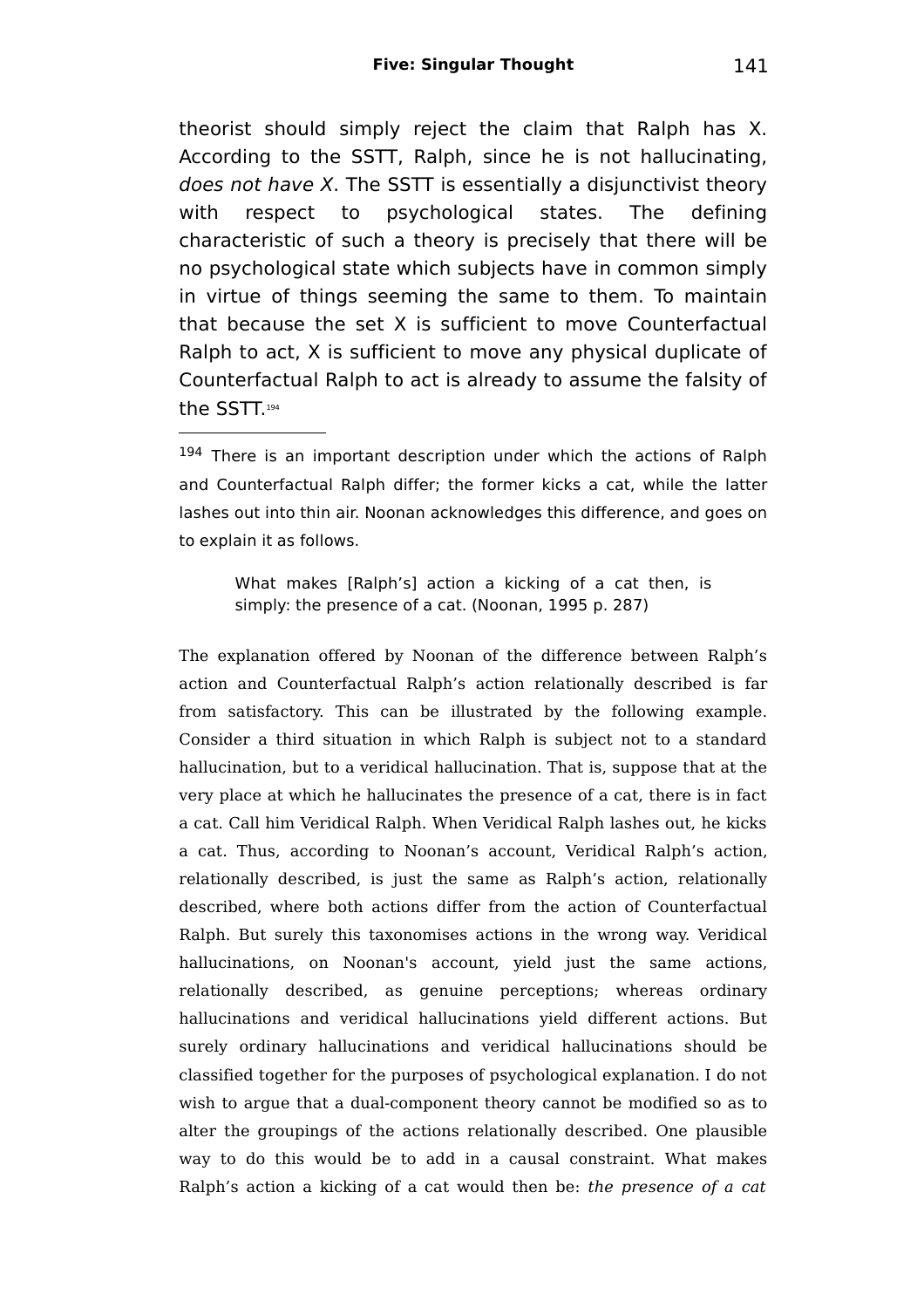I have argued that the SSTT can withstand the Two List Argument, since a crucial assumption should be rejected by the SSTT. However, the SST theorist does owe some explanatory account of the actions of deluded subjects. To this extent the Two List Argument does have some force. It might be thought that one could make sense of the behaviour of a deluded subject by attributing her a second-order belief. On this account, a deluded subject believes herself to have an object-dependent singular thought, and it is this second-order belief which explains her behaviour, which makes her action intelligible. Note that the second-order belief cannot itself be de re. For a second-order belief to be de re it would have to take as its object a first-order belief. But if a subject is entertaining a "mock" thought, there is no appropriate firstorder belief for the second order belief to take as its object. There would then be no second-order belief, rather a further mock thought. Such a second-order mock thought can be invoked in the psychological explanation of a subject's actions no more than the first-order mock thought it was supposed to replace.

The second-order belief, in order to do the explanatory work required, would therefore have to be de dicto. However, an appeal to second-order de dicto beliefs as a way to rationalise the actions of deluded subjects gives rise to the following worry. It is at least contentious that second-order beliefs provide the appropriate explanans for a subject's actions. Since second-order beliefs tell us how we conceive of our own minds, and not how we conceive of the external world, why should a belief that a subject has a de re belief of a certain type be sufficient to move her to act?<sup>[195](#page-141-0)</sup>

which caused the kicking in some non-deviant way. My claim is merely that Noonan's account, as it stands, will not suffice.

<span id="page-141-0"></span> $195$  Note that a version of the Two List Argument could be run here also. Once it is conceded that the second-order belief will suffice to explain the actions of the deluded subject, it would be claimed, there would be no need to invoke any object-dependent thoughts in order to give a rational explanation of the non-deluded subject. As we have seen, this argument is fallacious.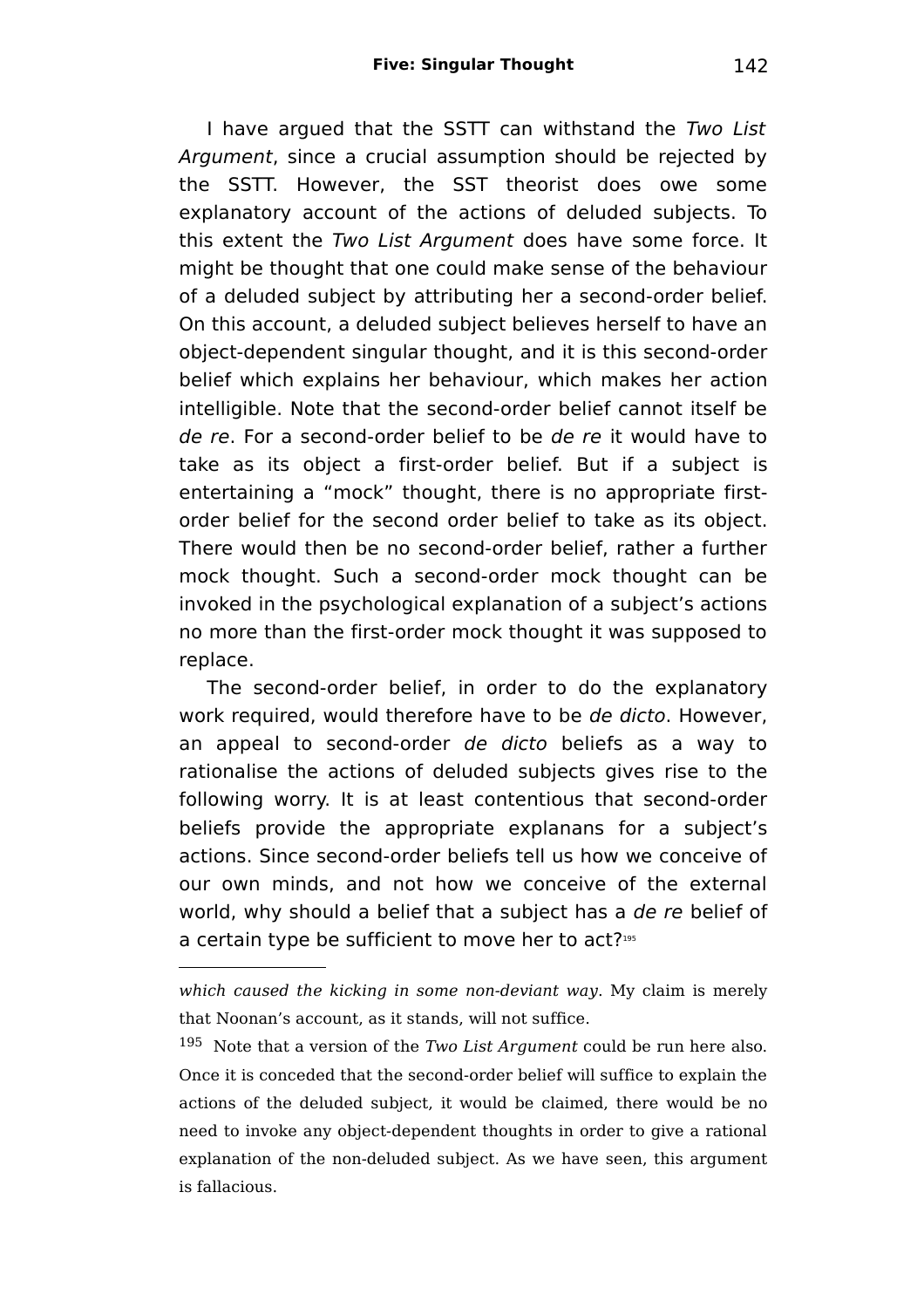The following might be a more plausible option. In the absence of a de re belief, when a subject is deluded, what explains her action is a general, de dicto belief. In Counterfactual Ralph's case, then, what would explain his lashing out would be something like the general belief that there is a cat in front of him: it would even be possible to attribute Counterfactual Ralph with a de dicto belief which uniquely identifies the cat he believes to be in front of him, on the assumption that there is such a cat.

However the SSTT is to account for the actions of deluded subjects, it will give a distinct account of the actions of genuine subjects. No unified account will be forthcoming.

#### **5.8 Instance arguments**

Having come to an understanding of the two opposed theories of singular thought, we are now in a position to establish the intended conclusion of this chapter. Let us consider the dual-component theory first.

According to the dual-component conception of de re thought, the content of a de re thought is an incomplete, de dicto proposition. The object the thought concerns, and the contextual relation which relates the subject and the object, fall outside the content of that thought. **(PA)**, the claim of privileged access, was formalised as follows.

**(PA)** For all **x**, if **x** believes that she thinks that p, then **x** thinks that p.

**(PA)** states that for any given thought, a subject can have privileged access to the content of that thought only. This will hold for privileged access to de re thoughts also: that is, for any given de re thought, introspection can yield knowledge of the content of that thought only: it can yield knowledge neither of the object of the thought, nor of the nonconceptual relation which relates the subject to the object. Consequently, for any given de re thought, introspection and conceptual analysis cannot yield non-empirical knowledge of the existence of the object of that thought. The non-empirical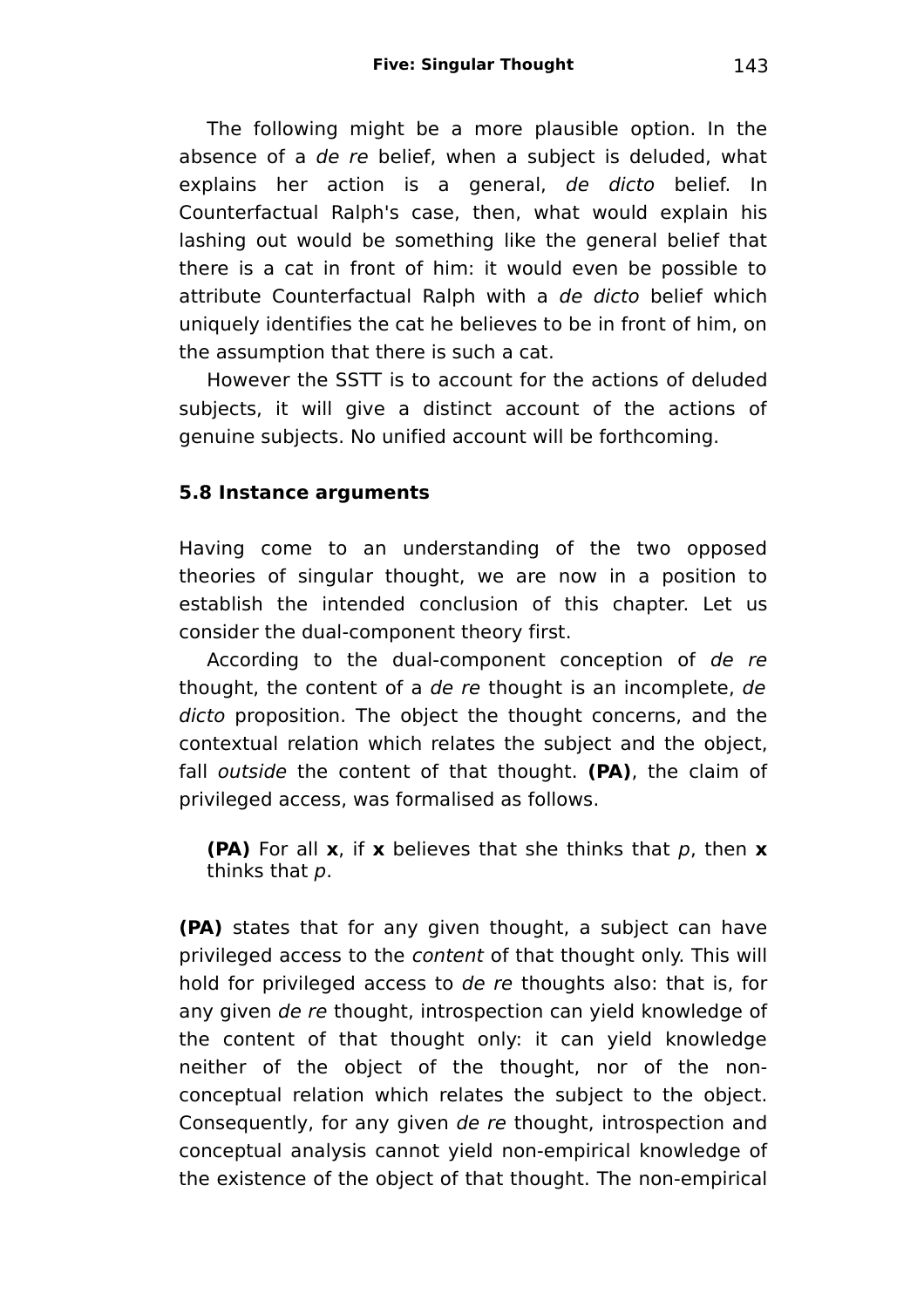knowledge which a subject can gain about her environment will, on this view, be restricted to knowledge of general facts, and will not extend to knowledge of the existence of particulars.

As noted above, however, the content of a de re thought is itself an incomplete de dicto content. On Burge's view, this de dicto content will be individuated externally, and will necessarily depend on contingent facts about the subject's environment. Hence introspective knowledge of the incomplete content of any de re thought can be used as the basis from which to infer to non-empirical knowledge of the environment in just the same way as any complete de dicto content. Consider once again the following.

(4") Br (Ortcutt, <the woman in the alleyway>,  $\oint$ Spy (y), Woman (y) & In Alleyway (y) $U_1$ 

On the assumption that Ortcutt has privileged access to the content of his thought, Ortcutt can produce valid instance arguments for any of the three concepts which occur within its content. That is, he can validly infer that he is in a spyworld, a woman-world, and an alleyway-world.

If the dual-component theory is correct, then, de re thoughts can be used as the basis from which to infer to the nature of the external world only in so far as de re thoughts have a de dicto content, and not in virtue of the fundamental characteristics which, according to the dual-component theory, determine that they are de re.

Now let us turn to the SSTT. According to this theory, singular thoughts involve object-dependent senses. The cost of lifting Russell's restriction, and allowing that the content of a subject's thought could depend upon objects about the existence of which that subject could be mistaken, is that,

... we open the possibility that a subject may be in error about the contents of his own mind: he may think there is a singular thought at, so to speak, a certain position in his internal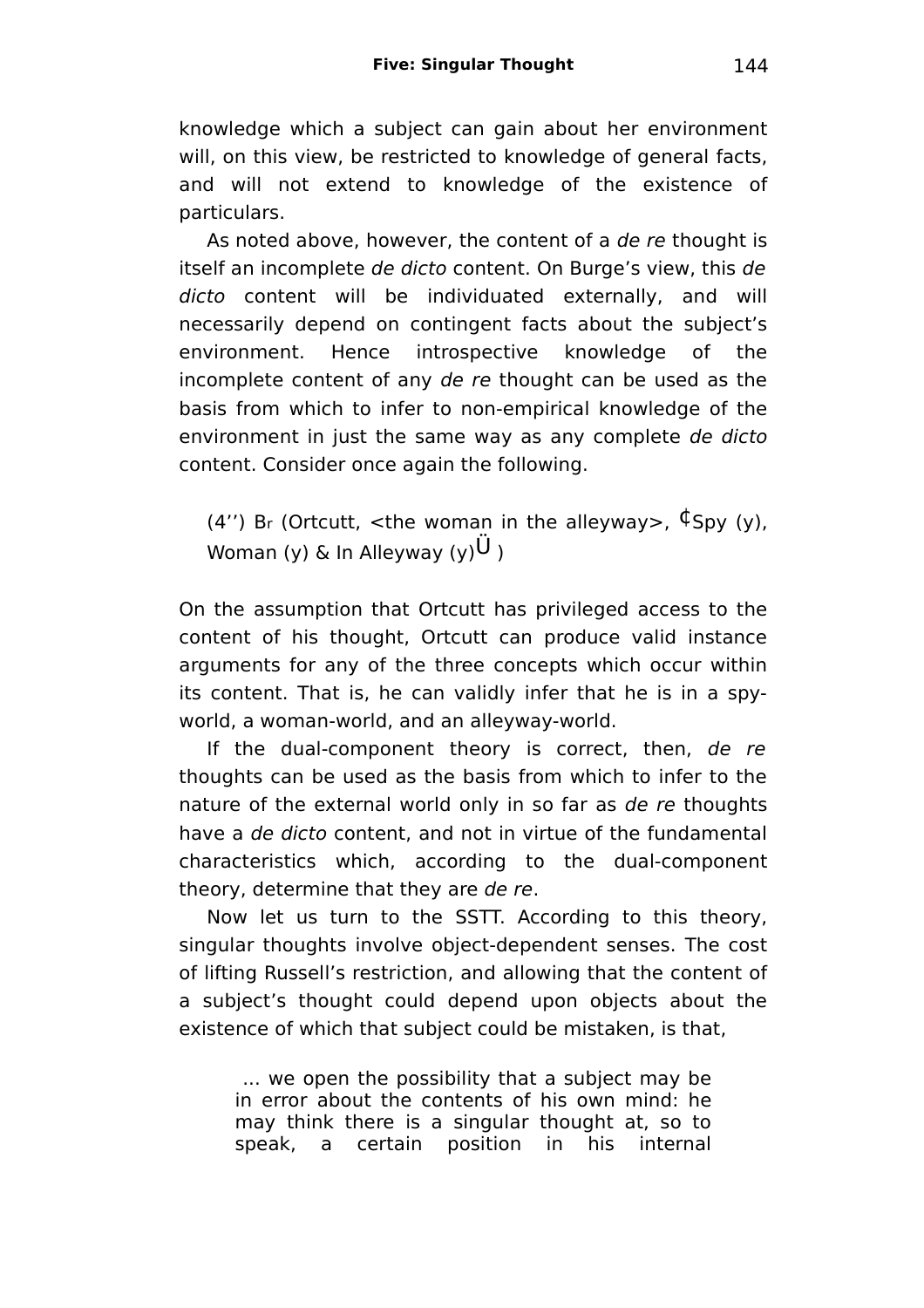organization although there is really nothing precisely there. (McDowell, 1986 p. 145)

The important question is how this affects the privileged access claim, **(PA)**. This question is important since it is privileged access as characterised by **(PA)** which, I have argued, allows a subject to generate instance arguments, and thereby come to have non-empirical knowledge of her environment.

At first sight it might seem that the truth of the SSTT actually falsifies **(PA)**, since the SSTT allows that a subject can think she has a singular thought when in fact she has no such thought. However, this is not so; the SSTT does not falsify **(PA)**. To see this, we need simply reflect on the fact that the content of the second-order belief corresponding to the antecedent of **(PA)** would itself be object-dependent. Ralph could not believe he thought that cat should be kicked without thereby thinking that cat should be kicked. That is, it would be impossible for a subject to entertain the secondorder belief if she were unable to entertain the first-order object-dependent content.

A subject has privileged access to the content of her de re thoughts in the same way as she has privileged access to the content of her general thoughts. Maintaining that a subject can be mistaken about the existence of a thought is consistent with maintaining that she cannot be mistaken about the content of a thought she has. [196](#page-144-0) **(PA)** is not refuted by the SSTT: a subject has privileged access to the contents of all her thoughts.

So where does this leave us with respect to instance arguments? In chapter four I argued that a subject can use her introspective knowledge of the content of a given propositional mental event to gain non-empirical knowledge of her environment. If there are propositional mental events which involve de re senses, a subject can equally use her introspective knowledge of the content of such propositional

<span id="page-144-0"></span><sup>&</sup>lt;sup>196</sup> The force of a disjunctive theory such as the SSTT is that it advocates direct acquaintance with the world even in the face of possible error.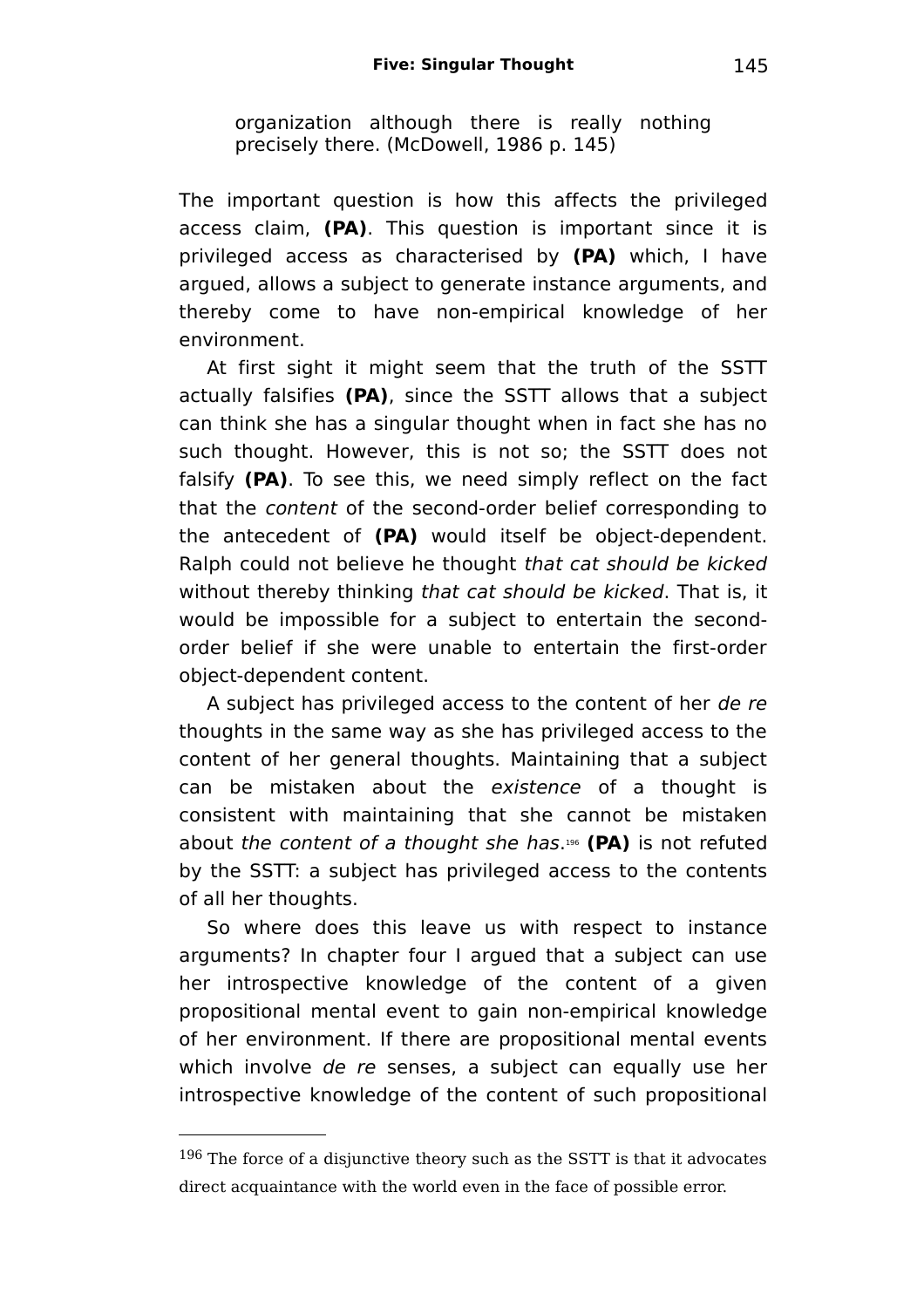mental events to gain non-empirical knowledge of her environment. The crucial symmetry is this. From the fact that Susan has a water concept. Susan can gain non-empirical knowledge that she is in a water-world, since if she were not in a water-world she would not have a water concept: likewise, from the fact that Ralph has a that-cat concept. Ralph can gain non-empirical knowledge that that cat exists, since if that cat did not exist Ralph would not have a that-cat concept.

# **5.9 Conclusion**

If the content of a de re thought is object-dependent, a subject can come to have non-empirical knowledge of the existence of the particular object or objects upon which her de re thought depends. If, on the other hand, the content of a de re thought is object-independent, such non-empirical knowledge is unavailable to her. In neither case is the validity of instance arguments undermined. Instance arguments allow one to infer from introspective knowledge of the content of a thought to a fact about one's environment.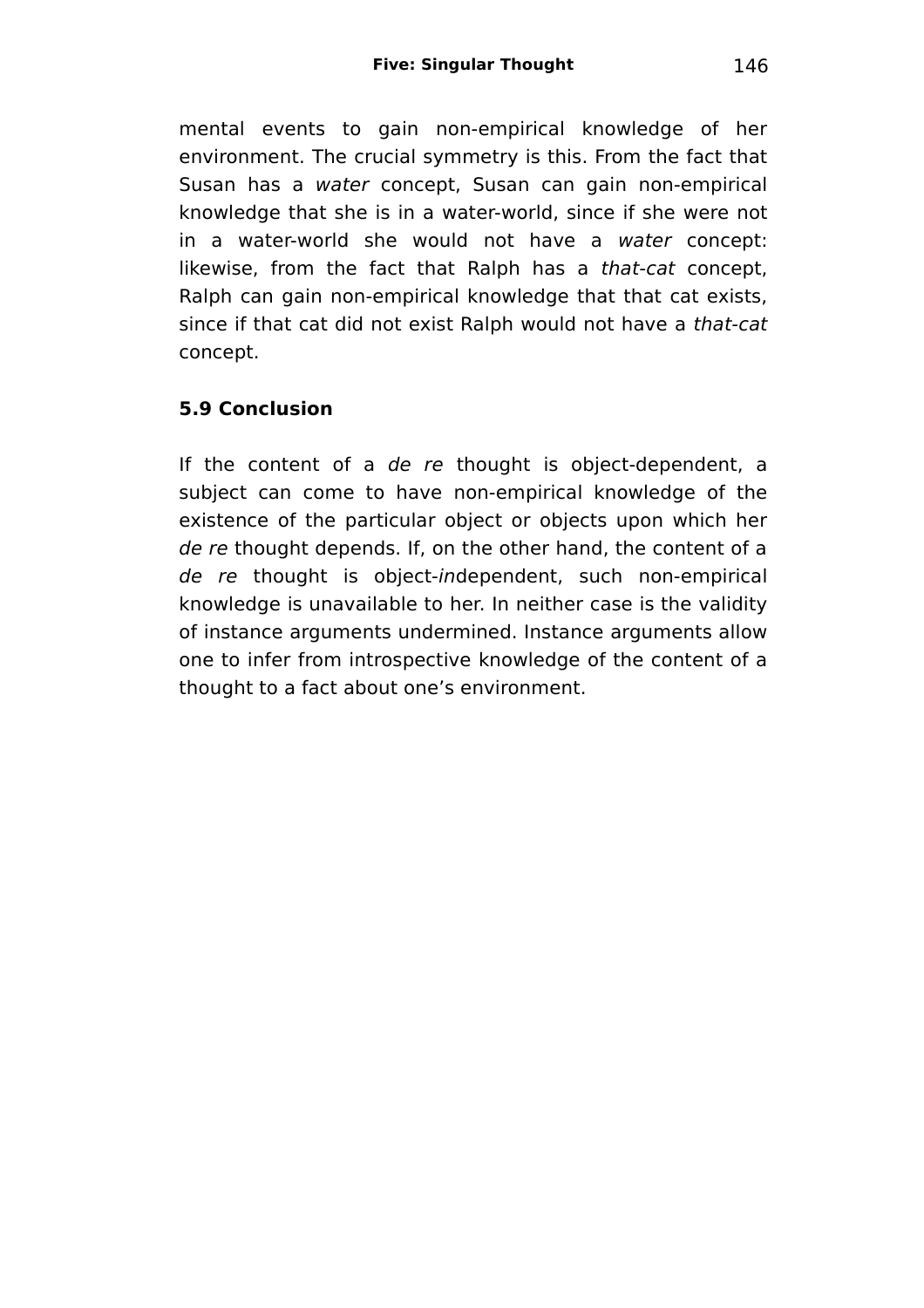# **Scepticism**

#### **6.1 Introduction**

I have argued that semantic externalism entails the *prima* facie absurd thesis that contingent facts about the environment can be known on the basis of introspection and conceptual analysis alone. Further, I have argued that this consequence is acceptable and unsurprising once one rejects fully the Cartesian view of the mind. The nature of the dependence of the contents of one's propositional mental events on one's environment which defines semantic externalism serves to erode the once-clear divide between subject and world. Consequently, if semantic externalism is true, there is a class of valid inferences which can lead one from knowledge of the semantic contents "within" to knowledge of the world "without".

That such knowledge is available non-empirically might be thought to constitute a refutation of global external-world scepticism, such as that captured by Descartes' dreaming argument, or the supposition that one is being systematically deceived by an evil demon. In short, it would seem that semantic externalism, together with privileged access, can reassure one that such sceptical hypotheses are not true, since such sceptical hypotheses could not in such circumstances be true.

In this chapter I will examine an argument the purpose of which is to rule out one such sceptical hypothesis. Putnam has provided a transcendental argument to demonstrate that, on the assumption of a certain weak causal constraint on reference to which semantic externalism is committed, the proposition I am a brain-in-a-vat is self-refuting and necessarily false.[197](#page-146-0) In line with my defence of instance

<span id="page-146-0"></span><sup>197</sup> Putnam (1981) chapter one. Putnam's argument has provoked a number of criticisms including the following. Smith (1984), McIntyre (1984), Brueckner (1986), Casati and Dokic (1991), and David (1991). For purported defences of Putnam see Dell'Utri (1990), and Warfield (1995).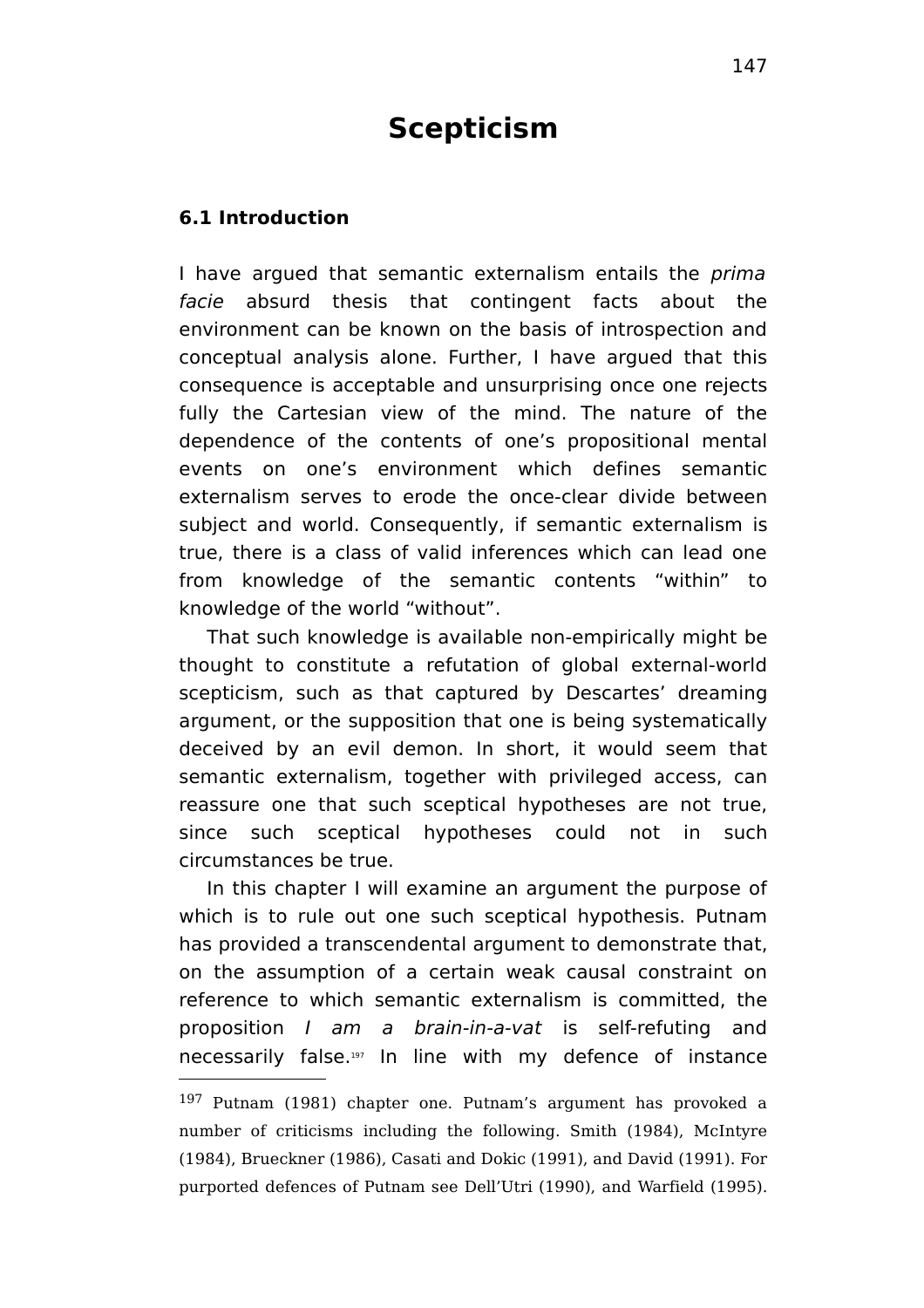arguments, I defend Putnam's argument. If semantic externalism is true, I maintain, a subject cannot be radically mistaken in her beliefs about the nature of her world, since interaction with the world provides the only means by which that subject could think about that world. [198](#page-147-0)

### **6.2 Putnam's argument**

The sceptical hypothesis which Putnam is concerned to refute is a carefully formulated version of the sceptical hypothesis that you are a brain-in-a-vat. According to the standard brainin-a-vat hypothesis, you are asked to imagine that your brain has been removed from your body by an evil scientist and placed in a vat of nutrients which keep it alive. You are then asked to imagine that the scientist, by stimulating the nerveendings in your brain, causes you to have the illusion that everything is perfectly normal. It seems to you as if you are interacting with the same world in the same way as you always have done. As with all forms of global external-world scepticism, the sceptical hypothesis that you are a brain-in-avat characterises a situation which is compatible with all the evidence available to you, and which is nevertheless consistent with the world being largely other than you perceive it to be. The sceptical hypothesis takes its force from the fact that it does not seem to you as if you are a brain-in-avat; rather, it seems to you as if you inhabit a world with forests, lakes, cities and people. [199](#page-147-1)

A large part of the discussion in this chapter will focus on a formalisation of Putnam's argument presented by Wright (1991), who, as will become clear, effectively holds a middle position.

<span id="page-147-0"></span><sup>198</sup> The weak causal constraint on reference employed in Putnam's argument is by no means definitive of semantic externalism. However, even while Putnam does not relate his argument directly to semantic externalism, it is specifically the consequences of semantic externalism which interest me here; in particular, the relationship between scepticism and instance arguments.

<span id="page-147-1"></span><sup>199</sup> In fact, it is hard to understand what would be involved in having a sense impression as of being a brain-in-a-vat. It is not as if one could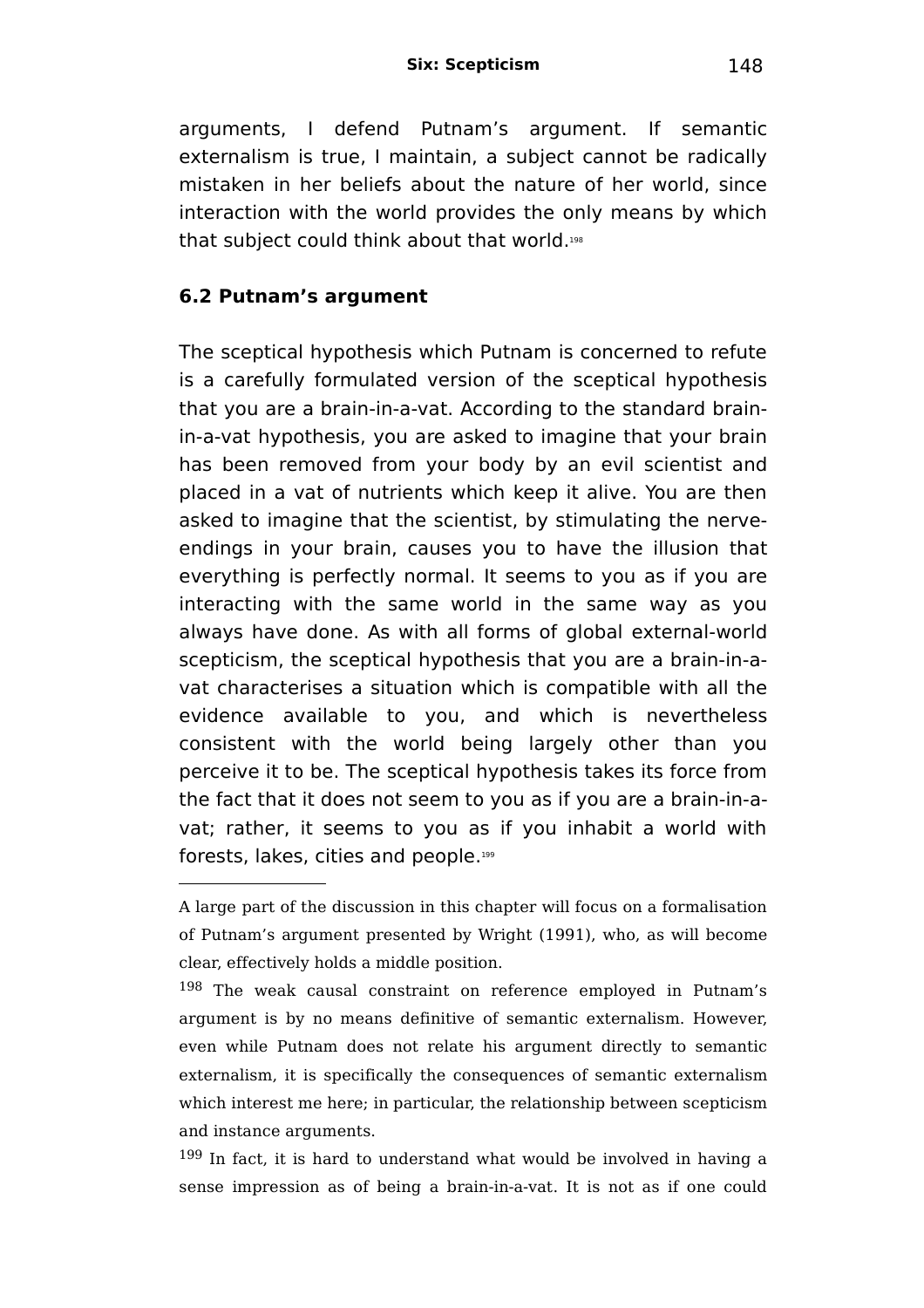Putnam's hypothesis differs from the standard brain-in-avat hypothesis in three broad ways. First, you are asked to suppose not only that you are currently a brain-in-a-vat, but that you have always been a brain-in-a-vat. Thus the vat is, as it were, your natural habitat; to whatever extent you can be said to have concepts, those concepts were acquired in your current environment, and are hence appropriate to it.<sup>[200](#page-148-0)</sup> Second, rather than supposing that you are alone in your vat, with an external scientist causing your hallucinations, you are asked to suppose that the universe simply consists of a vat which sustains every living subject, and that your hallucinations are caused by automatic machinery programmed for that very purpose. Thus your belief that your world is populated by beings similar to yourself is true, even though the beings which share your world are not as you perceive them to be. Third, you are asked to suppose that the automatic machinery is programmed to generate a coherent, collective hallucination. Thus your beliefs about the nature of your environment largely cohere with those of the other subjects who have the misfortune to share your predicament.

The significance and plausibility of each of these assumptions will be discussed in some detail below. For the moment, let us move directly to Putnam's argument. Putnam writes,

when the brain-in-a-vat (in the world where every sentient being is and always was a brain-in-a-vat) thinks 'there is a tree in front of me' his thought does not refer to actual trees. On some theories ... it might refer to trees in the image, or to the electronic impulses that cause tree experiences, or to the features of the program that are responsible for those electronic impulses. ...

<sup>&</sup>quot;look" around and see that one was ensconced in a vat full of nutrients, or that one was surrounded by other brains, since one would not have the eyes with which to see anything. Perhaps it is possible to imagine being a brain-in-a-vat, but it is certainly not possible to imagine it seeming to one as if one were a brain-in-a-vat.

<span id="page-148-0"></span><sup>200</sup> Remember that we are assuming a causal constraint on reference such as that embodied in semantic externalism.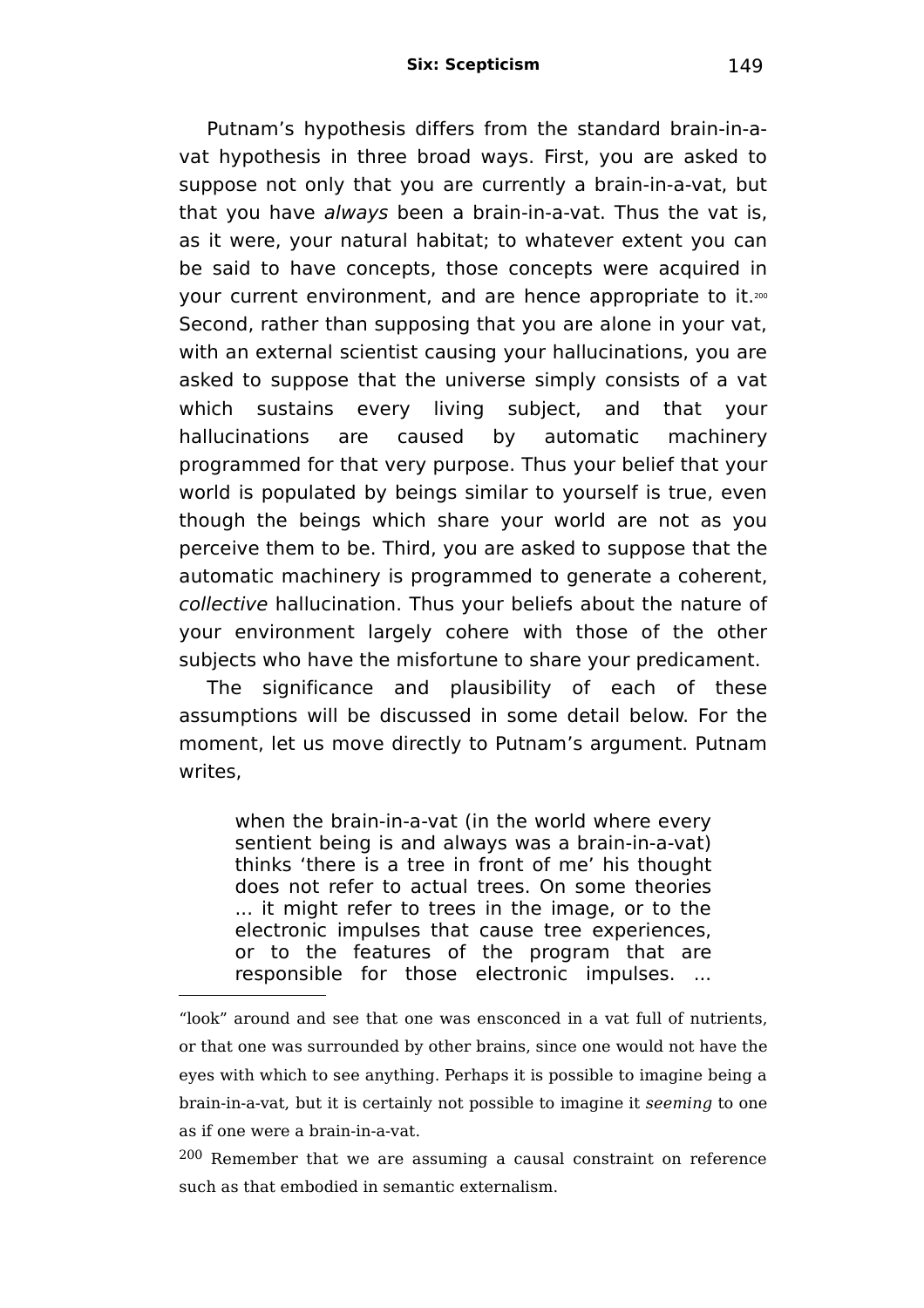These theories are not ruled out ... for there is a close causal connection between the use of the word 'tree' in vat English and the presence of trees in the image ... . By the same argument, 'vat' refers to vats in the image in vat English, or something related ..., but certainly not to real vats, since the use of 'vat' in vat English has no [relevant] causal connection to real vats ... . It follows that if [the brain's] 'possible world' is really the actual one, and we are really the brainsin-a-vat, then what we now mean by 'we are brains-in-a-vat' is that we are brains-in-a-vat in the image or something of that kind (if we mean anything at all). But part of the hypothesis that we are brains-in-a-vat is that we aren't brains-ina-vat in the image (i.e. that what we are 'hallucinating' isn't that we are brains-in-a-vat). So, if we are brains-in-a-vat, then the sentence 'we are brains-in-a-vat' says something false (if it says anything). In short if we are brains-in-a-vat then 'we are brains-in-a-vat' is false. So it is necessarily false. (Putnam, 1986 pp. 14-5)

The causal constraint on reference ensures that the sceptical hypothesis expressed by the proposition that we are brains-in-a-vat cannot be true.<sup>[201](#page-149-0)</sup>

Let us return to the promised discussion of the three assumptions explicit in Putnam's formulation of the sceptical hypothesis which sets it apart from the standard brain-in-avat hypothesis. According to the first of these, we have always been brains-in-a-vat: hence our thoughts have the same content now as they always did. Of what significance is this? In chapter four it was argued that a subject could use instance arguments to yield knowledge not of her current environment, but strictly speaking only of her recently past environment. Since meaning-conferring relations take some time, there is always a possibility that one run through an instance argument having been recently switched from the environment to which one's concepts connect. But Putnam's

<span id="page-149-0"></span><sup>201</sup> The proposition that I am a brain-in-a-vat is not necessarily false, since there is a possible world in which I am a brain-in-a-vat. But if I were a brain-in-a-vat, my utterance of "I am a brain-in-a-vat" would no longer express the proposition that I am a brain-in-a-vat.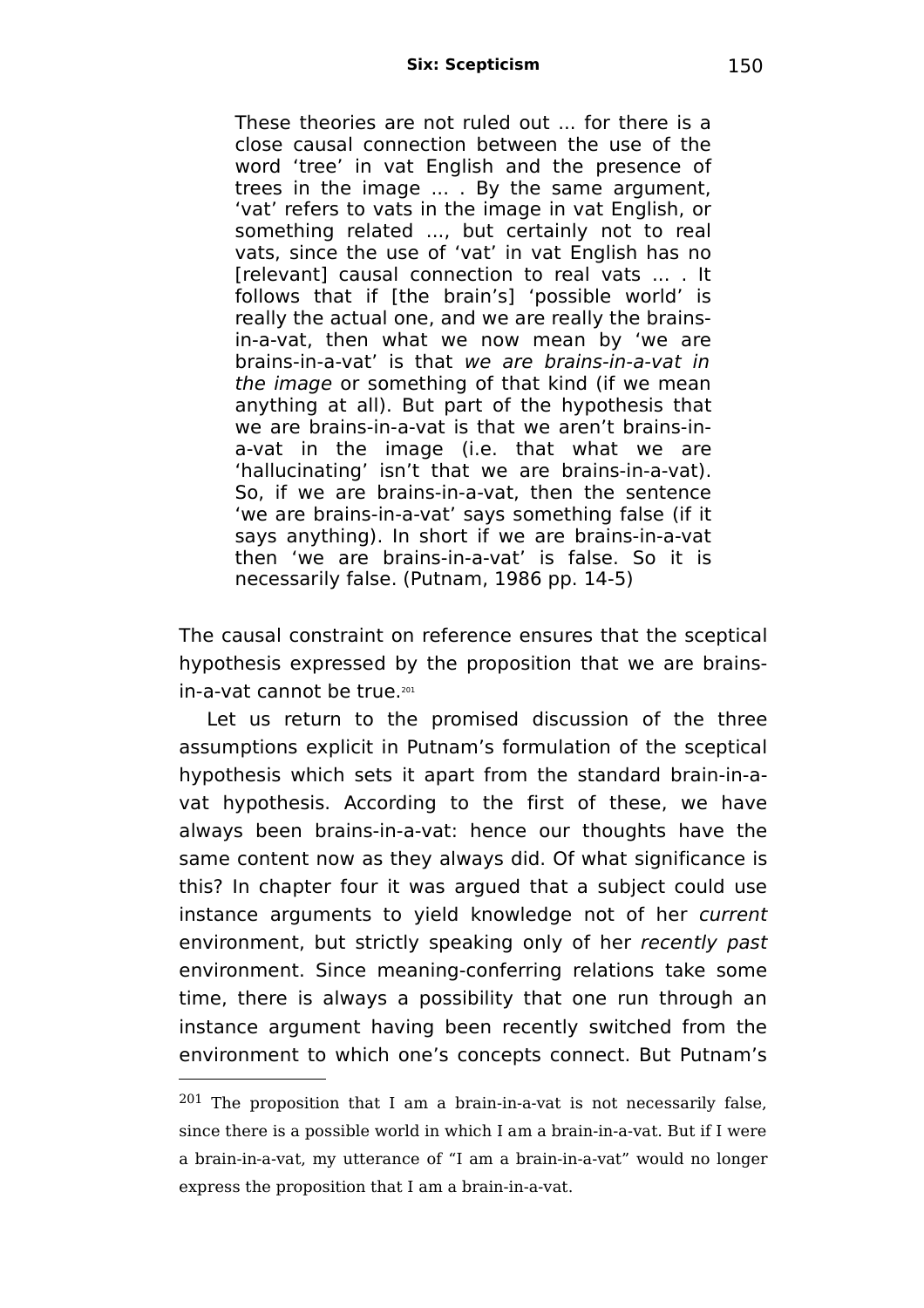hypothesis rules out this very possibility. It might therefore be thought that the conclusion of Putnam's argument could escape the qualification: that we could genuinely conclude that we are not brains-in-a-vat. On reflection, however, this is not so. The sceptical hypothesis against which Putnam's argument is directed is the sceptical hypothesis that we have always been brains-in-a-vat. The conclusion of the argument should therefore be that we have not always been brains-ina-vat. [202](#page-150-0)

The second assumption is that there is no evil scientist, and no "real" world outside the vat; there is nothing other than us as brains-in-a-vat and the automatic tending machinery. In this there is a tangible advantage, since it serves to rule out the possibility that, despite our envatted predicament, our concepts nevertheless refer to real objects; to objects outside the vat. Putnam's argument depends on the concepts of a brain-in-a-vat having a reference which differs from the reference of a non-envatted subject. In the evil scientist scenario, it would at least be open to the proponent of a causal theory of reference to maintain that the brain-in-a-vat's token of "tree" referred to real trees; for instance if the evil scientist were consistently to cause the brain-in-a-vat to have images which reflected what he, the evil scientist, was perceiving. Putnam's hypothesis ensures that the conceptual repertoire of the brain-in-a-vat is not derivative; derived that is from sentient beings the direct cause of whose perceptions differs from the direct cause of the perceptions of the brain-in-a-vat.

The third assumption is that the hallucinations to which we are subject largely cohere. Putnam goes on to maintain that in such a situation we would, in effect, be able to communicate. He writes,

Let us suppose that the automatic machinery is programmed to give us all a collective hallucination, rather than a number of separate unrelated hallucinations. Thus, when I seem to

<span id="page-150-0"></span><sup>202</sup> Having noted this qualification, I will for the moment leave it to one side.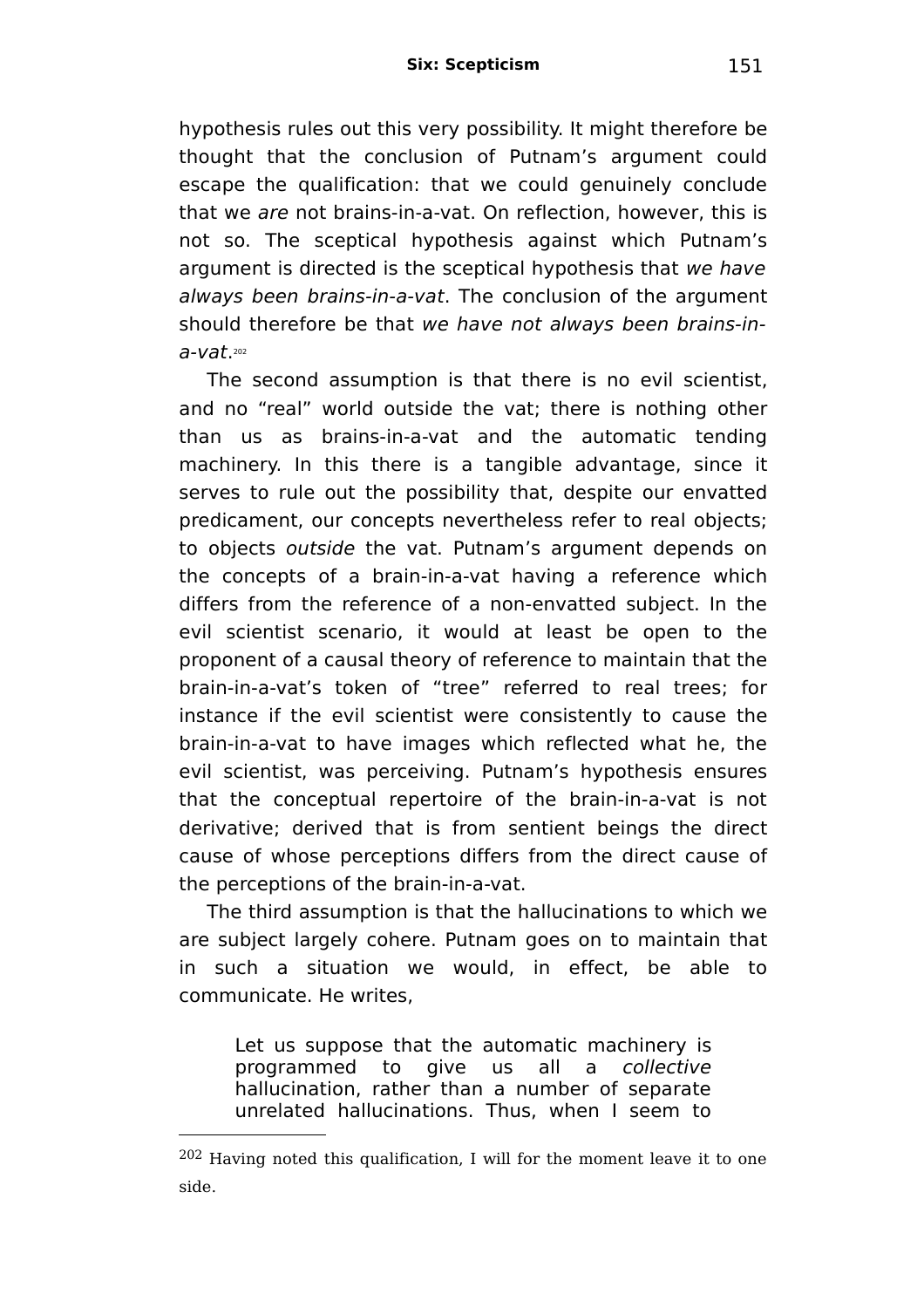myself to be talking to you, you seem to yourself to be hearing my words. Of course it is not the case that my words actually reach your ears – for you don't have (real) ears, nor do I have a real mouth and tongue. Rather, when I produce my words, what happens is that efferent impulses travel from my brain to the computer, which both causes me to 'hear' my own voice uttering those words and 'feel' my tongue moving, etc., and causes you to 'hear' my words, 'see' me speaking, etc. In this case we are, in a sense, actually in communication. ... . ... for you do, after all, really hear my words when I speak to you, even if the mechanism isn't what we suppose it to be. (Putnam, 1981 pp. 6-7, original emphasis)

Perhaps Putnam is right about this. After all, it is our mental states which are assumed to cause, albeit indirectly, our collective hallucinations. However, the claim is at least controversial, and it is not clear that it adds anything to the force of the argument. In what follows, I will proceed as if the conclusion were the singular proposition I am not a brain-in-avat. That this conclusion can be reached non-empirically leaves us with a substantial issue. [203](#page-151-0)

### **6.3 Some qualifications and a proof**

Putnam's argument could be regarded as a meta-argument. It concerns the propositions which would be expressed by subjects whose syntactically identical utterances of "I am a brain-in-a-vat" differ semantically. More importantly, it concerns the arguments such subjects could produce to counter whichever sceptical hypothesis would be expressed by their respective utterances of that sentence syntactically individuated. It is important to distinguish clearly between Putnam's meta-argument and the arguments the subjects he considers could run through. Putnam's meta-argument

<span id="page-151-0"></span><sup>203</sup> Putnam's sceptical hypothesis actually appears to diminish the horrific nature of the original "nightmare": you are able to communicate, and you have a certain degree of control over your "actions". Would such a situation be all that bad?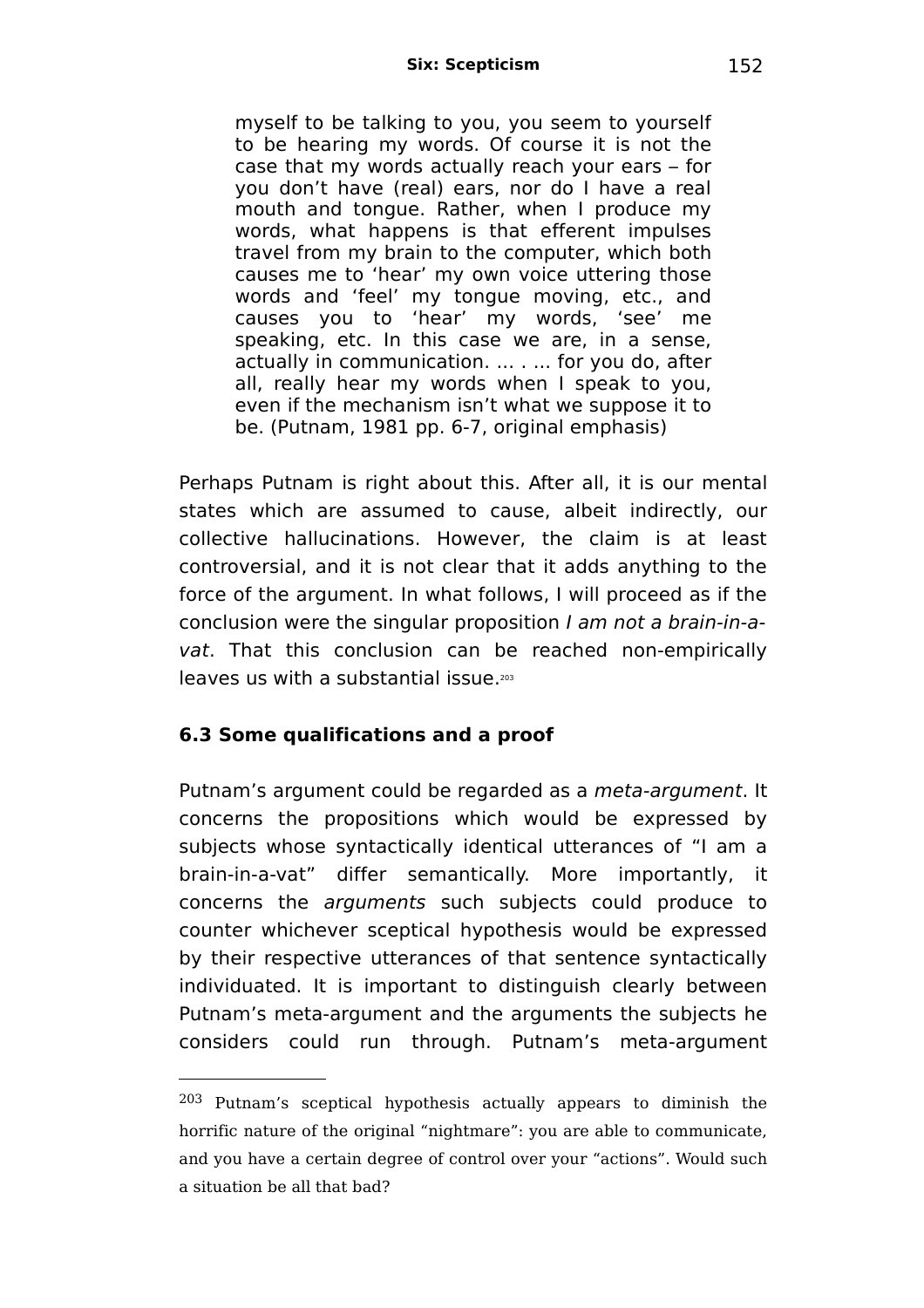consists of philosophical reflection on the arguments of such subjects. Wright has formulated the common form of such arguments as follows.[204](#page-152-0)

(i) My language disquotes

(ii) In BIVese, "brain-in-a-vat" does not refer to brains-ina-vat

(iii) In my language "brain-in-a-vat" is a meaningful expression

(iv) In my language "brain-in-a-vat" refers to brains-in-avat (from (i) and (iii))

- (v) My language is not BIVese (from (ii) and (iv))
- (vi) If I am a brain-in-a-vat, my language, if any, is BIVese (definition of BIVese)
- (vii) I am not a brain-in-a-vat. QED. (Wright, 1991 p. 74)

Henceforth, Putnam's argument will be referred to as the meta-argument; Wright's argument-form will be referred to as The Proof; the argument which a brain-in-a-vat would express by running through The Proof will be referred to as **(ABiv)**; and the argument which a normal subject would express by running through The Proof will be referred to as **(ANorm)**. As will become clear, perceived problems with Putnam's metaargument emerge from a failure to distinguish between the specific arguments **(ABiv)** and **(ANorm)** on the one hand, and the meta-argument which concerns them on the other.

In his meta-argument, Putnam moves from a claim about thought to a claim about *language*. He moves from the claim that "when the brain-in-a-vat ... thinks 'there is a tree in from

<span id="page-152-0"></span> $^{204}$  I have chosen to focus on Wright's formalisation because it is , as far as I know, the one which is most true to the letter of Putnam's argument. Other tend to beg central questions, and therefore fail to do justice to the force of Putnam's argument. For instance, in their response to a formalisation by Dell'Utri (1990), Casati and Dokic (1991, p. 91) remark that "[t]he reconstruction has the advantage of presenting the argument in such a way that it is easy to detect some major flaws in it". See also Brueckner (1986), who attempts to formulate in English the argument available to a brain-in-a-vat, and Warfield (1995).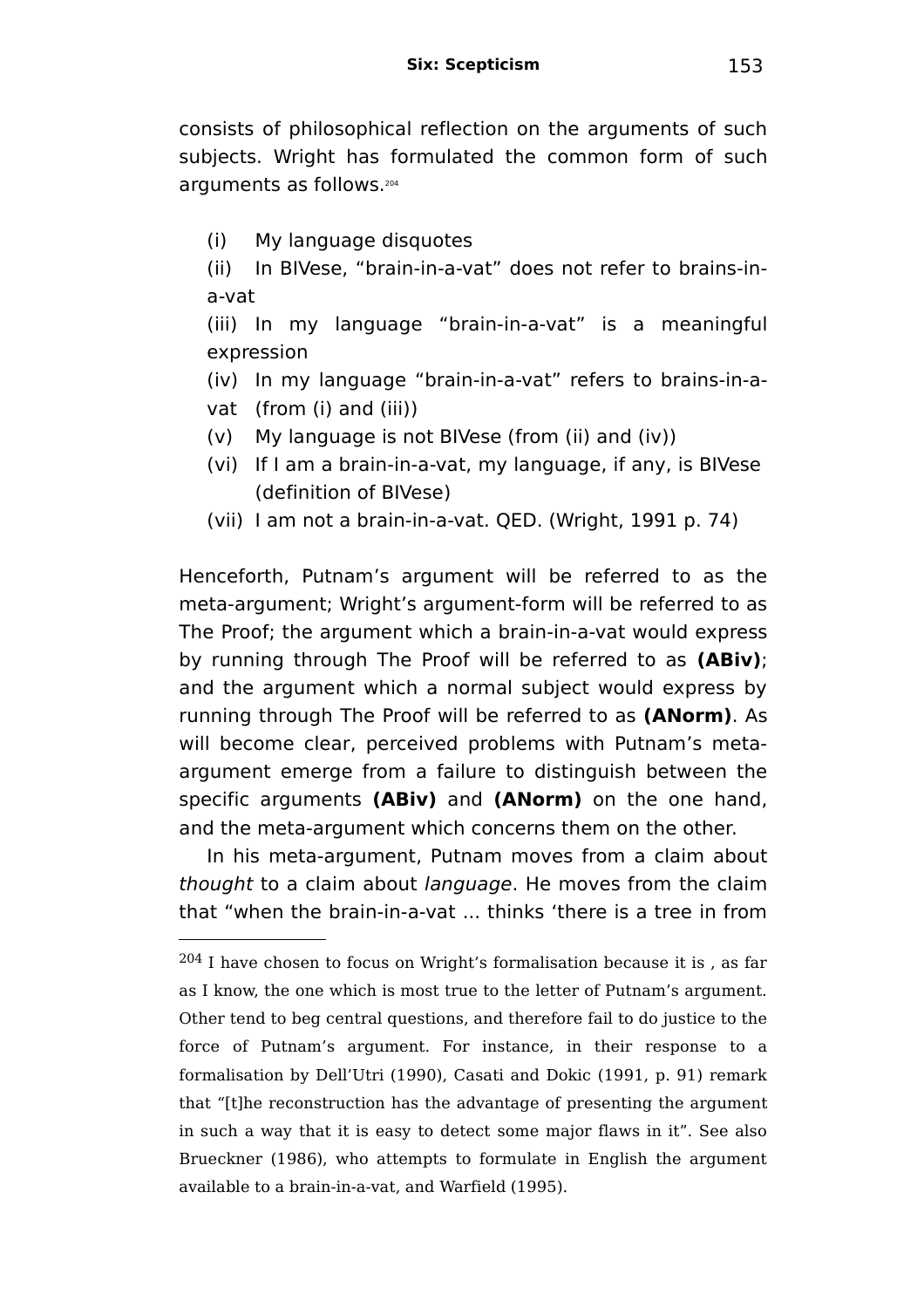of me' his thought does not refer to actual trees", to the conclusion that "if we are brains-in-a-vat, then the sentence 'we are brains-in-a-vat' says something false"[205](#page-153-0) . While there may be significant differences between psychological content and linguistic content, the move between them is legitimate in this context. This can be seen by reflection on the genesis of semantic externalism. As will be remembered from chapter one, semantic externalism arose from the following realisation: any difference in the extensions of terms which occur in the content-clauses of propositional attitude attributions will reflect a difference in the propositional attitudes thereby attributed. This means that the content of a thought and the content of an utterance will be causally constrained, and will vary accordingly with variation in environmental differences.

Wright's formalisation focuses explicitly on the meaning of linguistic utterances, and makes explicit appeal to the notion of a language. The question as to the nature and individuation conditions of a language is substantial. However, there is an interpretation of the expression "my language" which should be uncontroversial in this context. I will take a subject's language to consist of all the expressions in her language which she understands: all those expressions which correspond to concepts she possesses.<sup>[206](#page-153-1)</sup>

It is worth noting that in neither Putnam's argument nor Wright's proof require a specific form of causal theory of reference. Rather, Putnam and Wright make appeal to a weak notion of causal constraint. This means they can avoid prima facie worries such as the one illustrated by the following example. Doug, whenever he eats cheese, suffers the misfortune of hallucinating that he is surrounded by brains-ina-vat. Doug, not being particularly bright, eats cheese on a frequent basis without realising the effect it has on him. It might be thought to be compatible with what Putnam writes that Doug's expression "brain-in-a-vat" refers to brains-in-a-

<span id="page-153-0"></span> $205$  Putnam (1981) pp. 14-5, emphasis added.

<span id="page-153-1"></span><sup>206</sup> Again, the understanding involved here can be partial, and there may well be vague cases.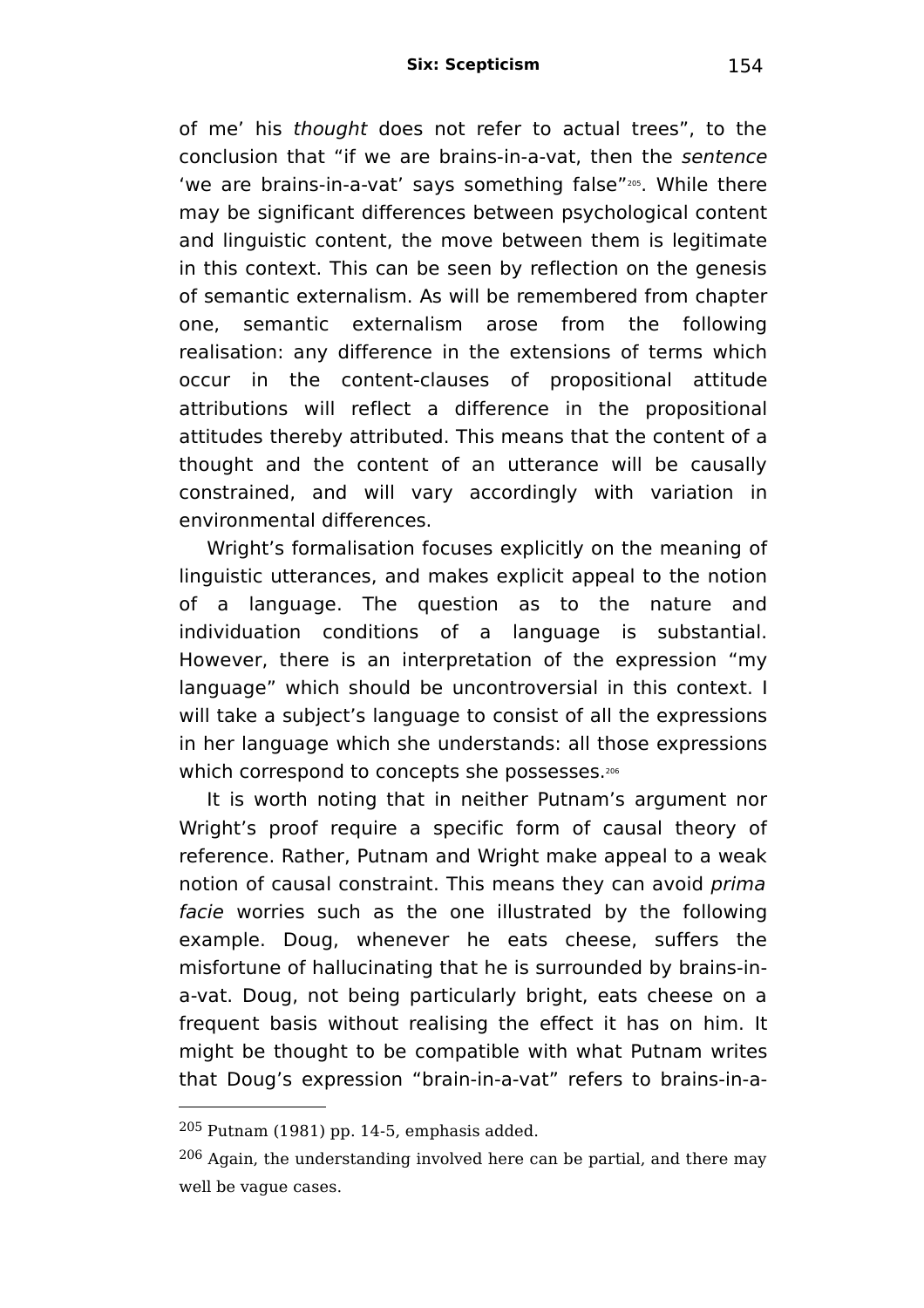vat-in-the-image: "[t]hese theories are not ruled out ... for there is a close causal connection between the use of the word ["brain-in-a-vat"] ... and the presence of [brains-in-a-vatin-the-image]"[207](#page-154-0) . Yet any theory of reference which has as a consequence that Doug's expression "brain-in-a-vat" refers to images of brains-in-a-vat surely ought to be rejected. Any adequate theory of reference must explain why his expression "brain-in-a-vat" refers to actual brains-in-a-vat and not to images of brains-in-a-vat. [208](#page-154-1)

As noted above, neither Putnam's argument nor Wright's formalisation are committed to the claim that the tokening of a propositional mental event, or linguistic utterance, refers to whatever causes it. All that is required is that reference be causally constrained: if there is no causal connection between "F" and x's, "F" cannot refer to x's. Since there is no causal connection between "brain-in-a-vat" as thought or uttered by brains-in-a-vat, and actual brains-in-a-vat, "brain-in-a-vat" cannot for them refer to brains-in-a-vat.

The premise needed for the argument to go through is the weaker, and more plausible premise, that whatever the brainin-a-vat can do with an utterance of "brain-in-a-vat", it certainly can't refer to brains-in-a-vat.

This also means that neither Putnam nor Wright are committed to the claim that a brain-in-a-vat could think or have a language. [209](#page-154-2)

<span id="page-154-0"></span><sup>207</sup> Putnam (1981) p. 14.

<span id="page-154-1"></span><sup>208</sup> Answers to this problem are particularly forthcoming in naturalistic theories of content. For example Fodor (1987) offers an asymmetricdependence theory, according to which Doug's expression "brain-in-avat" would refer to brains-in-a-vat and not to images of brains-in-a-vat because of an asymmetric dependence of "brain-in-a-vat" on brains-in-avat, and not on images of brains-in-a-vat. See also Millikan (1984) and (1993).

<span id="page-154-2"></span><sup>209</sup> This is explicit in premise (ii) of The Proof.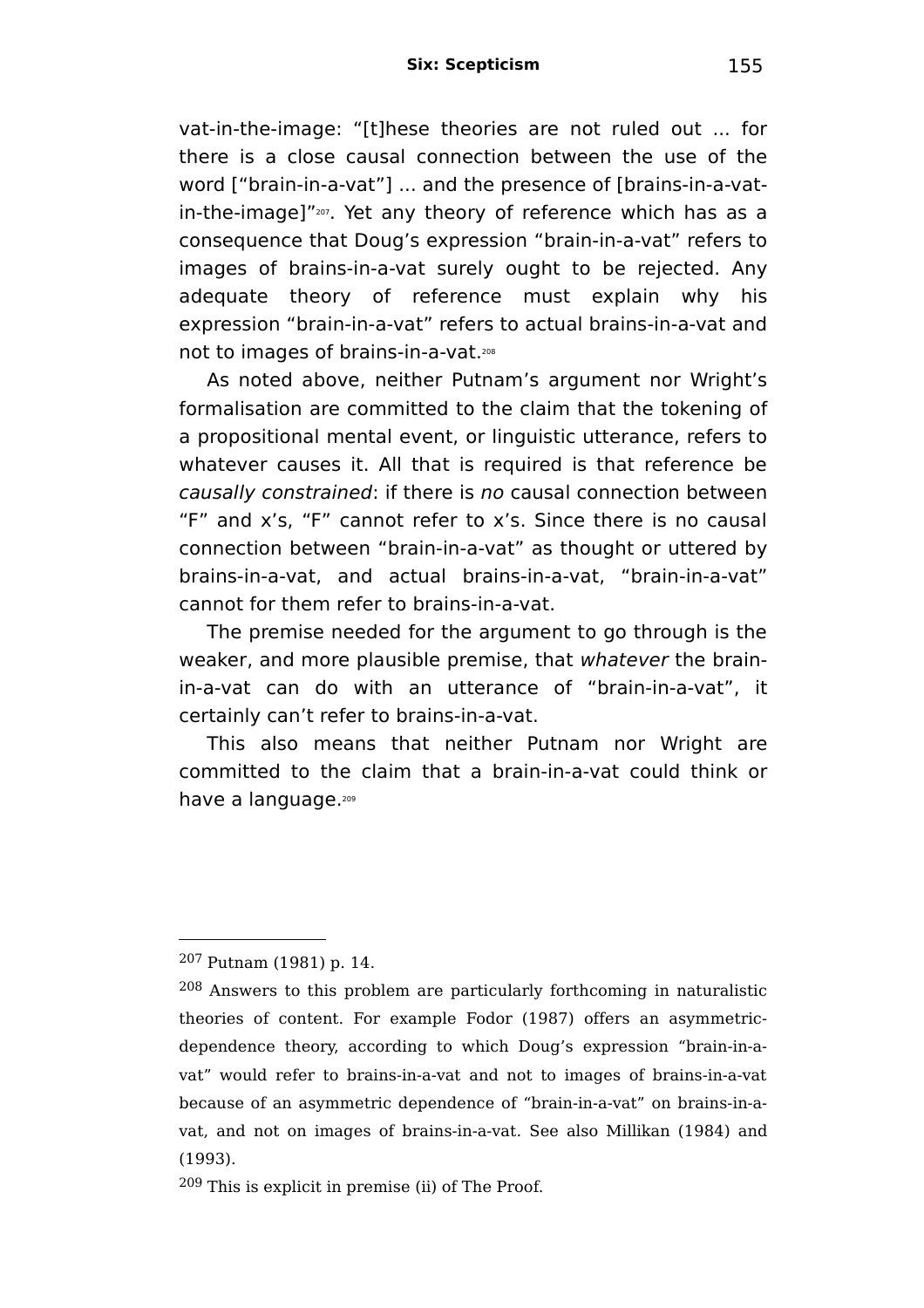#### **6.4 Brueckner's problem**

Brueckner has argued that the assumptions of **(ABiv)** and **(ANorm)** "engender a skepticism about knowledge of meaning, or propositional content, which undercuts [their] anti-skeptical force"[210](#page-155-0) . Brueckner remarks that,

... if I do not know whether S is speaking English or vat-English, then I cannot apply a disquotational principle ... to S's utterance of 'S is a BIV' and conclude that those utterances are true iff S is a BIV. (Brueckner, 1986 p. 164)

In this he is surely correct. To identify the referent of a subject's expression one first has to know which language the subject is speaking. Such knowledge is plausibly *comparative* knowledge; knowledge that the subject speaks English as opposed to BIVese, for instance. But Brueckner continues,

Similarly, if I do not know whether I am speaking English or vat-English, then I cannot apply [a disquotational principle] to my own utterances of 'I am a BIV' as a step toward the conclusion that I know that I am not a BIV ... . (Brueckner, 1986 p. 164, original emphasis)

The problem he identifies is that if, prior to running through The Proof, I do not know whether or not I am a brain-in-a-vat, I cannot know the referent of my expression "brain-in-a-vat", and am therefore in no position to identify it by disquotation as at line (iv). But in this he is surely mistaken. To identify the referent of an expression in my language no such comparative knowledge is necessary. Even on the assumption that I do not know that I am speaking English as opposed to BIVese, I do know that whatever "brain-in-a-vat" refers to in my language I may identify its reference by using that very expression. [211](#page-156-0) Homophonic disquotation is not rendered illegitimate by semantic externalism.

<span id="page-155-0"></span><sup>210</sup> Brueckner (1986) p. 148. Brueckner would not express his point like this, since he fails to distinguish clearly between the specific arguments, which I have called **(ABiv)** and **(ANorm)**, and the meta-argument.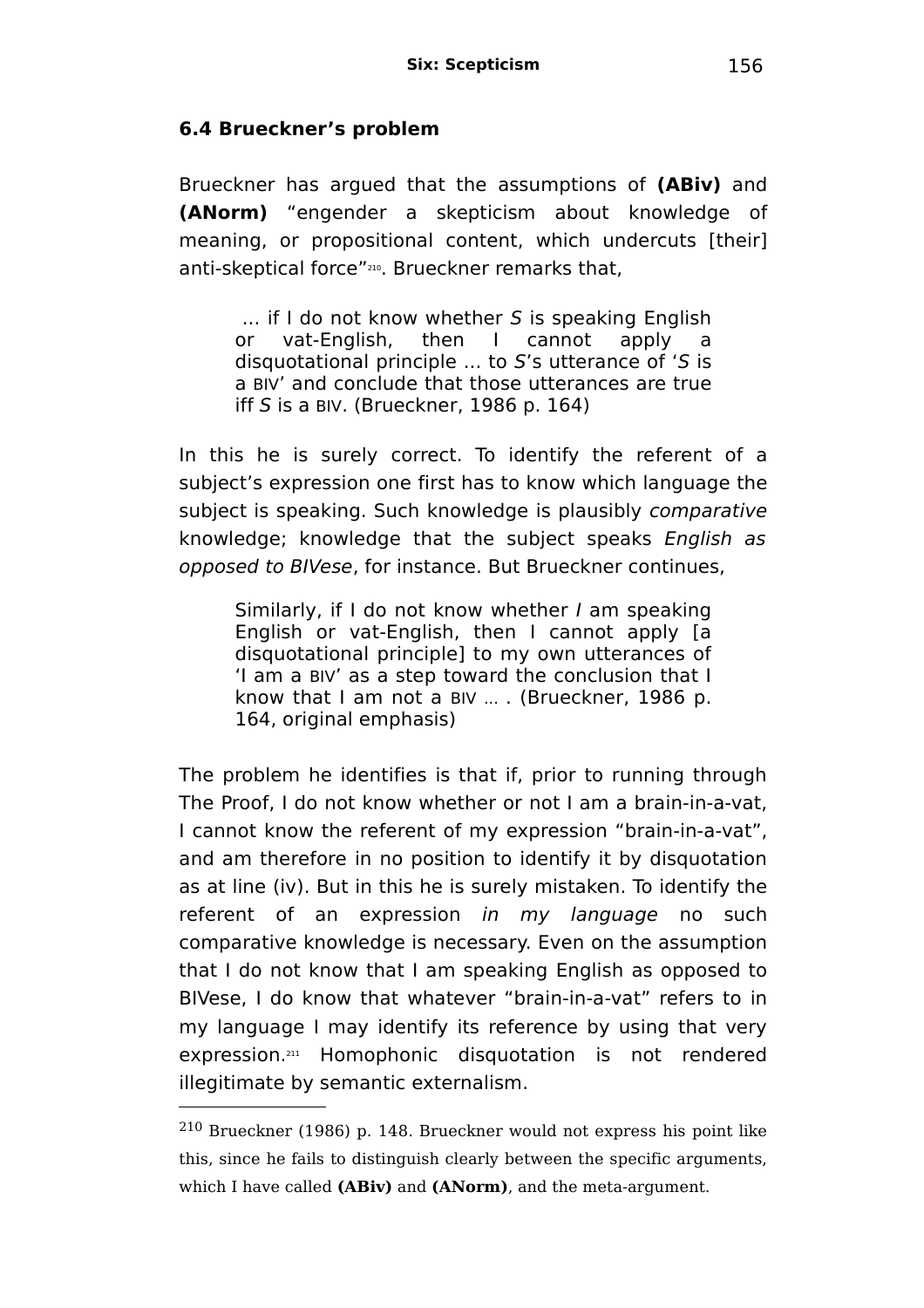Brueckner's worry about knowledge of meaning exactly parallels the worry about knowledge of propositional thoughtcontent expressed by the Content Sceptic's Argument considered in chapter two. The Content Sceptic's Argument, it will be remembered, seeks to undermine a subject's knowledge of her propositional thought-content as follows. If Susan is on Earth, she is thinking that water is a liquid. If Susan were on Twin Earth, she would be thinking that twater is a liquid. The evidence available to Susan is consistent both with her currently thinking that water is a liquid and with her currently thinking that twater is a liquid. Hence Susan does not know that she is currently thinking that water is a liquid. The principle of privileged access, **(PA)**, shows why this line of reasoning is mistaken; it demonstrates that knowledge of propositional thought-content is not based on evidence, and does not require that one rule out various possible twin thoughts. It is consistent with semantic externalism that a subject cannot be mistaken in her self-ascriptive beliefs.

Similarly, Brueckner seeks to undermine knowledge of linguistic meaning as follows. If Susan is a normal subject, her expression "brain-in-a-vat" refers to brains-in-a-vat. If Susan were a brain-in-a-vat, her expression "brain-in-a-vat" would refer to brains-in-a-vat-in-the-image. The evidence available to Susan is consistent both with her being a normal subject and with her being a brain-in-a-vat. Hence Susan does not know that her expression "brain-in-a-vat" refers to brains-ina-vat. But just as knowledge of propositional thought-content is not undermined by semantic externalism, neither is knowledge of linguistic meaning for expressions in one's language. Knowledge of linguistic meaning is not based on evidence, and does not require that one rule out various possible twin meanings.[212](#page-156-1)

Note how the problem arises from a failure to distinguish clearly between **(ABiv)**, **(ANorm)**, and the meta-argument

<span id="page-156-0"></span><sup>211</sup> I take it that knowledge of which language you are speaking would be equally guaranteed by semantic externalism.

<span id="page-156-1"></span><sup>212</sup> As noted above, if "X" is an expression in S's language, then S has the concept x.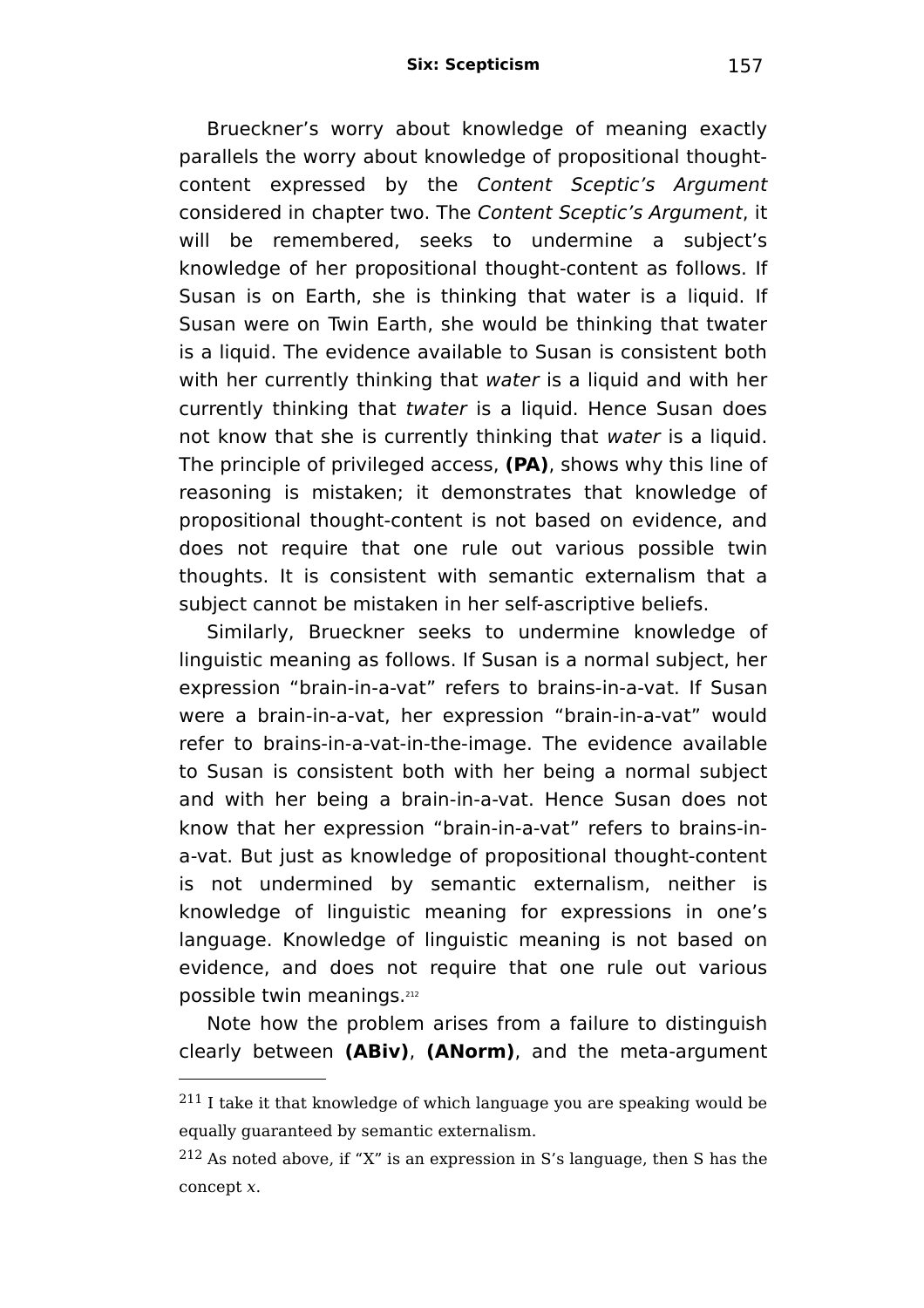which reflects upon them. The Content Sceptic's Argument trades on the mistaken idea that there could be one secondorder thought, and yet two possible first-order thoughts, only one of which could be correctly attributed. Similarly, Brueckner's worry trades on the mistaken idea that there could be one sceptical hypothesis, and yet two possible arguments, one of which refutes it and one of which does not. However, just as a subject could not entertain the very same second-order belief – that she was thinking that water is a liquid – on Earth and on Twin Earth, a subject could not entertain the very same sceptical hypothesis – that she was a brain-in-a-vat – were she a normal subject or a brain-in-a-vat. Whatever a brain-in-a-vat can do, it certainly cannot entertain that sceptical hypothesis.

Brueckner's problem is not legitimate, and Putnam's metaargument works. Both a brain-in-a-vat and a normal subject would establish the falsity of their respective sceptical hypotheses by running through The Proof.<sup>[213](#page-157-0)</sup>

#### **6.5 The remains of scepticism**

Putnam's argument yields a transcendental refutation of global external-world scepticism. On the assumption of semantic externalism it is a short step from understanding the expression "brain-in-a-vat" to knowing that you are not a brain-in-a-vat. To the extent that running through The Proof yields non-empirical knowledge of the external world, it is of a piece with instance arguments, and is to be defended in the same general way.

However, semantic externalism may well leave room for a rather strange form of scepticism. Although Wright has been concerned to defend the claim that Putnam's argument is sound, he nevertheless maintains that "it does not sustain

<span id="page-157-0"></span><sup>213</sup> Taking Brueckner's problem seriously in fact engenders a further form of scepticism which undermines the original sceptical hypothesis. If I do not know what my expression "brain-in-a-vat" refers to, I presumably do not even know which sceptical hypothesis it is that I want to refute.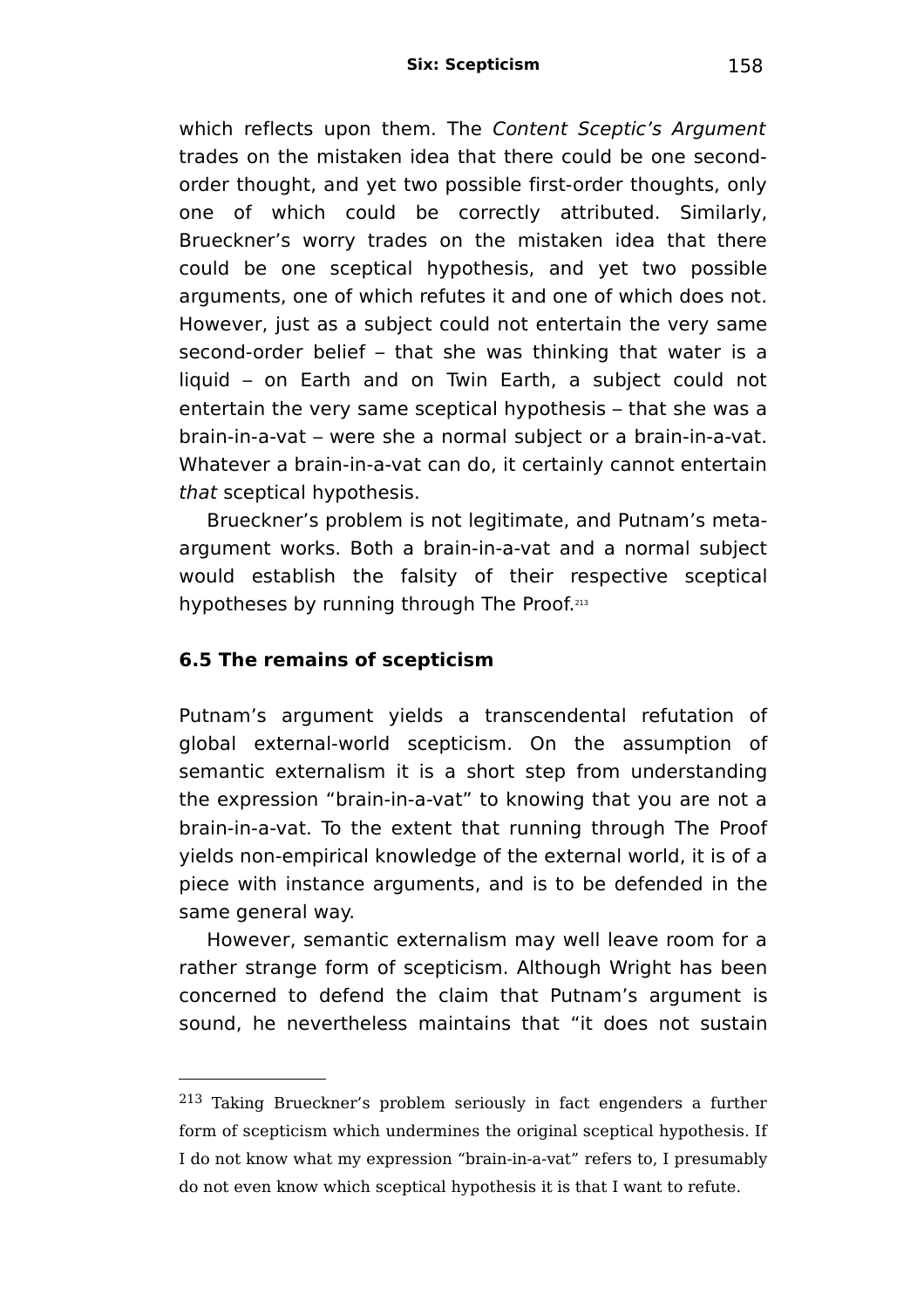the conclusion that, in the way we would like, the nightmare is refuted"[214](#page-158-0) . He writes,

... the real spectre to be exorcised concerns the idea of a thought standing behind our thought that we are not brains-in-a-vat, in just the way that our thought that they are mere brains-in-avat would stand behind the thought ... of actual brains-in-a-vat that 'We are not brains-in-a-vat'. ... . What we should really like would be an assurance that there is no such true thought: an assurance not just that most of what we think is actually true – for semantic externalism might well deliver that result for the brains-in-a-vat ... . (Wright, 1991 p. 93, original emphasis)

I think this is ultimately correct. Instance arguments can provide a subject with substantial knowledge of her environment, and such knowledge should not be underestimated. But an uneasy feeling remains. To acknowledge that one is securely related to one's environment in the way semantic externalism proscribes is also to acknowledge that one's cognitive capacities are restricted by that environment. This is manifest in the claim that actual subjects and counterfactual subjects cannot have the same concepts. Reflection on this becomes worrying, since it opens us to the possibility that the fundamental nature of our relation to our environment may be outside our cognitive grasp. As Wright says,

But of course, if there were such a true thought, standing behind us as it were, it would no more be available to us than the thought that they are brains-in-a-vat would be available to the envatted brains. (Wright, 1991 p. 93)

# **6.6 Conclusion**

In this chapter I have defended Putnam's argument. Semantic externalism does indeed provide a subject with the means to refute such sceptical hypotheses as that presented by

<span id="page-158-0"></span><sup>214</sup> Wright (1991) p. 73.